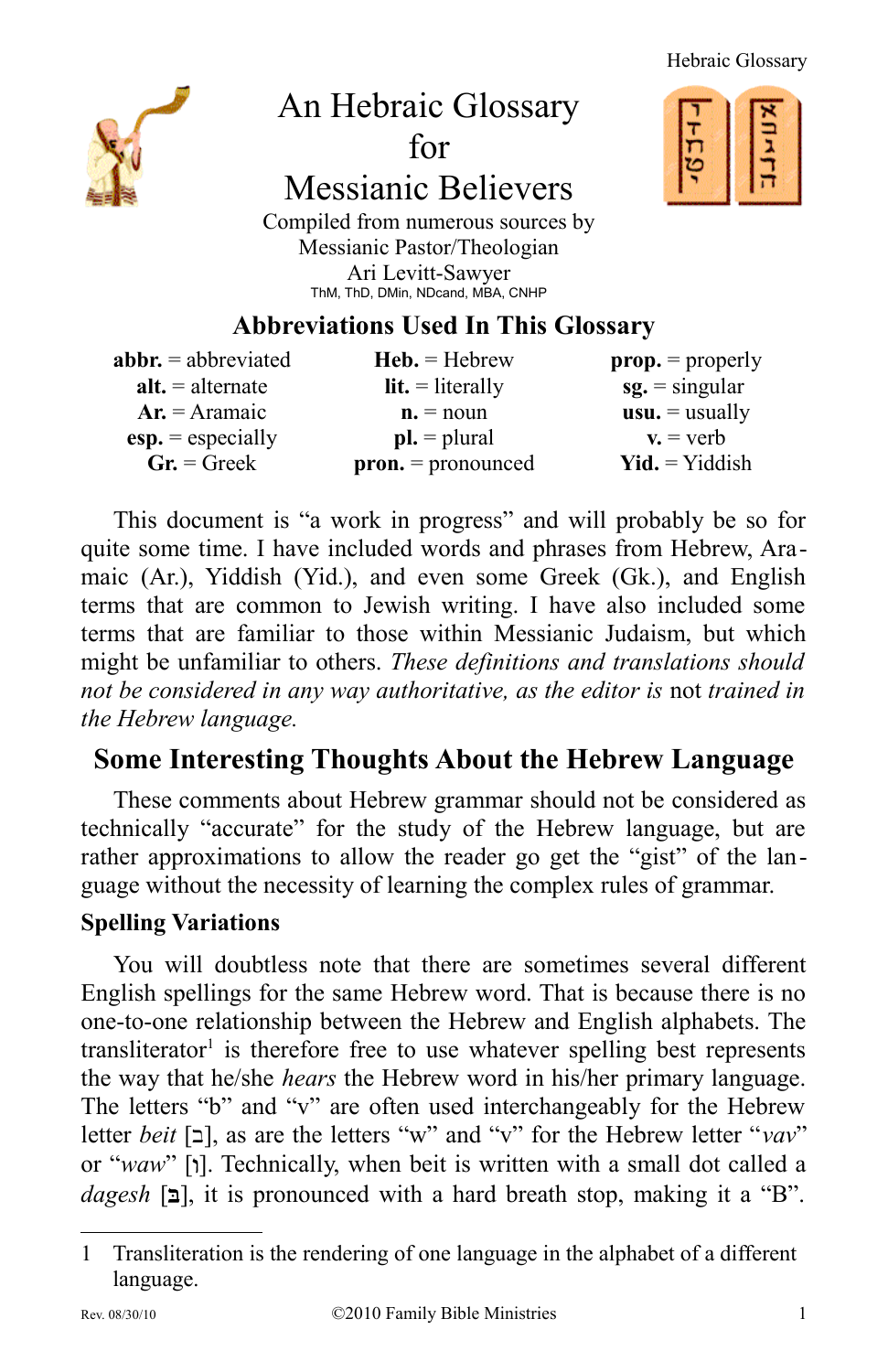Without the dagesh  $[\Box]$  it is pronounced with a soft breath stop, making it a very soft "V". The same is true with the vav  $\lceil \cdot \text{or} \cdot \cdot \rceil$ .

### **Plurals**

Hebrew plurals are formed by adding a "t" or "ot" sound  $\lceil \text{m} \rceil$  (sometimes pronounced "os" or "osh") to the end of feminine words (nouns that *usually* end with a vowel sound), and by ending an "im" sound  $[\n\infty]$  to the end of masculine words (words that *usually* end with a consonant sound. The difference in pronunciation and transliteration results from the fact there are two main groups of European ethnic Jews : the Sephardic Jews from south-western Europe (primarily Spain and Portugal), and the Ashkenazi (from northern and eastern Europe) : and each group approaches the transliteration from the starting point of their own national language. Yiddish is an ethnic language with a very strong German influence.

### **Capitalization**

Although important in most Western languages, capitalization is totally irrelevant in Hebrew because Hebrew has no capital letters. Interestingly enough, there are no vowels in early Hebrew (though there are "vowel points" in Masoretic and Modern Hebrew), and all Hebrew verbs have a three-consonant root. At this particular point in the evolution of this document, I have not "standardized" capitalization of terms. Though most proper names are capitalized, not all capitalized terms are proper names. I will take care of this later as the document progresses.

### **Verb Tenses**

Hebrew thought, and therefore the Hebrew language, is significantly different from Western thought. Hebrew thought is very "picture oriented" as demonstrated by the rich visual images presented in the Psalms. Additionally, for all *practical* purposes there are no "tenses" in Hebrew to correspond to the tenses of Western languages. One must determine from the context whether the events being described are past, present, or future. Therefore, the Hebrew language presents the hearer (or reader) with a series of images much like watching a slide show presentation, as compared to the "motion picture" images presented by Western languages. My personal opinion (totally unsupported by any reliable scholarship) is that Hebrew was the original language that HaShem taught Adam and Heva in Gan Eden. Since HaShem is timeless, it seems appropriate that the language He gave to man should reflect that timelessness.

### **The Sacred Name**

The most common Jewish tradition of representing the Sacred Name [hwhy] is to write the Name and its various forms and representations such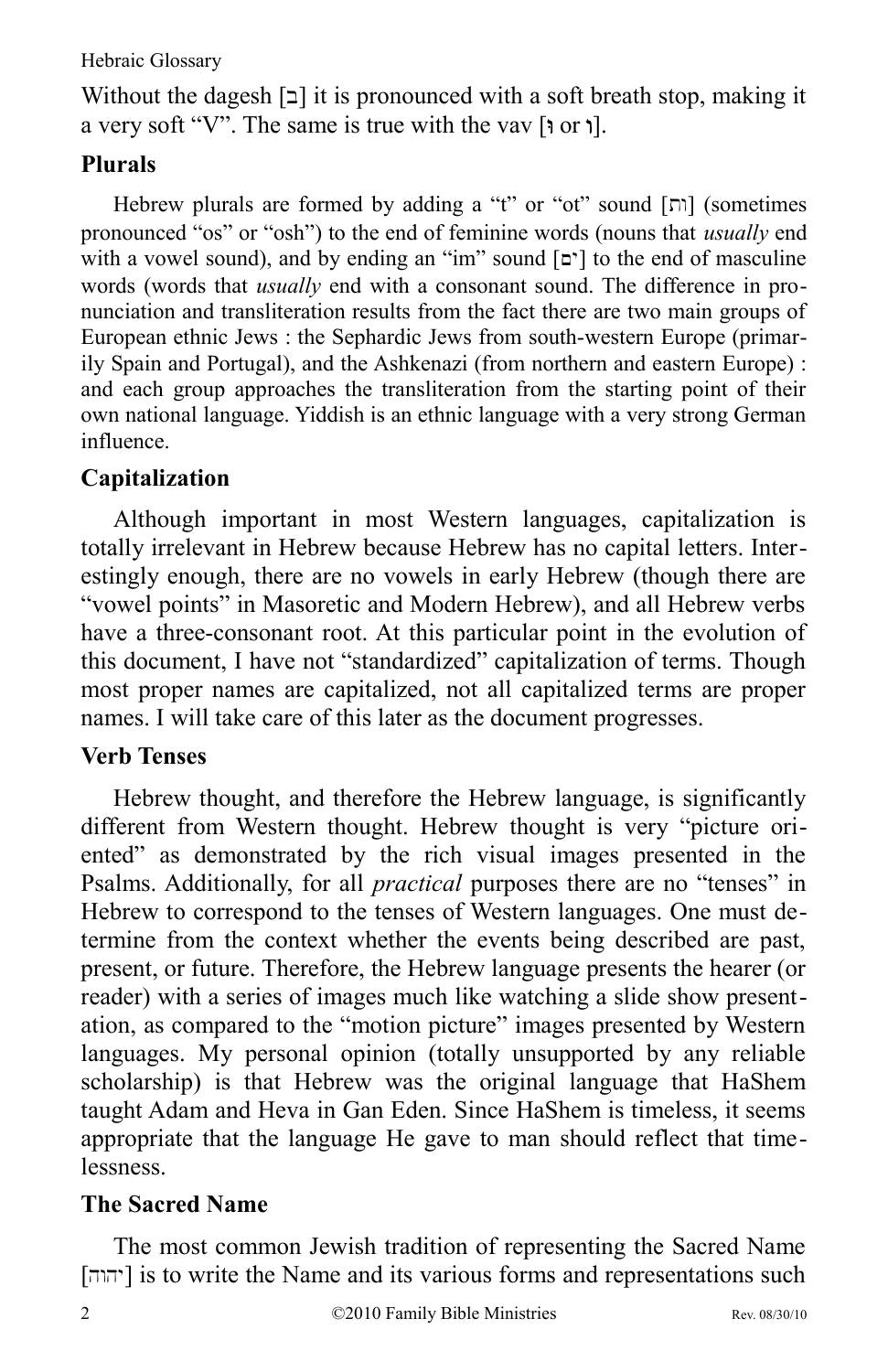as "G-d" and "L-rd" with a dash instead of spelling the word. Some Jewish writers claim to follow this tradition to indicate that the God to whom they are referring is the God of Israel, the God of Avraham, Yitzchak, and Ya'acov (as if there were some other God to whom one could possibly be referring), or to otherwise show proper respect for the Sacred Name. Some claim that to use the Sacred Name at all shows disrespect. The tradition actually seems to stem from the Rabbinical prohibition of erasing the Name, once having been written, or of destroying any document on which the Sacred Name has been written. The Rabbis have recently lifted this prohibition when the Sacred Name is written on a computer or displayed on a computer screen (because it is "destroyed" or "erased" whenever it scrolls off the screen), but many Jewish websites continue to follow the practice because the screen images may be printed onto paper and then that printed copy may be destroyed.

Others claim that it is appropriate to use the Sacred Name when speaking *about* God, but not when speaking *to* Him (because, for example, we seldom call our human father by his proper name when speaking to him).

There are still others, both Jews and non-Jews (who frequently refer to themselves as *Sacred Namists*), who insist that the Sacred Name must *always* be spoken, or written out, or transliterated as YHWH, YHVH, Yahweh, Yahovah, Yahowah, or some other variant, to the extent that they insert it where it really doesn't really belong: for example the name of Yeshua *must*, they insist (as a condition of one's salvation), be spelled *Yah*shua, because He is *Yah*weh come in the flesh. But they can't seem to agree on the appropriate spelling, and each group insists that their own spelling is the only proper spelling, and all other spellings are heresy. Instead of honoring the Name, they have effectively gone so far as to reduce the Name to a "magic word" or idol to be worshiped in place of Him Who is represented by the Name.

For a long time we attempted to follow the practice of using the forms "G-d" and "L-rd" on our website, not out of any personal conviction, but rather as a concession to any reader who might be offended by what he/she may consider an "inappropriate" use of The Name. However, we have received enough communications from a number of parties on each side of the issue to assure us that we are never going to be able to please everyone, so we have simply given up trying.

Additionally, we have found that practice to be both cumbersome and at times confusing. It also introduces a certain level of inaccuracy and ambiguity into our teaching. If we believe that Ruach HaKodesh (the Holy Spirit) actually inspired the Sacred Scriptures and guided the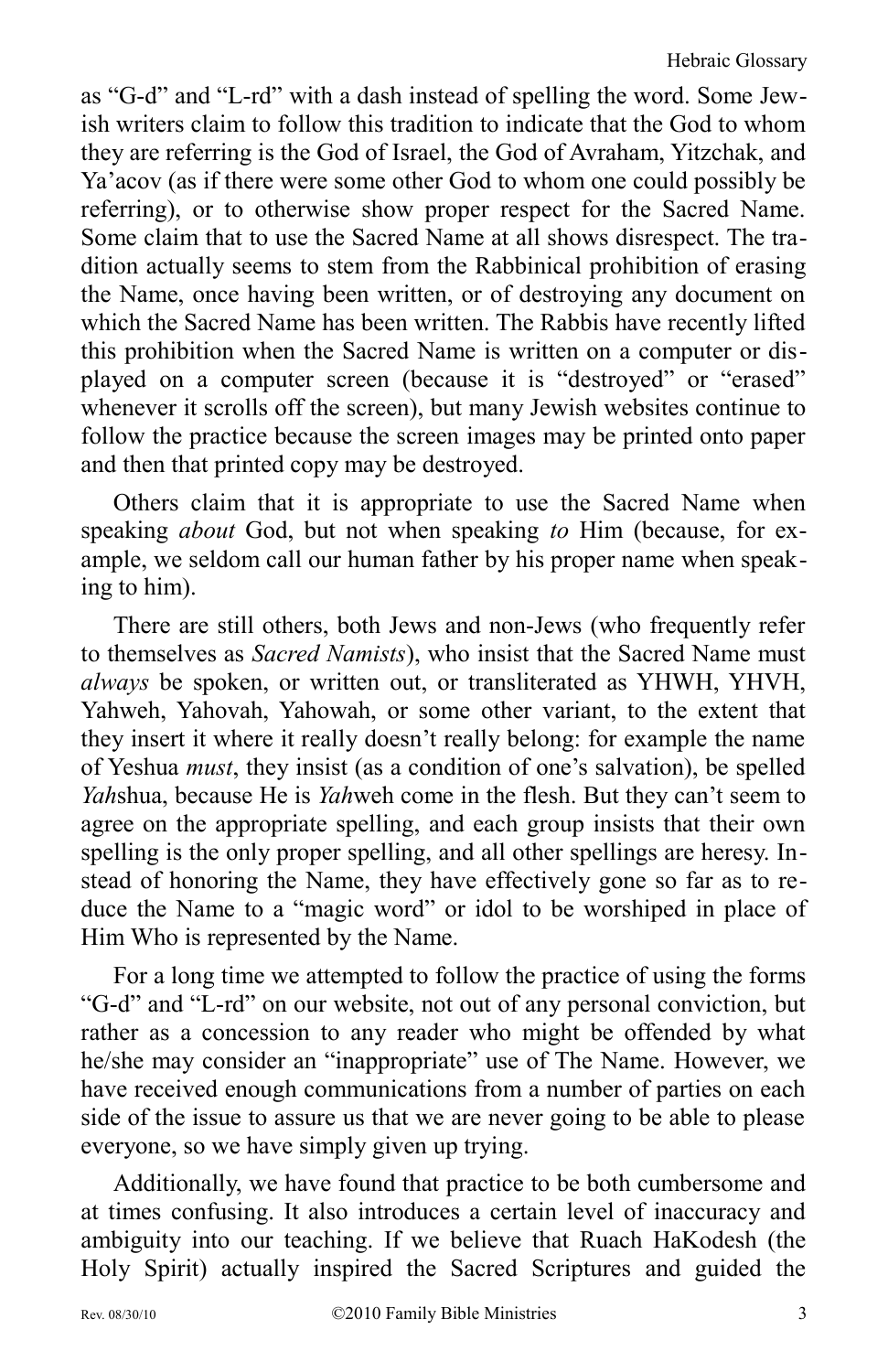Nevhi'im (Prophets) and Shlichim (Apostles) in their choice of words and the spelling of those words, then we must assume that Ruach HaKodesh had a specific purpose in mind when He chose the word יהוה, or the word *Adonai*, or the word *El*, or the word *Eloha*, or the word *Elohim* when referring to the Creator. If Ruach HaKodesh deemed it appropriate to make a distinction between those terms, then it should also be appropriate for us to likewise distinguish between them.

We have therefore (finally) decided that it is more important for us to strive to accurately teach the Word of God than it is for us to be "politically correct" or to bow to what may actually be a form of idolatry where the Name is concerned. We have therefore determined that we will follow this policy concerning the use of the Name:

Where the Scriptures use the tetragrammaton  $\lceil n\pi \rceil$  : the four letters used to represent HaShem's "proper Name" (in the sense that the Creator actually may have a "proper Name") : we so indicate by using one of these forms: hwhy, YHWH, Yahweh, ADONAI, LORD or L-RD. Where the Scriptures use the the word *Adonai* next to hwhy, we use the form "Lord GOD" or "Lord G-D." We otherwise use the transliteration of whatever term Ruach HaKodesh uses in the Scriptures, as we assume that He had a particular reason in mind when He chose the specific word. We also use the form "LORD" (with small capital letters) when referring to Yeshua HaMashiach when it is important to emphasize His deity. When referring to the Creator in a non-technical context, we use either "the LORD" or "God" or "HaShem" interchangeably. We will also occasionally refer to Him as "Abba" (Hebrew for "Daddy" or "Papa") as Yeshua taught us. Out of respect, we also capitalize the pronouns He, Him, and His when referring either to God or to Yeshua (even when quoting from Scripture translations that do not follow that convention). When quoting the works of other authors, we use those authors' forms without modification (except for capitalization, as indicated above). Since we have a loving, not a legalistic, relationship with our *Abba*, we don't really believe He minds when we lovingly write His Name in any of its representations.

### **Why is it important for a Believer in Yeshua to learn to use Hebraic terms?**

Because Hebrew is the set apart [holy] language of our God. We, as His children, need to learn the language of Yeshua. You will often notice some variation in spelling of these terms. This is because the Hebrew language has no direct equivalent of English vowels (though it does have a system of vowel *points*), and so when the writer transliterates Hebrew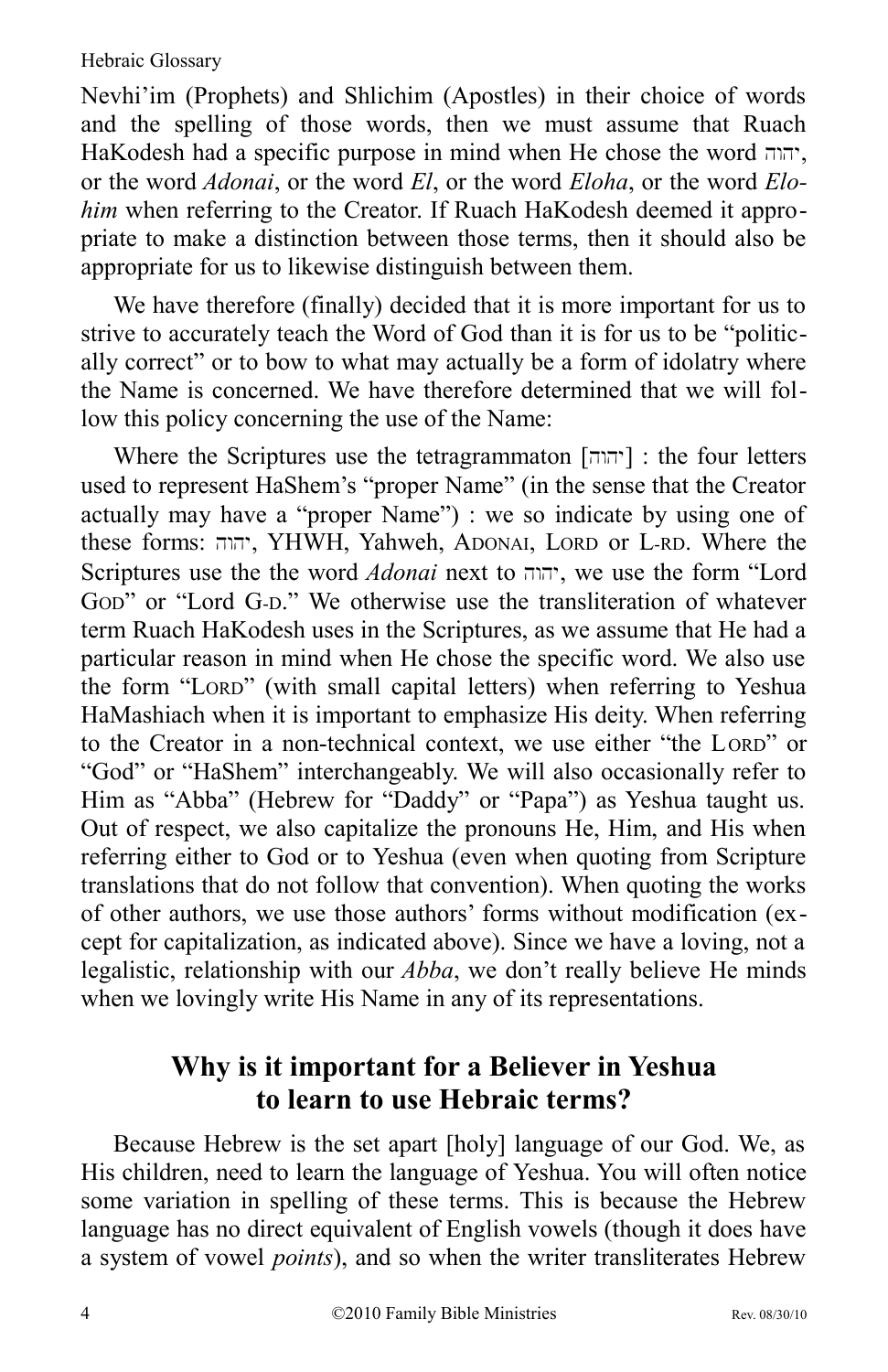words into the English alphabet, there is the freedom to use the vowels which produce the sound most appropriate to the writer's own ear.

The same is true of the English letters "W" and "V". They are used to transliterate the Hebrew letter which is pronounced somewhere between the English "W" and "V". Thus, some writers will use a "W" because they pronounce the Hebrew letter "waw"; others will use a "V" because they pronounce the Hebrew letter as "vav"; both forms are correct.

A brief note concerning the English letter "J", as in "Jehovah" and "Jesus." There is no letter "J" in the Hebrew, Aramaic, or Greek languages, nor do those languages contain the "jay" sound in any form. Therefore, it is *grammatically impossible* to say either the word "Jehovah" or the word "Jesus" in the Hebrew, Aramaic, or Greek languages. So the question must be asked, why does the Gentile Church insist on clinging so tenaciously to these two words, when they could not possibly be spoken in the original languages of Scripture?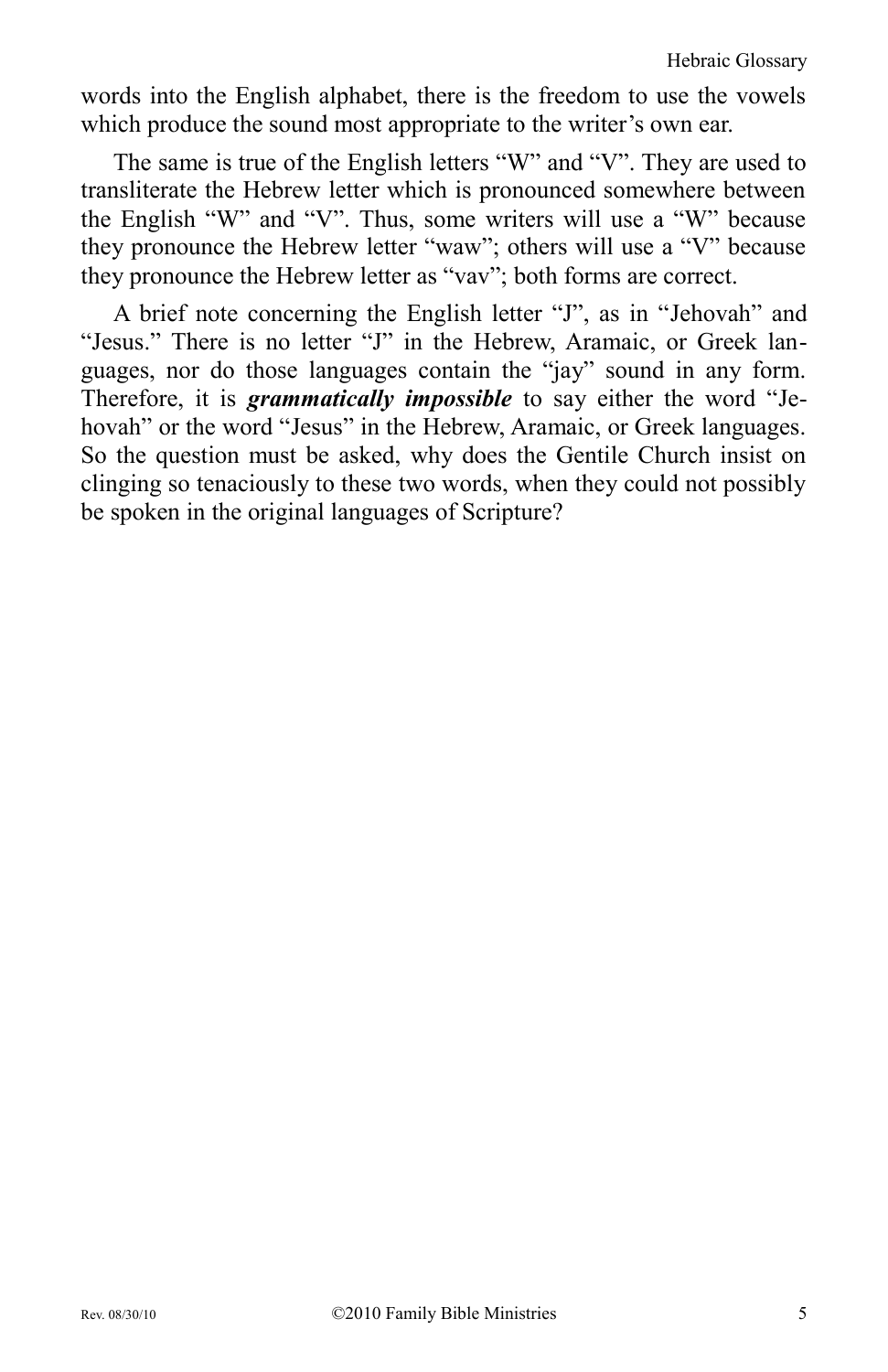## **A** a

- **A.D.** : abbreviation for Latin *Ano Dominae*, Year of the Lord; see C.E. Common Era. Generally considered offensive to many non-Messianic Jews who feel it forces them to acknowledge that Yeshua is Lord.
- $A$ baddon **Abaddon** : אבדדון
- $ab \nightharpoonup x$  : father (alt. av)
- **abba** aba : An affectionate way to say father, dear father, or daddy (alt. avva)
- **Abib** byba : (Alt. Aviv) the first month of the Jewish calendar, also called Nisan, during which Pesach falls
- **ach** xa (pl. achim) : brother
- acharit אחרית (alt. Achariyth) : end, final end, last, descendants
- **Acharit HaYamim** : The end of the days. The end times when the Olam Hazeh (the world which is) comes to a close and the Olam Haba (the world which is to come) is about to begin.
- **Acharon** !wrxa (pl. Acharonim) : lit.=last one: post-Rishonim commentator (pl. acharonim)
- **Achashverosh** : Persian king in the Book of Esther
- **achavah** ואחוה **h**rotherhood
- **Achavah b'Mashiach** : Brotherhood in Mashiach

achayot וחות (sg. Achot) : sisters

**achdus** : unity

**achei sheker** : false brothers

**acheinu** : our brother

achim אחים (sg. Ach) : brothers

**achot** (pl. achayot) : sister

**achoteinu** : our sister

**achraius** : accountability

**achyon** : nephew

**ad kahn** : sufficient for the purpose; enough

**ad kdeikach** : so much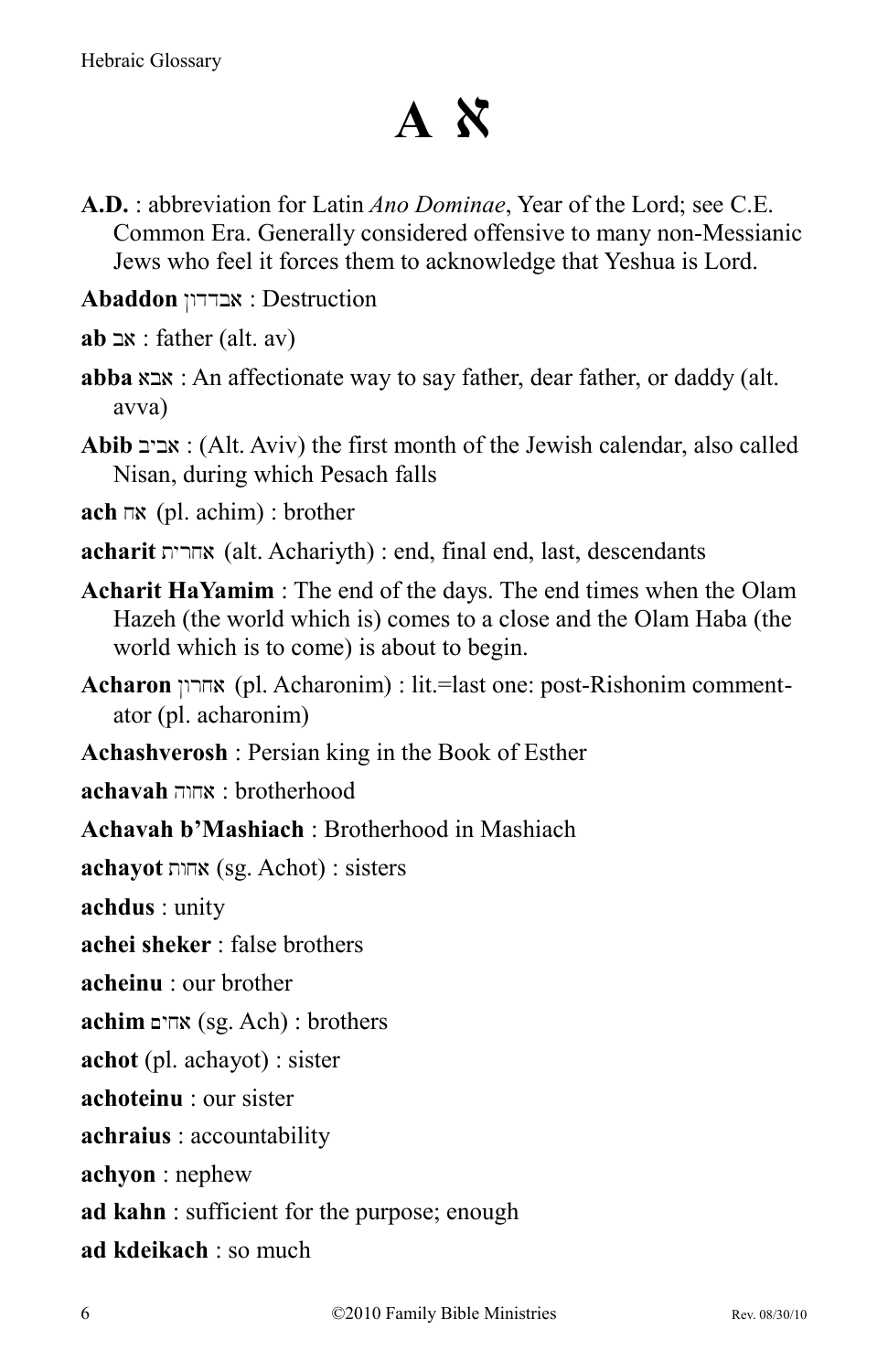- **ad mosai** : how much longer
- **adam** : man; humanity; human
- **Adam** : the first man; Adam
- **Adam Chadash Echad** : One New Humanity
- **Adam HeChadash** : The New Humanity
- **adamah** : ground or mud
- **adamah tova** : good ground; good earth
- **Adar** : Sixth month of Hebrew civil calendar: February-March; 14th is Purim
- **adat** : congregation; community
- **Adat HaEl Chai** : the Congregation / Community of the Living God
- **Adat HaShem** : Cogregation / Community of God
- **aderaba** : to the contrary
- **admat kodesh** : holy ground
- **Admor** (pl. admorim) : Acronym for "**ad**oneinu, **mor**einu, verabbeinu" —"our master, teacher, and rabbi." A term often applied to Chasidic spiritual leaders
- **adon** (pl. adonim) : lord; master
- **Adon HaKatzir** : the Lord of the Harvest
- **Adon Olam** : "Master of the World," a concluding hymn
- **Adonai** (alt. Adonoi) : My Lord, Lord of all. Spoken by Jewish people instead of using God's personal name YHWH (Yahweh) or YHVH (Yahveh)
- **Adonai echad** : "God is one" [Devarim (Deuteronomy) 6:4]
- **Adonai Eloheinu** : LORD our God
- **Adonai Elohei Tzva'ot** (alt. Adonai Tzivos) : LORD God of Hosts
- **Adonai Elohim** : The LORD God
- **Adonai Tzivos** (alt. Adonai Elohei Tzva'ot) : Lord of Armies
- **Adoneynu** : our Lord; Lord
- **adonim** (sg. Adon) : masters
- **Adonoi** (alt. Adonai) : Lord
- **afikoman** (alt. Afikomen) : Gr. for that which comes after, or "dessert." The half-piece of the central matzah eaten at the end of the Pesach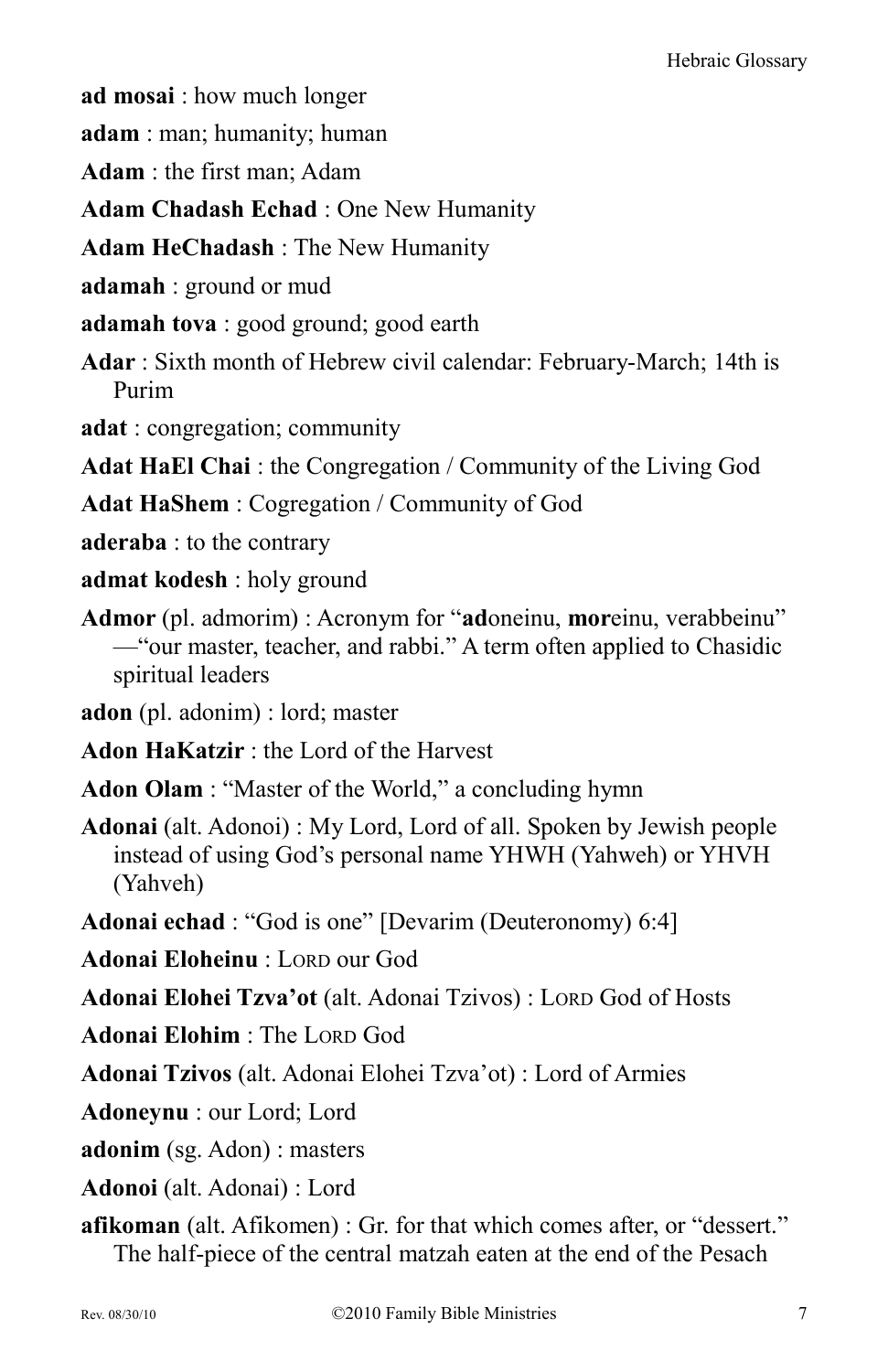Seder. Traditionally, the children "steal" it at the beginning of the seder and "ransom" it back to the leader of the seder at the end of the meal. In some places, the leader of the seder hides it, and the children have to find it. It is represented in a broken piece of matzah wrapped in linen and buried (hidden).

**Agadah** : non-legal rabbinic writings

**agalim** : bulls

**Agam HaEish** : Lake of Fire

**agape** : (Gk.) divine love

**aggadah** (alt. agada, agadah) : stories, parables, philosophical material (pl. agadot, aggadot)

**agmat nefesh** : grief

**agudah** : bound together; union

- **Agudas Yisroel-Agudath** : Israel of America, the foremost organization of orthodox Jewry in the United States. A major aspect of its activity is the representation of orthodox Jewish interests before the government.
- **agunah** : a woman whose husband had disappeared, and who could not remarry without witnesses to his death, hence a "bound" woman, lit., a chained one; a woman whose husband refuses to grant a divorce

**ahava** (alt. Ahavah) : (Heb.) love [n]; equivalent of Gr. agape

**ahavah shel achvah** : brotherly love

**Ahavas HaEmes** (alt. HaEmet) : Love of the Truth

**ahavas hakesef** : love of money

**ahavas HaShem** : God's love

**ahavat ta'anugot** : hedonism

**ainikle** : (Yid.) grandchild

**airusin** : betrothal; engagement

**aizen** : well-founded; incontrovertible

**akama** : quite a number

**akedah** : binding

**Akedah** (alt. Akeida) : Binding an animal for sacrifice; specifically, Avraham's binding of Yitzhak for sacrifice to God—not consummated. The binding of the sacrifice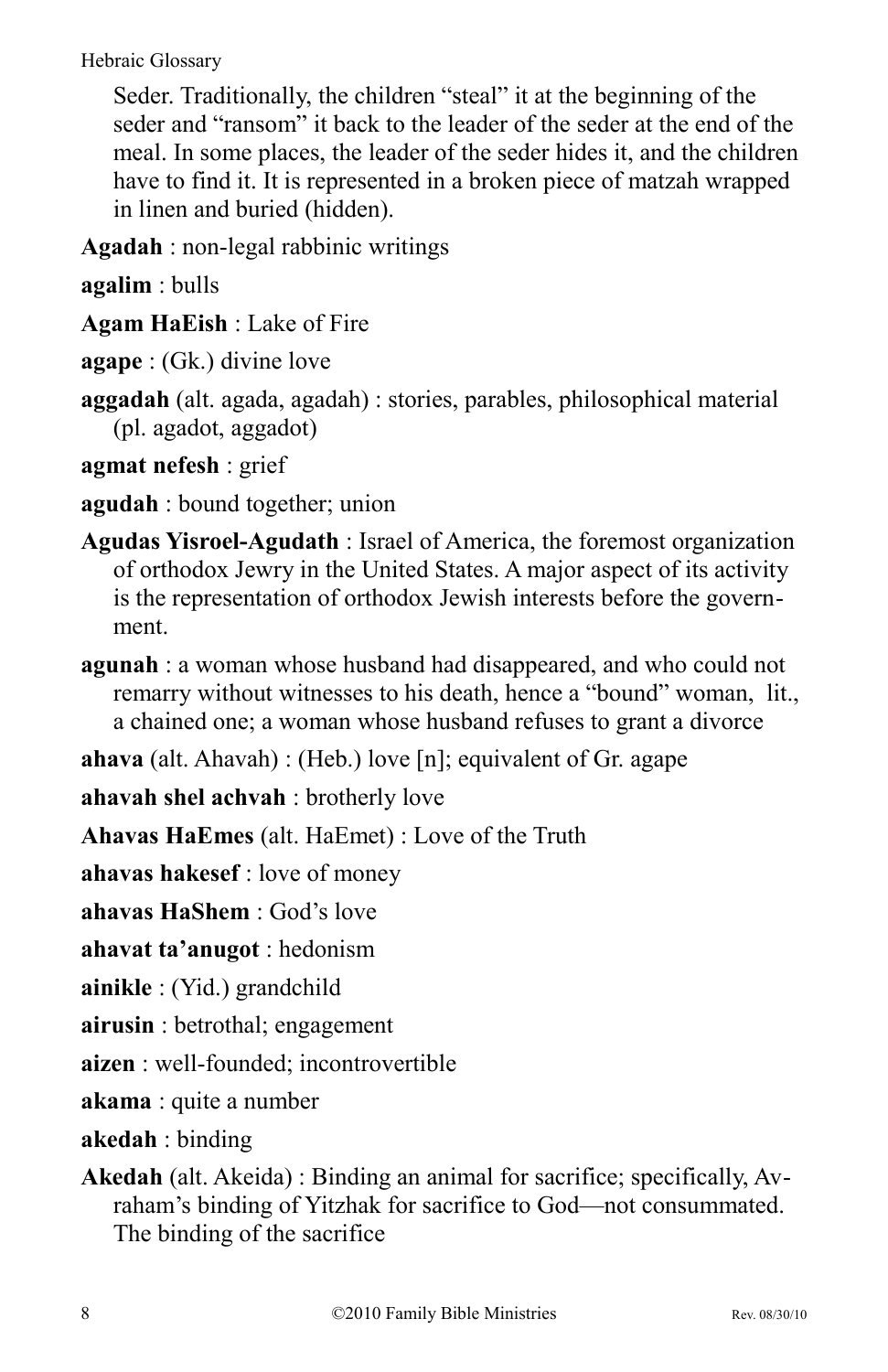- **Akiba** : A rabbi who lived at the time of the second Temple (died c. C.E. 133). He thought Bar Kochba was the Messiah.
- **Akrab** : (alt. akrav) scorpion (pl. akrabim, akrabim)
- **Al Chet** : lit. for the sin; an important Yom Kippur prayer listing sins for which we beg forgiveness
- **Al Hanisim** (alt. Ha-nissim) : thanksgiving for the miracles added to prayer and grace after the meal on the festivals of Chanukkah and Purim
- **al kiddush HaShem** : for the sanctification of God

**al kol panim** : nevertheless

**al menat** : in order that

- **Al Mikrah Megillah** : the blessing before the reading of the Megillah
- **Al Netilat Yadayim** : the blessing over the washing of hands before the meal
- **al pnei hamayim** : on the surface of the waters

**al taarotz** : do not be afraid

**alef** : The first letter of the Hebrew Alef-Beyt (alphabet)

- **Alenu Leshabe'ach** : a prayer of thanksgiving for being separated from the heathens
- **Aleinu** : "It is Upon Us," a concluding hymn
- **alav hashalom** : "(May he/she) rest in peace."
- **aliyah** : Lit., "the going up." Figuratively speaking, the "home going," when Jews make a return to the homeland (Israel), either to immigrate or to make pilgrimage. Also used in synagogue service of "going up" to read from the Torah. To "have an aliyah" refers to the honor of being called up to the bimah to recite or chant the blessings over the Torah. (pl. aliyot)

**aliyah leregel** : pilgrimage

- **al-killayon** : incorruptibility
- **alma** : virgin. Lit., a young woman of marriageable age. However, since sexual promiscuity carried the death penalty, the state of virginity is assumed. (pl. almot)

**almanah** : widow (pl. almanot)

**als** : since

**alter** : old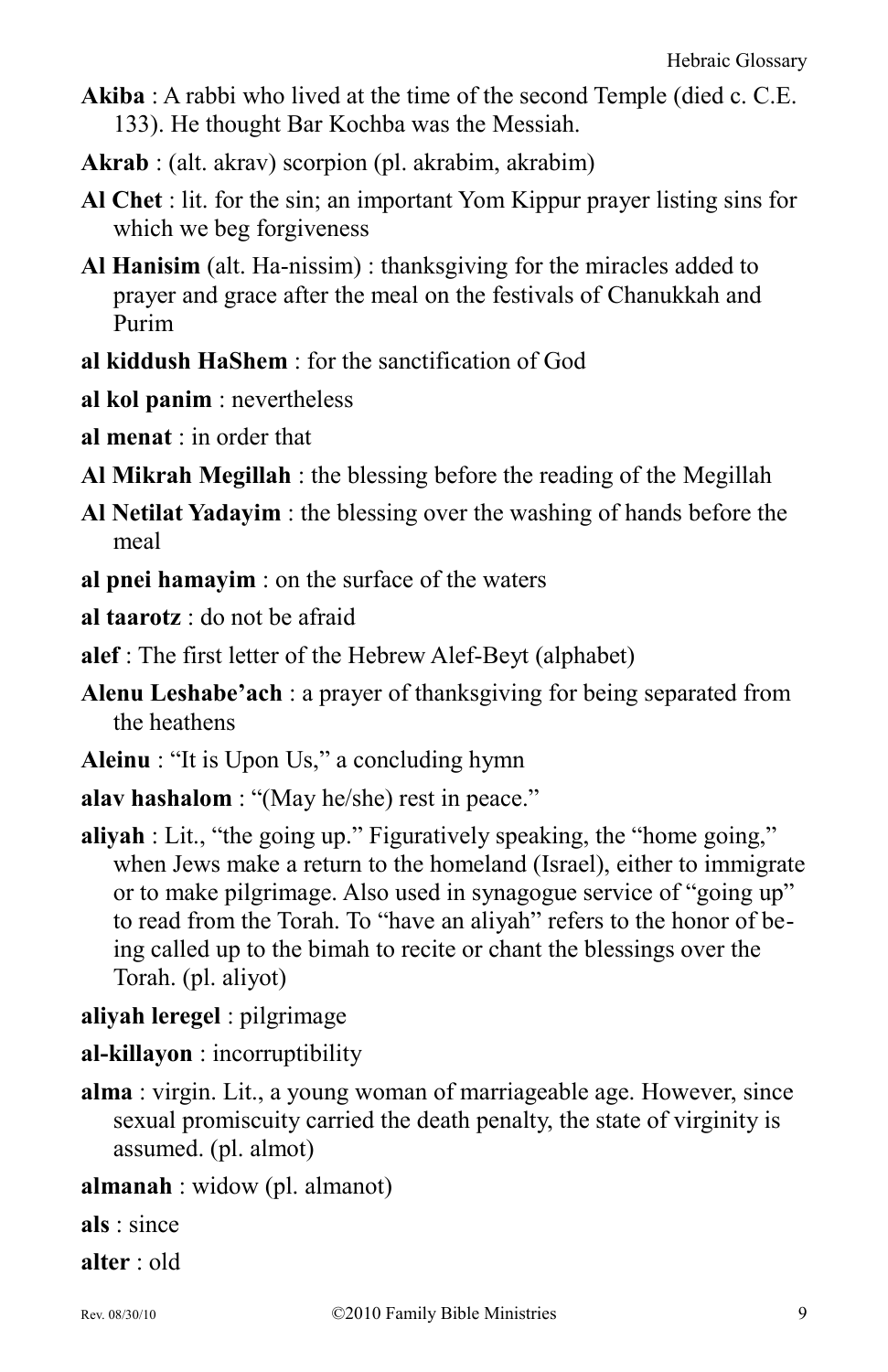**am** : people

**Am haAretz** : peasantry. Used by the Talmud and thereafter to mean ignorant … people of the land

**amal** : toil

- **amen** : It is true, so be it, may it become true. (also amein, oimen, omen)
- **Amidah** : Standing prayer, quietly murmured, that is part of each daily service in the synagogue, alternatively called the Tefillah or the Shemoneh Esre. A prayer, recited silently, thrice daily, while standing up, the prayer of the eighteen benedictions.

**Amora'im** : lit. explainers : Gemarah-era commentators (200-500 CE)

**ammud** : pillar

**Ammudei HaKehillah** : Pillars of the Kehillah

**amol** : formerly

**amolike times** : olden times

**Amora** : Speaker, interpreter; expounder of Talmudic (Mishnaic) law from compilation of Mishnah to redaction of entire Talmud, in Babylon (where the amoraim were known as Mar or Rav) and in Palestine (where they were designated Rabbi). Their discussions and teachings, 220-550, form the Gemara, lengthier sections of the Talmud that follow each Mishnah (pl. Amoraim)

**anafah** : heron

**ana'fim** : the branches

**anan** : cloud (pl. ananim)

**Anan Edim** : Cloud of Witnesses

**anashim** : men

**anashim ne'emanim** : faithful men

**anav** : humble

**anavah** : meekness; humility

**anavat ruach** : a spirit of meekness

**Anenu** : a passage added to prayer on public fast days

**Ani Ma'amin** : Literally: I believe; often sung at the seder and at Yom Hashoah observances in memory of Holocaust victims who sang this song of faith on their way to their deaths : phrase that begins each of Maimonides' Thirteen Principles of Faith

**Ani Ma'amin hoda'ah** : confession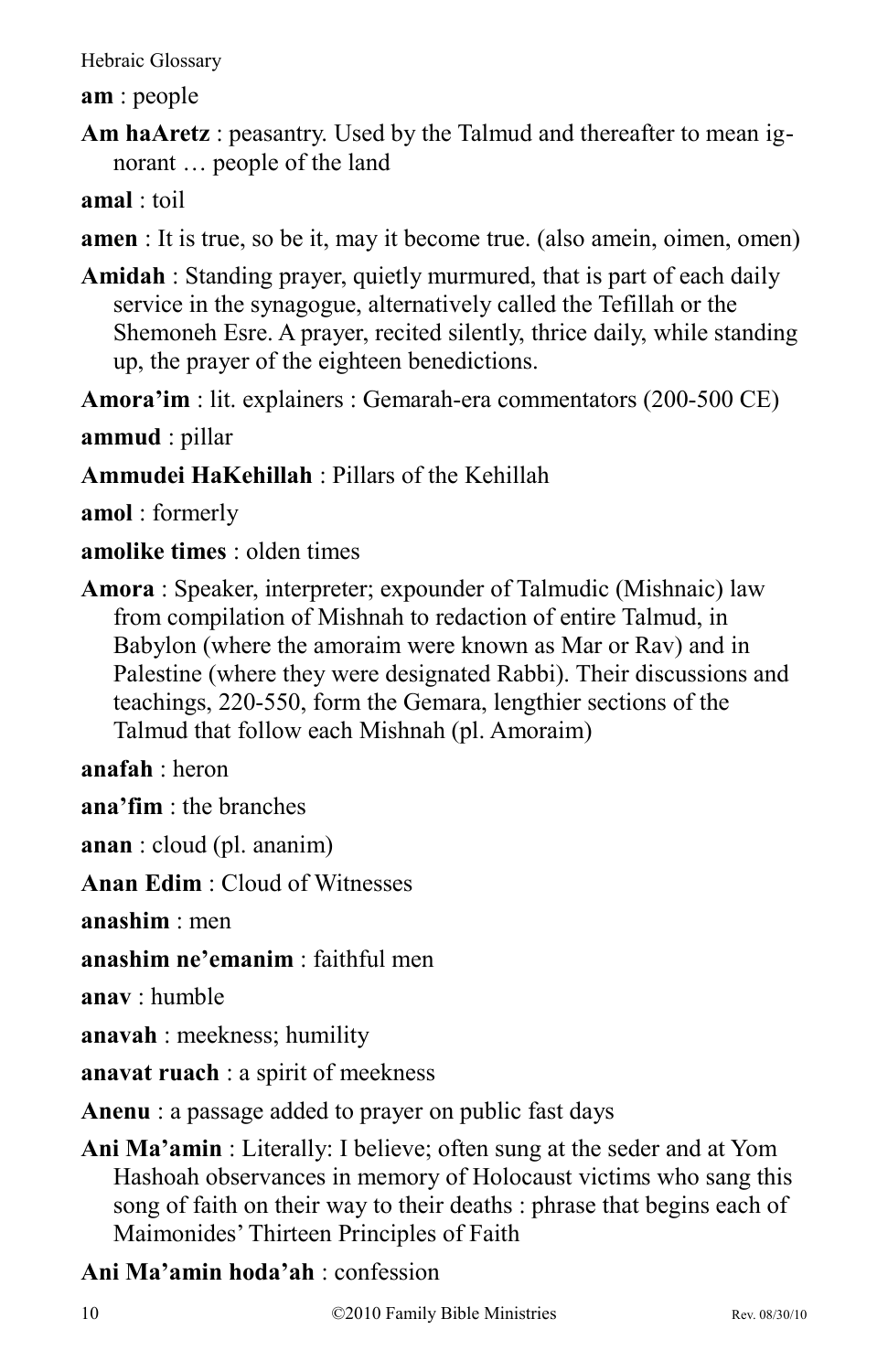**aniyim** : the poor

#### **anochiyut** : selfishness

- **Anshei K'neset Hagdolah** : Sages of the Great Synod during the first part of the Second Sanctuary Period
- **anshuldiks** : pardon
- **aphikomen** : (alt. afikomen) Hebrew transliteration of Greek derivative, epikomios. That which comes last, the hidden Passover bread eaten at the seder.
- **apikoros** : skeptic; unbeliever
- **apikorosim** : unbelievers
- **apocalyptic** : ideas and teachings pertaining to the revelation of Messiah (apocalypse) of the last days and the end of the world
- **Apocrypha** : A Greek adjective in the neuter plural (from apokruphos, "hidden, concealed") denotes strictly "things concealed." "Old Testament" Apocrypha, specifically the fourteen books written after the "Old Testament" canon was closed and which, being the least remote from the canonical books, laid strongest claim to canonicity … The body of Jewish literature written between the second century B.C.E. and the second century C.E., not included in the canon of the Bible.
- **apostate** : one whose actions are not consistent with the standards of behavior set by his religious community; compare heretic
- **arain getun** : engrossed
- **Aravah** (pl. Aravot) : willow branch taken as one of the four species on Succot (the Feast of Tabernacles).

**arayot** : lions

**arba'ah** : four

**Arba'ah Minim** (the Four Species) : Palm, myrtle, willow, and citron; another name for the *lulav* and *etrog* together, used on Sukkot

**arba'im** : forty

**arbaa asar** : fourteen

**arbaat elafim** : four thousand

**Arbah Chayyot** : Four living beings

**arbah pinot ha'aretz** : the four corners of the earth

**arbaim yom varbaim lailah** : forty days and forty nights

**arbe; arbeh** : locusts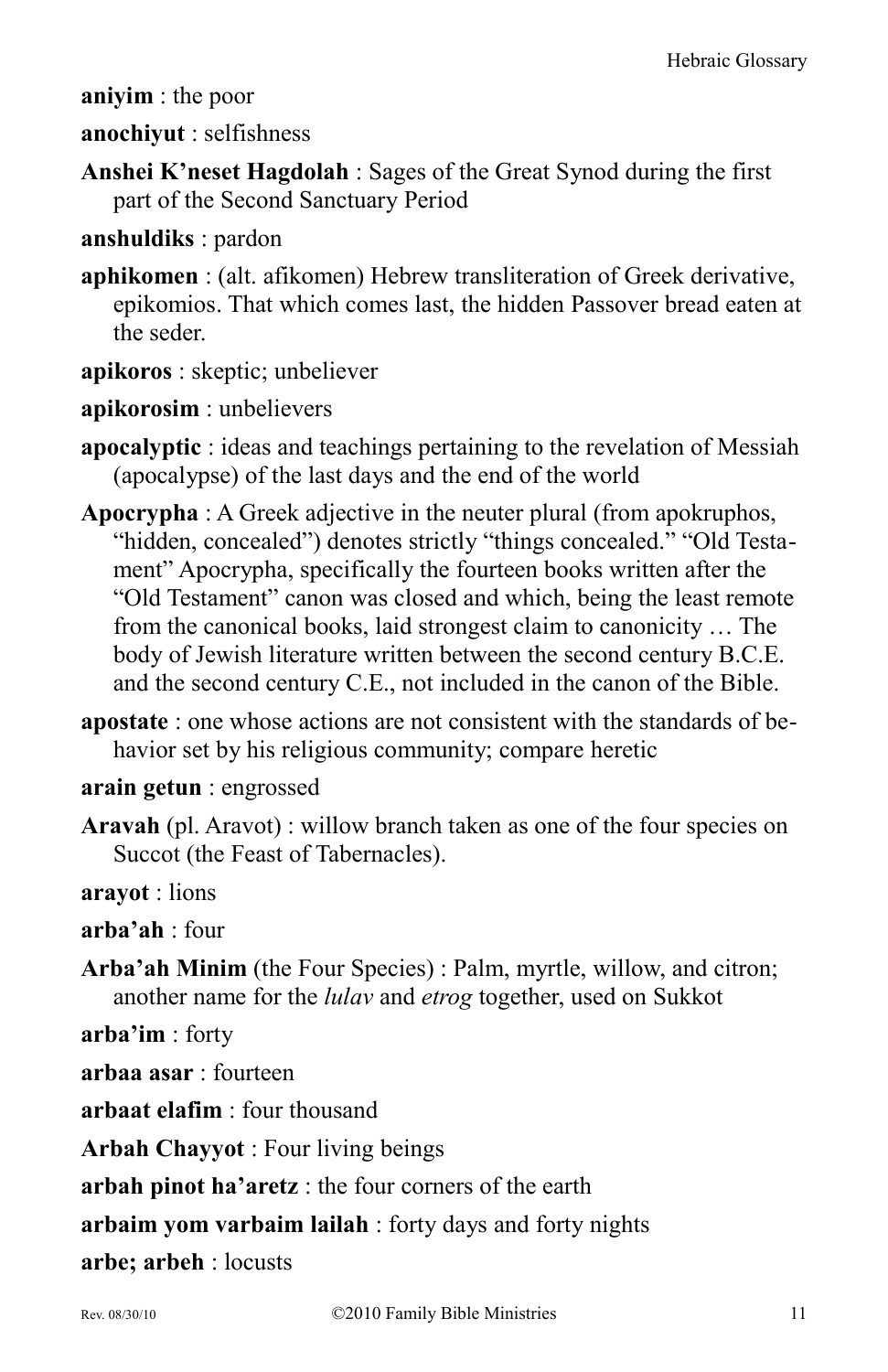**arelim** : uncircumcised ones

**ari** : (alt. arye) lion

**Ariel** : Lion of God; Fireplace on God's altar

**Aron haKodesh** : Literally: the Holy Ark. The special cabinet in which the Torah scrolls are kept in the synagogue The Holy Ark is called Heichal in Sephardic synagogues.

**aron met** : coffin

**aron otzaram** : chest of treasury

**arye** (alt. ari) : lion

**asach** : a lot of

**asam** : barn

**asarah** : ten

**Aseret Yemei Teshuvah** : the ten days of penitence

**Asham** : A guilt offering made by one who has sinned against his fellow man

**ashem** : guilty

**ashir** : oisher; rich man (pl. ashirim)

**ashirut** : riches

**Ashkenazi** : (alt. Ashicenazi) Referring to a cultural branch of Judaism that developed in northern and eastern Europe and from which most American Jews are descended. (pl. Ashkenazim, Ashicenazim)

**ashma; ashmah** : guilt; a thing of guilt; condemnation

**Ashrey** : Psalm 145 recited thrice daily

**ashrey; ashrei** : happy; blessed

**asim** : barns; granaries

**asir** : prisoner

**asur** : prohibited; impermissible

**Atah Chonantanu** : a passage added to the evening prayer after the Sabbath to note the difference between the Sacred and the non-Sacred

**atalef** : bat

**atarah** : crown (pl., atarot)

**Ateret HaChayyim** : Crown of Life

**Ateret HaKavod** : Crown of Glory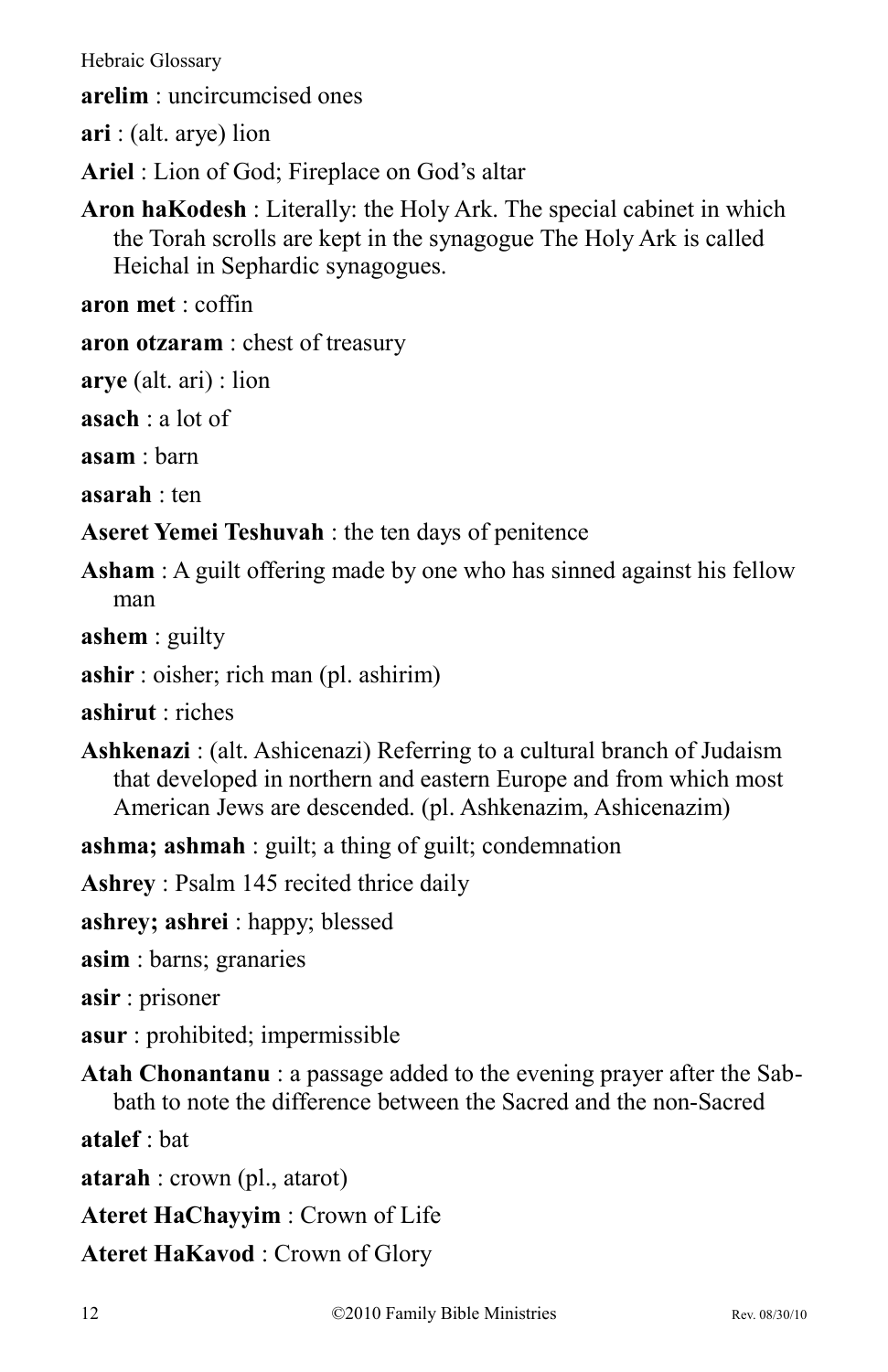**Athid Lavo** : The coming age.

**atzamot** : bones

**atzav** : idol; image

**Atzeret** : Conclusion; used for concluding observance of festival; word derived from "gathering" or "detention," original meanings. Shemini Atzeret is concluding day of Sukkoth; Atzeret is Talmudic term for Shavuot, conclusion of Omer count. A festive gathering for the conclusion of a festive season, a concluding feast

**atzilah** : noble birth

**atzlanit** : sluggards

**atzlut** : lazy idleness

**Aufruf** : Calling up of the bridegroom or bridal couple for the Torah blessings on the Shabbat preceding their wedding

**av** : father (alt. ab)

- **avva** : daddy (alt.abba)
- **Av** : Eleventh month of Jewish year.
- **Av Beit Din** (alt. Bayt, Bet) : Father of the court; judicial president in Talmudic era, and later
- **Av Harachamim** : a prayer for the persecuted communities

**Av HaRoeh b'seter** : Father Who Sees in secret

**av sela** : bed rock

**Avaddon** : destruction; hell; Abbadon

**avadim** : servants; slaves

**avanim** : stones

**avdut** : slavery; bondage

**avel** : iniquity; gross injustice

**avelim** : mourners

**avelut** : mourning

**Avelut** : third period of mourning; the first year after death

**averah** : transgression

**averos** : sins

**Avi-khol** : Father of all

**Avinu** : our Father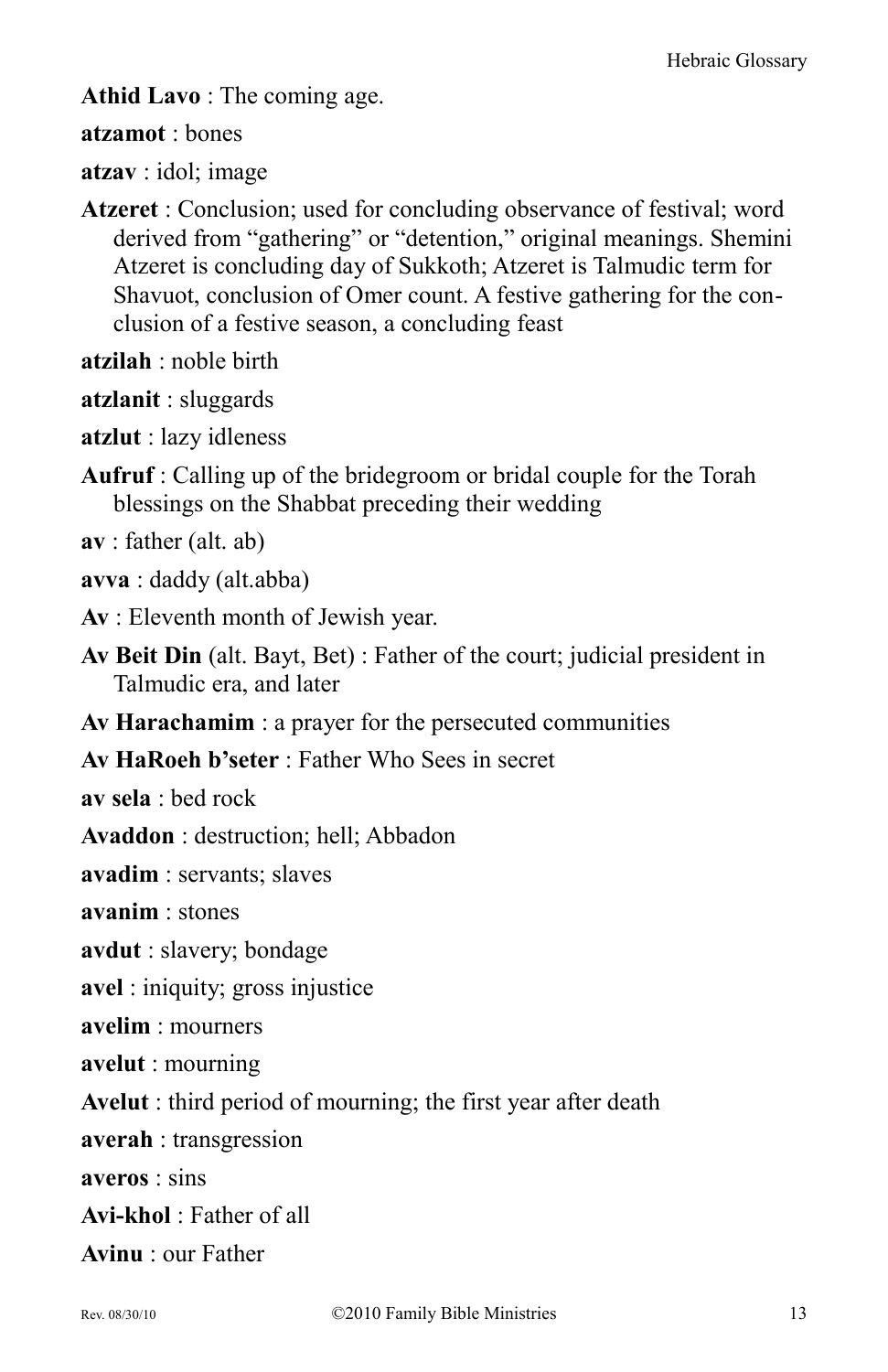- **Avinu Malkenu** : Literally: our Father, our King. A prayer of supplication recited on Yom Kippur. A prayer said on the Days of Penitence and fast days.
- **Aviv** : (alt. Abib) Nisan was known as Aviv/Abib prior to Babylonian captivity

**avla; avlah** : injustice

**Avodah** (alt. Abodah) : Service; specifically, the sacrificial Temple service as performed by high priest; today, referring to Yom Kippur observance and other synagogue rituals. Chasidic concept of life dedicated to God

**avodah zarah** : idol worship

**avodas** : work

**avodas hakodesh** : work of holiness

**avodas kodesh** : worship; service

**avodot hakodesh** : ministries

**avon** : sin offense

**Avot** : the Patriarchs; Fathers

**Avoteinu** : our Fathers

**ayah** : falcon

**Ayin** : 16th letter of the Hebrew alef-beit (alphabet)

**ayin** : eye

**ayin horo** : evil eye

**ayir** : young donkey

**aza** : certain

- **Azarah** pl. Azarot : the Temple Courtyard. Ezrat Nashim : the outer Courtyard in the Sanctuary
- **Azazel** : Meaning unknown; used in reference to the "scapegoat," the goat sent into the wilderness signifying removal of the nation's sins. The Talmud thus denotes the mountain on which scapegoat is sent, to carry people's sins into the wilderness, on Yom Kippur
- **azarah** (pl. azarot) : the Temple courtyard

**Azharot** : a passage on the commandments in the Torah read on Shavuot **azivah** : abandonment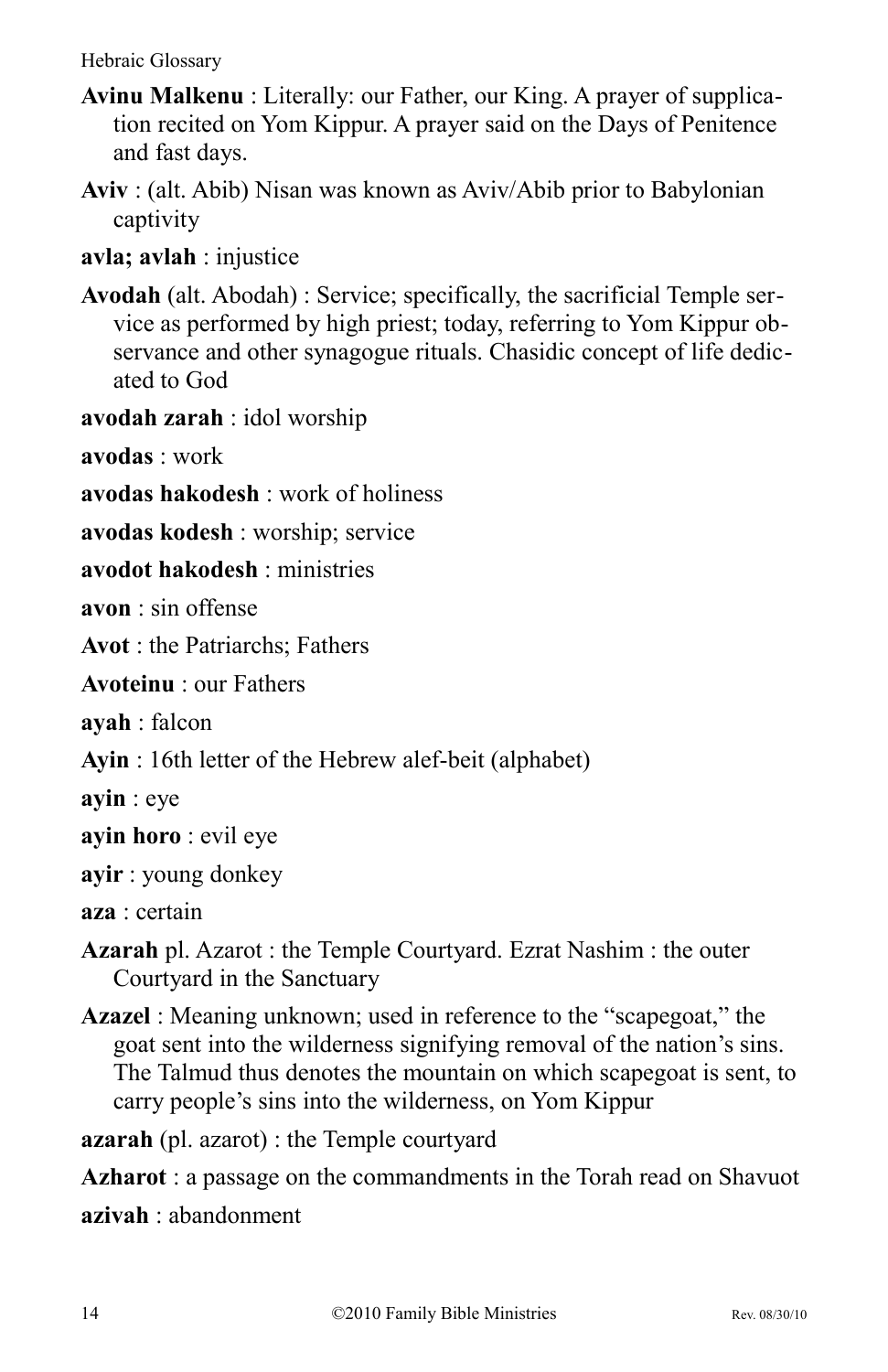## **B** B

- **B**"H: abbreviation for Baruch HaShem (praise God)
- **B.C.E.** : Before the Common Era (same as B.C. but less offensive to non-Messianic Jewish people)

**b'avon** : in sin

**b'derech hatevah** : naturally

**B'dikat Chametz** : the formal search for leaven before Passover.

**b'nei** : sons

**b'rakhah** : blessing, benediction (pl. b'rakhot)

**b'ris milah** : (alt. b'rit, bris, brit) circumcision

- **b'rit** : (alt. b'ris) covenant, contract
- **B'rit Chadashah** (alt. Hadashah) : Renewed Covenant (erroneously referred "New Testament" which denotes that which replaces something "old"); see Ketuvim Shlichim, which should probably be the preferred term for this collection of writings, as the term *B'rit Chadasha* specifically refers to the Renewed Covenant itself, and not to the writings of the Shlichim concerning that covenant.

**b'seder** : in order

**b**'seter  $\cdot$  in secret

**b'shem hazeh** : in this name .

**b'yirah** : with fear

**b'yom** : (alt. byom) at day

**ba'al** : husband; master

**ba'al gaavah** : haughty; proud person

**ba'al melitzot** : rhetorician; fine talker

- **Ba'al Shem Tov** : Rabbi Yisroel Ba'al Shem Tov; born 18 Elul, 1698 in Okop, Ukraine; died 6 Sivan, 1760; Rebbe in Mezhibuzh; founder of the modern [Chassidic](#page-24-0) movement; main disciples Maggid of Mezritch & R' Yaakov Yosef of Polonnoye
- **Ba'al Teshuva** : Literally "Master of Repentance." Used for someone that is newly observant.

**ba'al tzavva'a** : testator; person who makes the will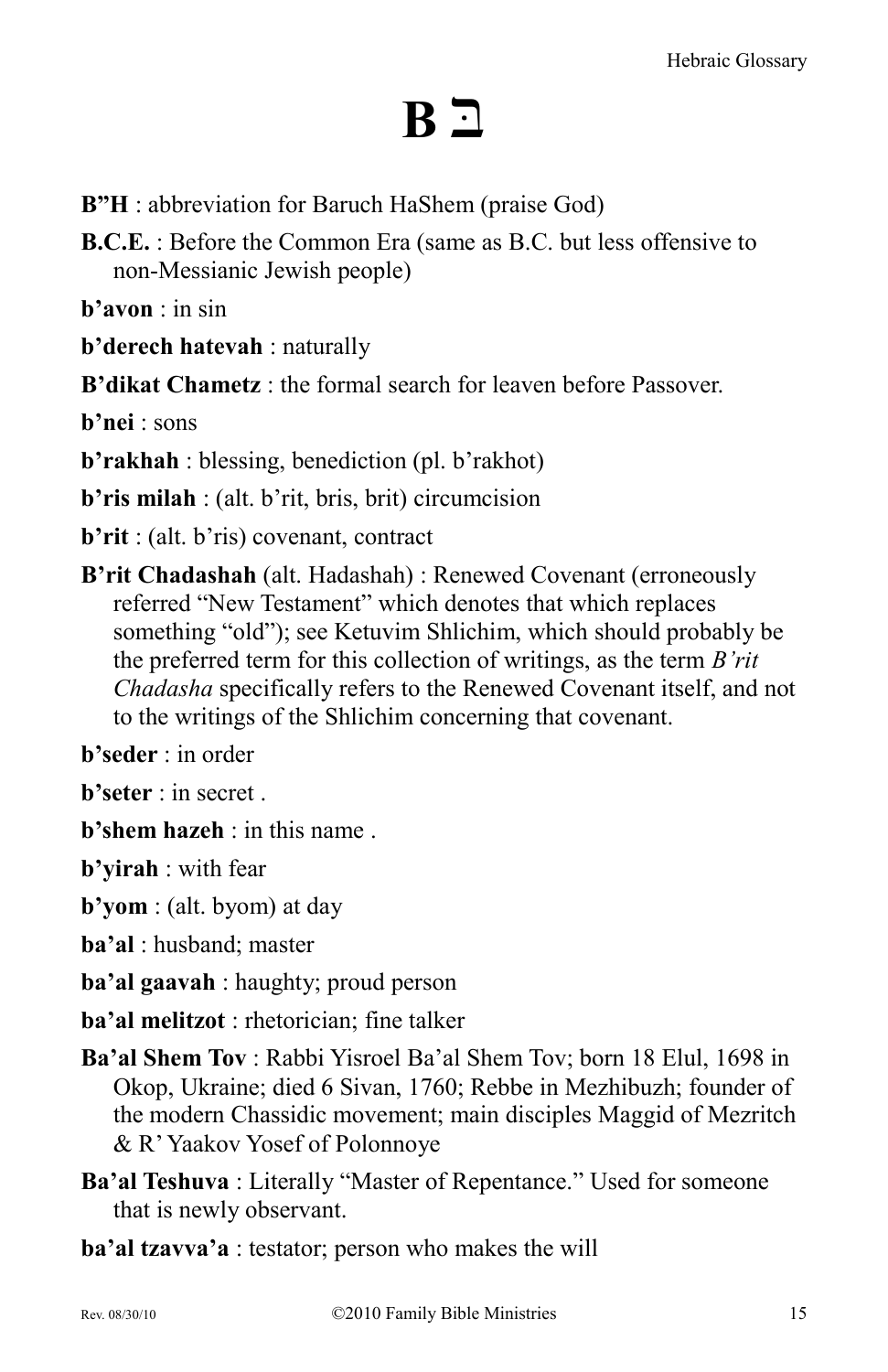**ba'alim** : husbands **Baal Bayit** : master of the house **Baal HaKerem** : Owner of the Vineyard **baalei hamum** : the maimed **baalei-batim** : laymen [lit. householders] **badchan** : humorist **badeken**: traditional formal veiling of the bride by the groom before the wedding ceremony **baderech** : on the road **bahlt** : soon **bailus** : sovereignty; ownership; dominion **bais** : house (alt. beit) **baitel** : wallet **bakkashot** : petitions **bakosha** : petition; request **balailah hazeh** : during this night **baleidikung** : insult **Bamah** : an improvised altar, outside the Sanctuary (pl. Bamot) **bamidbar** : in the wilderness

**banim** : children

**bannai chacham** : wise builder

**bar** : (Ar.) son

- **Bar Kokhba** (alt. Kochba) : Leader of a Jewish revolt (132-135) against Hadrian
- **bar mitzvah** : lit. "son of the commandment" or "son of the law" ... i.e. has reached his majority; his legal age. Ceremony marking a youngster's reaching the age of religious majority, traditionally thirteen for boys and twelve for girls; in many congregations, thirteen for girls as well. See bat mitzvah.

**barad** : hail

**barah** : created

**baraita'** : (Ar.) a statement of law, historical, or aggadic tradition which is attributed to the tannaitic period but which is not contained in the Mishnah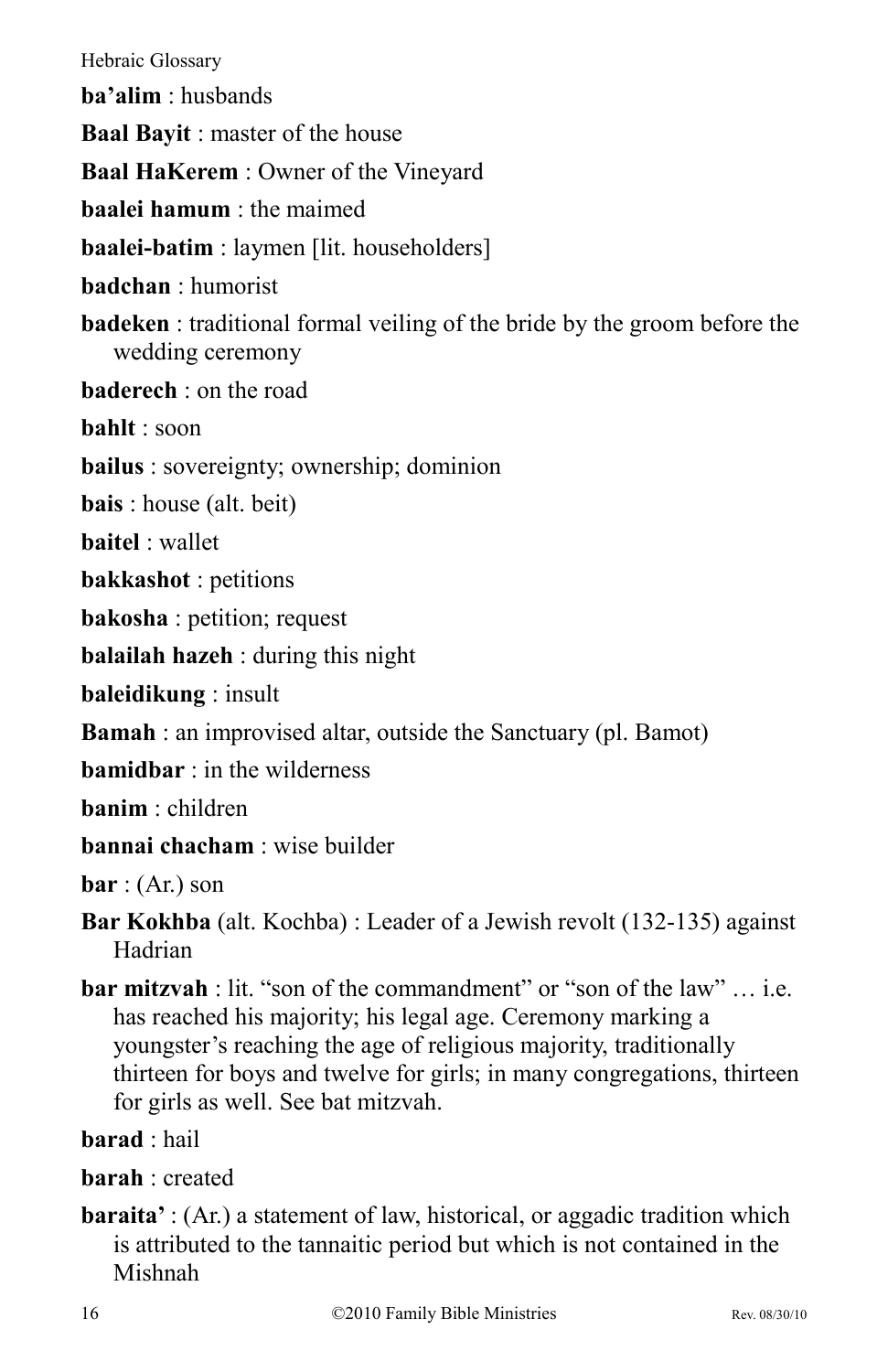**barchu**: call upon the congregation to bless God

- **barech**: grace ... the part of the Seder when the grace after the meal is recited
- **barei lev** : pure in heart
- **bari vshalem** : safe and sound
- **bariim** : healthy ones
- **baruch** : bless, blessed, blessed is
- **Baruch Dayan Ha'emet** : a blessing of acceptance of God's judgments
- **baruch habah** : welcome (lit. blessed is the one who comes)
- **Baruch habah bashem Adonai** : Blessed is he who comes in the name of the Lord
- **Baruch Hu Uvaruch Shemo** : a phrase of blessing of God's Name upon hearing it uttered
- **bas haya`anah** : ostrich
- **basar** : body; flesh; fallen human nature
- **Basar** : to announce (glad news) : messenger, preach, publish, show forth, (bear, bring, carry, preach, good, tell good) tidings … Good news (same as gospel)
- **basar echad** : one flesh
- **basherte** : his destined mate
- **baShomayim** : heavenly bodies
- **bas mitzvah** : bat mitzvah
- **bat** : daughter
- **bat mitzvah** : lit. "daughter of the law" or "daughter of the commandment" … i.e. has reached her majority; her legal age. Ceremony marking a youngster's reaching the age of religious majority, traditionally thirteen for boys and twelve for girls; in many congregations, thirteen for girls as well. See bar mitzvah
- **bat kol** : a voice from heaven; an "echo" of a Divine Voice
- **batim** : households
- **batlanim**: male householders who had leisure to give themselves to regular attendance
- **batlanim** : unemployed or lazy loafers; idlers
- **bavorn** : anticipates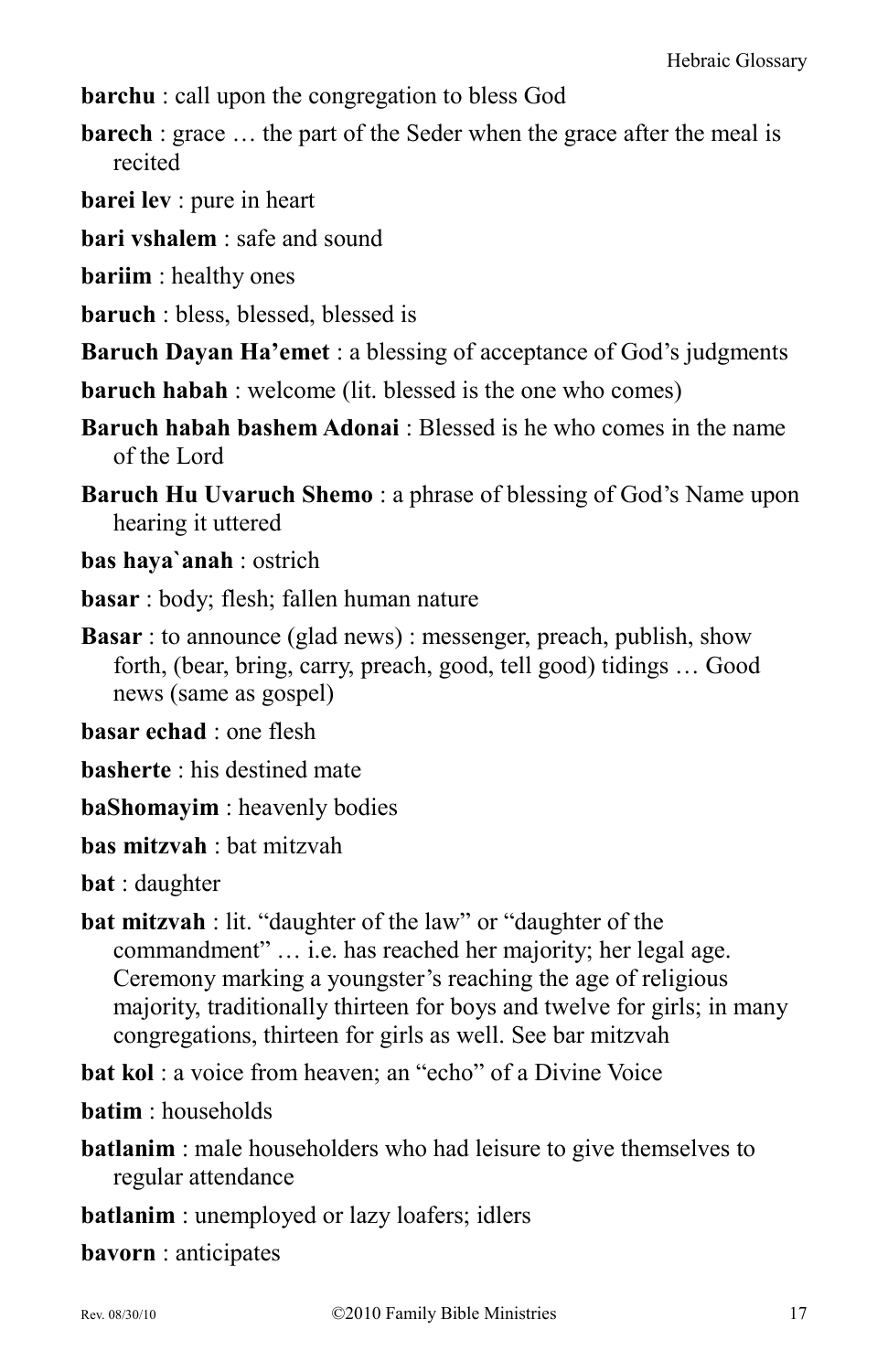**bavust** : famous

**bayit** : house (alt. beit)

**bazunder** : unrelated and separate

**be'einei Hashem** : in the eyes of God

**be'ichud** : united

**be'ikvot** : in the footsteps

**be'ito** : "in its season" [Tehillim 1:3]

**bechi** : weeping

**bechirah** : divine election; selection; choosing

**Bechirim** : Chosen Ones

**Bechor** : Firstborn

**bechorah** : inheritance

**bedavka** : deliberately

**bederech klal** : usually

**bedieved :** begrudgingly

**bedievedike** : expedient

**bedikah** : examination

**Bedikat Chametz** : Search for leaven before Passover … casting out the leaven

**beemes** : in truth

**beerech** : approximately; dacht zich

**beetzem** : intrinsically

**befeirush** : explicitly

**begadim** : clothes

**Beha'alotcha** : a portion in the Book of Numbers

**behechrach** : necessarily

**Bein Hametzarim** : the period between the Seventeenth of Tammuz and the Ninth of Av, "Between the Fences"

**beinoni** : of median piety (pl. Beinonim)

**beit** : (alt. beyt, bet, beth) the second letter of the Hebrew alef-beit (alphabet)

**beit** : (alt. bet, beth, beyt, bayt, bayit) house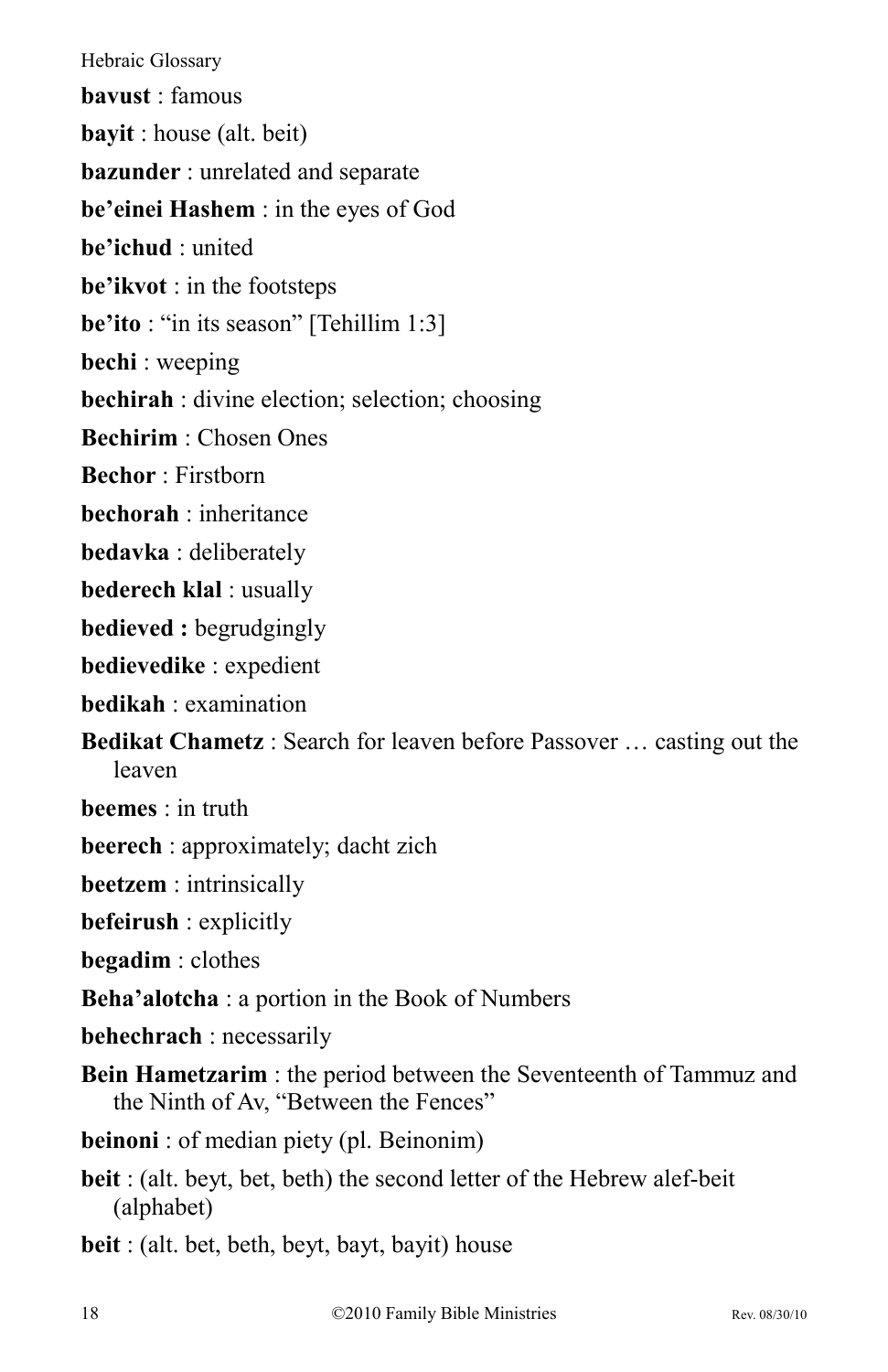- **Beit Din** : "House of Judgment [Law]" Jewish court employing religious and Talmudic law … Rabbinical court; presiding elders over a congregation
- **Beit HaMikdash :** House of Sanctity; synagogue. The sanctuary or Temple in Jerusalem.
- **Beit haShoevah** : The House of the Waterpouring
- **beit hasohar** : prison
- **beit kevarot** : cemetery
- **Beit Lechem** : lit. House of bread; Bethlehem; Birthplace of Yeshua and King David.
- **beit midrash** : houses of study (pl. batey midrashot)
- **bekavod** : suitable
- **bekeshe** : kaftan
- **bekitzur** : briefly; concisely
- **bekvius** : regularly
- **beleidikt** : offended
- **ben** : son
- **ben Adam** : human being (lit. son of Adam; son of man)
- **ben chayil** : son of worthiness
- **ben chorin** : freeman
- **Ben HaAdam** : Mashiach ("The" Son of Man) [Daniel 7:13-14]
- **ben hanaggar** : the carpenter's son
- **ben torah** : scholar
- **ben yachid** : only son
- **beni** : my son
- **beni haahuv** : beloved son
- **benoigeia** : regarding
- **bentsh** : custom of saying grace after meals
- **berachah** : brachah
- **Berachot Hashachar** : the blessings of awakening recited each morning
- **Beraichot** : a section of Talmudic commentary on benedictions.
- **bereshis** (alt. bereshit) : in the beginning
- **beriah** : creation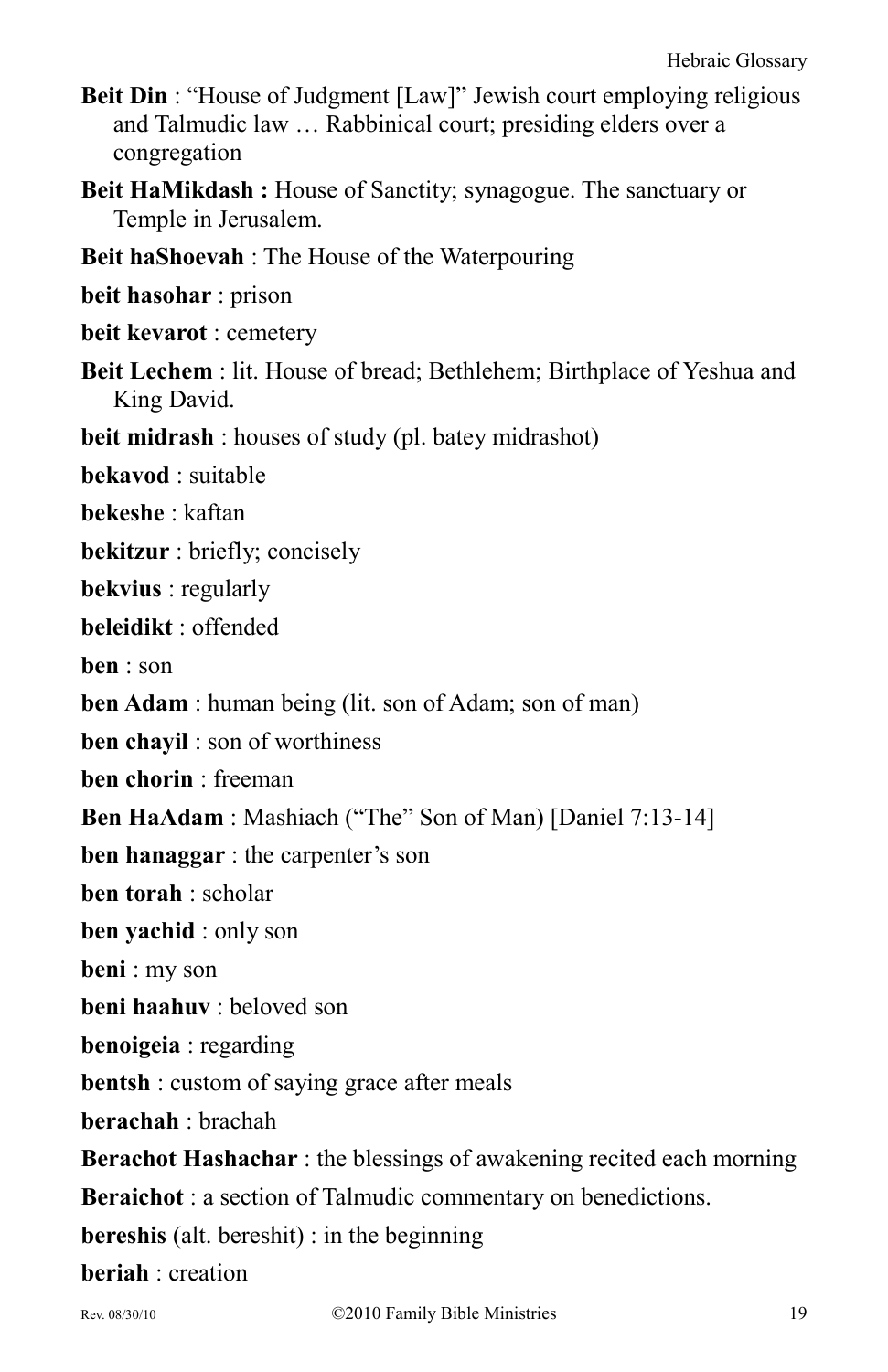**berishonah** : in the first place

**berit** (alt. brit, bris, b'ris) : lit. covenant; refers to the covenant between God and Avraham and his descendants (pl. beritot)

**berit milah** : covenant of circumcision; often referred to simply as b'ris

**beriyah** : creature

**beseder** : in order

**besere** : better

**Beshalach** : a portion in the Book of Exodus

**beshita** : as a matter of conviction or principle

**beshum oifen** : absolutely

**besod** : in secret

**Besuras HaGeulah** : the Good News of Redemption

**Besuroh Tovoh** : Good Tidings of a Joyous Event

- **bet** : (alt. beyt, beit, beth) the second letter of the Hebrew alef-bet (alphabet)
- **bet** : (alt. beit, beth, beyt, bayt, bayit) house

**bet din** : court of law; see *beit din*

**Bet HaKnesset** : House of Assembly; shul; synagogue; shtibel

**betulim** : virginity

**betulot** : virgins

- **betzah** : (alt. beytzah) egg, the symbolic hard-boiled and roasted egg on the seder plate; also called Chaggegah or Haggigah; a symbol for the second sacrifice of Passover
- **betzi'at halechem** : breaking of bread; meal
- **beyt** : (alt. beit, bet, beth) the second letter of the Hebrew alef-beyt (alphabet)
- **beyt** : (alt. bet, beit, beth, beyt, bayt, bayit) house

**beytzah** : (alt. betzah) egg

**bi'ur ma'asrot** : the disposal of tithes

**Bias HaMashiach** : Coming of Mashiach; Parousia

**bibrit hanissuim** : in covenant of marriage

**bichlal** : entirely

**bifraht** : particularly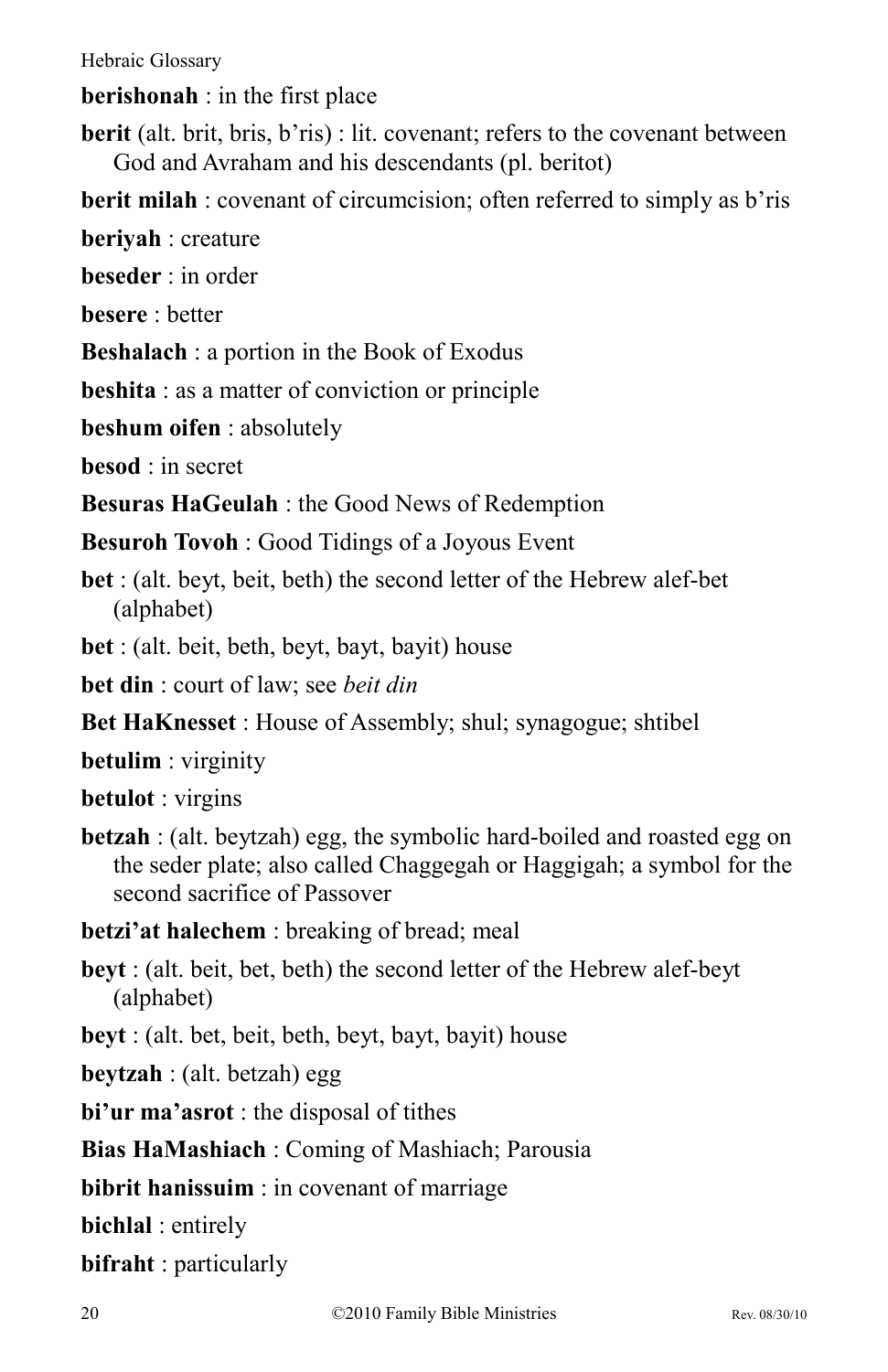**bikkur** : examining or investigating

- **bikkur cholim** : (alt. holim) visiting the sick; a pious duty, carried out in the past by Chevra Kadisha
- **bikkurim** : (alt. bikurim) The offering of the first fruit; barley harvest; first fruit

#### **bikoret beshbonot** : audit

- **bima** : (alt. bimah) The raised central platform (lectern) in the synagogue from which the Torah is read and from which worship services are usually conducted. The platform is called tevah in Sephardic synagogues. On Succot, it is circled by the community, while holding their lulav. This inevitably results in major "traffic jams" in synagogues.
- **bimesibba** : reclining at tish
- **binah** : understanding
- **binnuy** : construction
- **Binyamin** (Benjamin) : One of Jacob's (Ya'akov) 12 sons, the youngest. One of the 12 Tribes of Israel descended from Ya'akov's son. The Name means "son of the right hand"
- **binyan** : building
- **biradah** : trembling
- **birkat** : (alt. berachah) blessing
- **Birkat HaChodesh** : the blessing of the New Moon
- **Birkat haMazon** : benediction over food; grace after meals
- **Birkat HaMinim**: 90 C.E. Decree; the "benediction" of the heretics (Messianics)
- **bishmi** : in my name
- **bitachon** : confident trust

**biti** : my daughter

**bitul Torah** : the neglect of the study of the Torah

**bizyoinos** : humiliation

**blailah** : at night

**bnei** ; sons (sg. ben)

**bnei basar** ; carnally-minded believers

**Bnei Chorin** : Sons of Freedom; Freedmen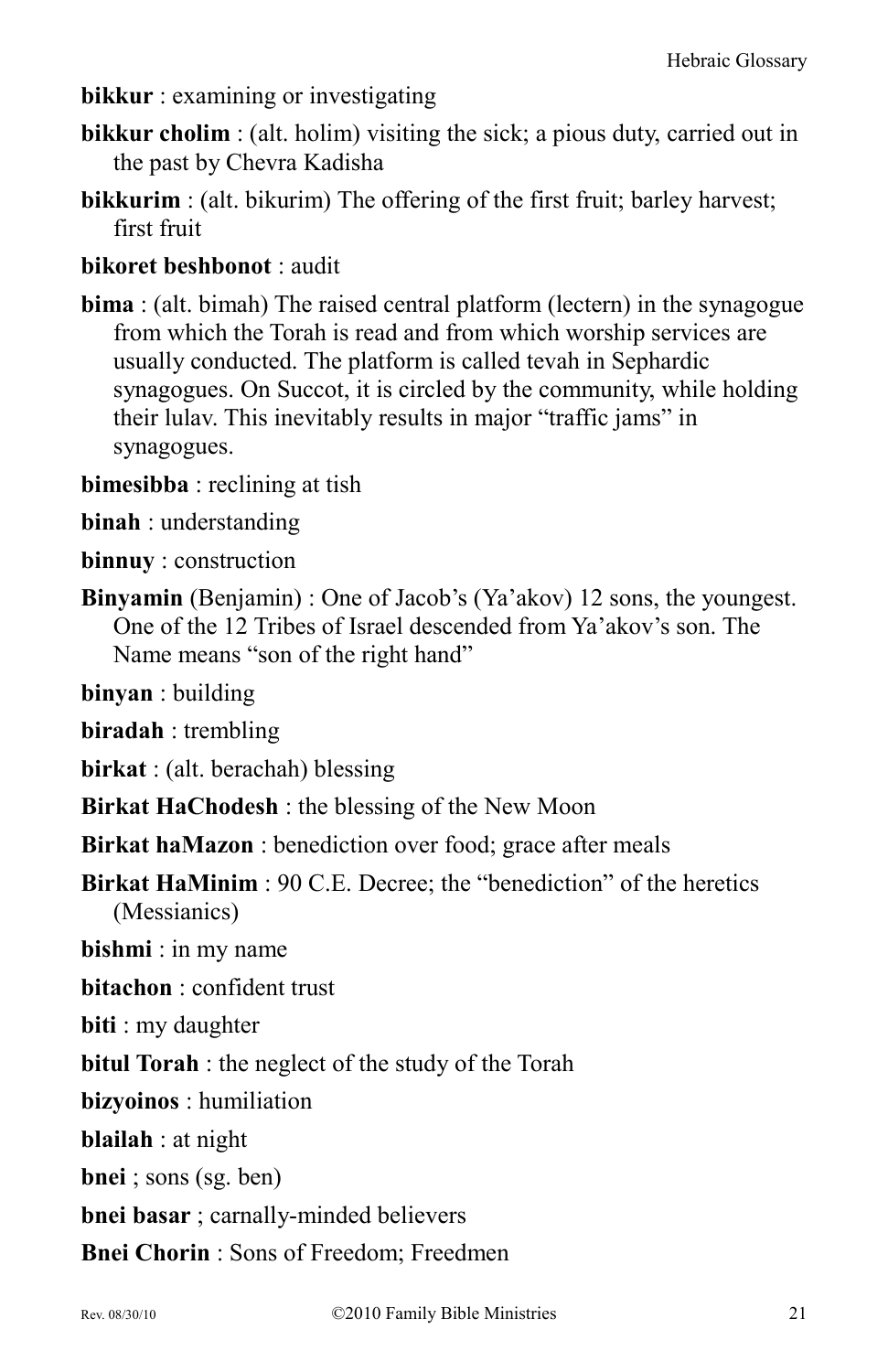**bnei ha-chuppah** : wedding invitees

**Bnei HaKhofshiyah** : Sons of Lady Freedom; the Free Woman

**Bo** ; a portion in the Book of Exodus

**bo'u u're'u** : come and see

**bocher** (alt. bochur) : bachelor; young man

- **Boethuseans** : A religious party of the first century composed of wealthy and influential members of the priesthood, similar in doctrine with the Sadducees
- **boged** : traitor; betrayer (pl. bogedim)

**boh** : come

**boker** : morning

**boneh** : builder

- **Boneh Yerushalayim** : the blessing over the rebuilding of Jerusalem
- **Booths, Feast of** : In Hebrew, Succoth, the fifteenth day of the seventh month of the Jewish calendar; a seven-day holiday when Israel was to dwell in booths to commemorate the wilderness wanderings.
- **Bore Nefashot** : a short blessing after the eating of food that does not require Birkat Hamazon
- **Bore Peri Ha'etz** : the blessing over fruit of the tree

**borur** : obvious

- **brachah** : (alt. brakah, berachah) blessing ... a prayer of thanksgiving that always begins, "Baruch etah, Adonai Elohaynu, Melech HaOlam" ("Blessed art Thou, O Lord, our God, King of the Universe.") Literally, "a blessing" or "benediction." (pl. berachot; brachot, birchot)
- **Breath of Every Living Thing, The** : The closing hymn of the Passover seder.

**bren** : fervor; hitlahavut

**Bri'at HaOlam** : the creation of the world

**bria chadasha** : a new being

**briah** : creation

**bris milah** : (alt. b;'ris, b;rit, brit) circumcision

**brit** : covenant

**bubbemeises** : (Yid.) old wives tales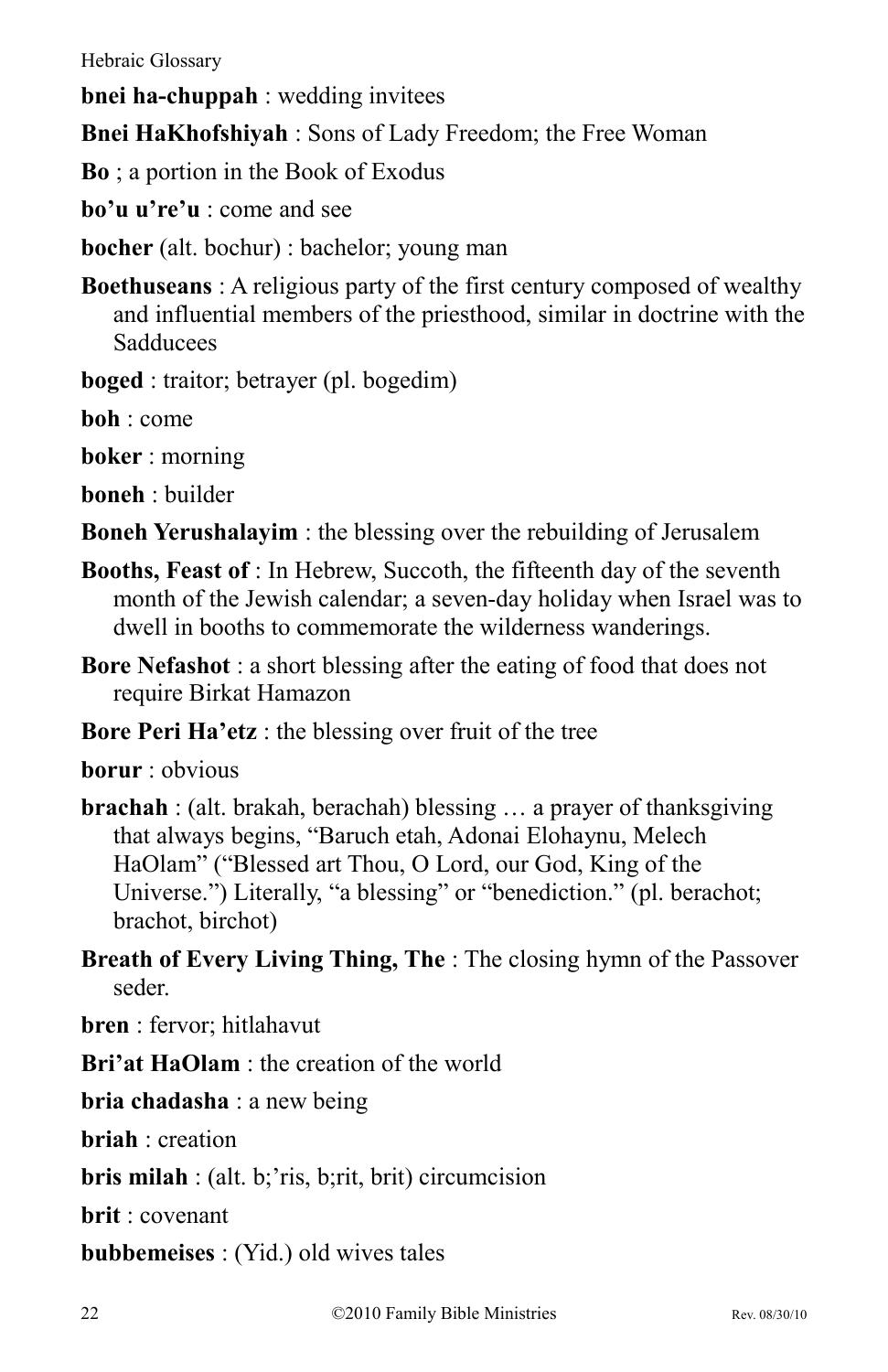**bukki** : expert; meivin

**bushah** : shame

**buttel** : cancelled out

**byirah** : (alt. b'yirah) with fear

**byom** : (alt. b'yom) at day

### **C**

- **C.E.** : Common Era (same as A.D. but much less offensive to non-Messianic Jewish people)
- **cantor** : one who leads the chanting [canting, singing] of prayers in the synagogue services.
- **cerubim** : (alt. ceruvim) an order of angelic being; the Cherubim in the Sanctuary (sg. cherub)

**chachah** : reproof

**chacham** : wise man (pl. chachamim)

**chadash** : new wine

**chadashot** : new things

**chafetz** : good pleasure

**chag** : festival

- **Chag Habikkurim** : (alt. Habikurim) Festival of the First Fruits; another name for Shavuot
- **Chag Haggeulah** : Festival of Redemption

**Chag HaKatzir** : Festival of Ingathering or Harvest

- **Chag Sameach** : joyous holiday; the greeting used on the festivals
- **chai** : alive (or life); when Jews drink a toast, they wish each other "L'chayim" (to life)
- **chaim** : (alt. chayyim) life; the plural ending indicates an increase or multiplication, thus "very life" or "abundant life"

**chaiyal** : soldier (pl. chaiyalim)

**chal** : placed under obligation

**chalav** : milk

**chalil** : flute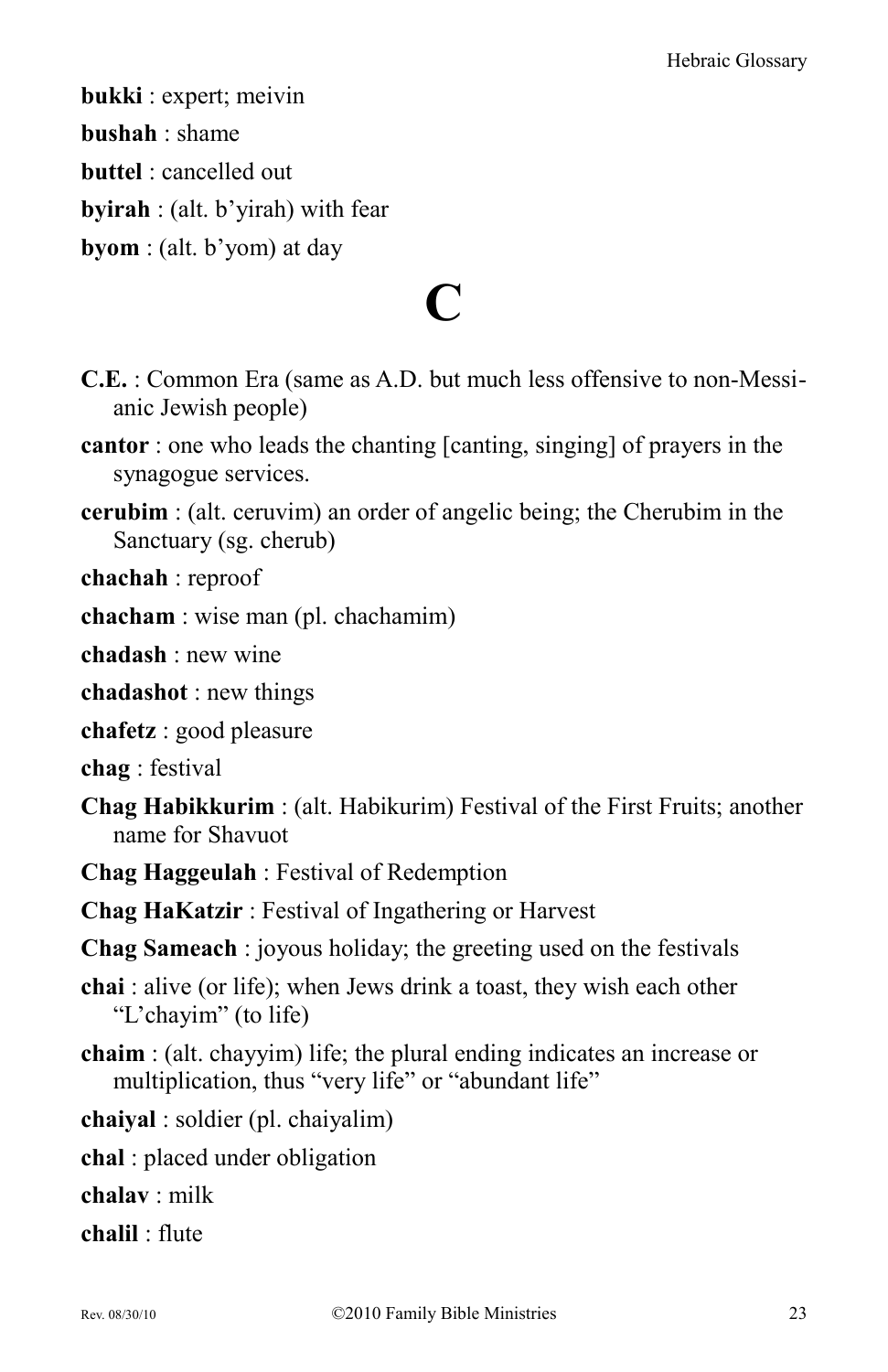**chalitzah** : This Biblical ceremony, to absolve a man of marrying his childless brother's widow, means "removal." The widow removes his shoe and publicly spits upon the recalcitrant.

**challah** (alt. chalah) : Egg bread eaten on Shabbat and festivals; the challah used on Rosh haShanah is round, often containing raisins, symbolizing a sweet year, distinguishing it from the Shabbat challah that is braided … the kohen's share in the dough … White braided Sabbath bread; name of the dough tithed from bread baking (pl. chalot)

**chalutzim** : pioneers

**chamdanut** : covetousness greed

**chamesh** : five

**chamesh elafim** : five thousand

- **chametz** : (alt. chometz) (lit. sour) any fermented product of grain, all leavening agents; hence, that which makes "sour" … leavening, yeast, baking powder; mixes with a leavening agent, bread and bread crumbs; food prepared with leaven, by extension referring to all foods and utensils forbidden on Passover … leavened bread and anything made with wheat, rye, barley, oats, or spelt, which has not been supervised to ensure that it has not leavened; refers to prohibited foods during Pesach
- **chamor** : donkey
- **chamot** : *shviger*; mother-in-law
- **chaninah** : mercy
- **Chanukat Habayit** : dedication of the home; the ceremony affixing the mezuzah
- **Chanukiah** : eight-branched candelabrum, with a place for a ninth candle (shamash) that light the others, especially designed for Chanukkah
- **Chanukkah** : (Alt. Hanukah, Hanukkah, Chanukah) Dedication; name of the winter holiday commemorating the Maccabean victory over the Syrians in 165 B.C.E. and the rededication of the Temple
- **chap** : grasp mentally; grab

**charedi** : orthodox

- **charon af HaShem** : burning wrath or anger of God
- **charoset** : (alt. charoset) a mixture of fruits (usually apples), nuts, cinnamon, and wine; one of the symbolic Passover foods on the seder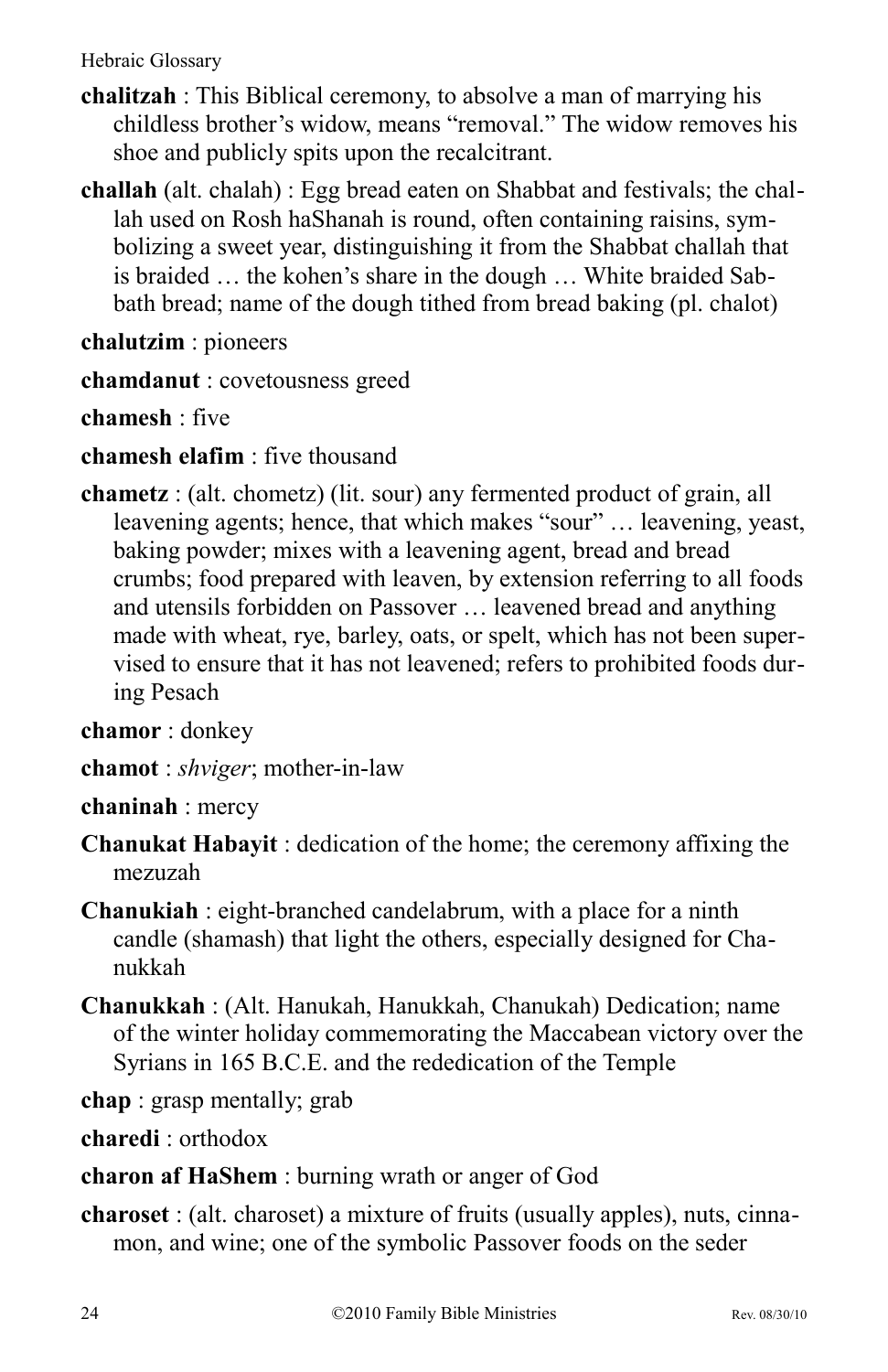plate. Its color and consistency are reminders of the bricks and mortar used by the Israelite slaves

**Chas v'shalom** : (alt. Chas veshalom) God forbid!

**chashadot merusha'im** : evil suspicions

**chashivut** : importance; prominence

- **Chassidic** : pertaining to the Chasidim
- <span id="page-24-0"></span>**Chasidim** : Ultra-Orthodox followers of the eighteenth-century leader, Rabbi Israel, the Ba'al Shem Tov. Some main features of Chassidic thought, or Chassidism are emphasis on:
	- Sincerity, fervour
	- Prayer
	- Joy and spontaneity
	- Humility
	- Connection to the Tzadik, the Rebbe (known as ADMO"R, acronym for Adoneinu, Moreinu veRabeinu — Our Master, Our Teacher and Our Rabbi)
	- Introduction of Kabbalistic concepts to the masses

Some of the common customs of the Chassidim are:

- Specific clothing Spodek, Shtreimel, long coats, gartel
- Eating with the Rebbe Tisch, Farbrengen
- Order of prayer of Rav Yitzchak Luriah (Ari Zal)
- Later prayer times following preparations
- **Chasidus** : The Chassidic movement, was founded by R. Yisrael Ba'al Shem Tov (1700 - 1760) in the early 18th Century and grew to one of the great movements of mainstream Judaism to this day. It grew in the regions of Galicia, the Ukraine and Podolia.

**chassidus** : piety

**chassuna** : wedding

**chatan** : (alt. chosson) bridegroom

- **Chatan Bereshit** : (lit. Bridegroom of Genesis) the man called to recite or chant the blessings over the first section of the Torah on Simchat Torah
- **Chatan Torah** : (lit. Bridegroom of the Torah) the man called to recite or chant the blessings over the final section of the Torah on Simchat Torah

**chatat** : (alt. hataat, chattat) sin offering in the Temple (2 Chron 5:21)

**chatetz** : good pleasure of his will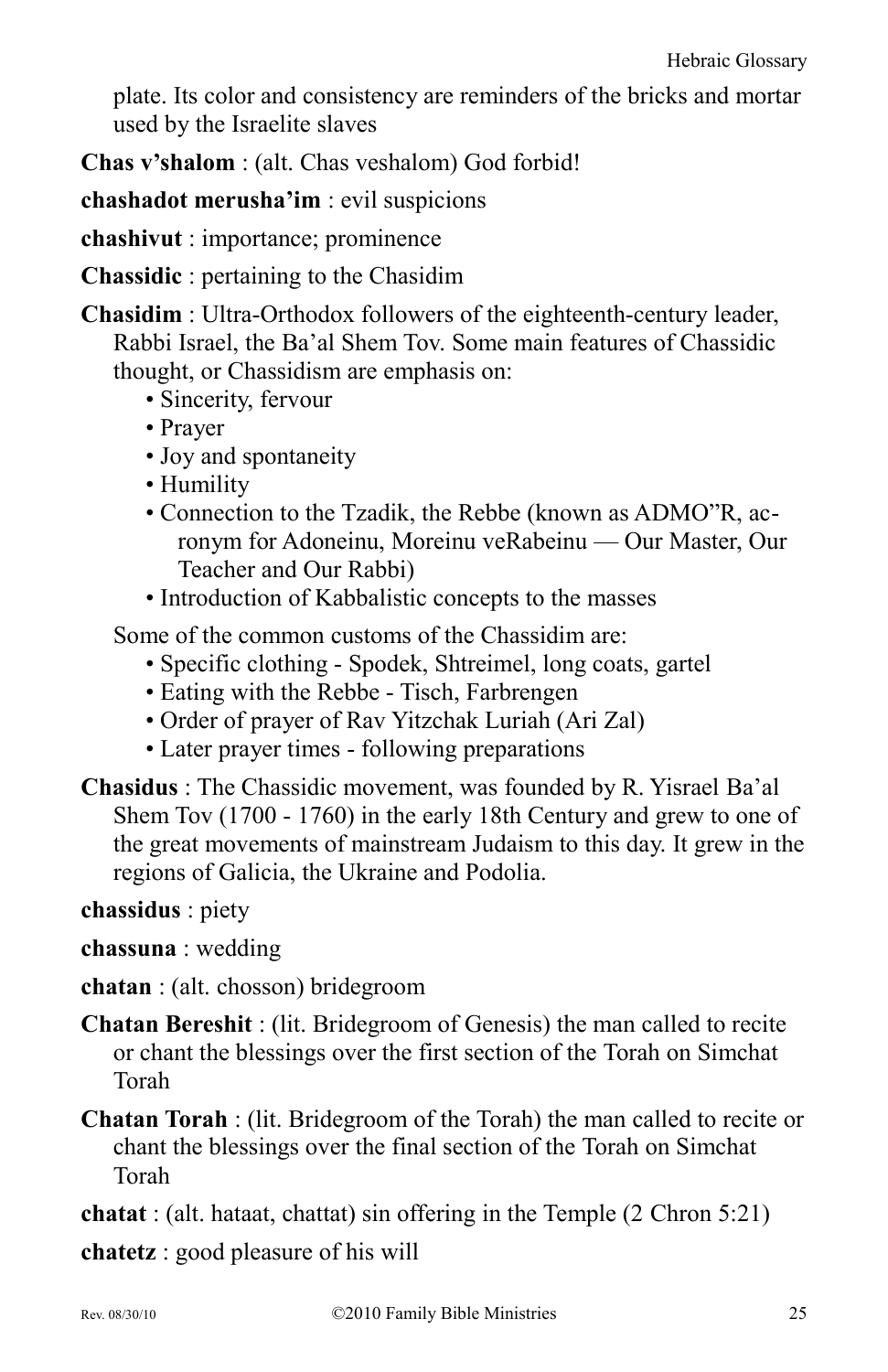**chatoteinu** : our sins

#### **chatsot halailah; chatzot halailah** : midnight

**chattaim** : sins

**chattat** : (alt, chatat) sin offering; sin-atoning sacrifice;

**chattoteynu** : our sins

- **chaver leneshek** : comrade-in-arms
- **chavrusashaft** : association
- **chavurah** : company; fellowship; society; those who partake of the Paschal lamb together
- **chavurah** (alt. chaburah, havra'ah) : a group of "subscribers" convened for the purpose of offering the Pesach Sacrifice and eating of its meat … Informal group, which meets together for Jewish study and celebration (pl. chavurot)
- **Chayyah** : Beast; Anti-Mashiach; Antichrist
- **chayyah** : living, animal, beast (pl. chayyot)
- **chayyei menuchah** : life of rest

**chayyeinu** : our life

**chayyim** : (alt. chaim) life

**chazakim** : strong ones

- **chazan** : (alt. chazzan, hazzan, hazan) the cantor, the leader in prayer
- **chazan hakkeneset** : synagogue employee
- **Chazarat Hashatz** : repetition of the amidah prayer by the cantor aloud after it was recited by the congregants
- **Chazereth** —bitter root, usually horseradish, on the Seder plate

**chazir** : swine (pl. chazirim)

**chazon** : vision; revelation; prophecy

**chazora** : review

**cheder** : room or chamber … old-fashioned term for Hebrew school

**chedvah** : rejoicing

**chefetz** : desire

**chelek** : allotted portion

**chen v'chesed** : favor and mercy; lovingkindness

**chepping** : annoying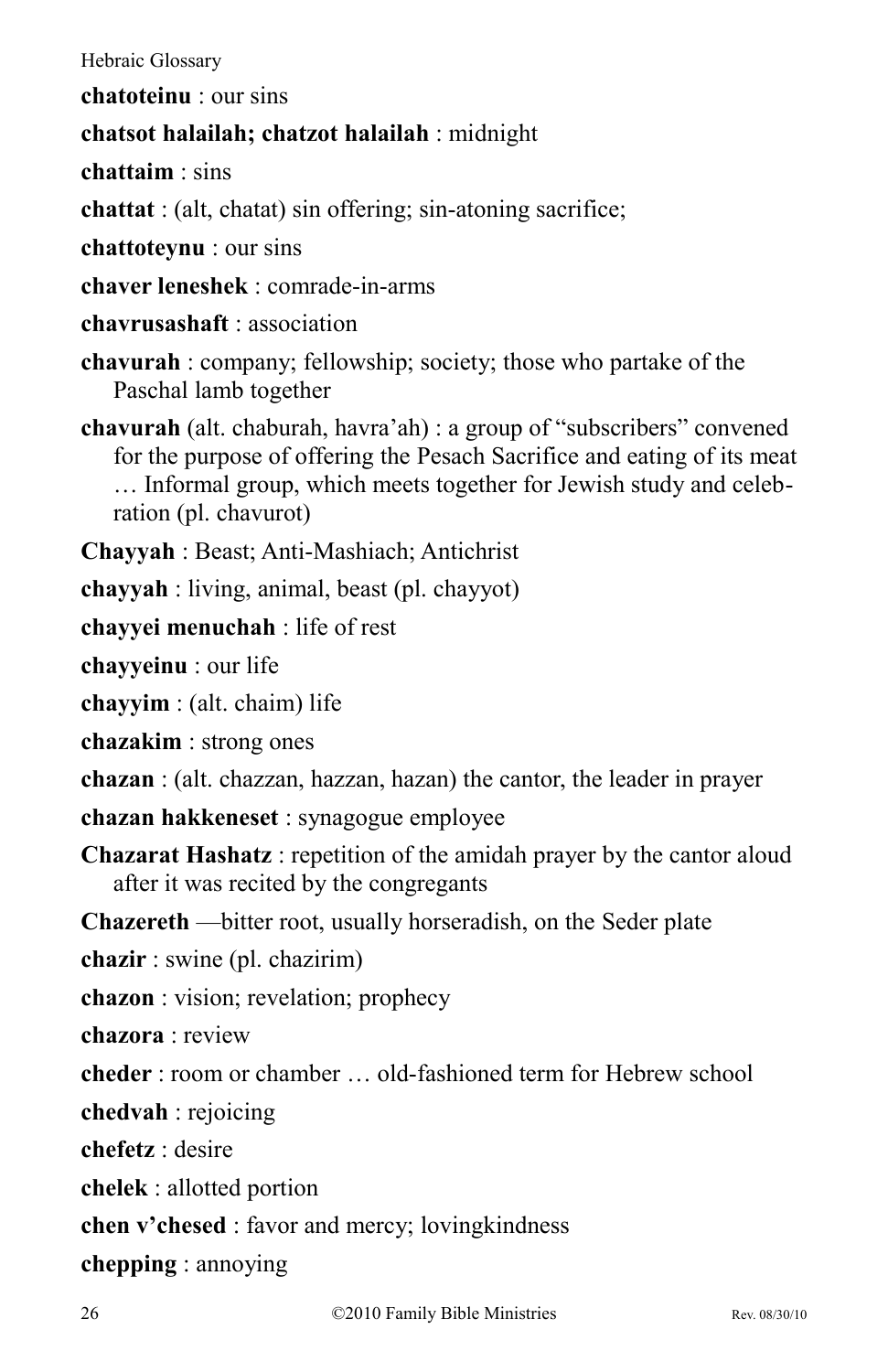**cherem** : ban of destruction **cherish** : a deaf person (pl. chereshim) **cheresh-illem** : deaf and mute **cherev** : sword **cherut** : freedom **chesed** : free; unmerited favor or grace **cheshbon** : plan; account; bill **Cheshvan (Bul)** : second month of Jewish year **chet** : (lit. missing the mark) one of the Hebrew terms translated "sin" … equivalent to Gk. hamartia **chevlei leydah** : pangs of childbirth **Chevlei Mashiach** : birthpangs of Mashiach **Chevrah Kadisha** : group of people entrusted with the mitzvah of preparing a body for burial **chikiah** : wait **Chillul Hashem gidduf** : desecration of the Name blasphemy **chiloni** : secular **chiyuv** : duty **chizzuk** : strengthening **chochmah** : wisdom **chodashim** : moons **chodesh** : month **choiv** : debt **chok** : decree; law **chokmah** : wisdom (in a good sense) : skillful, wisdom, wisely, wit **chol** : non-sacred, common **Chol Hamoed** : ordinary part of the festival—days in the middle of Pesach or Sukkot when work is allowed … weekdays of the Festival **choleh** : sick one

**cholent** : a stew usually made from potatoes, beans and meat. The recipe varies from community to community. Calcutta "chamin" has rice, curry and chicken. German cholent has beans, dumpling and beef. Hungarians add whole eggs etc. It is eaten on Shabbat, and is placed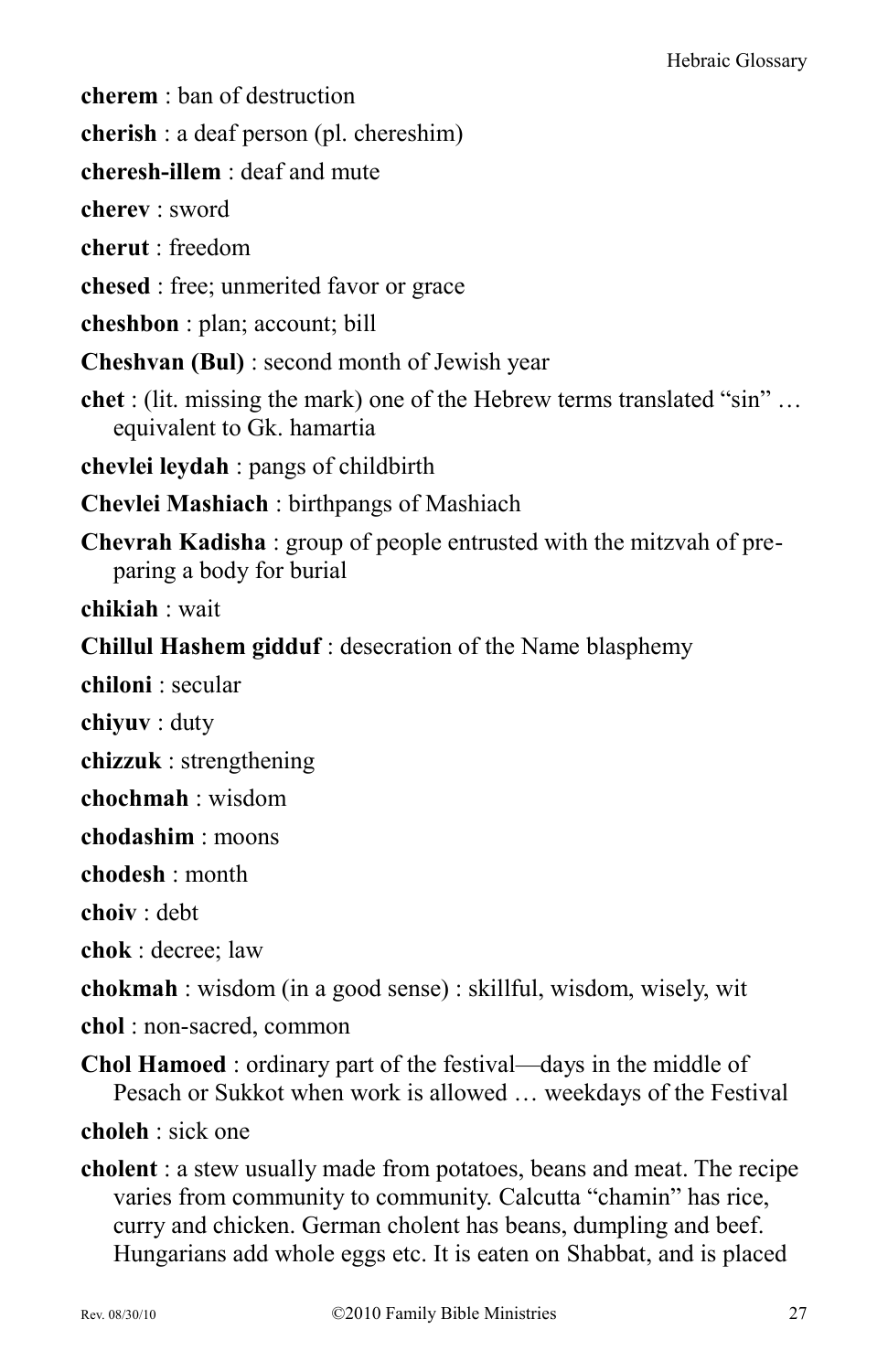on the fire on Friday afternoon. It cooks over Shabbat, and by lunchtime is ready to eat.

- **cholim** : sick persons
- **cholom** : dream
- **chomed** : covetous
- **chomer haDin** : rigor of the Law
- **choref** : winter
- **chori af** : burning wrath
- **chori afhaba** : the wrath to come
- **chorim** : freedmen
- **choshech** : darkness
- **chosson** : (alt. chatan) bridegroom
- chotam : seal
- **chote'im** : sinners
- **chotsh** : at least
- **chovah musarit** : moral duty
- **chozek** : encouragement strength
- **Chukat** : a portion in the Book of Numbers
- **chukim** : laws
- **Chumash** : one of the Five Books of the Torah (pl. Chumashim)
- **chumra** : legalism
- **chupah** : (alt. chuppah, huppah) canopy under which pair stand at wedding ceremony, symbol of home to be established; represents the honeymoon chamber
- **churban** : destruction
- **chutzpah** : nerve
- **cohan** : (alt. cohen, kohen) priest
- **Cohen** : (alt. cohan, kohen) Priest … a descendant Moishe's brother Aharon, the first High Priest (Cohen Gadol) of the Jewish people. The Cohen is always called up first to the Torah reading. (pl. Cohenim, alt. Cohanim, Kohanim, Kohenim)
- **Cohen Gadol** : High Priest. The Cohen Gadol, wore a special turban, tunic and breast plate amongst other things. (pl. Cohenim Gedolim)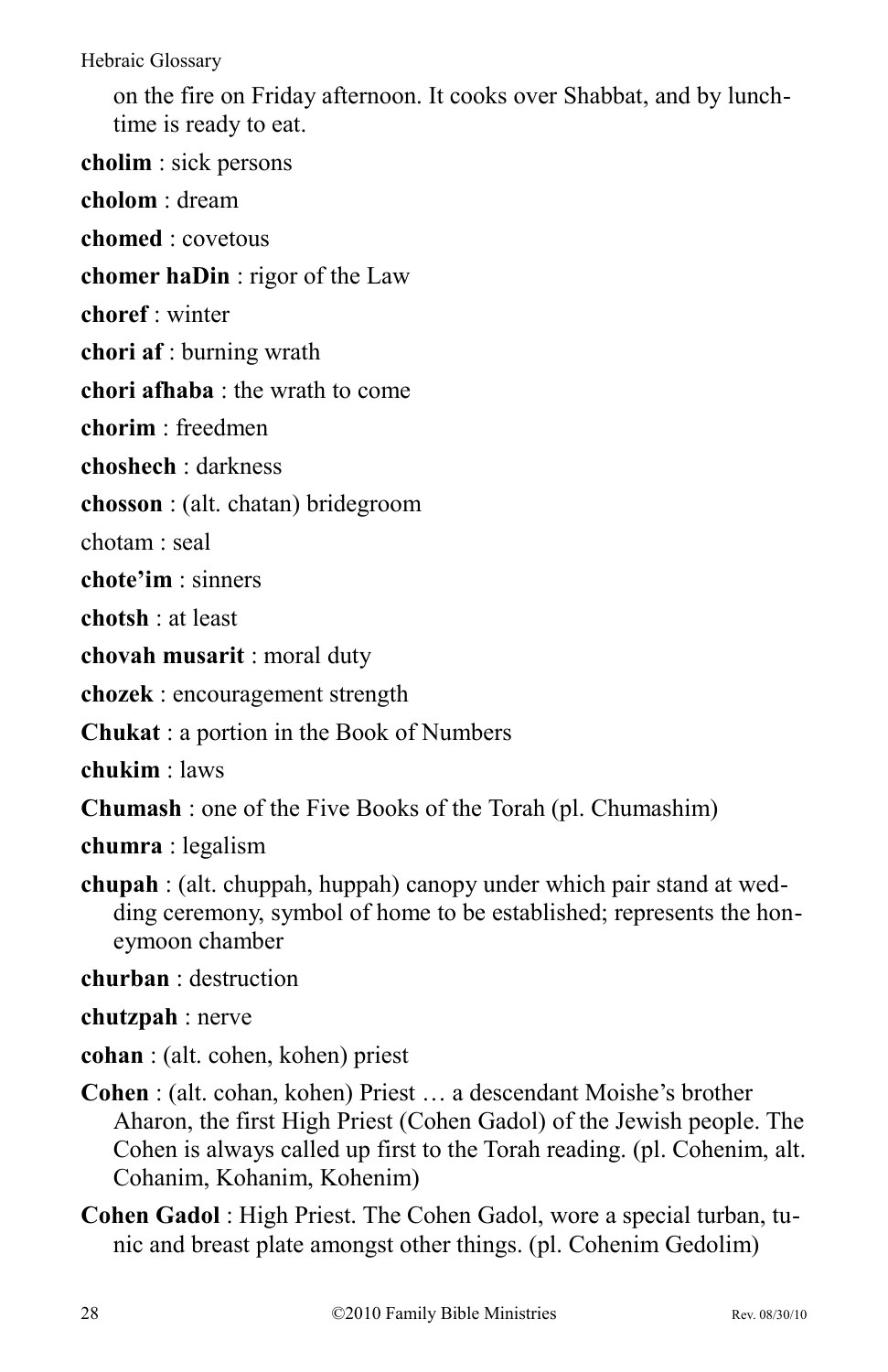**Cohen haGadol** : (alt. Kohen haGadol, Cohen Gadol, Kohen Gadol) The High Priest

- **confirmation** : ceremony marking the completion of the religious school course of study, often held on Shavuot
- **consecration** : ceremony marking the beginning of a child's formal Jewish education, often held on Simchat Torah

### **D** D

**D'varim** : (alt. Dvarim) Deuteronomy

**da'as** : (alt. da'ath) knowledge, cunning, wittingly

**daah** : kite

**dag** : fish (pl. dagim)

**dahm** : blood

**daiyagim** : fishermen

**darash** : to tread or frequent; usually to follow (for pursuit or search); by implication to seek or ask; specifically to worship — care for, diligently inquire, make inquisition, question, require, search, seek for, seek out

**darom** : south

**darshan** : preacher (pl. darshanim) … see also maggid

**dati** : religious

**daven** : (Yid.) pray

**daverah** : disobedience to the commandment

**davka** : approximately

**Dayan** : Judge of a Rabbinical Court; religious judges (pl. dayanim)

**Dayenu** : Hebrew title of a Passover seder song meaning, "It Would Have Been Enough for Us."

**deagot** : worries; anxieties

**defilement** : ritual impurity

**dehainu** : being

**delet** : door (pl. delatot)

**demut** : image, likeness, icon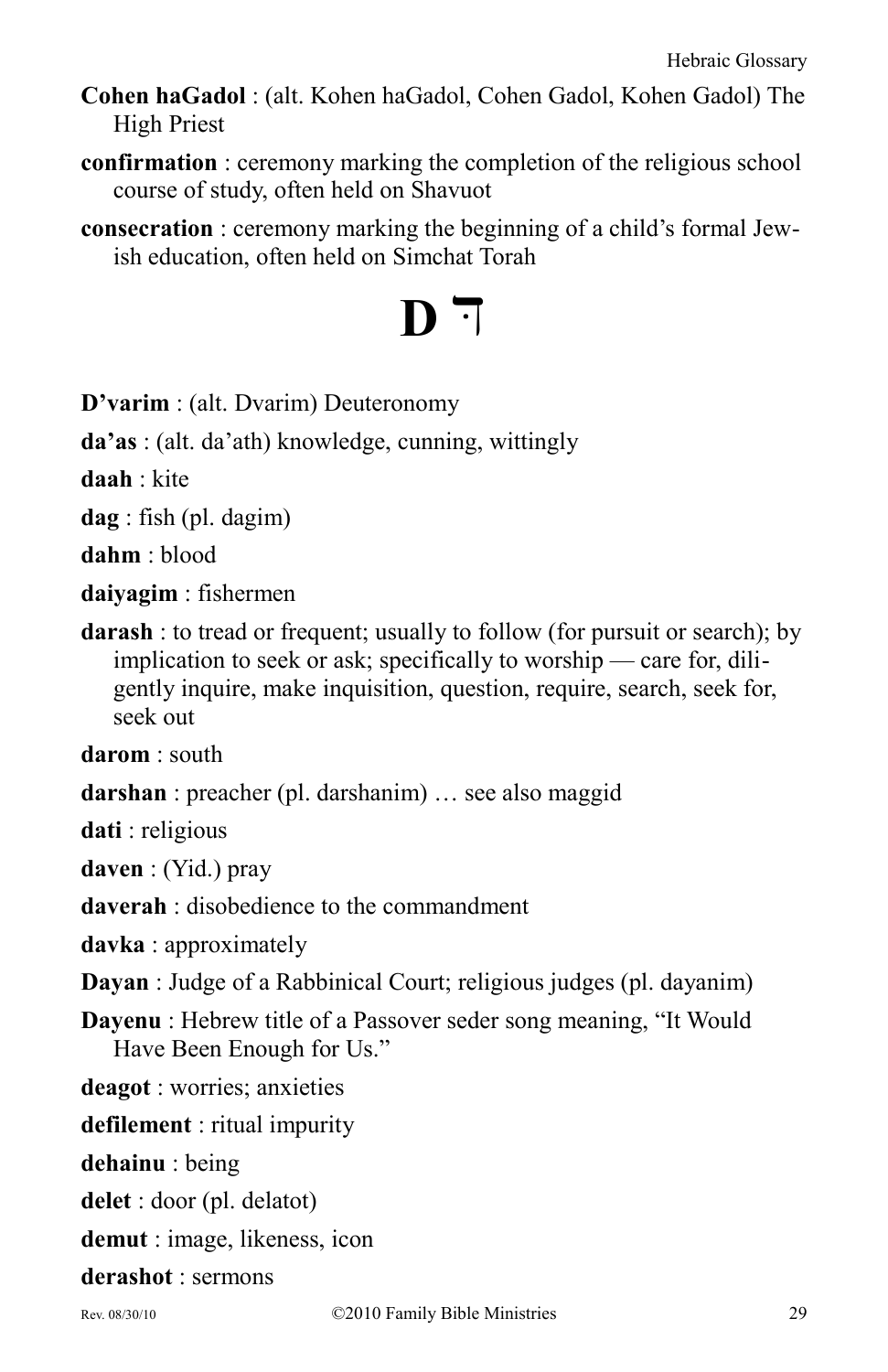- **derech** : guide, way, path, journey, custom
- **Derech Hashem** : Way of the Lord; name given to Messianic Orthodox Judaism in the Apostolic Writings
- **dermohn** : made mention
- **deror** : freedom [Vayikra 25:10]
- **Devar Torah** : Literally: a word of Torah; follows the Torah reading in a worship service, taking the form of a sermon, talk, explication, story, discussion, or program

**devash** : wild honey

- **deveykus** : attachment to God
- **Diaspora** : Dispersion of the Jewish people from Israel. Dispersion of the houses of Judah and Ephraim from Israel. Jewish communities outside of Israel.
- **Dibre HaYamin** : the events of the days

**dibur** : saying; utterance

**dimyon** : analogy

**din** : Halachah law, judgment (pl. dinim)

**divrei hanevu'ah** : words of prophecy

**doiche** : rejecting or setting aside

**dor** : generation (pl. dorot)

**dov** : bear

**drakhim** : ways

- **drash** : (alt. drasha; drashah) homiletic interpretation, sermon (see midrash)
- **drishat shalom** : kind regards; greetings
- **duchan** : the stand in front of the ark in the synagogue from which the cohenim bless the congregation
- **dukifat** : *Hoopoe Upupa epops*, a colorful bird that is found across Afro-Eurasia, notable for its distinctive "crown" of feathers

**dvar** : word

**dvar hora'ah** : word of teaching

**dvar malchut** : decree

**dvar nevuah** : word of prophecy

**dvarashmah** : a thing of guilt; condemnation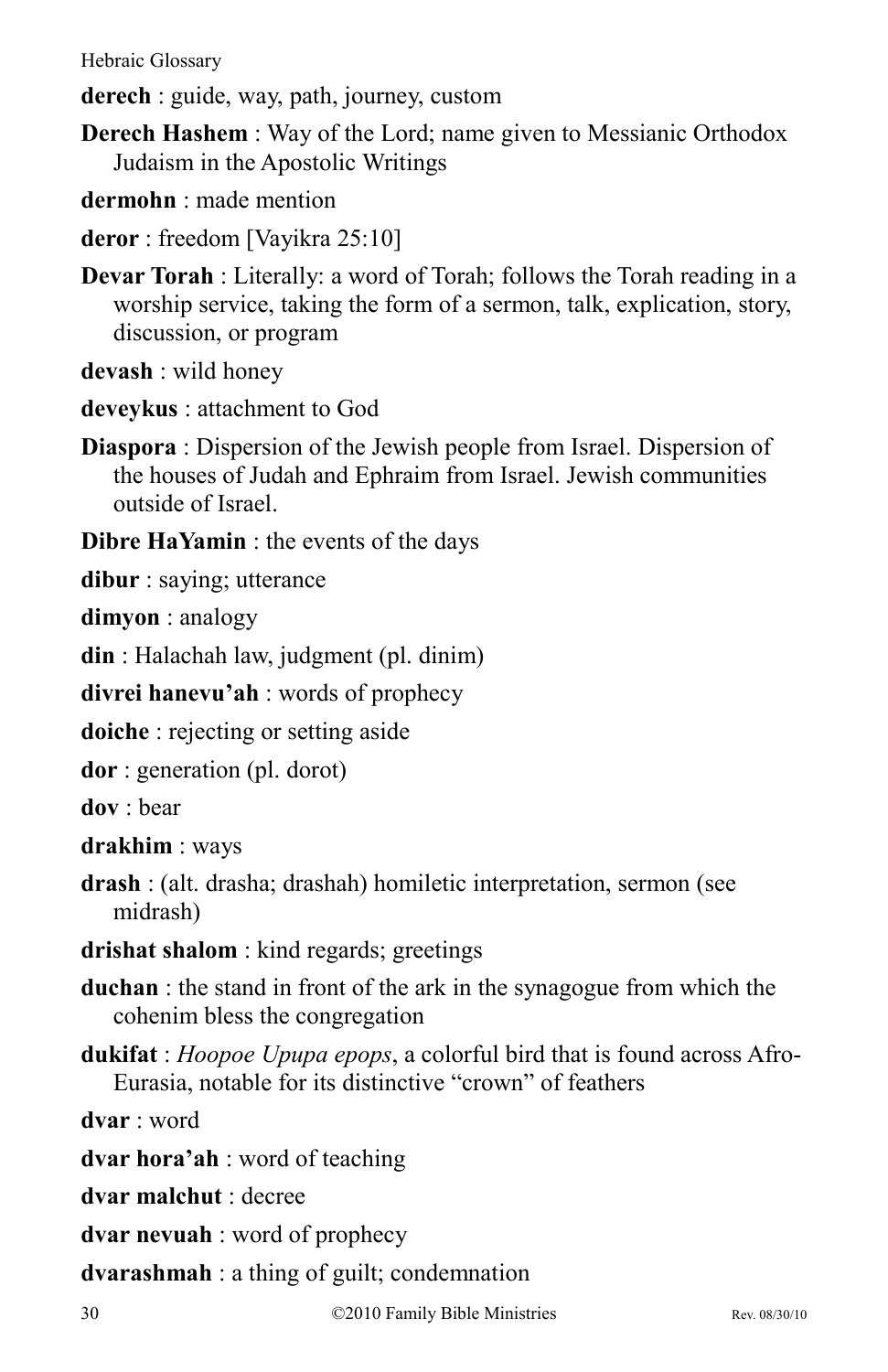**dvarim** : words **Dvarim** : (alt. D'varim) Deuteronomy

### **E**

**echad** : "one" : denotes a "compound unity" that is found, for example, in one bunch of grapes, one herd or flock of animals, a company or organization, one congregation of numerous individuals. In marriage, a man and a woman become echad.

**ed** : mist

**edei re'iyah** : eyewitnesses

**eder** : flock

**Eder Katan** : Little Flock

**edim** : witnesses

**edut** : testimony (pl. eduyot)

**edut sheker** : false testimony of false witnesses

**efsher** : perhaps

**egel** : calf

- **Eglah Arufah** : "the heifer-of-the-broken-neck" prescribed in case of an unsolved murder
- **ehrliche Yid** : a truly pious Jew

**eidel** : gentle; courteous

**eidus** : witness of testimony; commendation

**eigene** : personal

**Ein Kelohenu** : "There is no simile of our Lord …" — a passage recited after the morning prayer

**ein ketz** : without end

**eisek** : business

**eish** : fire

**Eish Gehinnom** : Fire of Hell

**eish ketanah** : small fire

**Eish Olam** : Eternal Fire

**eishes chayil** : virtuous woman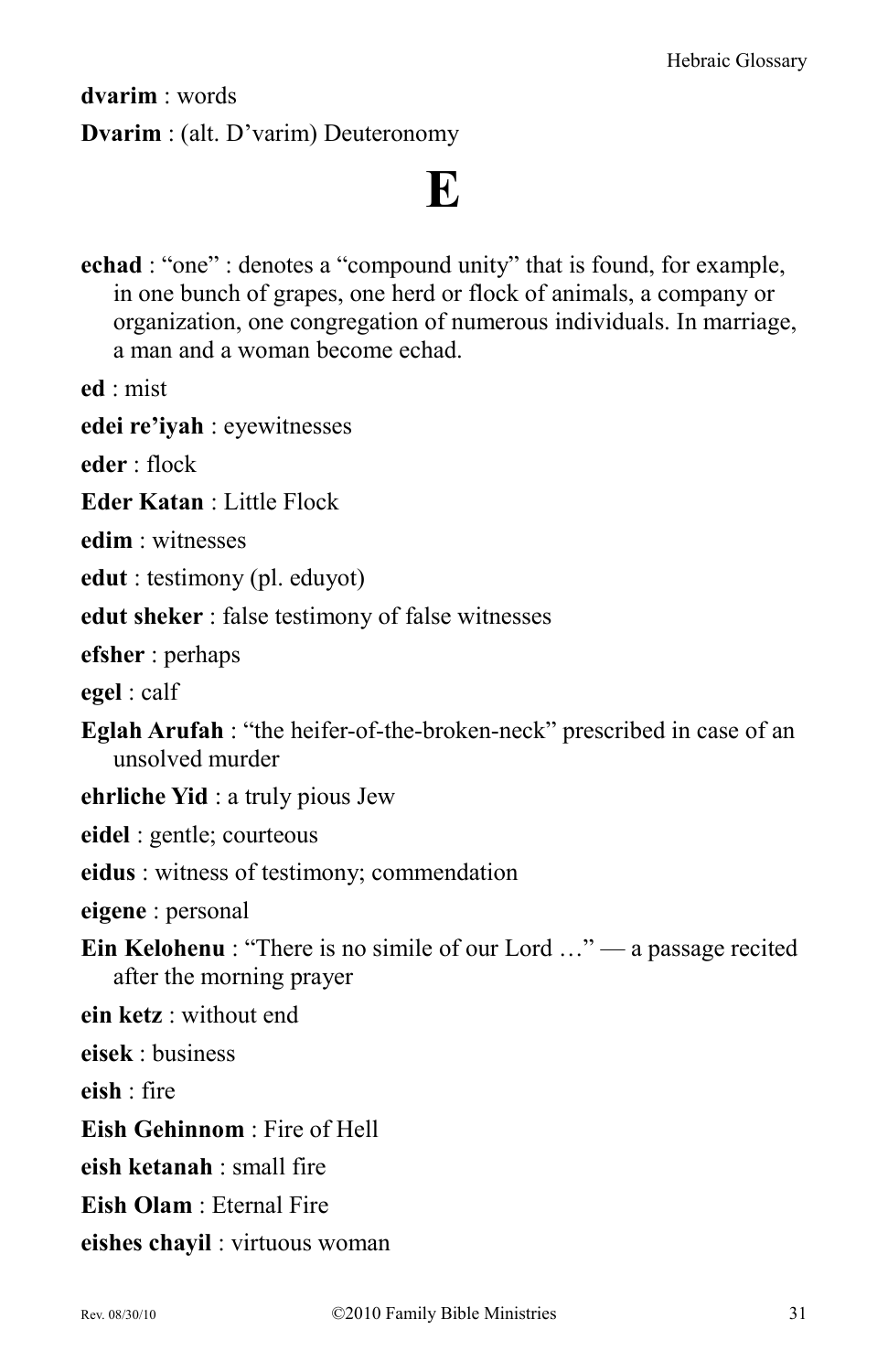**eivot** : enmities

- **El Erech Apaim** : a prayer mentioning the thirteen Divine Attributes
- **El Malei Rachamim** : Literally: God, full of compassion; memorial prayer
- **El Shaddai** : God Almighty
- **elef shanim** : a thousand years

**elil** : idol (pl., elilim)

- **Eloheinu** : (alt. Elohinu or Elohenu) Our God
- **Elohim** : God when referring to HaShem; also gods, judges (lit. mighty ones) : plural in form, it expresses the "compound unity" of God
- **Elokai Netzor** : a passage of personal requests recited upon the conclusions of the silent prayer
- **Elul** : Twelfth month of Jewish year … prior to Rosh Hashannah

**em** : mother

**emes** (alt., emet): truth

**Emes HaShem** : the Truth of God

**emesdik** : genuinely

**emet** (alt., emes): truth

**Emor** : a portion in the Book of Leviticus

**emunah** : faith

- **enosh** : man
- **epikomios** : Greek for after-dinner entertainment; that which comes after; basis for the word aphikomen
- **episkopos** : (Gk.) a superintendent, i.e. officer in general charge of a congregation or group of congregations : used interchangeably in the Ketuvim Schliachim with the titles bishop, overseer, elder, and pastor
- **episunagoge** : (Gk.) a complete collection; specifically a meeting for worship : assembling (gathering) together

**eppis** : for some reason

**eravon** : pledge

**ereb** : (alt. erev) dusk, night, evening; the day before, the eve of

**eres** : poison; venom

**Eretz Mitzrayim** : Land of Egypt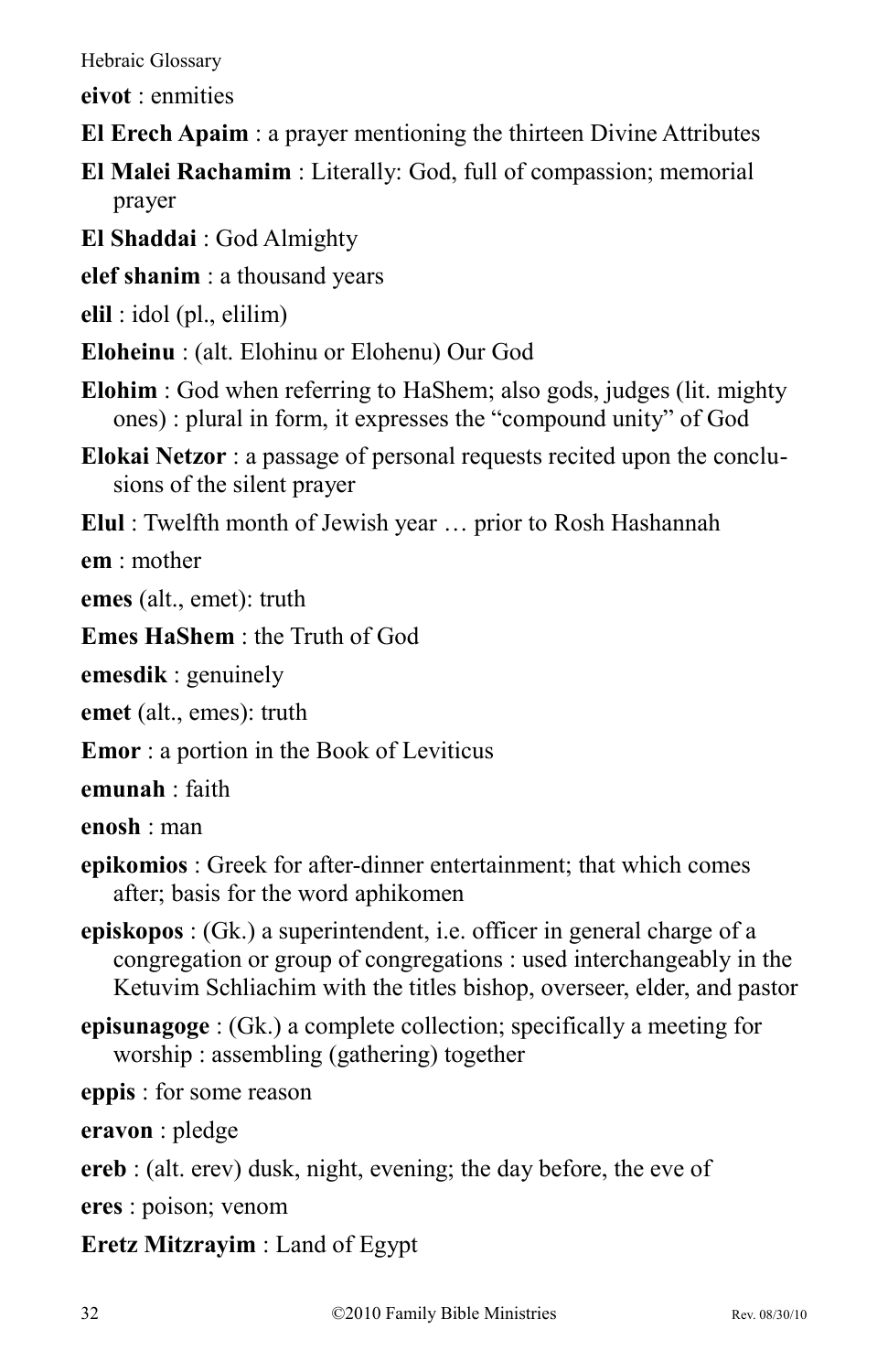**Eretz Yisra'el** : The Land of Israel

**eretz zarah** : a strange land

**erev** : (alt. ereb) dusk, night, evening; the day before, the eve of

- **erlichkeit** : sincerety
- **ershtins** : first of all
- **erusin** : betrothal; engagement; in ancient times, the formal engagement ceremony before marriage
- **eruv** : an act of legal "mixing", the means of "mixing"; see eruv chatzerot and eruv tavshilin

**eruv** : a rope or wire that is suspended on poles around a city to allow Jews to carry on the Sabbath. Carrying objects from private to public property and public to private property as well as in public property is forbidden by Torah law on the Shabbat. In certain situations, where the city is not Biblically considered public property, there is a Rabbinic prohibition to carry, unless an eruv is erected around the city. Burdens may be carried freely within the eruv on Shabbat.

- **eruv chatzerot** : an act of legal "mixing" to enable transferring from one "private domain" to another on Sabbath
- **eruv tavshilin** : an act of "mixing" the cooked food prepared for a festival and the Sabbath next to it in order to enable cooking and baking on the festival for the Sabbath

**eser** : ten

**etmol** : yesterday

**etrog** : citron fruit; with the lulav, it is the symbol of Sukkot … citron fruit taken as one of the Four Species on the Feast of Tabernacles

**etz** : tree, stick (pl, etzim)

**etz echad** : one stick

**Etz HaChayyim** : the Tree of Life

**etz teenah** : fig tree

**etza** : advice; wisdom

**etzem** : actual

**eusebes** : (Gk.) well-reverent, i.e. pious : devout, Godly

**evar** : (alt. ever) member, limb (pl. evarim)

**evar katon** : small member

**eved** : house slave; servant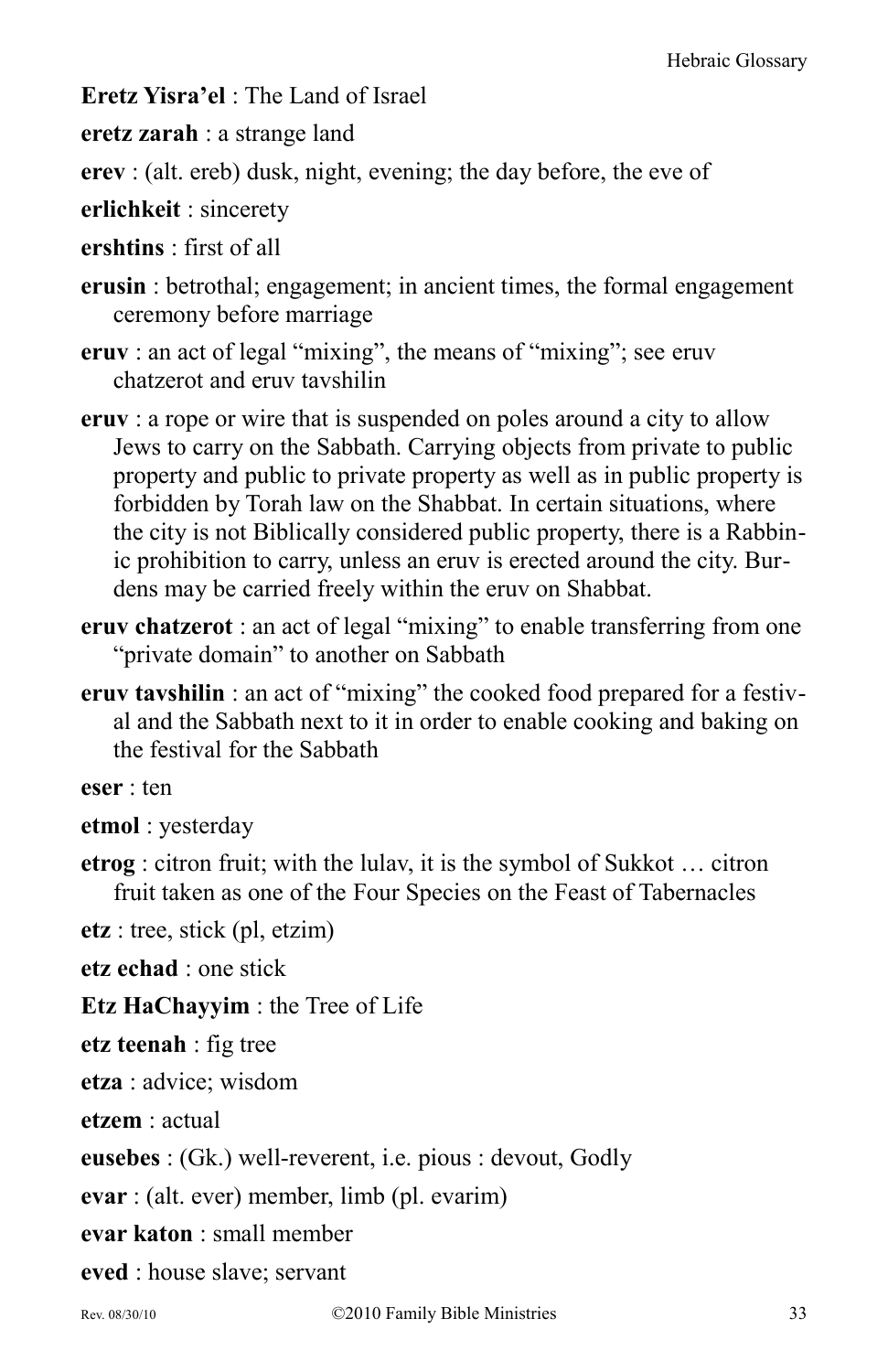**even** : stone

**Even Shetiyah** : the Foundation Stone in the Sanctuary; a one of the titles of Mashiach

**evus** : animal feeding trough

**Exodus Rabbah** : A section of Talmudic commentary on the book of Exodus.

**eynayeem** : eyes

**eyvah** : enmity

**ezer** : help

**ezrah** : aid

**ezrat nashim**: (alt. azarah) the outer courtyard in the Sanctuary

# **F** p

**farbissener** : mean

**farbrengen** : inspirational gathering where the Rebbe's shirayim or leftovers are of great interest

**fargolgung** : persecution

**farnumen** : preoccupied

**farnumen** : set aside

- **farshteit zich** : of course
- **Feasts of YHWH** : The seven holidays that God commanded Israel to observe in Leviticus 23 (frequently referred to as "Feasts of Israel" by Goyim)

**fehlt** : the lacking

**fergin** : graciously grant

**feste** : excellent

- **fier zich** : comport oneself
- **Firstfruits** : A time of offering the first of the grain harvest to the Lord, observed on the second day of the Feast of Unleavened Bread

**fleishig** : (Yid.) foods derived from meat or meat products

**foroisgeier** : (Yid.) forerunner

**fort** : nevertheless

**frai** : irreligious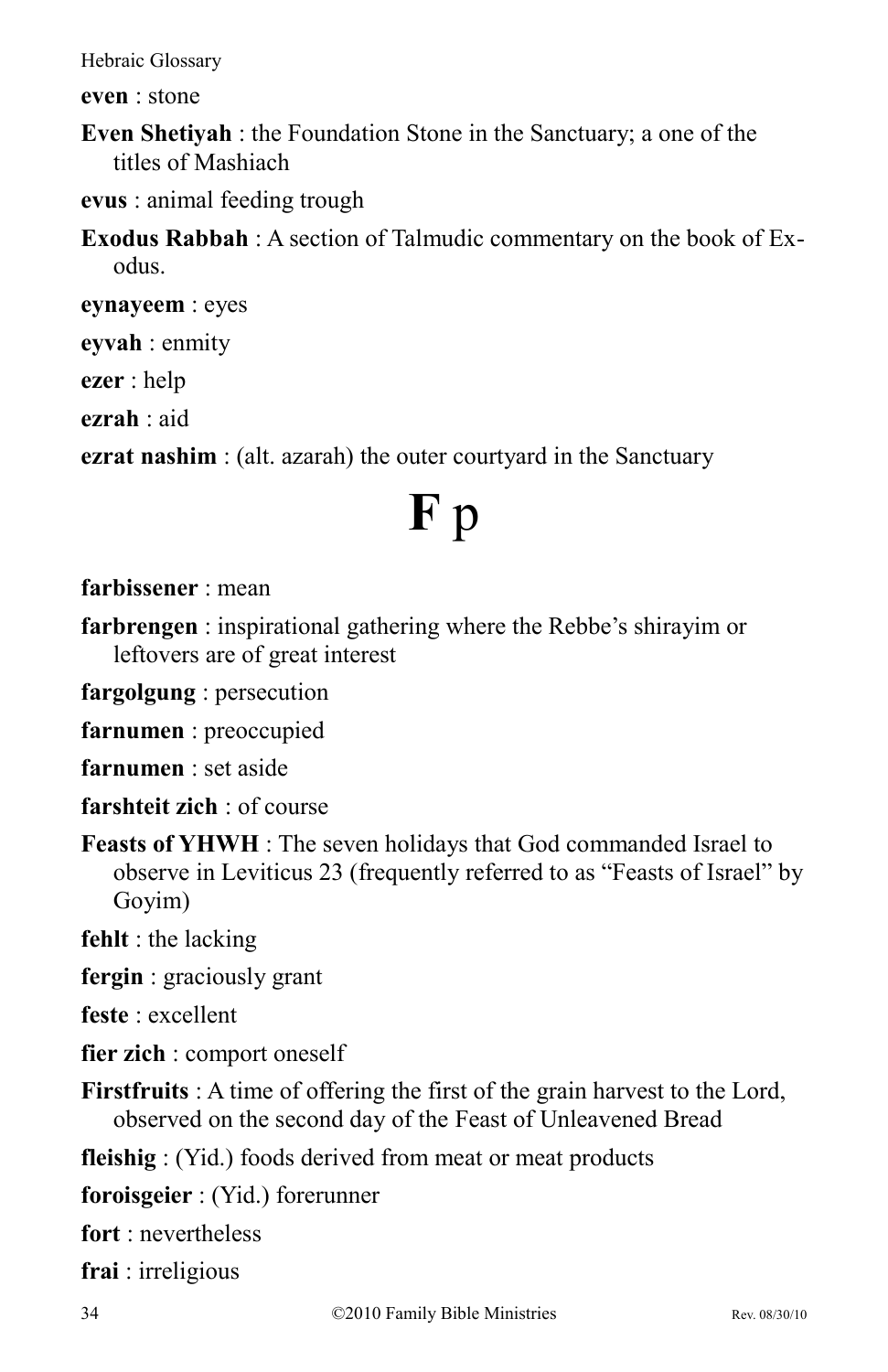**frum** : (Yid.) observant Jew

# **G** G

- **ga'avah** : conceit; haughtiness; arrogance; pride
- **ga'avtanim** : proud boasters
- **Gaayonim** : the Haughty ones
- **Gabai** : the leader of the Synagogue (pl. Gaba'im)
- **gadlus** : with remarkable superiority

**gadol** : great

- **gahn** : (alt. gan) garden
- **Galatianism** : An early heresy that insisted that in order to become part of primitive Messianic Judaism, non-Jews must be circumcised and obey the whole Torah, including the added rabbinical traditions. Today, the term is also used of the belief that the whole Torah must be obeyed in order to either gain salvation or to be identified with modern Messianic Judaism. A common error within much of the modern Messianic movement. Also used disparagingly of those who expect others to follow their own personal lists of what's right and what's wrong. (see also Judaize)
- **Galus** : Exile ("Galus mentality" is docile and submissive)
- **Gamaliel** (alt. Gamliel) : a celebrated rabbi of the early part of the first century, the teacher of Shliach Sha'ul (the Apostle Paul)
- **Gan Eden** : The Garden of Eden … paradise

**ganav** : thief (pl. ganavim)

**ganav balailah** : thief in the night

**gantz** : exceedingly

- **gantze nachon** : entirely correct
- **Gaon** : (Excellency) Reverential title of heads of Talmudic academies of Sura and Pumbedita, Babylonia. Rabbi Elijah of Wilna was accorded that title in the eighteenth century … the head of a Torah Center in Babylonia in the post-Talmudic era (pl. Ge'onim)

**gargeer hakhitah** : grain of wheat

**gartel** : belt

**geder** : classification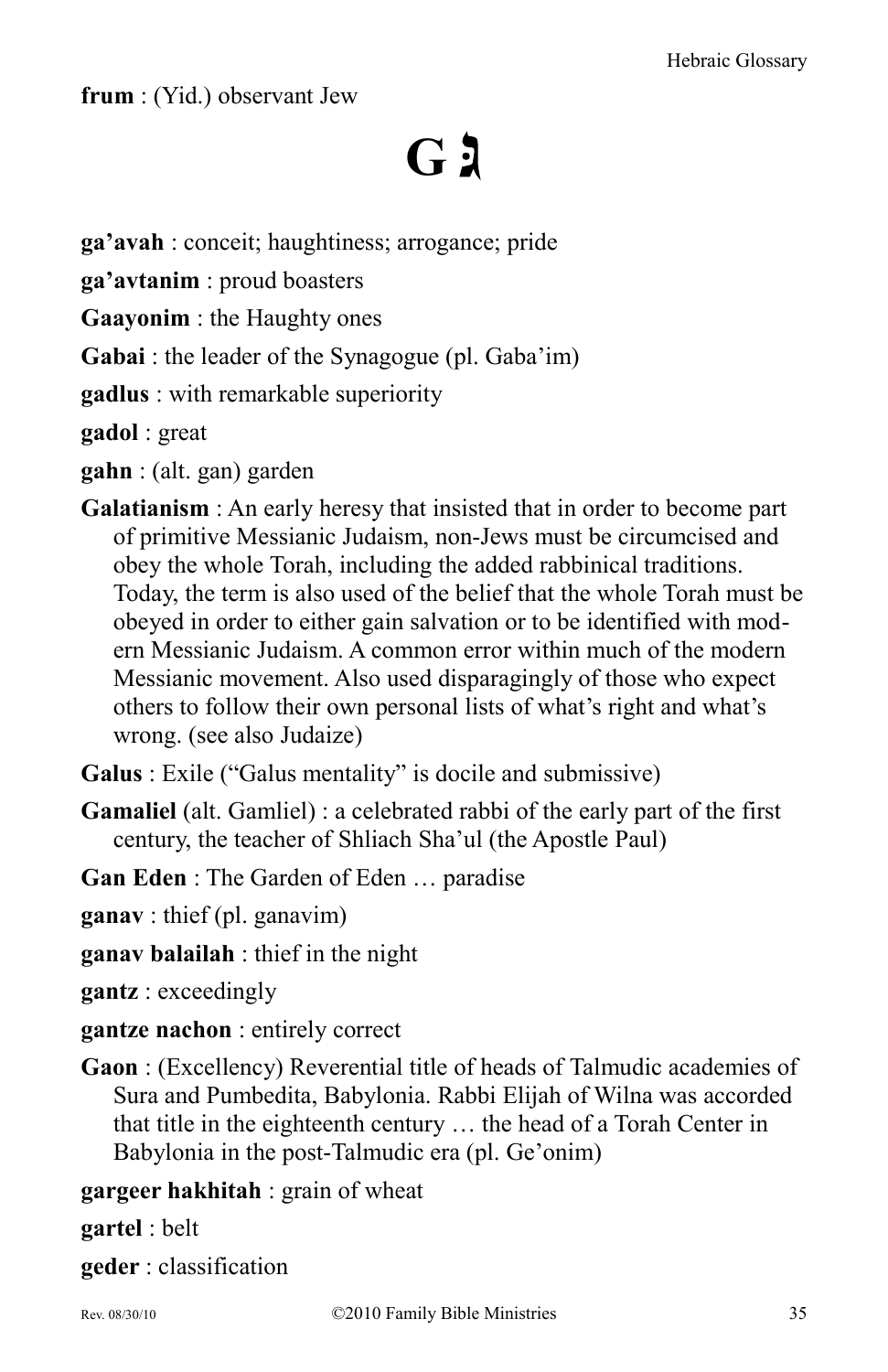**gedolah** : great (pl. gedolim)

**Gedolim** : Great Ones; Great (Rabbinic) Leaders

- **gedulah** : greatness
- **gefeirlich** : horribly
- **gefilte fish** : (Yid.) fish balls or cakes made of ground fish, eggs, matzo meal, onions, and spices
- **Gehinnom** : (alt. Gehinom) lit. Valley of Hinnom, the Jerusalem city dump where the fires from the burning refuse were never extinguished; Yeshua used this place as a type or picture when teaching of the place of punishment of the unregenerate in the afterlife … Hell
- **Gelili** : inhabitant of the Galil (Galilee)
- **gelt** : (Yid.) money; traditionally given as a Hanukah gift and used for the dreidel game
- **Gemar Chatimah Tovah** : lit. "May the final sealing be good" … traditional greeting from the end of Rosh haShanah through Yom Kippur
- **Gemara** : collection of legal and ethical discussions of the rabbis of the third through the fifth centuries, edited about 500 CE; together with the Mishnah forms the Talmud
- **Gematria** : finding meanings in the numerical value of Hebrew letters and words; Jewish numerology

**gemul tzodek** : just retribution

**genevot** : thefts

**Gentile**: of or pertaining to any people who are not Jewish

- **ger** : (alt. gioret ) properly, a guest; by implication, a foreigner : alien, sojourner, stranger : the masculine and feminine forms of the Hebrew term for convert or proselyte (pl. gerim)
- **Ger Sheker** : proselyte who declares full conversion for ulterior motives
- **Ger Toshav** : proselyte who accepts monotheism and the Noahide laws, and who receives courtesies and privileges
- **Ger Tzedek** : full convert of true conviction, in all respects to be considered a Jew
- **gerim** : proselytes (sg. ger)

**gerush shedim** : exorcism

- **gerusha** : divorcee
- **Gerut** : the process of conversion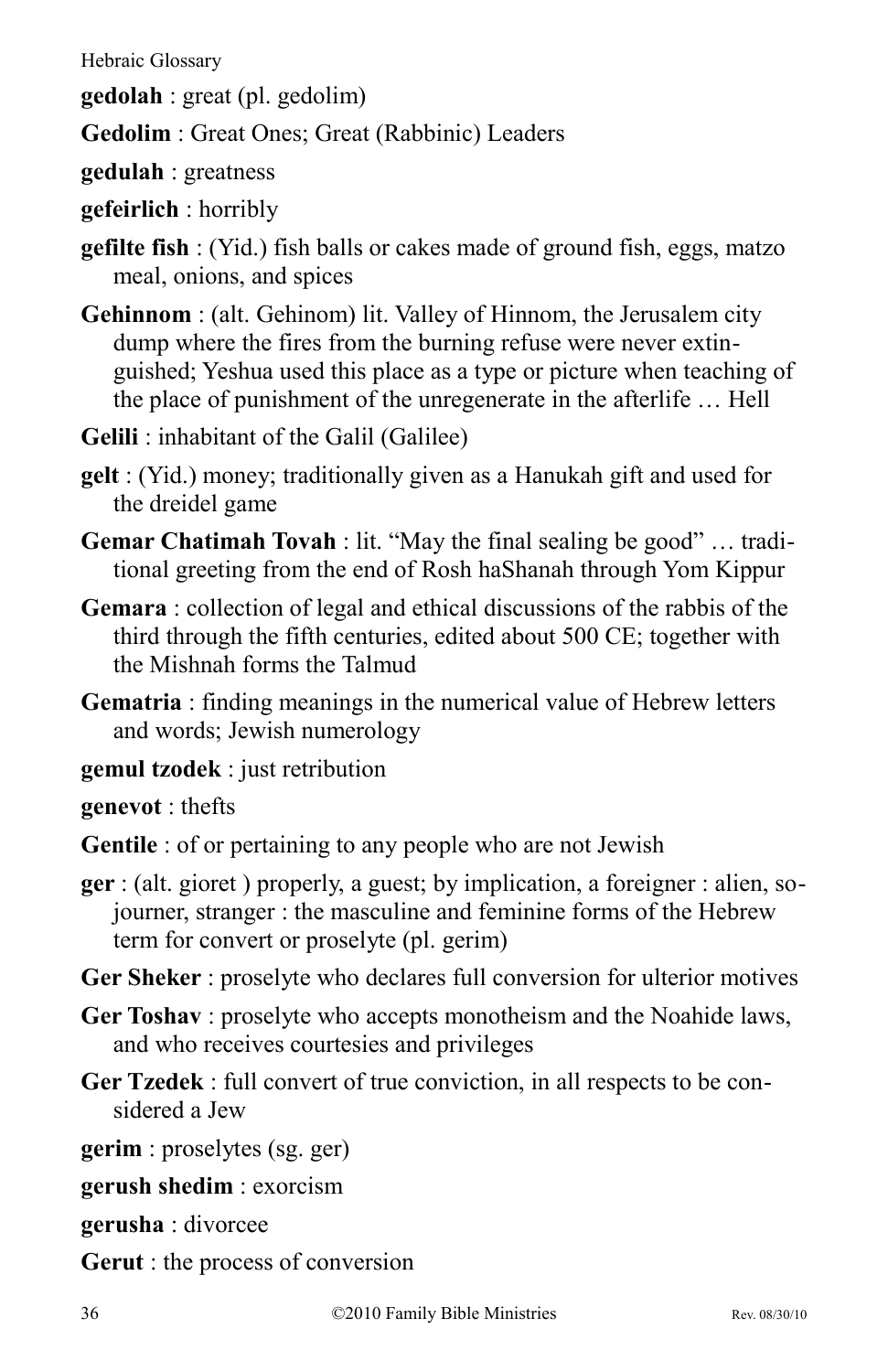**geshem** : rain

**geshmak** : pleasure

**geshrai** : a scream

- **get** : religious divorce; the word is used to refer to a Jewish bill of divorcement
- **geter iska** : "transaction permit" allowing a money lender to take interest by making him a partner of the borrower sharing his profits

**geulah** : redemption

**gevaltike** : (Yid.) extraordinary

**gever** : male

**geviya** (alt. geviyah) : corpse

**gevurah** : miraculous power

**gevurot** : mighty deeds

**Gevurot Geshamim** : "the Power of Rain", a Praise to God for the revelation of His powers in Nature, added to the silent prayer

**gezar din** : verdict

**gezel** : robbery

**Gezerah** : laws or traditions added by the Pharisees as "fences" around the existing Law in an attempt to prevent it from being broken. When Yeshua confronted the Pharisees, is was almost always over their Gezerah

**gibbor** : strong man

**gidduf** : blasphemy

**giddufim** : revilements

**gilui arayot** : sexual immorality

**giyyur** : proselytization

**gneyvot** : thefts

**Go'el** : Redeemer

- **Go'el Yisrael** : "The Redeemer of Israel", one of the eighteen benedictions of the Amidah prayer
- **God** (some names of) : Adonai, Elohim, El Shaddai, YHVH, HaKadosh Baruch Hu, Ribono shel Olam, Harachaman, Avinu Shebashamayim

**gofrit** : sulfur

**goilomim** (alt. goilem) : foolish people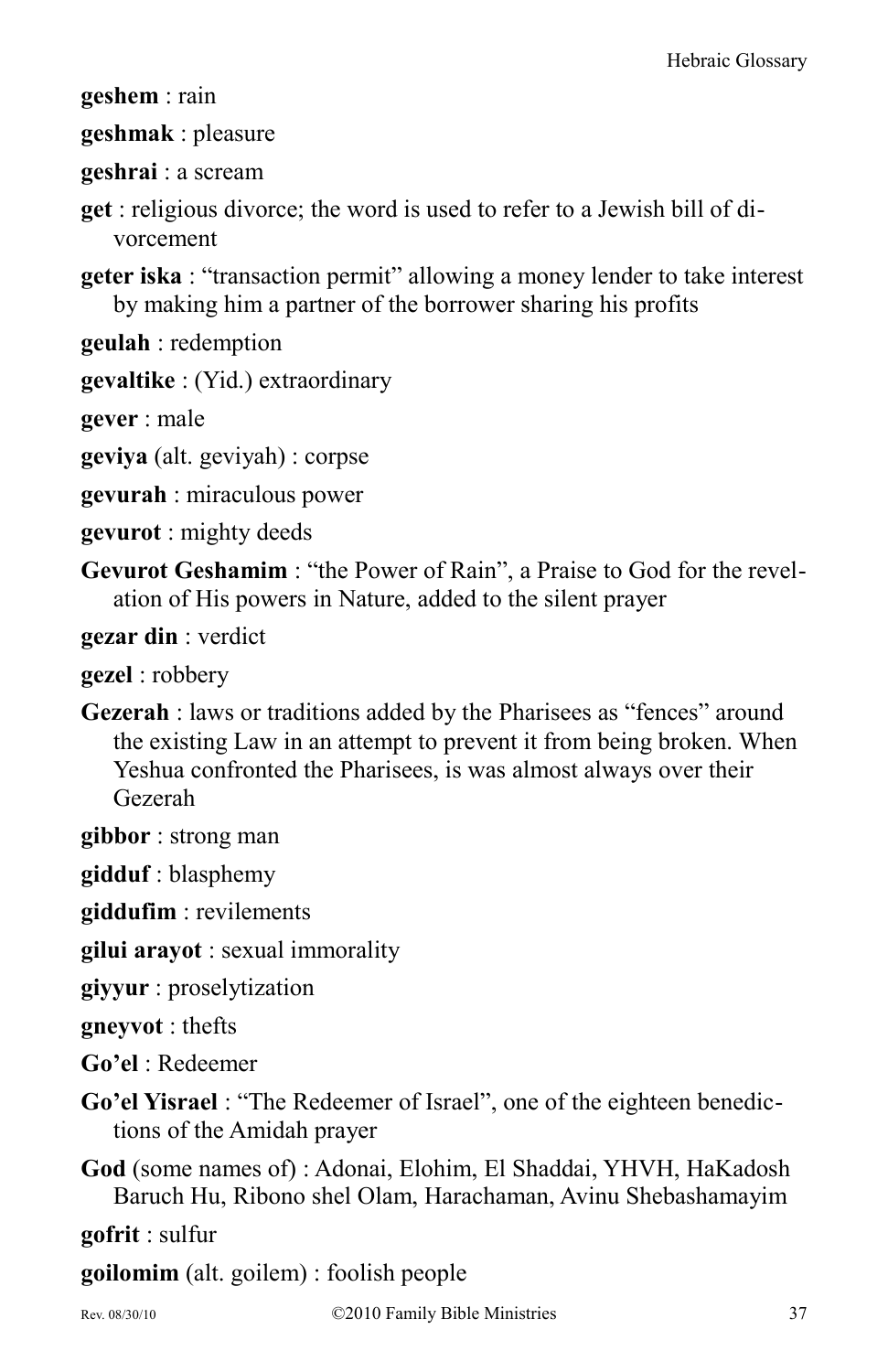**goirem** : driving force

**goires** : listen to

**golus** : exile

**gonvei nefesh** : kidnapper; slave dealers

**gor** : very

**Goy** : nation, foreigner, stranger, Gentile, non-Jew (pl. Goyim)

**grahda** : as a matter of fact; in reality

**Great Hallel, The** : Hebrew designation for Psalm 136 (see Hallel)

**grogger** : (alt. greegers, graggers) noisemaker used to drown out Haman's name during the reading of the Megillah on Purim

**groise** : eminent

**guddal** : being brought up

**gufaniyut** : corporeality; having a physical body

**gufot** : bodies

- **Gulgolta** : a hill outside Yerushalayim called "the Skull" on which Yeshua was crucified. Sometimes referred to as Calvary. Some believe this to be Mt. Moriah, the site of Avraham's offering of Yitz'chak
- **gzeira** : authoritative command

# **<sup>H</sup>**h

- **ha** : the definite article "the" (Hebrew and Aramaic do not use the indefinite articles "a" or "an".) When transliterating from Hebrew or Aramaic into English there are several forms commonly used:
	- (1) the article is added to the beginning of the word with no other indication: haaretz
	- (2) the article is added to the beginning of the word, and the word is capitalized: haAretz
	- (3) the article is added to the beginning of the word, and both words are capitalized: HaAretz
	- (4) the article is added to the beginning of the word, and a hyphen is inserted to indicate a "breath stop": ha-aretz
	- (5) the article is added to the beginning of the word, and an apostrophe is inserted to indicate a "breath stop": ha'aretz

**haAcharon** : the last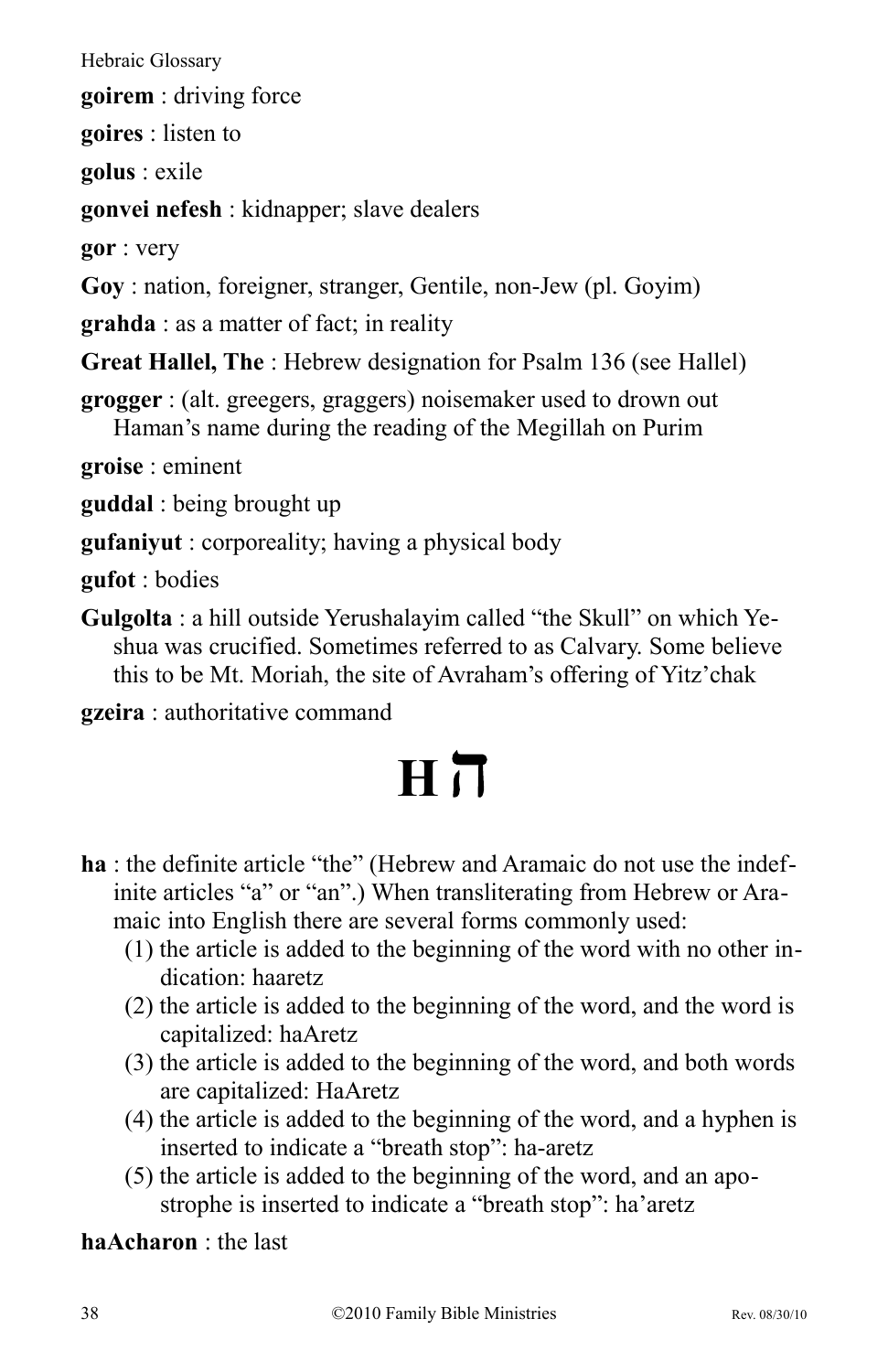**haAlmavet** : immortal **haAra** : insight **haAretz** : the earth **haAretz haHavtacha** : the Promised Land **haAretz harishonah** : the first earth **haAryeh** : the Lion **haAsarah** : the Ten **haAv** : the Father **haAzinu, the Song of** : a portion of Deuteronomy **habah b'basar** : has come in bodily flesh **haBatzek** : the dough (see Pesach Haggadah) **haBechor** : the firstborn **haBen** : the Son **haBo're** : the Creator **haBri'ah** : the Creation **haChayyot** : the living beings **hachitzon** : the outer one **hachnosas orchim** : hospitality **hachrazah** : proclamation; kyrygma; preaching **hadar** : majesty; splendor **hadas** : a myrtle branch taken as one of the four species during Sukkot (Feast of Tabernacles) **hadlakah** : bonfire **hadom** : footstool **hador hazeh** : this generation **HaEmes** (alt. HaEmet): the Truth **HaEmes HaShem** : Truth of God **Haftorah**— (alt. Haftarah) weekly readings from the Nevi'im

(Prophets), selected by sages during the time when Torah reading was forbidden, read or chanted after the weekly Torah portion during the synagogue service on Sabbath and holidays. Nevi'im reading selected to remind one of the Torah reading (pl. Haftarot)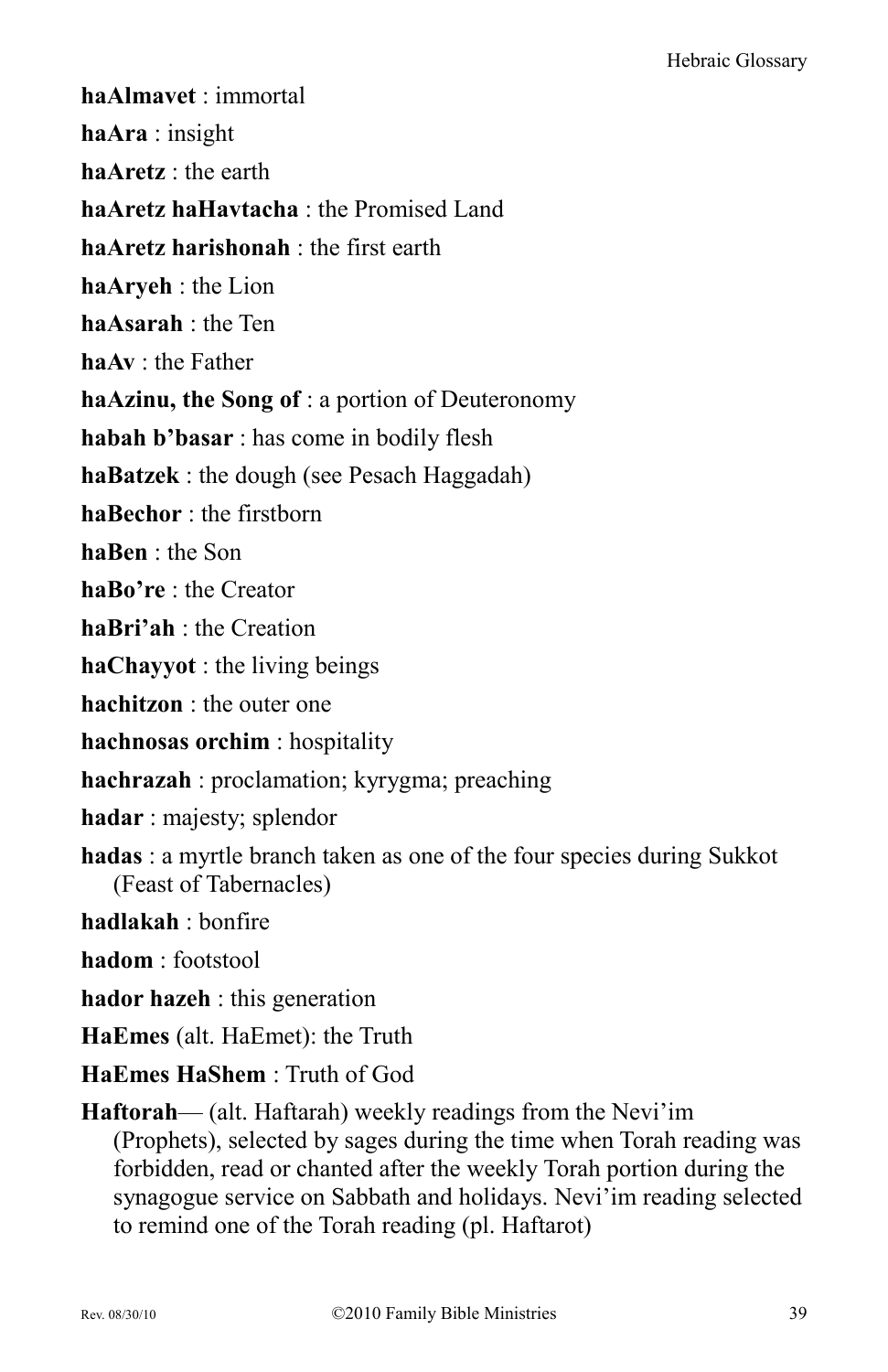**Hag Hakatzir** : the Feast of Weeks. The official beginning of the summer harvest season (wheat crop specifically). Shavuot

- **Hag haMatzah** : Feast of Unleavened Bread
- **haGadol** : The great
- **hagah** : murmur (in either pleasure or anger); by implication, to ponder, imagine, meditate, mourn, mutter, roar, speak, study, talk, utter
- **Hagbah** : the lifting of the Torah scroll and displaying it to the congregation. On Simchat Torah, when we celebrate finishing and beginning the Torah, we also have the most difficult Hagbah. The Torah is a scroll and therefore when it is finished or started all the weight is on one side.
- **Hagbalah** : Days of Abstinence
- **haGedulah** : greatness
- **haGefen** : fruit of the vine
- **haGevurah** : might
- **Haggadah** : (alt. Hagadah, Agada, Agadah, Aggadah) "the telling." Named from the Lord's command "tell your son/show your son" in Shemot/Exodus 13:8. A book which relates the Passover story through readings, songs, prayers, foods, in the traditional prescribed order (seder) around the meal. A general Hebrew term for utterance, applied specifically to the nonlegal portion of rabbinic literature. It is also the title of the text recited at the festive meal (seder) on the first two nights of Passover … Literally: telling; book in which the Passover story is retold and the seder ritual is outlined … the tale of the Exodus from Egypt as read at the Seder Night (pl. Haggadot) (adjective, Haggadic)
- **Haggadali** —the book that sets forth and explains the seder service
- **haggigah** : (alt. hagigah, chagigah, chaggigah) the festival offering; the other sacrifices offered in the Temple in addition to the Paschal lamb; . a sacrifice offered on the eve of Pilgrim Festivals
- **Hagomel** : a blessing of thanksgiving for deliverance from perils
- **ha'Ir** : the City
- **haKadosh** : the Holy One
- **haKadosh Baruch Hu** : the Holy One, Blessed Be He
- **Hakafah** —carrying of the Torah scrolls in a procession around the sanctuary … the circling of the Altar in the Sanctuary or the Bimah in the Synagogue (pl. Hakafot)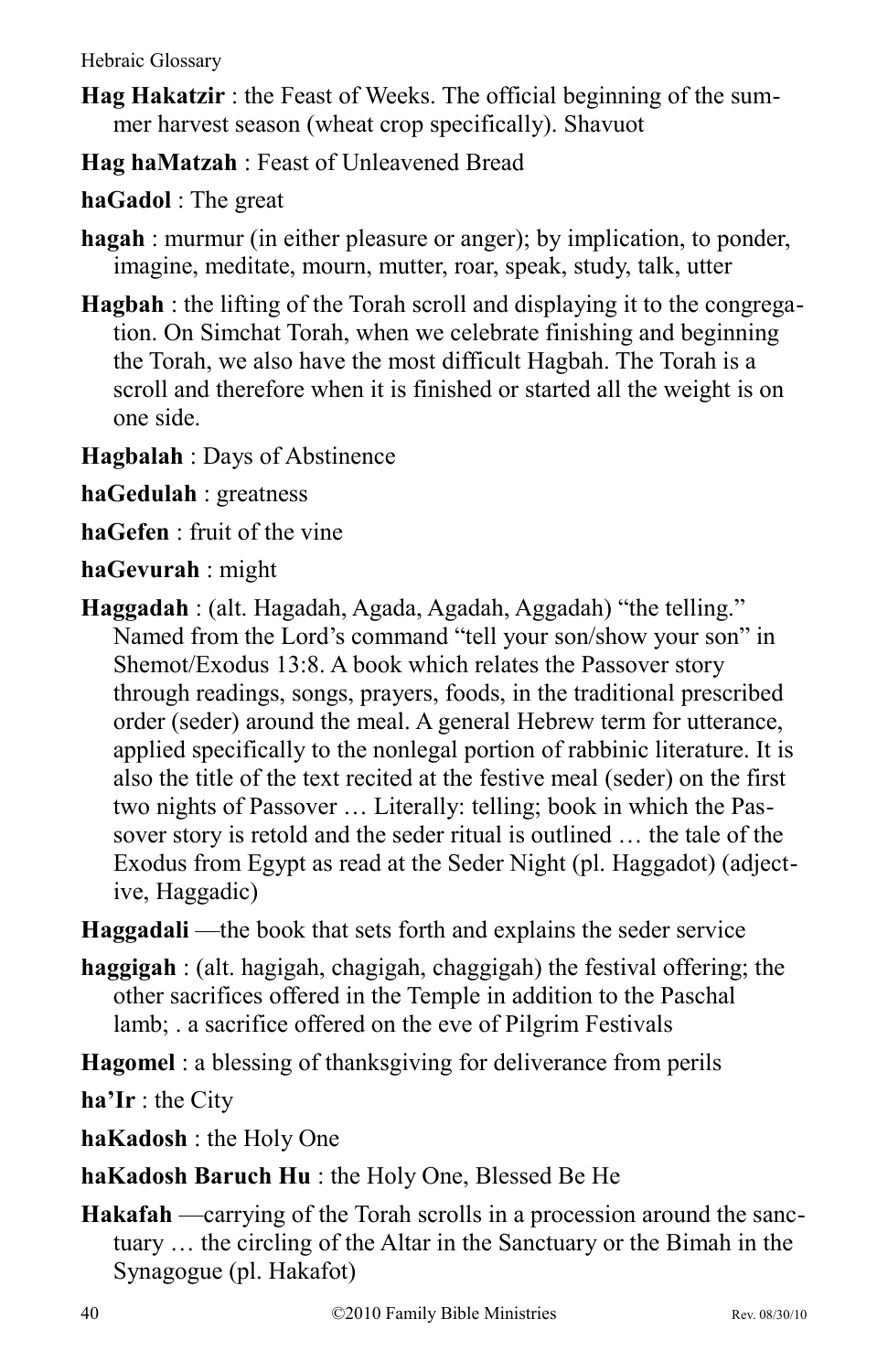**hakarat todah** : gratitude

- **hakehillot** : the congregations
- **haKeru'im**: the summoned/called ones (equivalent to Gr. ecclesia)
- **haKetz** : the End
- **hakhchashah** : denial
- **Hak-heyl** : assemble-ceremony of reading parts of Torah every seventh Sukkot
- **hakhnasah** : income
- **halakah** : (alt. halakhah, halachah, chalakah) the "walk" or way one goes; the word for Jewish law, or for the legal and regulatory portions of Torah and of the Talmud, and of all Jewish lore
- **Halakah Lemoshe Misinai** : (alt. Halachah, Chalakah) an oral Law supposedly given to Moshe on Sinai and not written explicitly in the Torah
- **halakhic** : of or related to halakhah
- **Hallel** : (alt. Halel) praise, a prayer of praise : special psalms of praise recited or sung on the festivals … specifically the passages contained in Tehilliim (Psalms) 113-118 (see Great Hallel)
- **hama'amin** : the believer
- **HaMabbul** : the Flood
- **haMakkot** : the plagues
- **Hamantashen** : filled three-cornered pastries supposed to represent Haman's hat, traditionally eaten on Purim
- **haMat'eh** : the Deceiving One
- **haMavdil** : the blessing of Havdalah
- **haMechokak** : Law-Giver
- **haMelech** : the King
- **haMesim** : the Dead
- **HaMotzi** : blessing recited or chanted over bread on Shabbat or festivals: "*Barukh atah Adonai Elohaynu melekh haOlam, haMotzi lechem min haAretz. (Amein)* Blessed are You, Lord, our God, King of the Universe, who brings forth bread from the earth. (Amen)"
- **hanevuah** : the prophecy
- **hanivzim** : the despised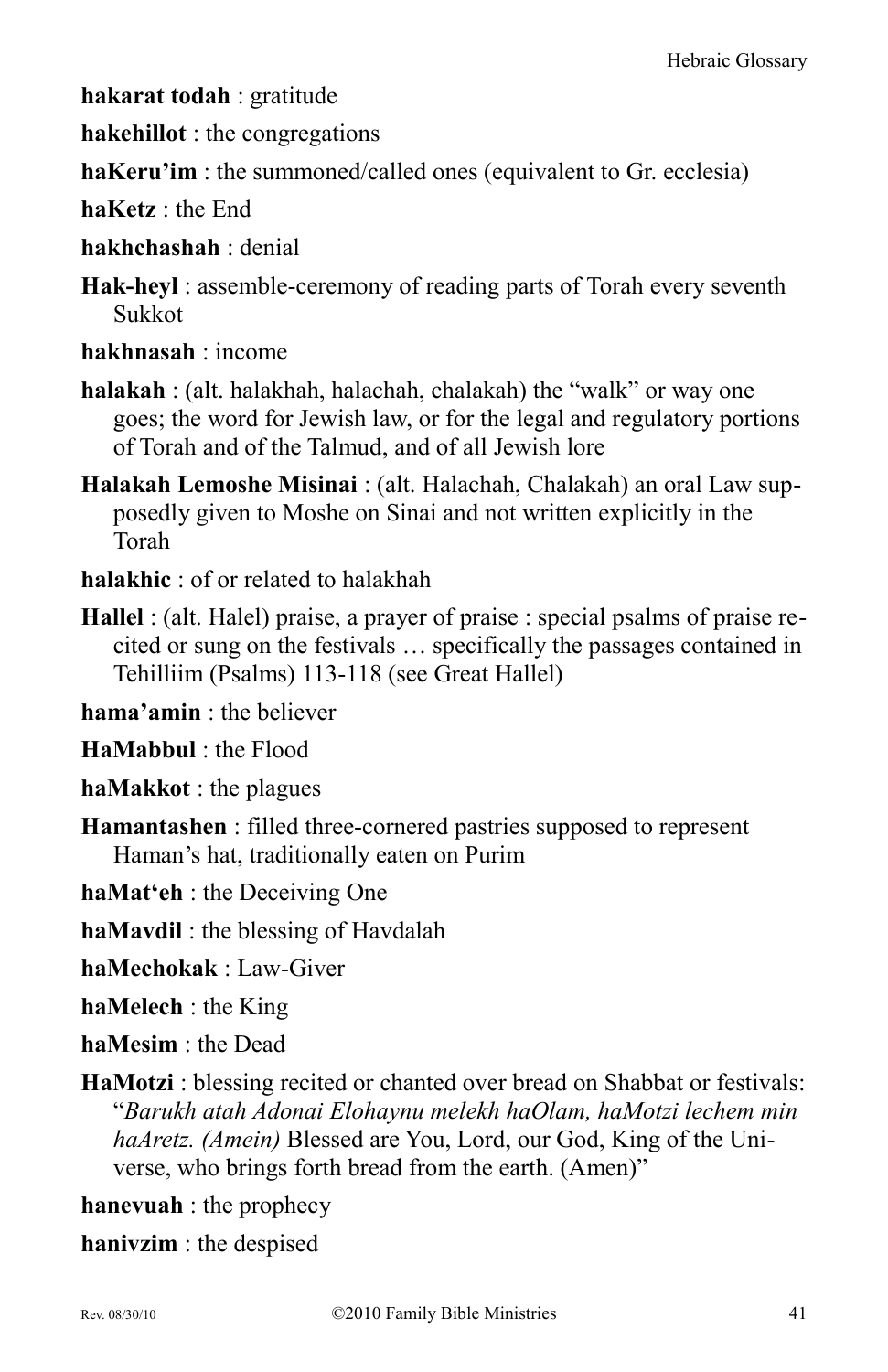- **HaNogah** : of Brightness/Venus
- **Hanukah** : (alt. Chanukah) dedication; name of the winter holiday commemorating the Maccabean victory over the Syrians in 165 BCE
- **haptomai** : to attach oneself to, i.e. to touch (in many implied relations)

**har** : mountain

**hara'ah** : the evil

**hara'im** : evil deeds

**haRah** : the Evil one

**haReshit** : the Beginning

**hareve'it** (alt. harevi'i) : the fourth

**harishon** (alt. harishonah) : the first

- **harpazo** : (Gk.) to seize (in various applications), catch (away or up), pluck, pull, take (by force)
- **harsha'ah** : condemnation as guilty

**hartzige** : heartfelt

**hasagos** : aspiration

- **haSatan** : The Adversary, Satan, the Evil One, the Devil
- **haschala** : start
- **HaShem** : "The Name" : respectfully refers to the ineffable Name of the Most High : YHVH / YHVH : the Tetragramaton : "Yod, Hey, Vav,  $\text{HeV}''(\pi\text{W})$
- **HaShemurim** : the Guarded ones
- **hasheni** (alt. hasheniyah) : the second; second reading or reader of the weekly Scripture portion
- **Hashkafa** : Literally "View." Typically Judaism's philosophical viewpoint on any particular topic.
- **hashlishi** : (alt, hashlishit) the third; third reading or reader of the weekly Scripture portion
- **haskama** : approval
- **hataat** : (alt. chatat) the sin offering in Temple
- **hatachlit**: the ultimate; last reading or reader of the weekly Scripture portion
- **hatafah** : preaching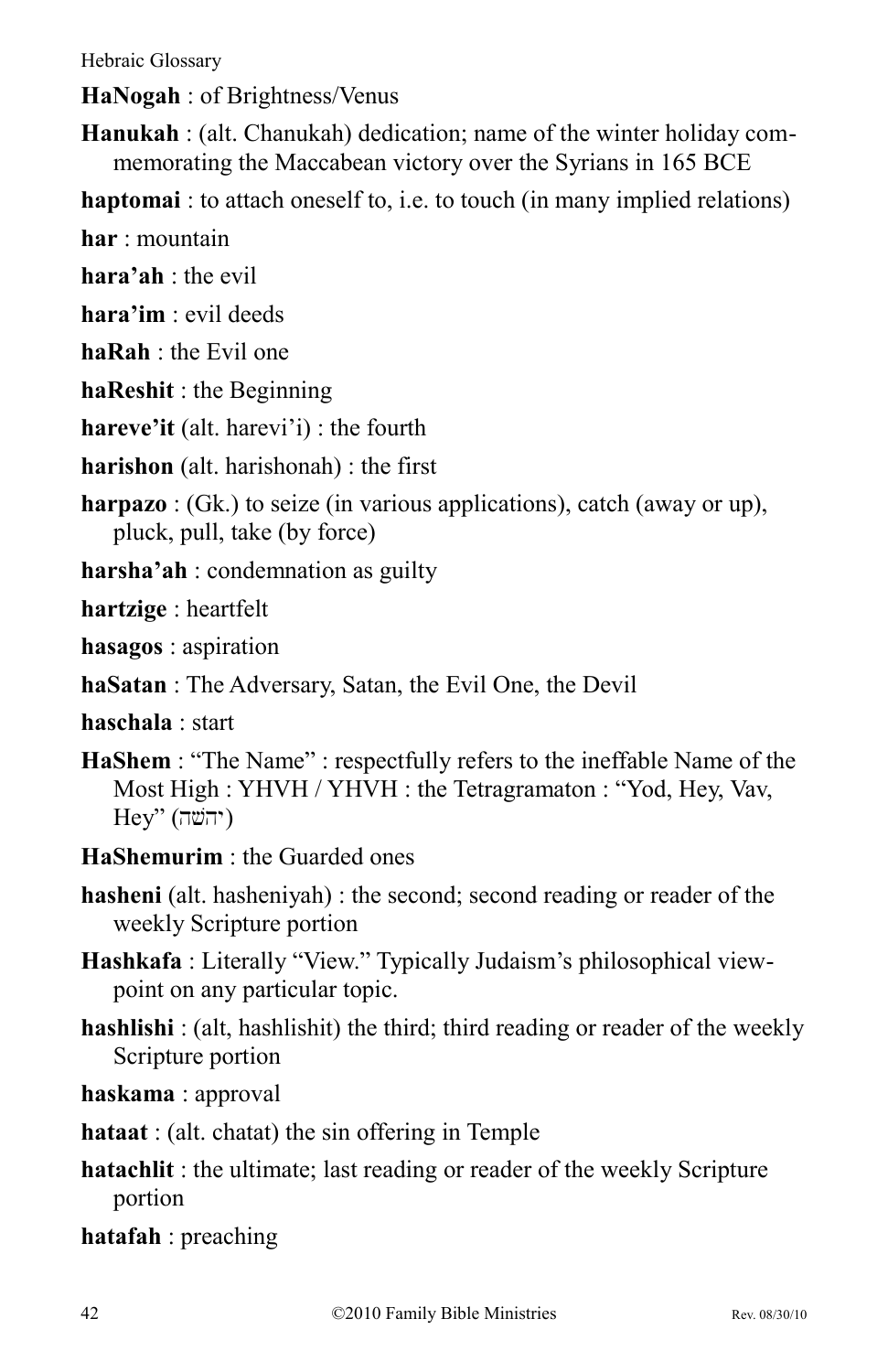**Hatafat Dam Berit** : Taking a single drop of blood from the penis as a sign of the covenant, necessary in the conversion of an adult male already circumcised

- **Hatarat Nedarim** : the repeal of vows
- **HaTikva** : the hope; the Israeli National Anthem
- **haTov** : the good
- **haTov Vehametive** : the fourth blessing of Birkat haMazon : "He Who is good and bestows goodness.."
- **hattohar** : moral purity
- **haummim** : the peoples

**havamina** : assumption

**havdalah** : lit. separation; ceremony that marks the end of the Sabbath and the beginning of the week … the blessing over wine to mark the difference between the Sabbath and the weekdays

**havtachah** : promise

**haYom** : today

- **Hayom Harat Olam** : verses recited during the Rosh haShanah mussaf prayer
- **hazan** : (alt. hazzan, chazzan, chazan) the cantor, the leader in prayer
- **Hechag** : (lit. the holiday) one of the names for **Sukkot**
- **Hechal** : Hall of the Sanctuary
- **heimishe mekom linah** : homey guest room; lodging place
- **hemshech** : remaining part
- **heretic** : one whose beliefs do not accord with those of the established religion to which he claims adherence; compare apostate
- **Hester Panim** : the withdrawal of Divine Favor

**heter** : permission, permit

- **hevel** : futility; vanity; emptiness; worthlessness
- **hezber** : explanation
- **High Holy Days** : A ten day period from Rosh haShanah to Yom Kippur
- **Hillel** : The most prominent Jewish teacher of the first century (30 BCE : 10 CE), thought to be Gamaliel's grandfather.

**hilula** : a celebration of memorial

**hinei** : behold; look!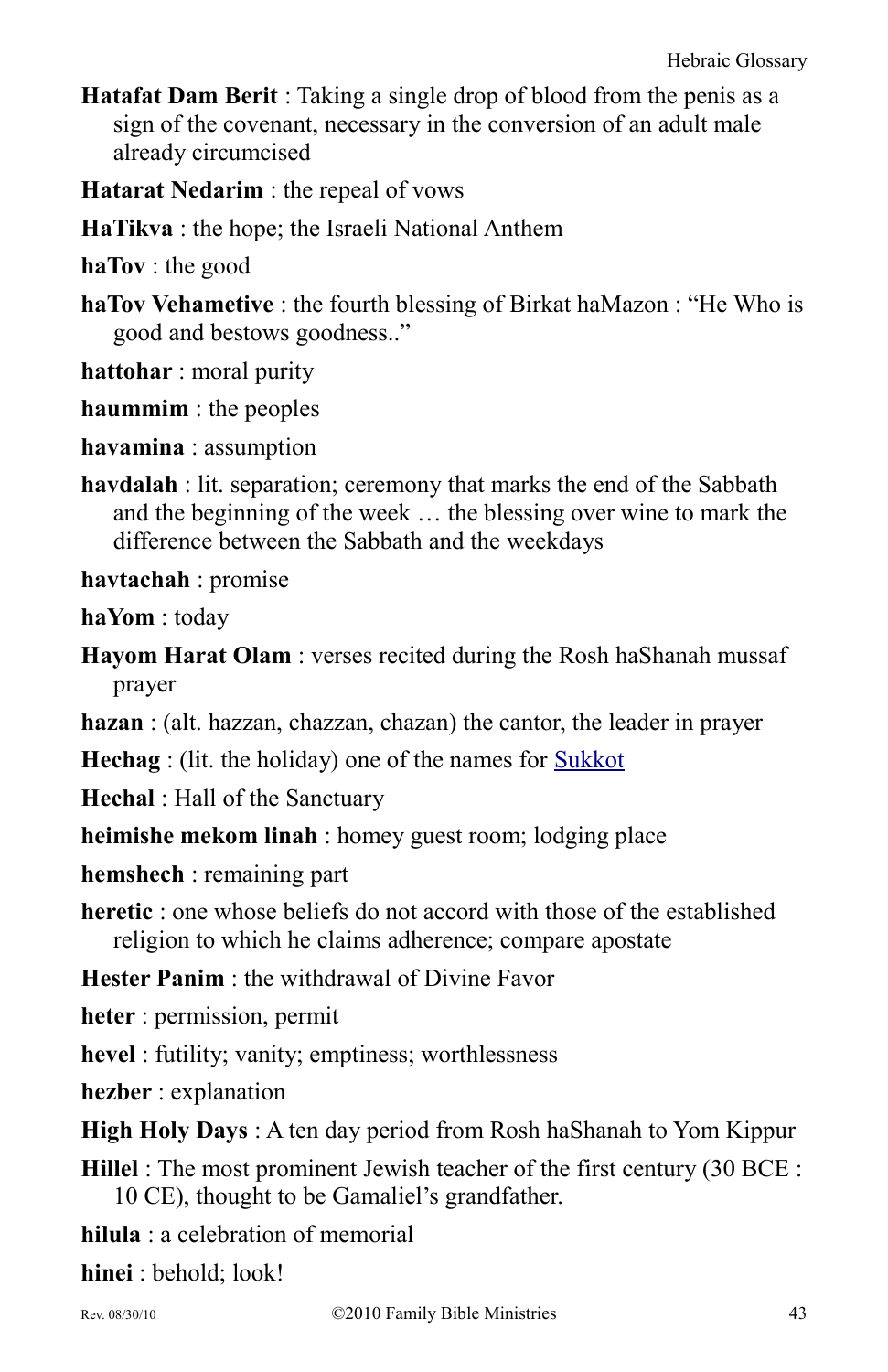**hinnazrut** : self-denial

**hisgalus** : revelation; unveiling

**hishtaltut** : domination; taking control

**hispailus** : overwhelming awe

**histalkus** : passing; the death of the Mashiach in the midst of his Redemptive Mission or the analogy of Moshe dying before he crosses into the Promised Land; a fundamental doctrine of Messianic Orthodox Judaism

**hitammelut** : bodily exercise or training

**hitarevut** : meddlesomeness

**hitbagrut** : maturity

**hitbodedut** : seclusion; aloneness

**hitkaddeshut** : (alt. hitchaddeshut) purification

**hitkhabrut** : joining; adhesion; fellowship

**hitkhadshut** : regeneration; renewal

**hitlahavut** : enthusiasm; fervor

**hitnahagut** : conduct

**hitnahagut hatovah** : good conduct

**hitstaddekut** : apologetic defense

**hivvased haOlam** : the establishing of the world

**hivvased tevel** : foundation of the world

**hod** : honor

**hoda'ah** : confession; admission

**hodayah** : thanksgiving

**holelut** : carousing

- **Holy of Holies** : most Holy inner part of the Sanctuary where the Ark of the Covenant and the visible presence of HaShem resided
- **homiletic** : the art of preaching or public persuasion

**hona'ah** : swindling

**hora'ah** : instruction

**Horeb** : Another name for Mount Sinai, where God gave Israel His Torah

**horim** : parents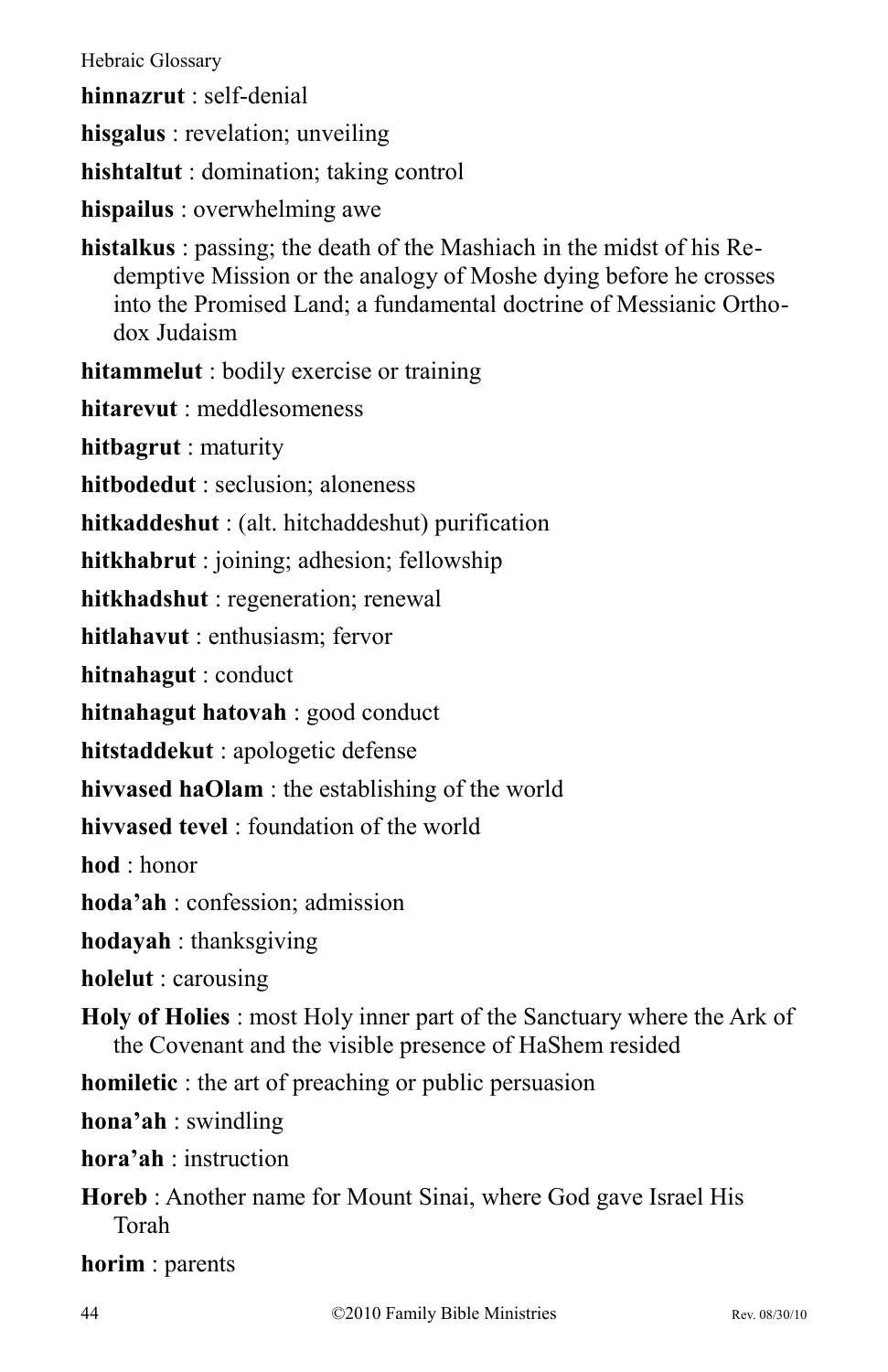#### **horiva over** : analyzing

**Hoshana Rabbah** : (alt. Hoshanah Raba) the last Great Day of the Feast of Tabernacles. The day of the water drawing ceremony.

**Hoshanah** : (alt, Hosheanah, Hoshiah-na) chant of "Save us, Lord" or "please save" said while carrying Torah in procession

**huledet** : birth

**hungerik** : hungry

- **huppah** : (alt. chupah, chuppah,) canopy under which pair stand at wedding ceremony, symbol of home to be established; represents the honeymoon chamber
- **hyssop** : a plant (perhaps the caper, *Capparis spirwsa*) whose twigs were used in ceremonial sprinkling.

### **I**

**idud** : encouragement

**iggeret** : letter (pl. iggrot)

**ikar** : farmer

**ikarim** : essentials

**illem** : mute

**Im Yirtze Hashem** : God willing. lit. if God will want

**imahot** : mothers

**immanu** : with us

**Immanuel** : God with us; a title of HaMashiach

**imun** : training

**innuyim** : sufferings

**intifadah** : uprising

**inyan** : topic

**ir** : city

**ish evyon** : poor man; pauper

**ish hacholek** : a man of division; a divisive man

**Ish HaMufkarut** : The Man of Lawlessness : the Anti-Messiah

**ish of emes** : (alt. emet) man of truth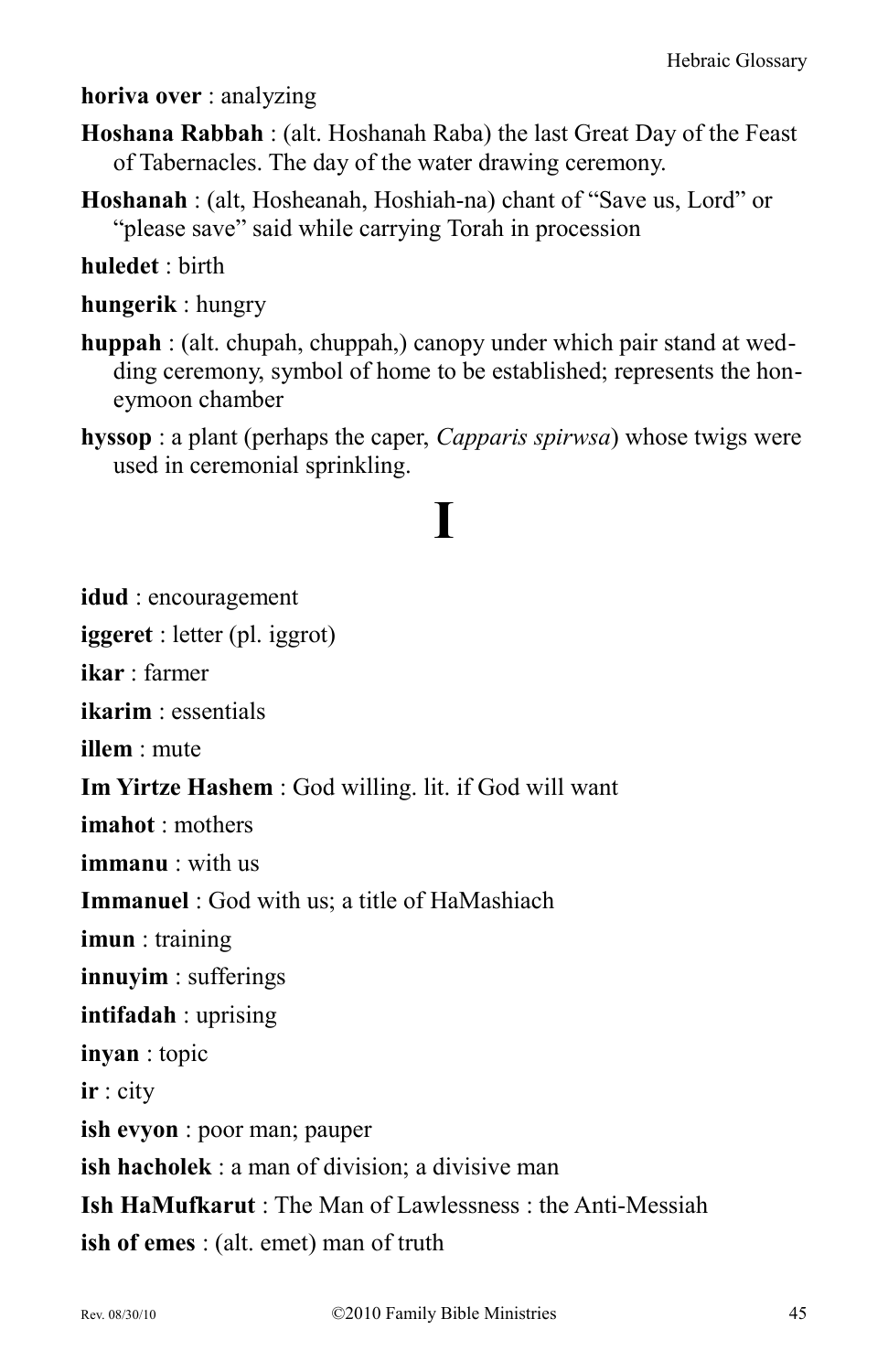**ish riv** : opponent in a lawsuit

**ish sefatayim** : the eloquent speaker

**ish tov** : good man

**isha** : woman; wife

**isha chotet** : a woman of sin

**ishshur** : approval

**Ishtar** : Fertility goddess represented by different names in numerous pagan religions; "the queen of heaven" whose son dies and comes back to life in Satanic counterfeit of Yeshua's resurrection. Source of the Roman Catholic festival of "Easter" which has become part of traditional, though non-Biblical, Christian vocabulary.

**Isru Chag** : the day following a festival

**isser** : proscription in the Torah

**Itro** : Jethro, a portion in the Book of Exodus

**ittim** : times

**itztzavim** : idols; images; tzelamim

**ivrim** : blind people

**ivvelet** : foolishness

**ivver** : blind man

**IY'H** : Abbreviation for "Im Yirtze Hashem" (which see)

**Iyar** (Zif) : Eighth month of Jewish year

**iyumim** : threats

**iyun** : investigative research

**izzim** : goats

## **J**

- **Jubilee** : Every fiftieth year, land lies fallow and land ownership is totally redistributed into equal family shares
- **Judaize**: To bring non-Jews to accept the obligations of rabbinical tradition. *See* Galatianism.

## $\mathbf{K}$  ko

**K'arah** : Passover seder dish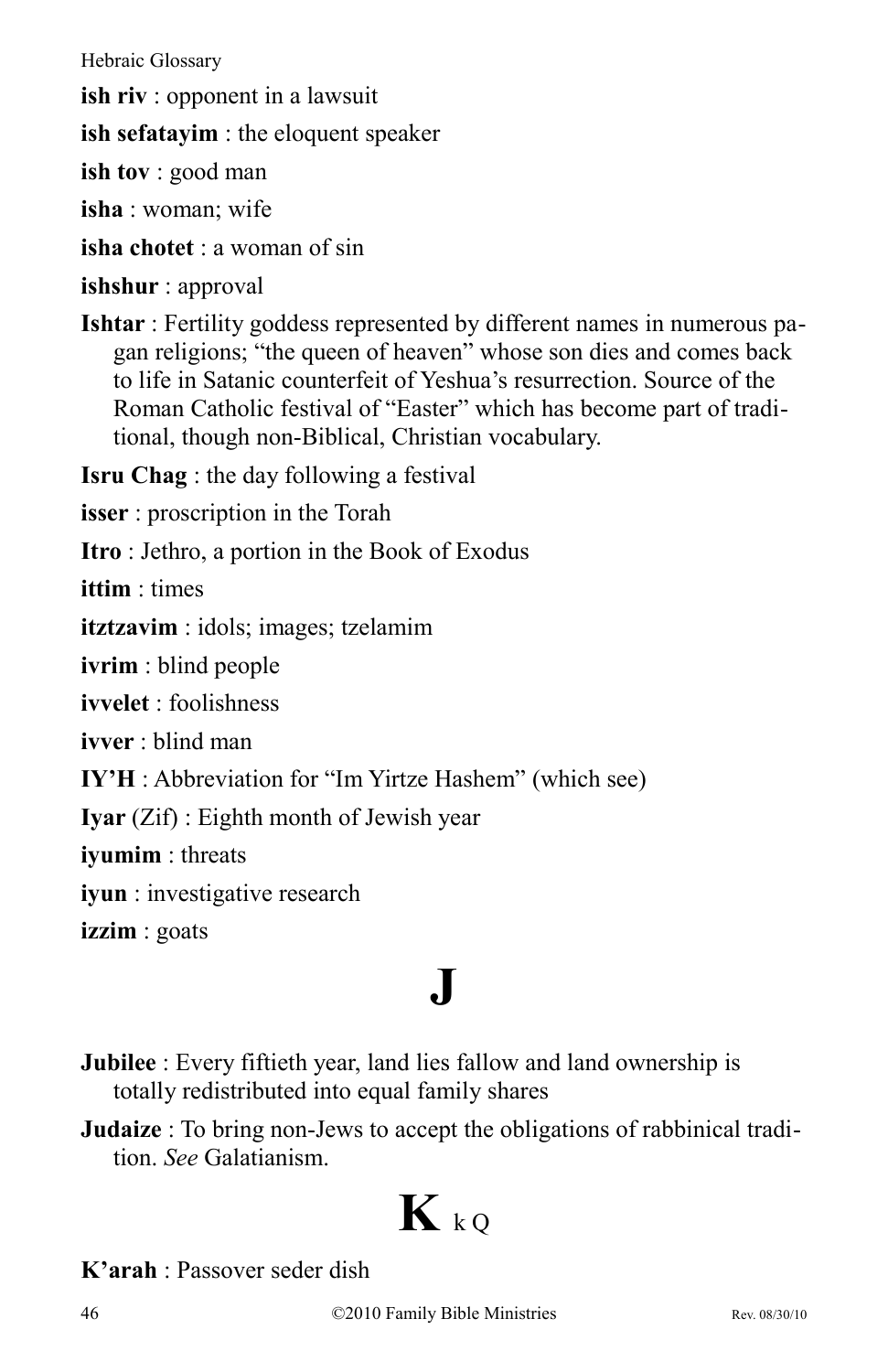**k'li** : vessel (pl. k'lei)

**k'riah** : call

**K'tiv** : the traditional spelling of words in the Torah

**K'tuvim** : the books of the Bible known as the Writings

**ka'as** : anger

**ka'at** : pelican

- **kabbalah** : oral tradition
- **Kabbalat Ol Mitzvot** : Literally: the acceptance of the yoke of the commandments; a convert's agreement to lead a Jewish life
- **kabbalat panim** : welcome
- **Kabbalat Shabbat** : Psalms, readings and songs welcoming the Sabbath; the introductory portion of the Sabbath eve service
- **kabod** (alt. kabowd, kavod) : weight; but only figuratively in a good sense, splendor or copiousness : glorious, glory, honor)

**kabtzen** : beggar

**kaddachat** : fever

**Kaddish** (alt. Kadish) : Prayer praising God. This prayer is chanted at several points in a service. In addition, it is recited at least once at each service in memory of those who have died … Prayer of sanctification of God's name

**kadosh** : holy

- **kadoshim** : holy ones
- **kaftan** : coat

**kahal** : assembly

- **Kal Hamira** : An ancient Hebrew prayer spoken at the ritual cleansing of leaven.
- **Kalat Bereshit** : Literally, bride of Genesis; the woman called to recite or chant the blessings over the first section of the Torah on Simchat Torah
- **kallah** : (alt. kalah) bride … conclave or retreat (pl. kallot)

**kamtzan** : miser

**kana'ut** : (alt. kanous) zeal

- **kannai** : zealot
- **kanous** : (alt. kana'ut) zeal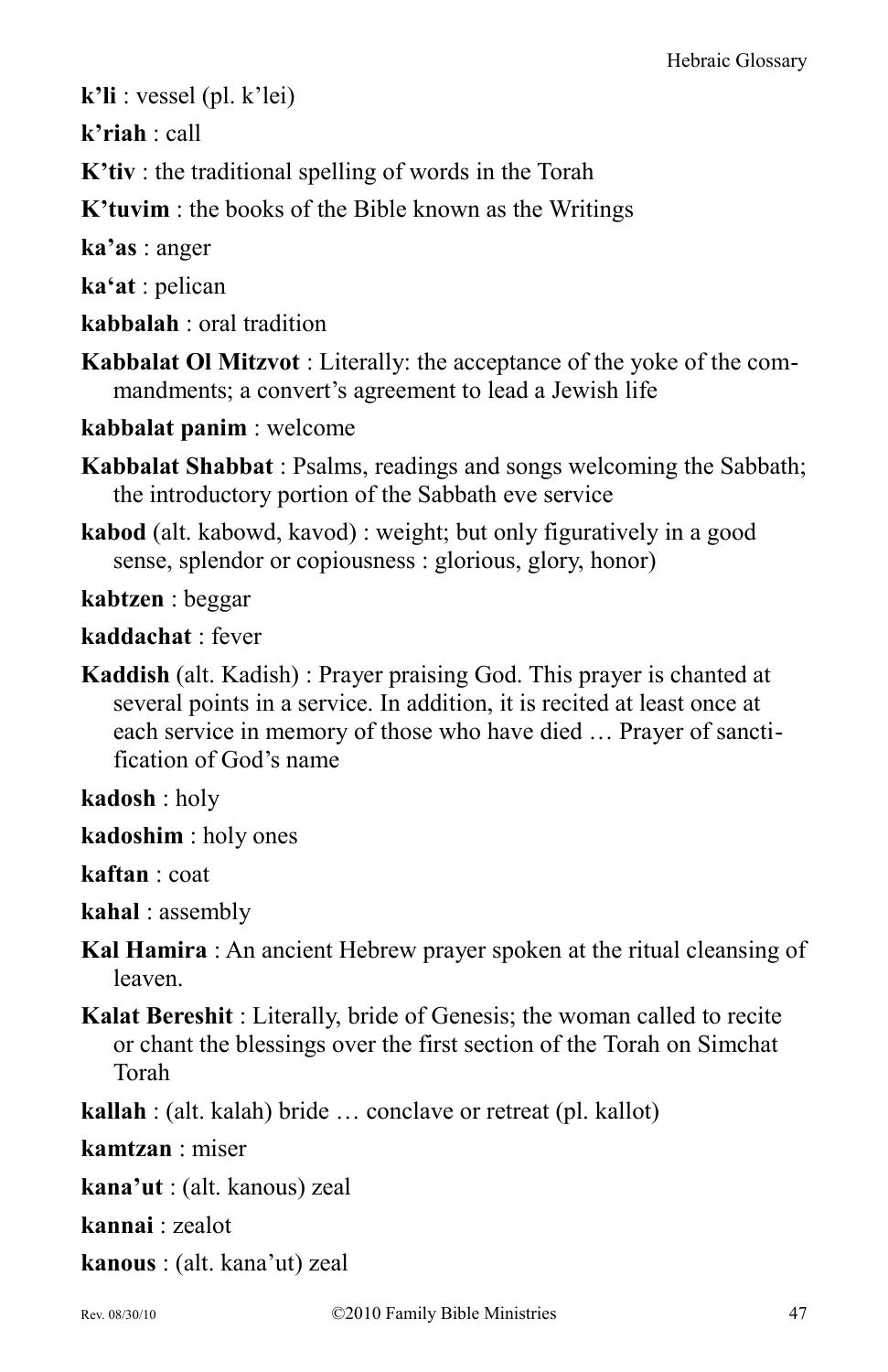- **Kaparah** : expiation … ceremony of transferring sinfulness to a scapegoat just before Yom Kippur (pl. Kaparot, Kapparot)
- **Kaporet** : the covering over the Holy Ark in the Sanctuary
- **kapparah** : place or kapporet medium of wrath-propitiating blood atonement sacrifice
- **kaptzen** : poor person
- **kar** : cold
- **Karath**: to cut (off, down or asunder); by implication to destroy or consume; specifically to covenant (i.e. make an alliance or bargain, originally by cutting flesh and passing between the pieces) : be chewed, covenant, cut (down or off), destroy, fail, feller, be freed, hew down, make a league (covenant), lose, perish, utterly, want … (alt. Karet) : "Being cut off" from the people; Biblical punishment which might become capital or consist of early natural death

**karnayim** : horns

**karoz** : herald

- **karpas** : A green herb like parsley or a green vegetable such as celery or watercress, symbolizing spring; one of the symbolic foods used on the seder plate
- **kashefanut** : sorcery; witchcraft

**kashes** : questions

**kashrut** : Jewish dietary laws (see *kosher*)

**kat** : sect

**katatome** : (Gk.) a cutting down (off), i.e. mutilation (ironically) : concision

**katon** : least

**katsir** : (alt. Katzir ) harvest

**katuv** : it is written

- **kavanah** : lit. intentionality; referring to the spiritual attitude with which we approach worship
- **kavanat halev** : the inner-directedness of the heart

**kavod** : glory

**kavvanah** : heartfelt direction; intention

**kavvanah ra'ah** : malice

**kayits** : summer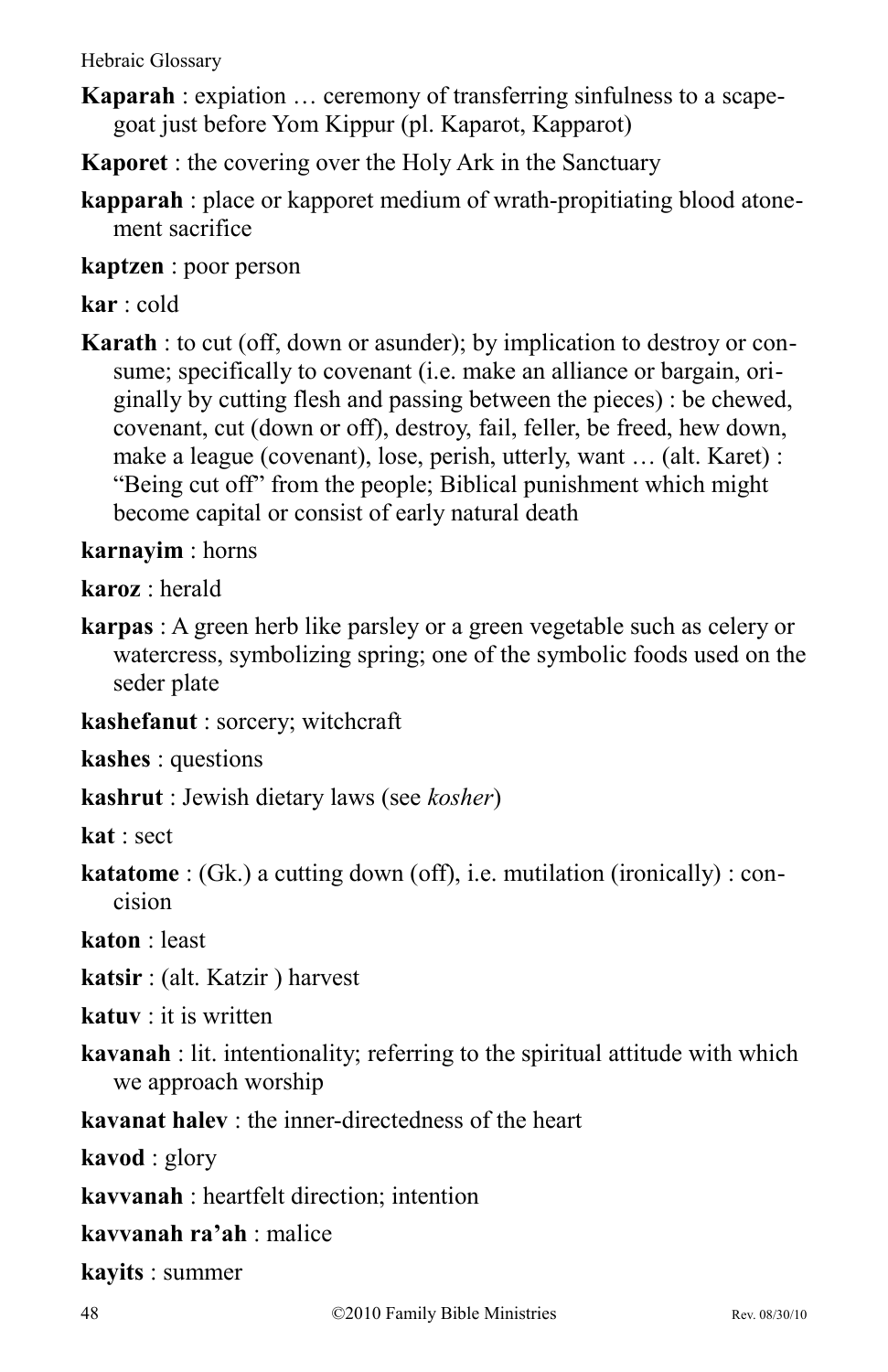### **ke'arot** : bowls

- **kedushah** : (holiness) When the reader or cantor repeats the Amidah (standing prayer), the congregation rises for this antiphonal chant of a doxology from Bible verses proclaiming oneness and sanctity of the Lord ... prayer of sanctification of God's Name added to the third benediction of the amidah prayer
- **kedushah** : holiness; sanctity
- **Kedushat Hayom** : the benediction concerning the "sanctity of the day" included in the amidah prayers on Sabbaths and Festivals
- **kefirah** : heresy; denial
- **kehillah** : congregation
- **kehunah** : priesthood
- **Kehunah, Kehunah Gedolah** : Priesthood in the Sanctuary, High Priesthood
- **keilim** : faculties
- **kelalah** : curse
- **kelevim** : dogs
- **keli kodesh** : holy vessel; minister
- **keli nivchar** : chosen vessel
- **ken** : yes
- **Ken avin hara** : (Yid., Kinna hurra) lit. "may there be no evil eye"
- **keneged** : in opposition
- **kenut** : sincerity
- **kerem** : vineyard
- **Keren Yeshuah** : Horn of Salvation
- **keriah** : ritual tearing of a garment or a symbolic black ribbon as an expression of grief in conjunction with a death
- **kes** : throne
- **keseder** : constantly
- **kesher** : conspiracy; plot
- **keshet be'anan** : rainbow; Bereshit (Genesis) 9:16
- **keshi** : stubbornness; hardness
- **kesil** : fool (pl. kesilim)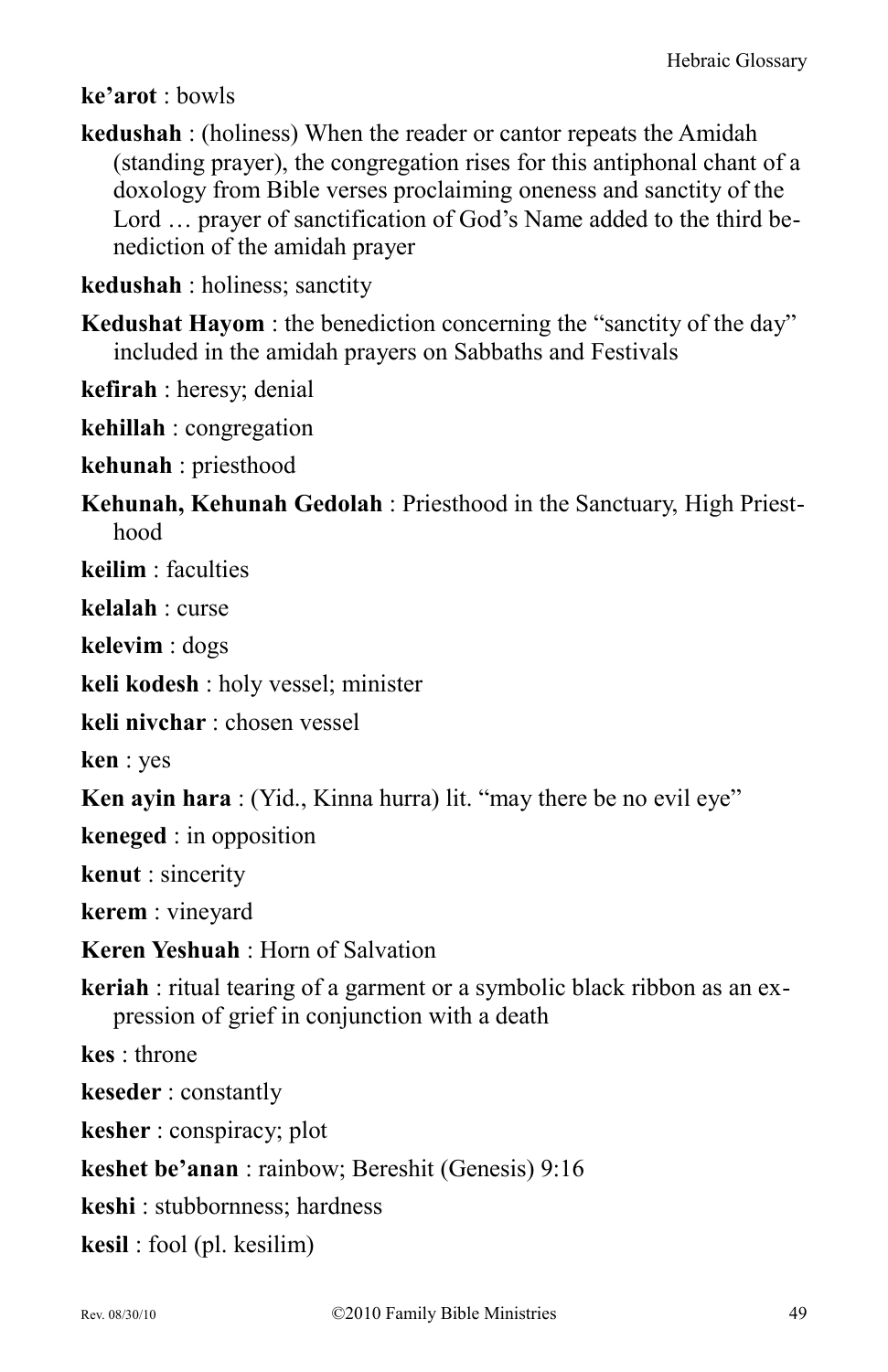**kesut rosh** : head covering

**keta** : section

**ketan** : below the age of Bar Mitzvah (pl. ketanim)

**ketanim** : small ones

**keter** : crown

**Ketiva vachatima tovah** : wishes of "good inscription" on Rosh haShanah (May your name be written [enscribed] in the Book of Life.)

**ketoret** : incense

**ketubah** : (alt. kethubhoth) (lit. writing) traditional marriage contract, detailing duties of wife and husband, and providing money penalties for divorcement of wife … a second marriage contract (pl. ketubot)

**Ketuvim** : the Writings; third section of the Tanakh

**Ketuvim Shlichim** : Apostolic Writings, also known as B'rit Chadashah. This should probably be the preferred term for this collection of writings, as the term B'rit Chadashah specifically refers to the Renewed Covenant itself, not to the writings of the Shlichim concerning that covenant. Considering the Ketuvim Shlichim as a separate volume of writings detracts from the unity of all Scripture. The Ketuvim Shlichim should more appropriately be considered a sub-set of the Ketuvim, and thus part of the Tanakh.

**ketz** : end, end of days

**ketzinim** : officers

**kevah** : lit. fixed; referring to the fixed order of Jewish liturgy

**kevalim** : chains

**kevarim** : graves; tombs

**kevasim** : (alt. kevesim) sheep

**kever** : tomb

**kevod hamet** : (alt. kebod) honor due to the dead

**khasidah** : stork

**ki hu zeh** : a small amount

**Ki Tetze** : a portion in the Book of Deuteronomy

**Ki Tisa** : a portion in the Book of Exodus

**kibbud** : respect; honor

**kibush hayetzer** : self-control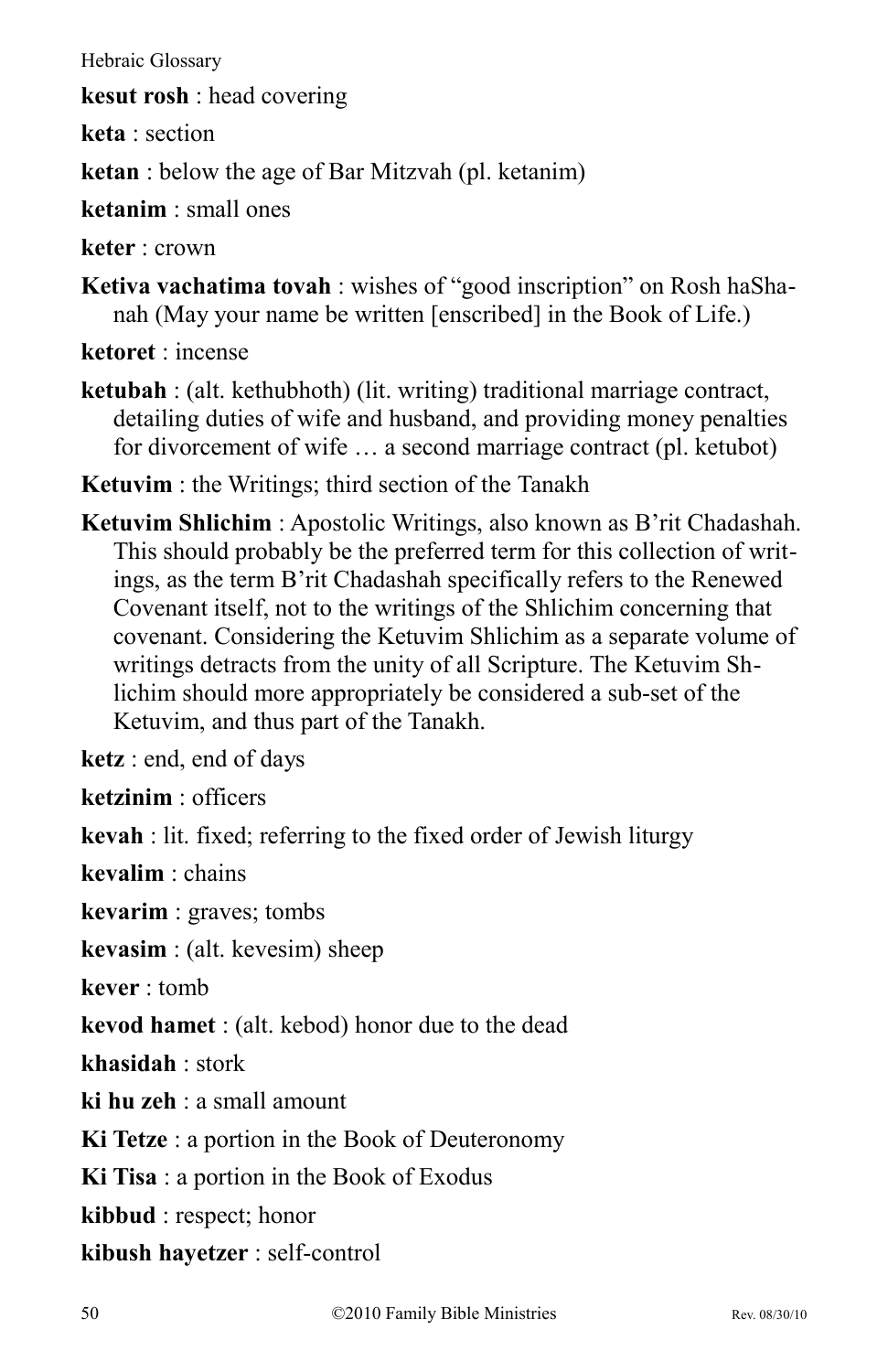- **Kiddush** : (alt. Kidush) blessing recited or chanted over wine on Shabbat or festivals emphasizing their holiness … pour out first cup of wine / blessing of sanctification … by extension, a light meal after the wine. "*Barukh atah Adonai Elohaynu melekh ha-olam, borei p'riy hagafen. (Amein)* Blessed are You, Lord, our G-d, King of the Universe, who creates the fruit of the vine. (Amen)"
- **Kiddush Hachodesh** : (alt. Kidush) the sanctification of the New Moon
- **Kiddush Levanah** : (alt. Kidush) the blessing of sanctification over the monthly renewal of the moon
- **kiddushin** : (alt. qiddushin, kedushin) lit. holiness; refers both to the wedding ceremony and to the state of matrimony
- **kikar** : loaf
- **kina** : jealousy; envy
- **kina** : lament; funeral dirge
- **kinah** : (lamentation) elegy in poetic (piyyut) structure recited on Jewish days of mourning (pl. kinot)
- **kinnui** : secular name; see shem kodesh
- **kinderyohrn** : (Yid.) childhood days
- **kipah** : (alt. kippa, kippah) lit. covering or atonement; a skullcap worn by Orthodox (and many other) Jews during prayer; the Yiddish term is yarmulke : many observant male Jews wear the kippa all the time, because we are encouraged to pray continually (Ps 72:15; Ps 122:6; Jer 29:7; Eph 6:18; 1Th 5:17)
- **kiporah** —covering atonement that covers sin
- **Kisei Moshe** : Chair of Moses
- **kishke** : stuffed intestine … usually the stuffing is made of flour, onions, garlic and chicken fat. Today edible plastic is used instead of intestines. It is usually cooked in the cholent.
- **kishshuf** : magic; sorcery (pl. kishufim)
- **Kislev** : third month of Jewish year
- **kisot** : thrones
- **Kisse Din** : judgment seat
- **Kissei Kavod** : Glorious Throne
- **kitel** : (alt. kittel) long, white garment that is part of traditional Jewish burial clothes; worn by some worshipers on Yom Kippur as a reminder of mortality and a symbol of purity, and by some officiants at Rosh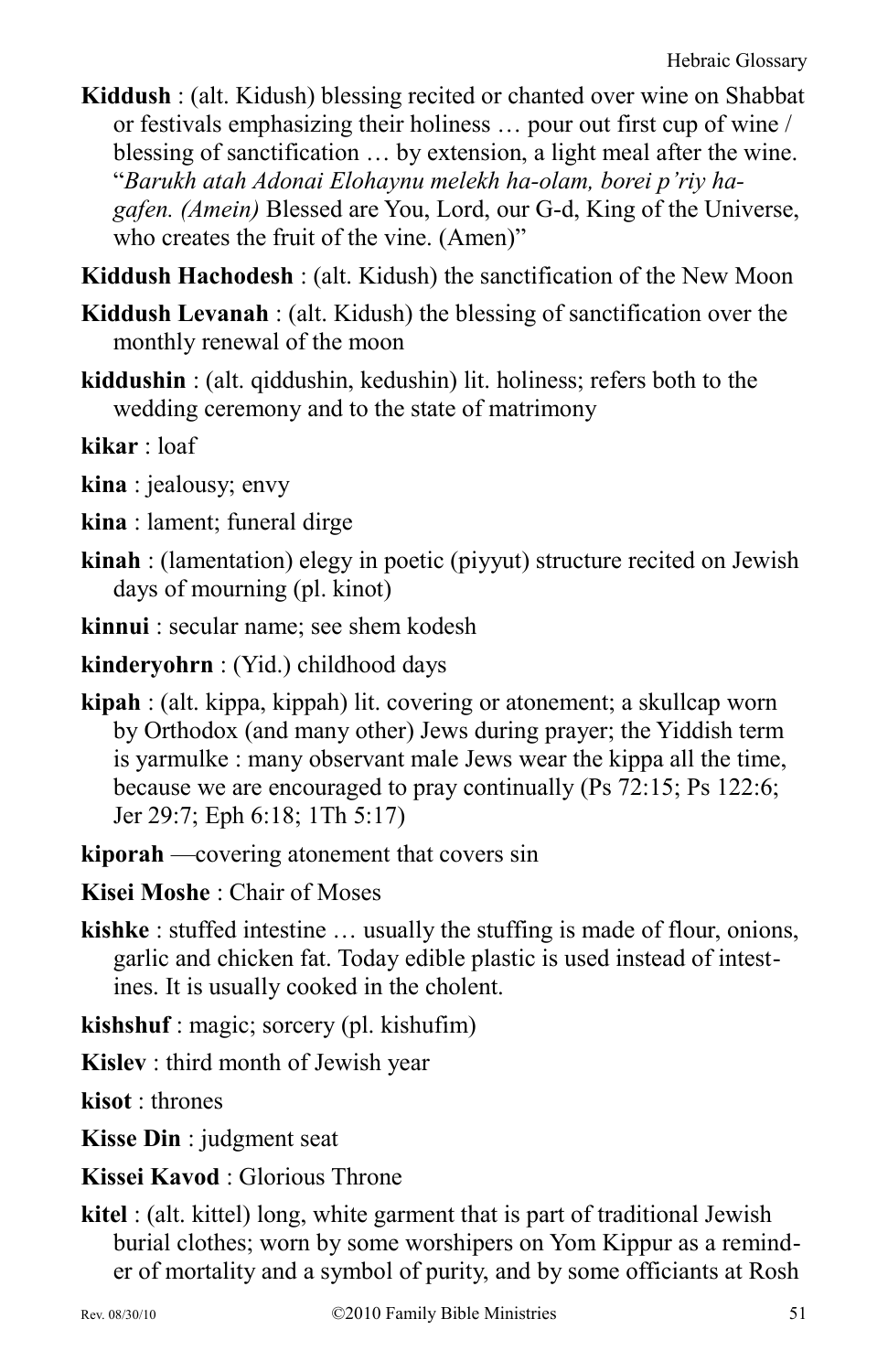haShanah services and at the Passover Seder. Also worn by some grooms at their wedding

**kitot** : sects

**Kitvei Hakodesh** : Holy Books

**klaf** : hand-written scroll placed in a mezuzah, containing Deuteronomy 6:4-9; ll:13-21

**Klal Yisrael** : Nation of Israel

**klalah** : curse

**klap** : blow

**klapei** : concerning

**klei kodesh** : holy vessels; ministers

**kleir** : deliberating

**klezmer** : musician

**kluhr** : obvious

**kluhr** : pure

**ko'ach** : power

**kodashim kalim** : sacrifices of minor sanctity

**kodem** : preceding

**kodesh** : holy, sacred

**Kodesh HaKodashim** : Holy of Holies, or Most Holy Place; the area of the Tabernacle and Temple in which the Ark of the Covenant resided … see also HaKodesh : the Holy Place

**kofer** : ransom; pedut

**koferim ba-ikkarim** : deniers of fundamentals

**kohanim gedolim** : (alt. Cohanim Gedolim) the higher order of Priests

**Kohelet** : the Scroll of Ecclesiastes

**kohen** : (alt. cohen) descendant of the ancient priestly class, the progeny of Aaron; a priest (pl. kohanim, cohanim)

**Kohen Gadol** : (alt. Kohen haGadol, Cohen haGadol, Cohen Gadol) the High Priest (pl. kohanim gedolim)

**kokhav** : star (pl. kokhavim; kochavim)

**kol ayin** : every eye

**kol basar** : all flesh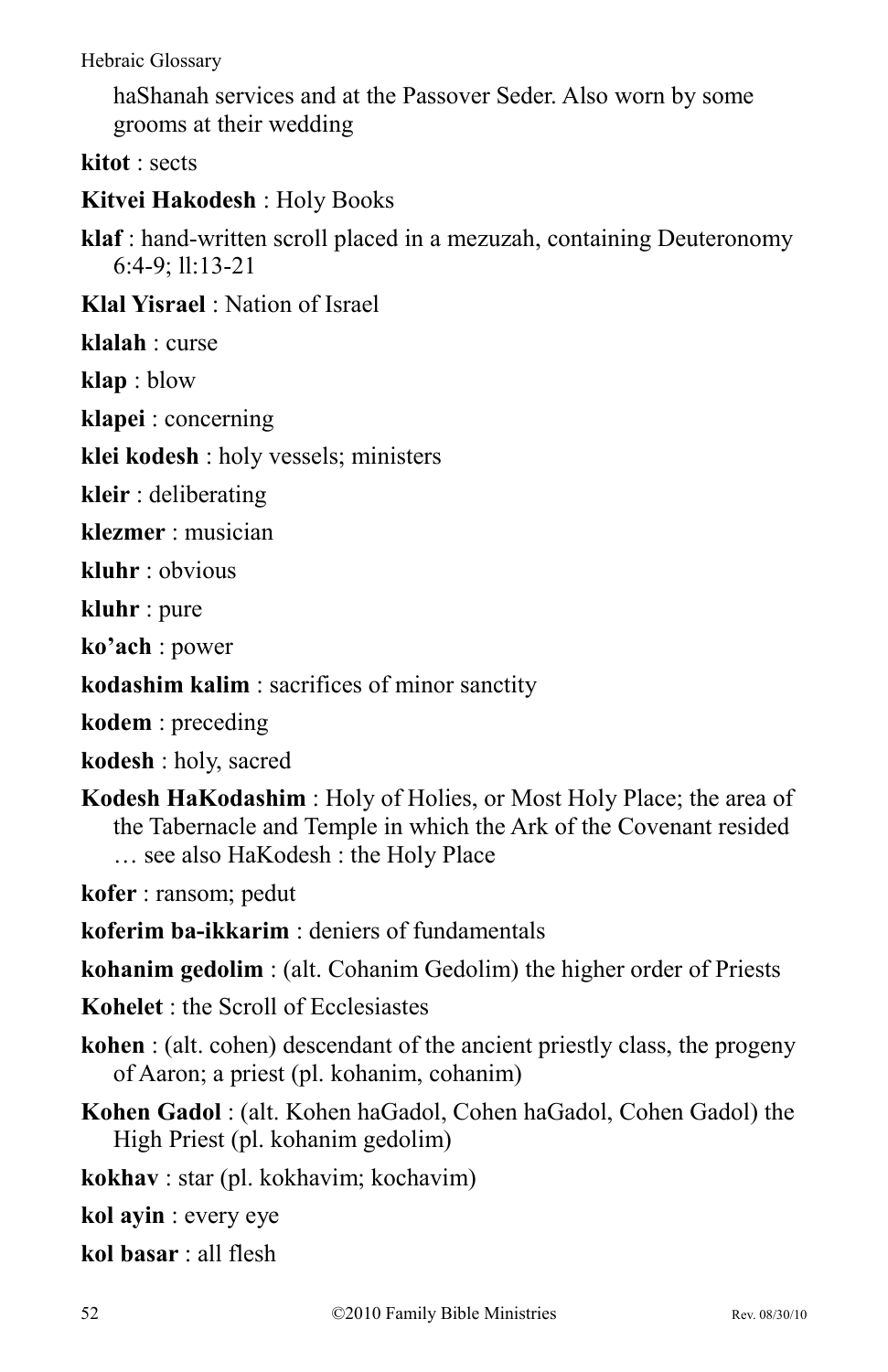**kol davar** : everything

**kol etz** : every tree

**kol gadol** : loud voice

**kol hanivrah** : all creation

**kol melo** : all the plentitude

**Kol Nidrei** : (alt. Nidrey) lit. vows; prayer that begins the Yom Kippur eve service; the entire service is often called the Kol Nidrei service … a prayer and announcement of repeal of vows recited upon the advent of the Day of Atonement

**kol poalei resha** : all workers of evil

**kol sheker** : every falsehood

**kolot** : sounds

**komah** : short of stature

**korban** : dedicated to God; sacrifice

**korban chai** : living sacrifice

**korbanot** : sacrifices

**korech** : matzah and bitter herb sandwich

**korem** : vineyard proprietor (pl. koremim)

**kos** : cup; little owl

**kosher** : (alt. kasher) ritually fit for use … permitted

**kotz** : thorn; splinter

**kotzerim** : harvesters

**kozvim** : liars

**krav** : battle

**kri** : the traditional pronunciation of words in the Torah

**kri'ah** : calling

**kri'ah betzibbur** : congregational public reading

**krovey mishpachot** : relatives

**krovim** : relatives

**krum** : deviant

**kvatter / kvatterin** : Godfather / Godmother; those who carry the baby into the B'rit ceremony

**kviusdik** : constant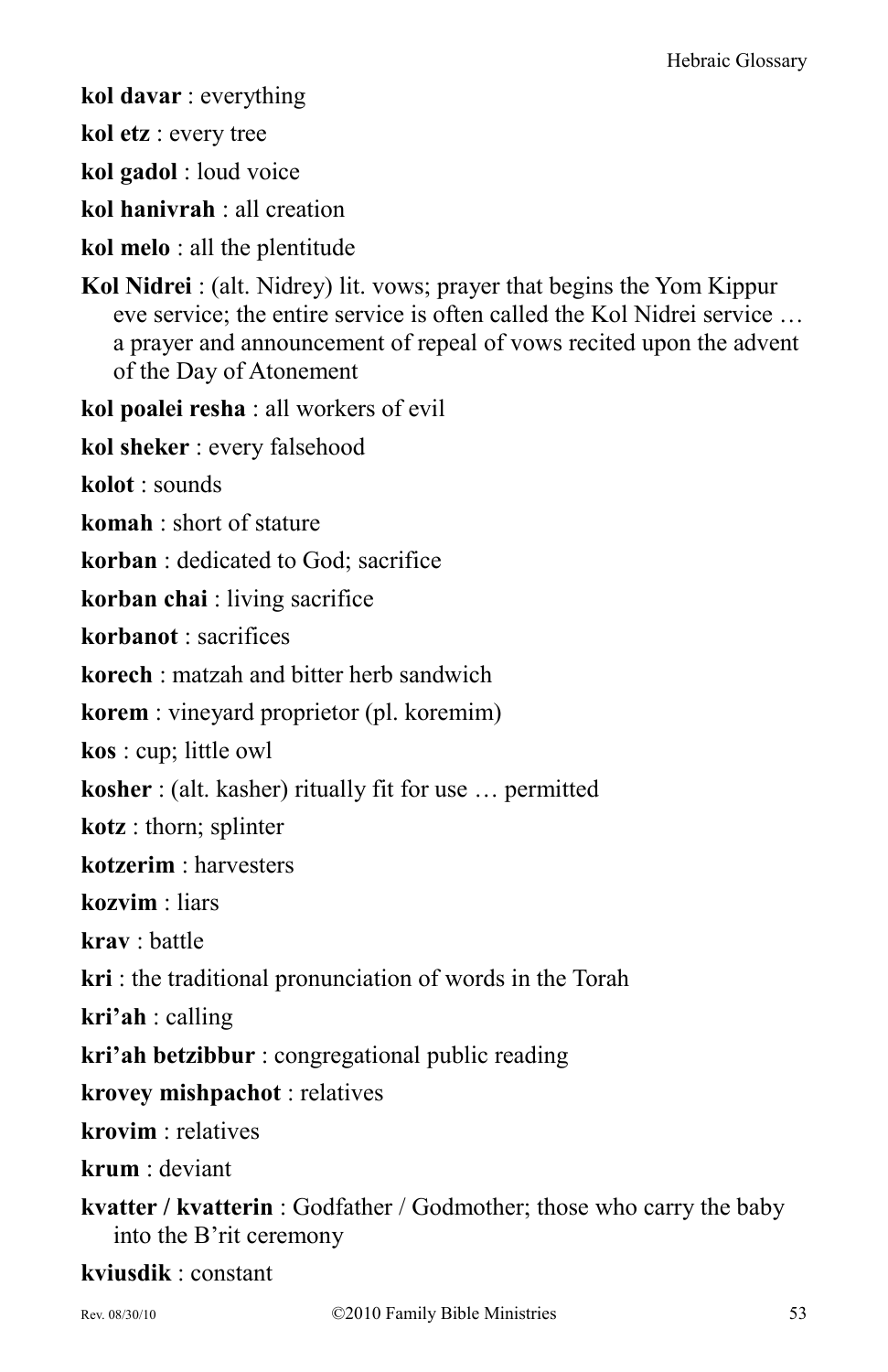# **L**l

**l'olam** : forever (lit. the everything)

**Ladino** : Judeo-Spanish; the everyday language of Sephardic Jews

**Lag baOmer** : 33rd day of 50 days of Omer

**lailah** : night

**lamdan** : a Torah scholar with prodigious knowledge

**Lamed Hey**: The Hebrew number 35 ( $\uparrow$ ). In Jewish belief there are always 35 righteous persons alive on earth serving HaShem; they are know either individually or collectively as the Lamed Heh.

**Lamnatze'ach Ya'ancha Hashem** : Psalm 20, recited on weekdays to mark sorrow and supplication

**lashav** : in vain

**lashon** : tongue, speech

**lashon horah** : evil speech

**latreia** : ministration of God, i.e. worship : divine service

**lavan** : white

**Lech Lecha** : the third portion in the Book of Genesis

**lechem** : bread; food

**lechem chukeinu** : "our daily bread;" Mt. 6:11

**lechem ha'amitti** : the true bread

**Lechem HaPanim** : the Bread of the Presence, Bread of Surfaces, specially shaped loaves placed weekly on the Table in the Tabernacle and Temple, represented the Bread of the Almighty

**lechem mishneh** : two loaves required for the blessing on Sabbath and Festival meals

**lehitpalel** : lit. to judge oneself; the Hebrew word meaning "to pray"

**leitzonus** : mockery; fun

**lemaskana** : finally

**lernen** : Torah learning; study

**Leshanah Tovah Tikatevu** : Literally: May you be inscribed [in the Book of Life] for a good year; Rosh haShanah greeting, sometimes shortened to Shanah Tovah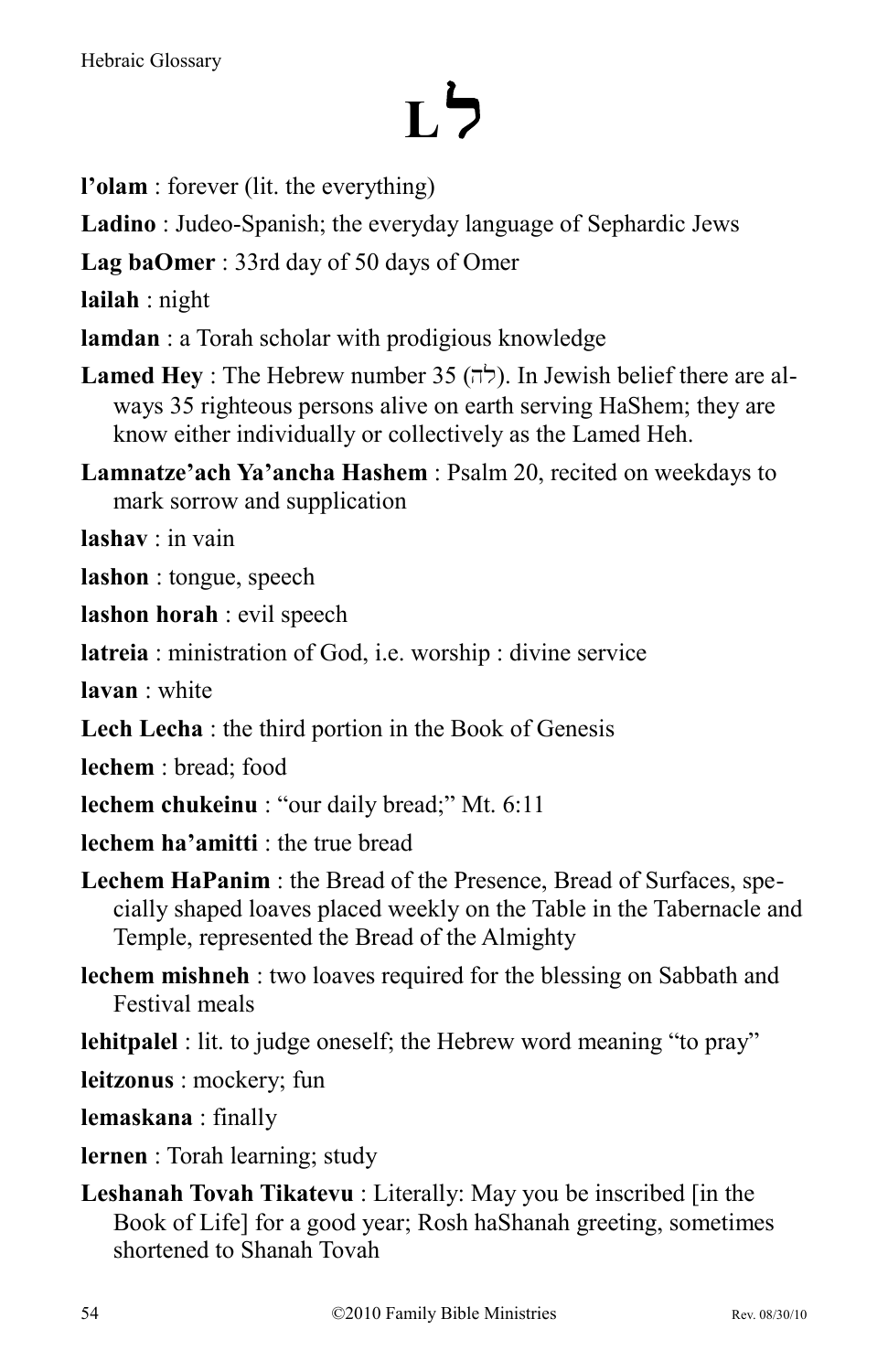**leshonot** : tongues : 1Chron 14:13

**letzim** : (alt. leitzim) mockers/scorners; coarse jesting

**lev** : heart

**lev rogez** : anxious heart

**levavot** : hearts

Levi : one of the 12 sons of Ya'acov, ancestor of Moshe and Aharon; a Servant in the Sanctuary, a Sage of the Talmud

- **leviathan** : sea monster mentioned in Job, of which the pious will eat at the resurrection
- **levirate** : the institution of the brother-in-law (marrying his brothers widow)
- **Levites** : the tribe of Levi; the hereditary lineage from which came the priests and others who ministered in the Temple … the direct descendants of Aahron served as cohenim, the rest of the tribe served as Levites
- **lichora** : apparently

**limin** : at the right hand

**limmud** : instruction

**Lion of the Tribe of Judah** : a name for HaMashiach, based on Revelation 5:5; cf. Isaiah 11:1

**lismol** : at the left hand

**lo** : no; when used with other words it denotes negation

**lo poreh** : unfruitful (lit. no fruit)

**loin** : wages

**loit** : according to

**lomdes** : cleverness; erudition

**lomdish** : intricate and complicated to understand

**lu yetzuuyar** : assuming

**luach** : tablet

**lulav** : palm branch, with myrtle and willow sprigs attached; with the etrog, it is the symbol of Sukkot … a palm branch taken as one of the four species on the Feast of Tabernacles … also used to refer to all four species used on Sukkos: palm branch, myrtle branch, willow, and citron. (pl. Lulavim)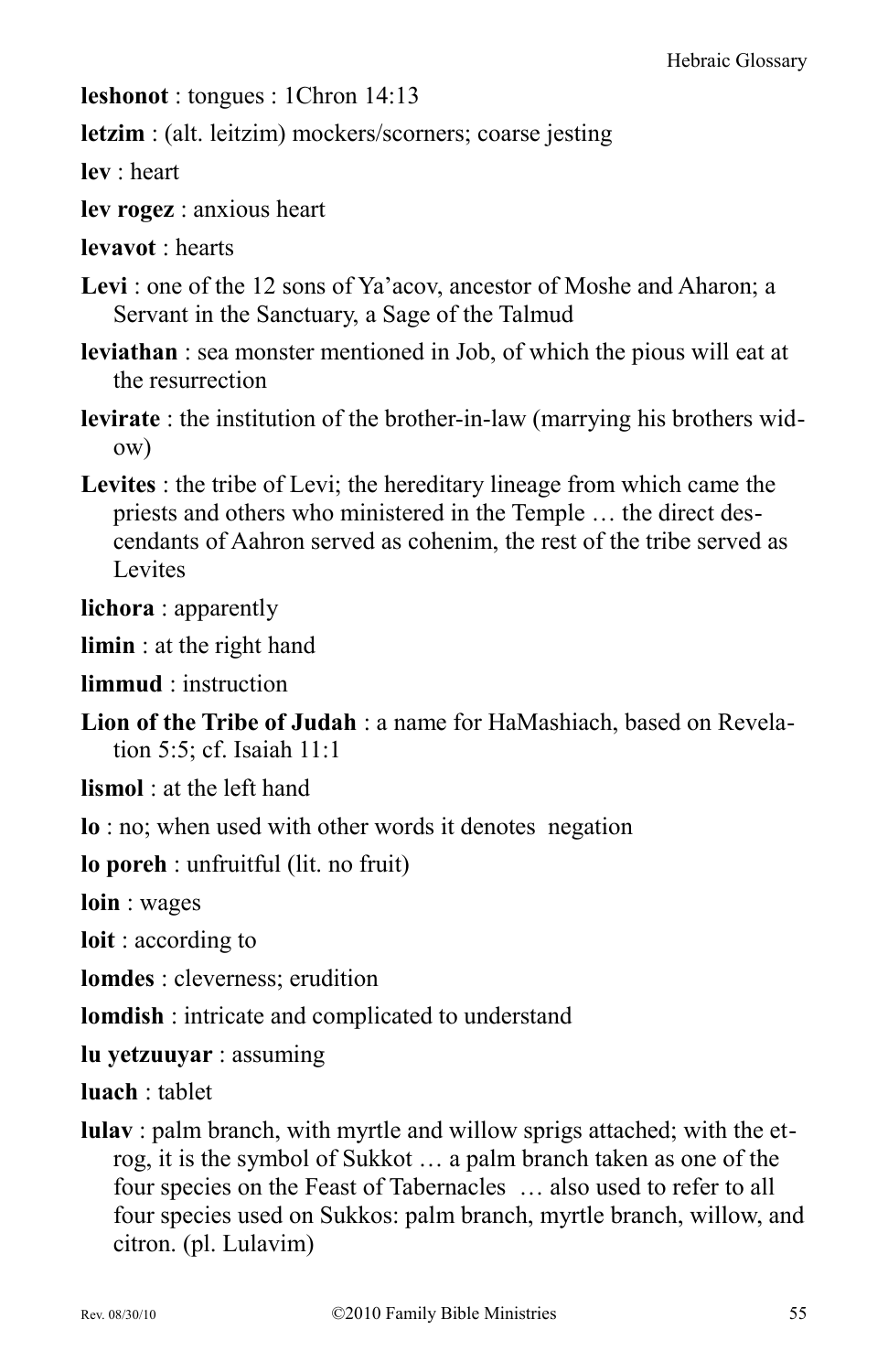# **M** <sup>m</sup>

**ma'al** : betrayal

**ma'amad ha'banim** : the standing as sons

**ma'aminim** : believers

**ma'arav** : ambush

**ma'arav** : west

**ma'aseh haemunah** : work of faith

**ma'aseh tov** : good deed

**ma'asei haChoshech** : works of darkness

**ma'aser** : tithe (a tenth portion) given to the Kohen, the Levite, or the poor (pl. Ma'asrot; alt. maasros)

**ma'asim** : works

**ma'asim hamitzvot** : works of the commandments

**ma'asim hara'im** : evil deeds

**ma'asim metim** : dead works

**ma'asim tovim** : good deeds; works

**ma'avak** : struggle

**ma'ayanot** : springs; sources

**ma'on** : permanent residence

**ma'ot chittim** : money for wheat; financial contributions

**Maamad** : "Station"—groups of lay people who assisted the Levites at the daily sacrifices one week a year

**maamadot** : contributions

**maamin Meshichi** : Messianic believer

**maariv** : evening prayer service … evening prayers after sunset

**maasros** : (alt. ma'aser) tithe

**mabbul** : flood

**machah** : to stroke or rub; by implication to erase; also to smooth (as if with oil), i.e. grease or make fat; also to touch, i.e. reach to : abolish, blot out, destroy, full of marrow, put out, reach unto, utterly, wipe (away, out)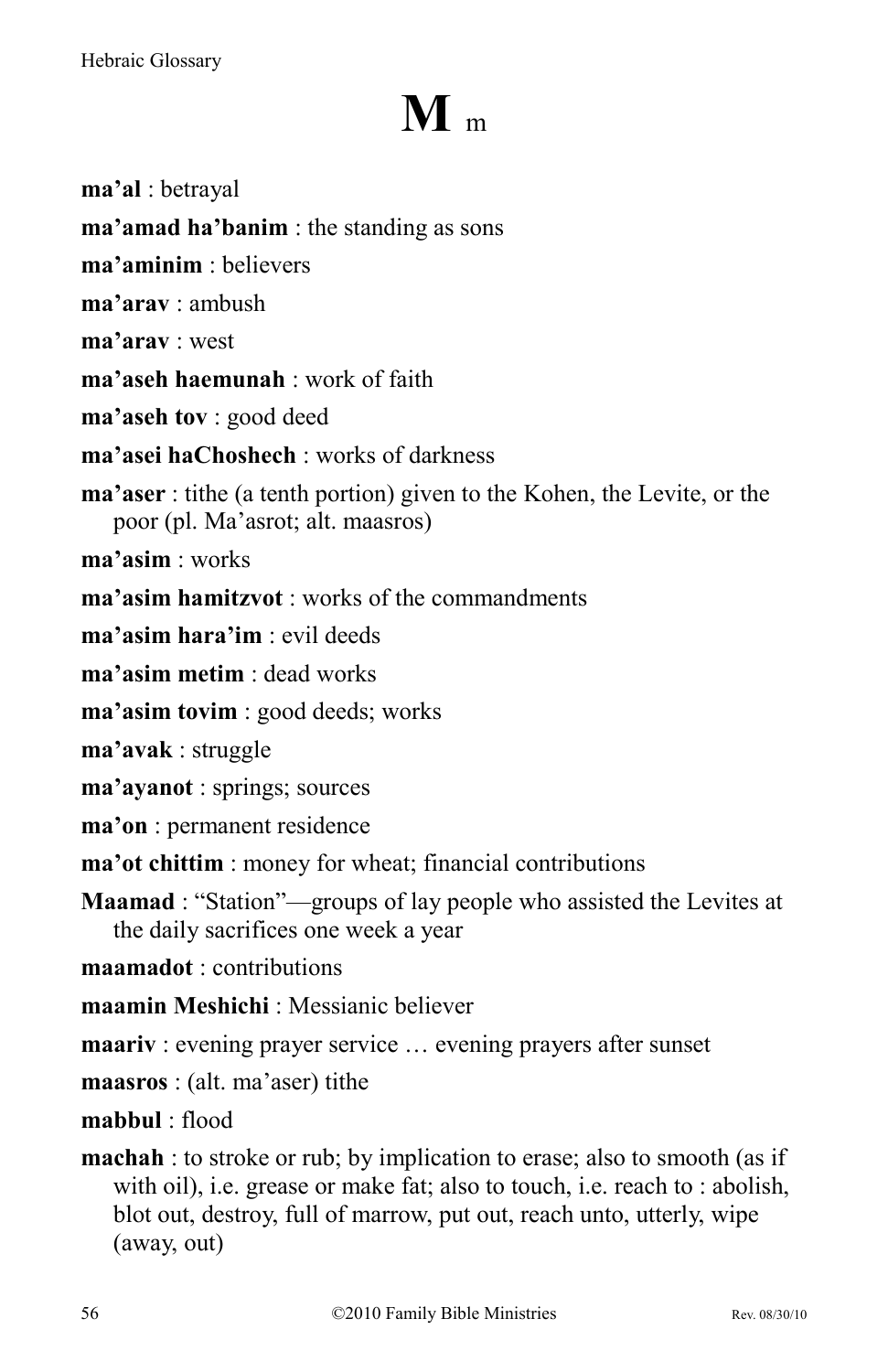**machalifei hakesafim** : moneychangers

**machaloket** : controversy

**machaloket** : division of dissension

**machanot**: encamping armies

**machla** : illness

**machlokot** : divisions of dissension

**machmir** : stickler

**machovim** : sorrows

**machsh'vot** : thoughts

**machshavah** : thought

**machshelah** : ruin

**machshiv** : respect

**machsor** : shortage; want

**Machzor** : (Repetition) High Holy Day prayer book. In some Orthodox synagogues, a special prayer book—also known as a machzor—is used on the Pilgrimage Festivals

**madduchei shav** : false enticement; delusion

**madon** : strife; quarrel

**mafte'ach** : key

**Maftir** : Last part of Torah reading on a given Shabbos or festival … the man who is "called up" to the reading of the concluding passage

**Magen Avot** : a short summary of the Sabbath amidah prayer recited on Sabbath Eve after the silent prayer

**maggid** : [darshan;](#page-28-0) preacher, generally itinerant, and popular because of his clever parables … narration

**Maggid of Mezritch** : Reb Dov Ber of Mezritch; main disciple of the Ba'al Shem Tov and leader of the Chassidic movement after him; also a disciple of the Pnei Yehoshua; born 1704; died 19 Kislev, 1772; mentor of the whole next generation of Chassidic Rebbes.

**Mah Nishtanah** : Four Questions; at the beginning of the Passover [Seder,](#page-78-0) the youngest child traditionally asks the "Four Questions" which prompt the leader of the Seder to explain the significance of Passover to the celebrants

**makhaneh** : camp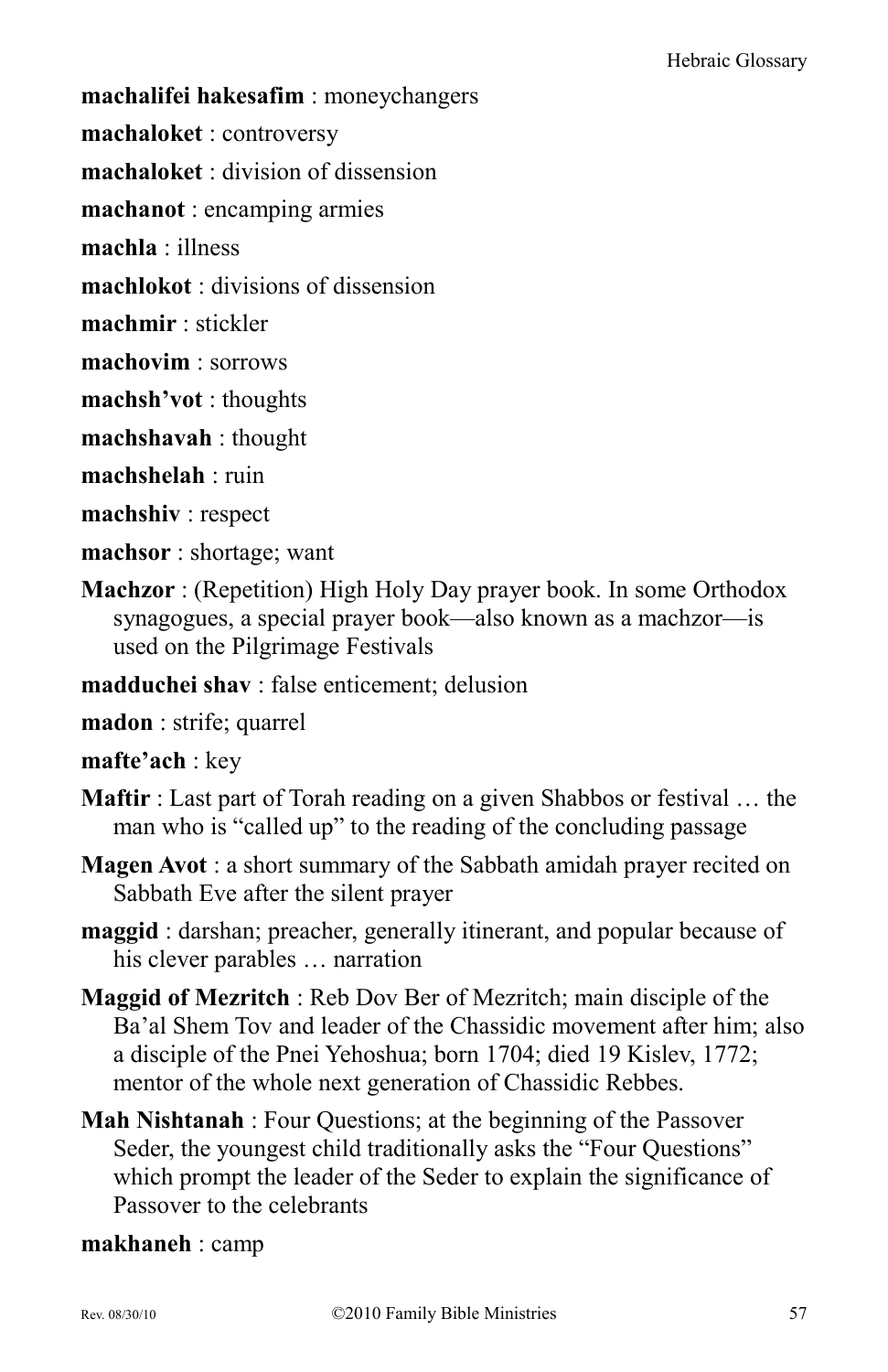Hebraic Glossary **makhar** : tomorrow **makkah** : plague **makor** : fountain **malach** : angel (pl. malachim) **malbush** : clothing **male no'am** : full of pleasantness **malkah** : queen **malkosh** : spring rain **malkot** : the penalty of lashing **Malkut Shamayim** : The Kingdom of Heaven **malon** : inn **malshin** : informer; accuser **mamashus** : real worth **mamlechot** : kingdoms

**mammon** : ill-gained money

**manhigim** : leaders

**manhigut** : leadership

**manhigut ruchanit** : spiritual leadership / administration

**manoach** : resting place

**maot chitim** : (alt. maoz chittin) lit. wheat money … money collected prior to Passover to assist the needy to celebrate the holiday and to buy special Passover foods

**maoz** : fortress

**Maoz Tsur** : best-known Chanukkah song. An English version of the song is entitled "Rock of Ages."

**mareh** : vision

**maror** : bitter, ground horseradish ... a bitter herb such as horseradish, symbolizing the bitter plight of the enslaved Israelites; one of the symbolic foods used on the seder plate

**marot** : visions

**Marranoes** : forcibly converted Jews in Spain

**marut** : authority; rule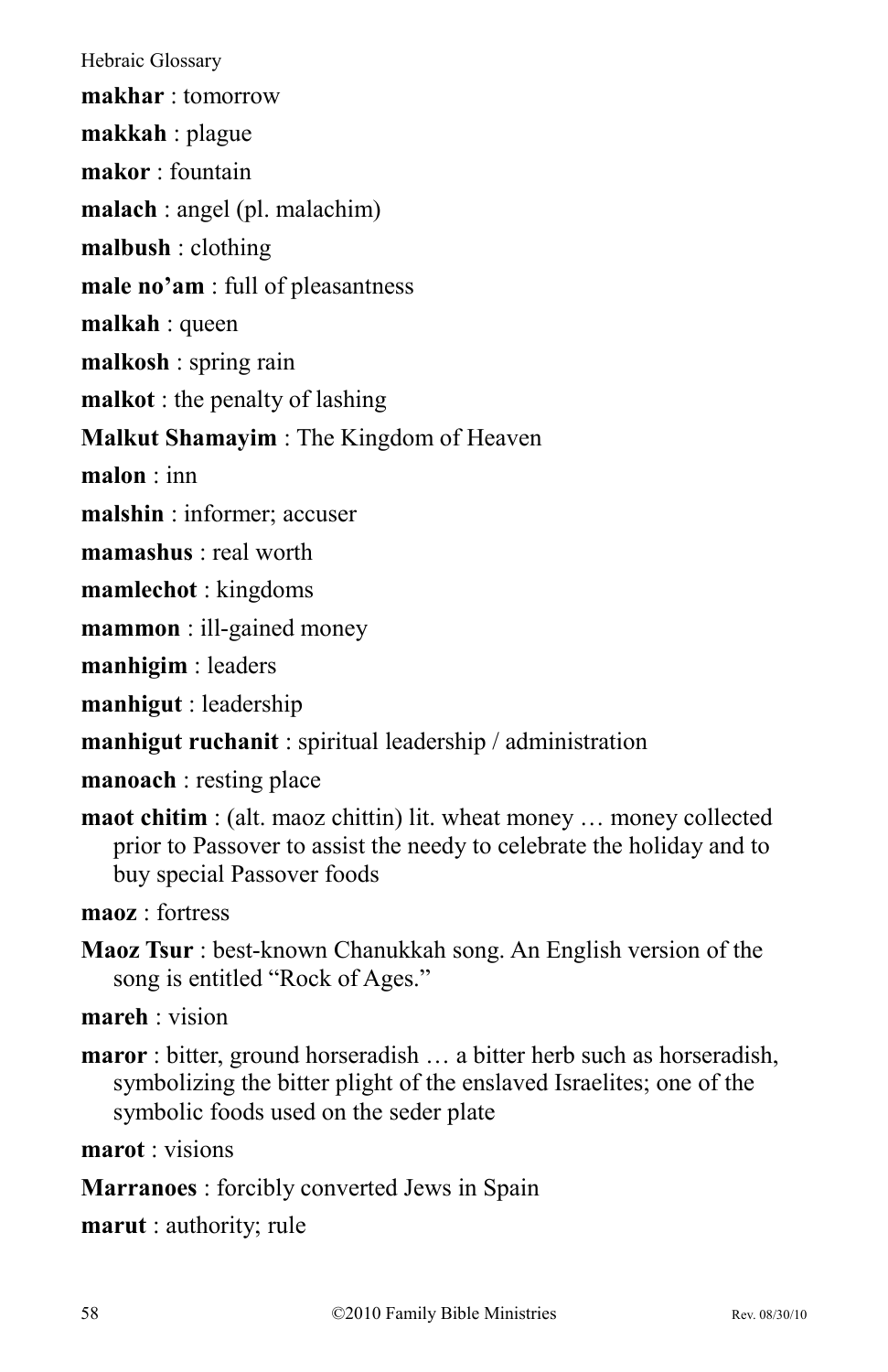**marzipan** : a confection made of almond paste and sugar and molded into small shapes, usually of fruits and vegetables

**masah** : trial (pl. masot)

**Mashgiach Ruchani** : Spiritual Overseer

**Mashiach** : (alt. Moshiach) Messiah, anointed, an anointed one. In Israel three classes of persons were anointed for their office of service: prophets, priests, and kings. Yeshua HaMashiach is all three: Prophet, Priest, and King, hence The Anointed One

**mashkeh** : drink

**maskana** : outcome

**maso panim** : favoritism; partiality

**masoret** : tradition

- **Masoretic Text** : the accepted Hebrew text of scriptures, the first Hebrew writing to contain vowel points as an aid to pronunciation, developed in the 9th century C.E.
- **masot** : trials / temptations (sg. masah)

**matanah** : gift (pl. matanot)

**matanot tovot** : good gifts

**matarah** : objective

**mateh** : deceiver

**matnat hachesed** : free gift of grace

**Matnat HaTzedakah** : the gift of righteousness

**matnat kesef** : gift of money

**matsevot** : gravestones

**matsli'ach** : successful

**mattah** : below

**mattan torah** : (alt. matan) the giving of the law or instruction

**mattanah** : free gift

- **mattanot le-evyonim** : giving to the poor
- **Mattityahu** : Matthew; The Gospel According to Matthew; first book of the Ketuvim Shliachim presenting Yeshua HaMashiach in his role as HaMelech
- **matzah** : (alt. matzo, pl. matzot) "without leaven"; a flat bread made without adding leavening (yeast or baking powder). Called the "bread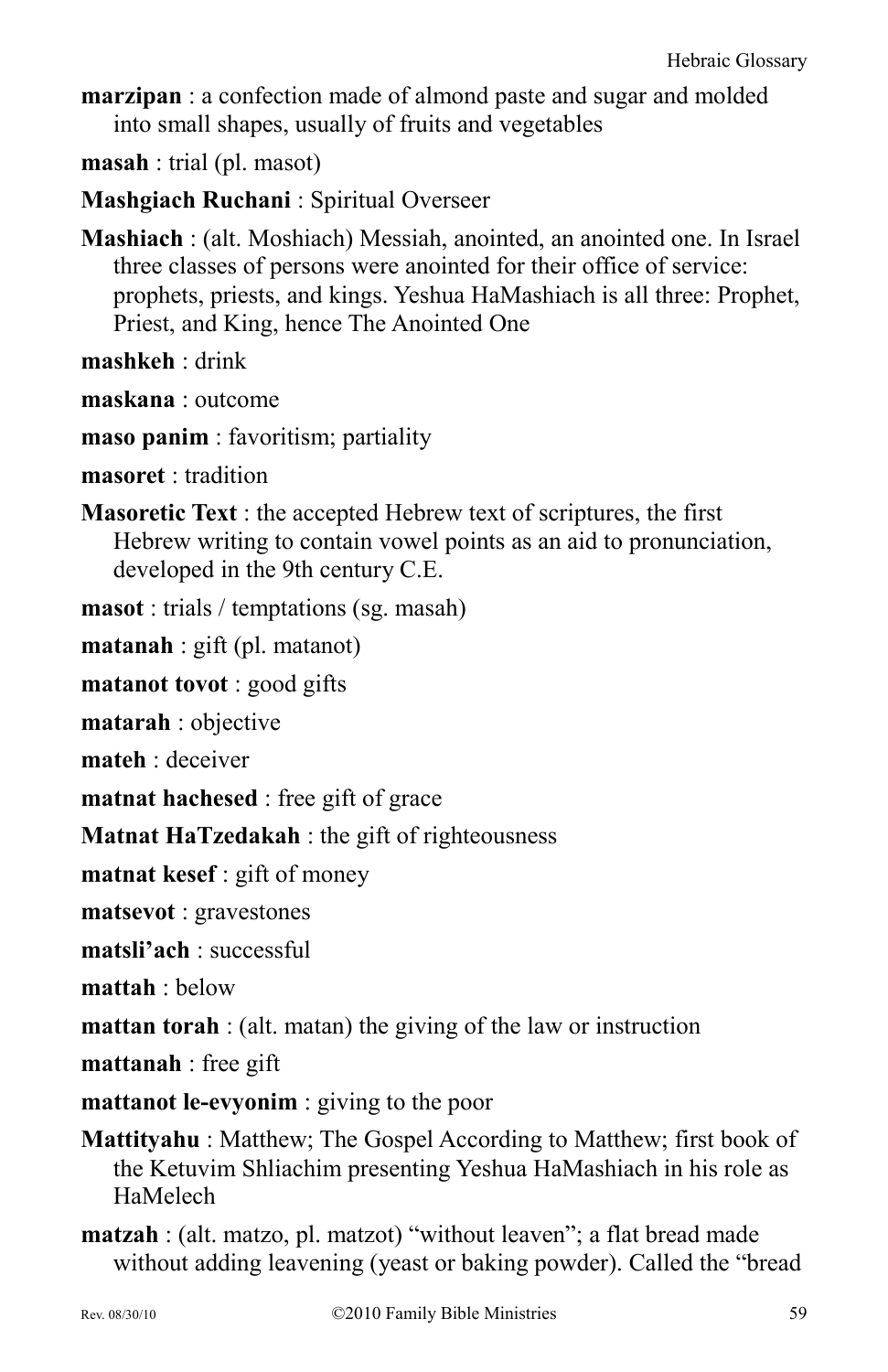of affliction." Unleavened bread … The unleavened bread eaten in recollection of the hurried departure from Egypt; the eating of matzah is obligatory only at the seder (pl. Matzot)

**matzo tash** : (Yid.) a baglike fabric container used for the three ritual wafers of unleavened bread at the seder

**matzpun** : conscience

**matzpun naki** : clear conscience

**mavet** : death

**mavo** : introduction

**mayim** : water

**mayim hayim** : living water

**mazal tov** : good luck; congratulations

**mazikim** : malicious spirits

**me'ah vchamishim ushloshah** : one hundred and fifty three

**me'onot** : dwelling places; permanent residences; homes

**me'ushar** : blessedness

**meah kevasim** : a hundred sheep

**meayen** : engaged in research

**mechabed** : honor

**mechila** : pardon; forgiveness

**Mechilta** : Halakhic midrash to Exodus

**mechitzah** : the dividing partition

**medakdeke** : painstakingly thorough

**Medieval** : relating to or characteristic of the Middle Ages

**mefakkechim** : stewards; supervisors

**mefarsem** : make known

**megadef** : reviler (pl. megadefim)

**megareia** : weakened

**megillah** : (alt. megilah) lit. scroll; there are five megillot in the Bible. The one we read on Sukkot is Ecclesiastes, on Purim is Esther, on Pesach is Song of Songs, on Shavuot is Ruth, and on Tishah Be'av is Lamentations (pl. megillot)

**meid** : provide testimony; attest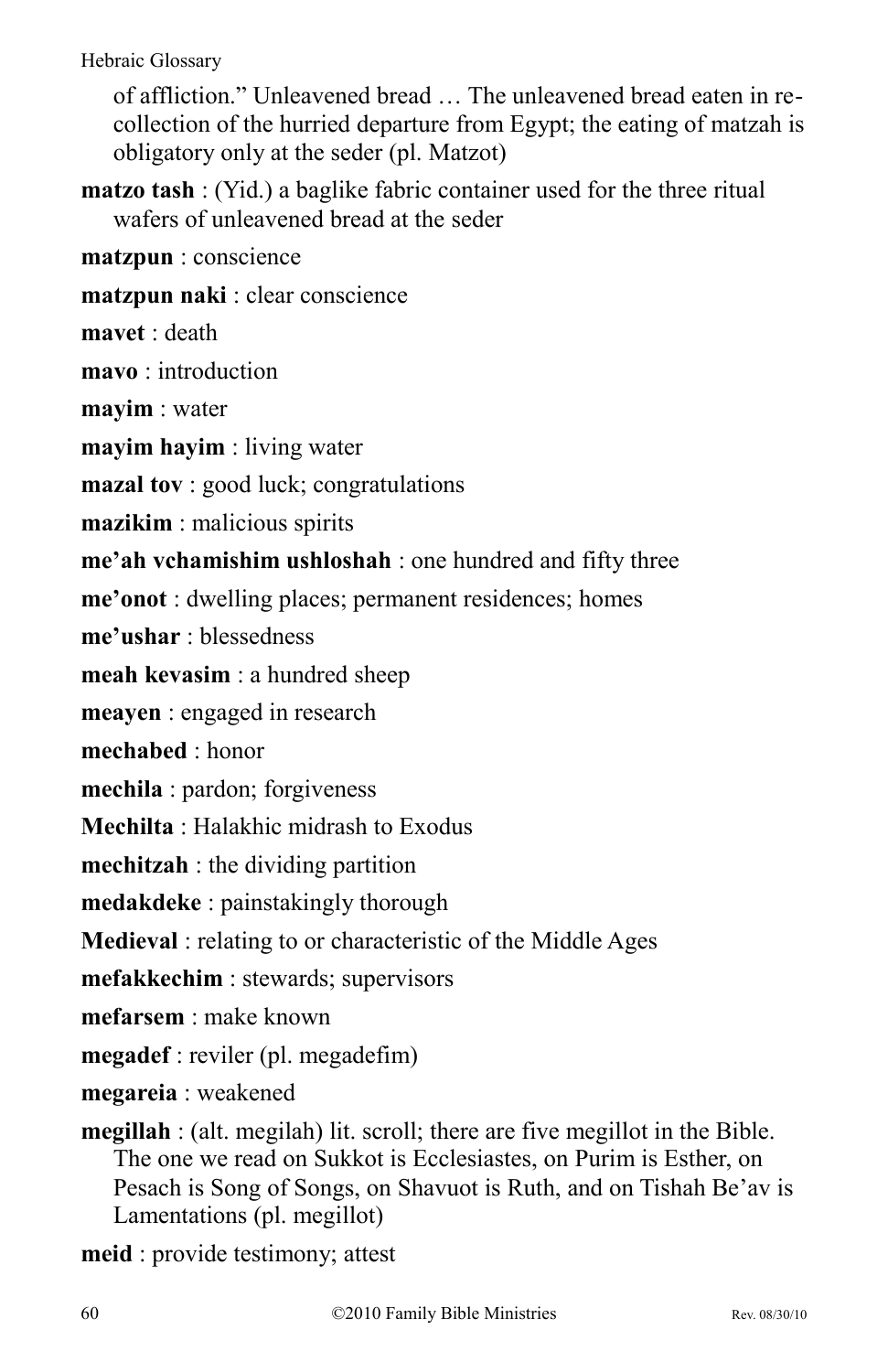**mekabel** : receiving; accepting

**mekanne** : jealous; envious

**mekhonen** : founder

**mekom linah** : guest room

**mekom megurim** : dwelling place

**mekor** : basis

**mekor** : passage; citation

**melach** : salt

**melachah** : work

**melammed** : instructor

**melech** : king (pl. melachim)

**melitz echad** : one mediator; (Iyon 33:23; Yeshayah 43:27; cf. Devarim 5:5;22-31)

**melo** : plentitude

**memayet** : precluded; excluded

**memshalah** : government; dominion

**mena'afim** : adulterers

**Meni** : pagan moon goddess

- **menorah** : the Lamp of the Sanctuary … a 7-branched candelabra representing the lampstand that stood in the Holy Place within the Temple … a version with eight branches plus the shammash (Chanukkiah) is used during Chanukka, in celebration of the Maccabean victory over the Greeks and the rededication of the Temple (pl. Menorot)
- **menuchah** : (alt. menuhan) resting place

**meorer** : point out; rekindle, stimulate; motivate; shtarken

**mered** : revolt; uprising

**merirut lev** : bitterness

**merivah** : strife

**merkavot** : chariots

**mesader** : arrange; place in succession

**meshabed** : caused to be obligated

**meshalim** : parables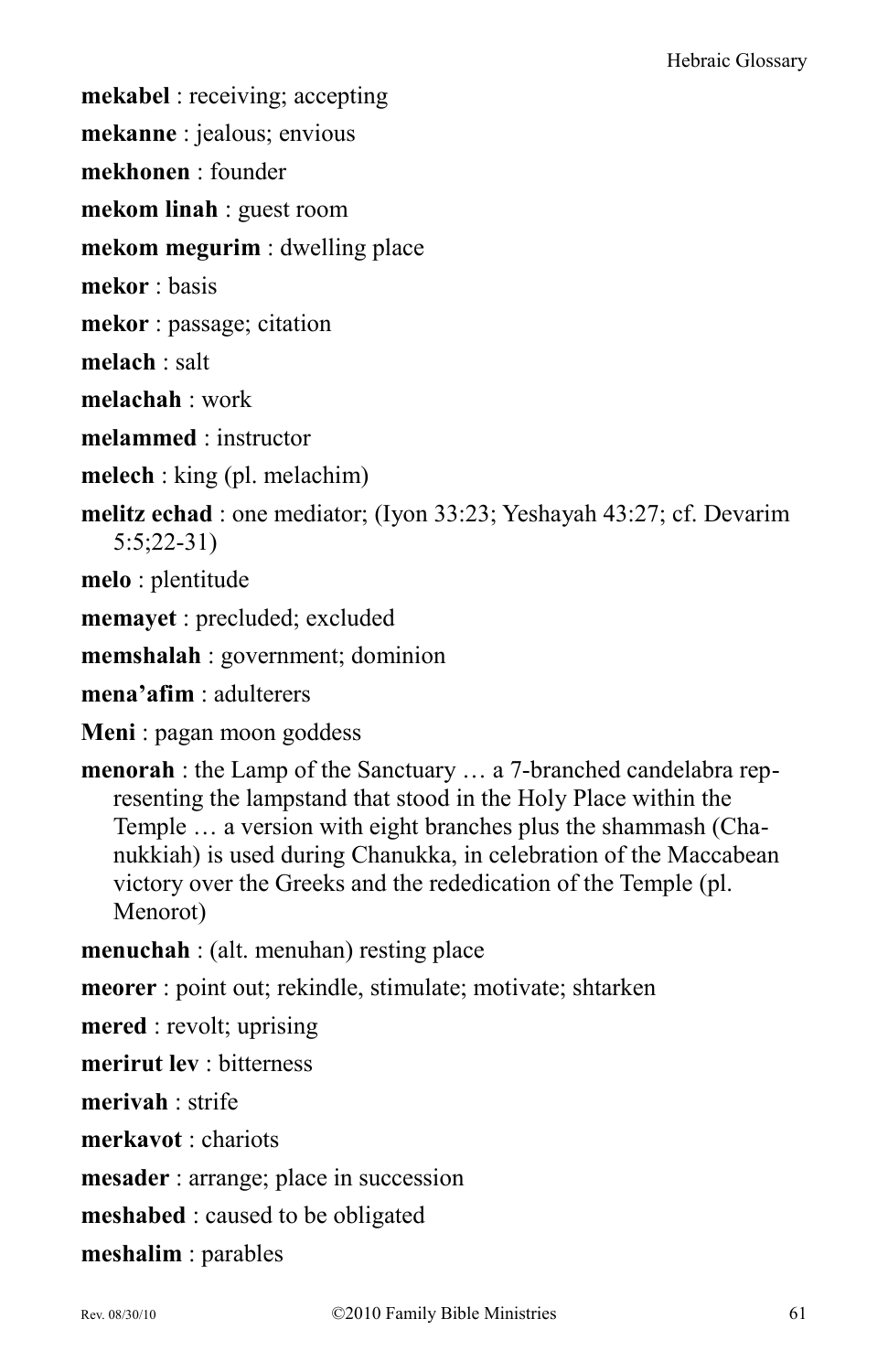**meshalle'ach** : sender

**mesharet** : minister; servant

**mesharetim** : ministers; servants

**meshichei sheker** : false Mashiachs

**meshubad** : obligated

**meshummad** : apostate

**mesibot** : parties

**mesim** : deceased ones

**mesiras nefesh** : self sacrifice

**Mesorah** : the traditional essential requirements in the writing of a Torah Scroll

- **Messiah** : English transliteration of Hebrew Mashiach or Moshiach, meaning "The Anointed One" of God who was to come to fill all three offices for which one must receive anointing; prophet, priest, and king; the promised Redeemer
- **Messianic Community** : the called-out community of Believers in Messiah; used to refer to the entire Body of Messiah as a whole, as well as the local congregation. We use the terms Miqra, Messianic Community, and Body of Messiah interchangeably.

**Messianic hatafah** : preaching Mashiach

**mesupak** : uncertain; doubting

**metohar** : purified

**metoharim** : clean

**metsakhim** : foreheads

**metzorah** : a leper (pl. metzoraim)

**mevugar** : mature; adult (pl. mevugarim

**meyayesh** : despairing

**mezarez** : a spur into action

**mezimma** : evil design; intrigue

**mezuzah** : (lit. doorpost) a ritual object consisting of a casing and a klaf that is put on the doorpost(s) of the house (pl. mezuzot)

**michshol** : stumbling block (pl. michsholim)

**michyah** : subsistence .

**midah hatov** : the attribute of virtue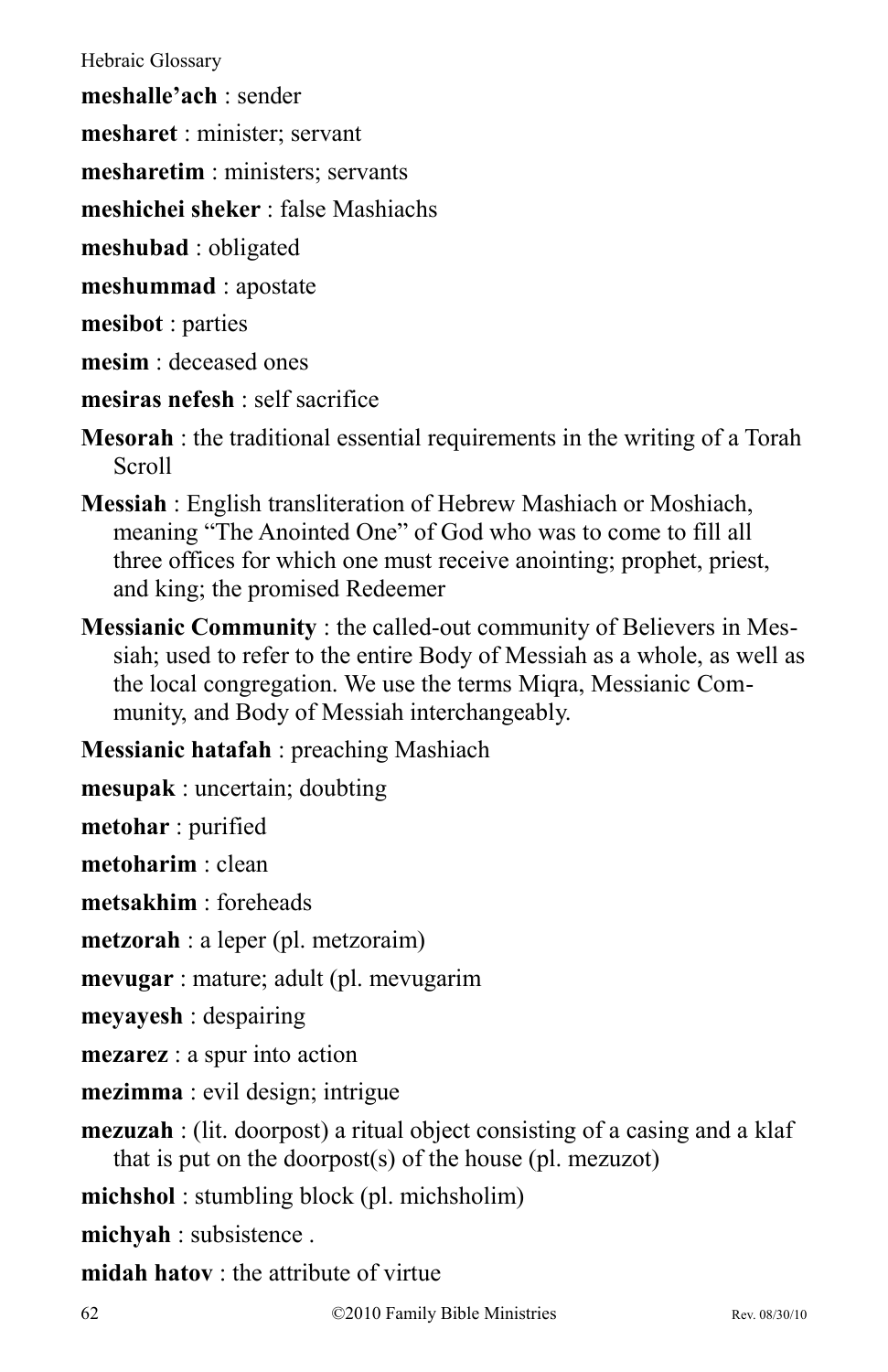**midas chasidus** : quality of piety

### **Midat Hadin** : the Divine Attribute of Justice

**midbar** : wilderness

- **midrash** : (1) homiletical interpretation of the Scriptures; exegesis; commentary (pl. Midrashim); (2) a collection of works compiled between the third and twelfth centuries that seeks out underlying truths and meanings of the Bible; they are the result of the process of delving into the ramifications of a biblical verse and of the ancient rabbis' reading "between the lines" of Scripture
- **mifkad** : census
- **migdal** : tower
- **mikdash me'at** : lit. a small sanctuary; refers to the home
- **mikhla** : fold [enclosure]
- **mikvah** : (alt. migvah) a pool of "living" water conforming to certain dimensions and specifications, used for legal and spiritual purposes … also called by the Latin term "ritularium" … the ritual bathing (immersion) in the pool … Christian "baptism" is a based upon this concept, but has been changed from the practice followed by the early Messianic Believers. Christian "baptism" is generally performed by the clergy upon the recipient, whereas mikvah is performed by the individual upon one's self under the supervision of a rabbi.

**milah** : circumcision

- **milchamot** : wars
- **mimeila** : consequently; as a result
- **minchah** : from an unused root mean, to apportion, i.e. bestow; a donation; euphem. tribute; specifically a sacrificial offering (usually bloodless and voluntary) : gift, oblation, (meat) offering, present, sacrifice … afternoon prayer; name of Temple sacrifice … evening prayers during the day … a gift offering in the Sanctuary … an offering made of flour and oil (pl. Menachot)
- **minhag** : custom (pl minhagim)
- **minim**: apostates, heretics; a derogatory term for early (1st and early 2nd century) Jewish Believers in Messiah
- **minut** : heresy; apostasy
- **minyan** : quorum of ten adult Jews necessary for public prayer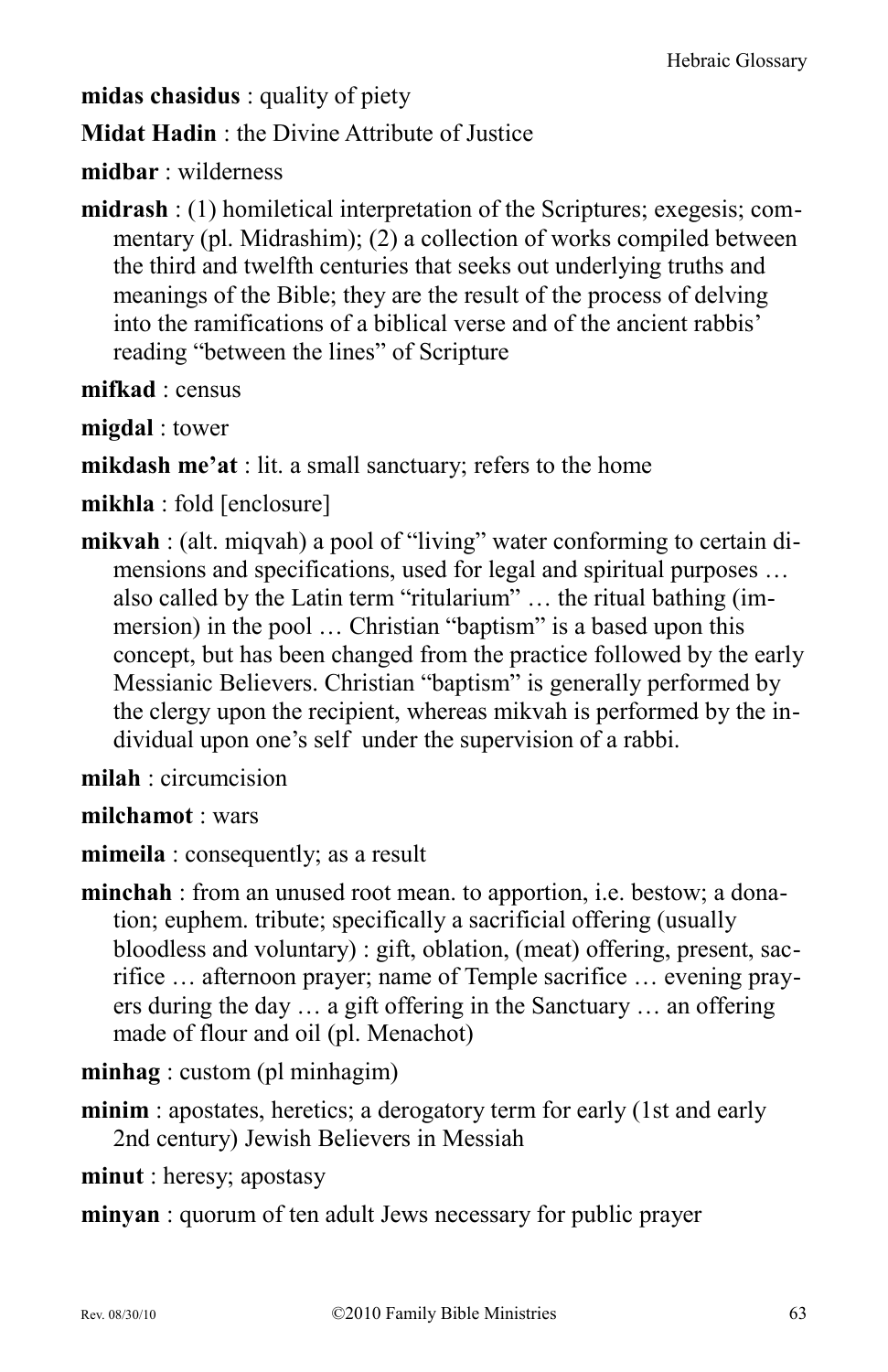- **miqra** : (alt. miqrah, mikra, mikrah) something or someone "called out" … a public meeting (the act, the persons, or the place); also a rehearsal, assembly, calling, convocation, reading … equivalent to Greek *ekklesia*, called-out ones, erroneously (and we believe deliberately and anti-Semitically) translated "church" in the KJV, which error has continued in later English translations of the Scriptures. There is no valid linguistic or Biblical reason for translating the word "ekklesia" or for referring to the people of Mashiach as "the church" : it is only a Gentile tradition. We use the terms Miqra, Messianic Community, and Body of Messiah interchangeably.
- **miqvah** : see. mikvah
- **miqveh** : something waited for, i.e. confidence; also a collection, i.e. (of water) a pond, or (of men and horses) a caravan or drove : abiding, gathering together, hope, linen yarn, plenty [of water], pool
- **mir'eh** : pasture
- **mirmah** : deceit
- **mishcha** : ointment
- **mishkan** : a residence (including a shepherd's hut, the lair of animals; figuratively the grave); also the Temple; specifically the Tabernacle (prop. its wooden walls) : to dwell, a dwelling (place), habitation, tabernacle, tent … the Sanctuary Tent
- **mishlo'ach manot** : the sending of "portions" to friends on Purim
- **mishma'at** : obedience
- **Mishnah** : code of Jewish oral law edited by Rabbi Judah HaNasi (c. 135 to 220 C.E.) about 200 C.E.; together with the Gemara forms the Talmud
- **mishpachah** : (alt. mishpakhah, mishpochah) a family, i.e. circle of relatives; figuratively a class (of persons), a species (of animals) or sort (of things); by extension a tribe or people : family, kindred
- **mishpachot** : (alt. mishpakhot, mishpokhot) : relatives
- **mishpat** : judgment (pl. mishpatim)
- **mishpat mavet** : a death sentence
- **Mishpatim** : a portion in the Book of Exodus
- **mishpoyel** : standing in awe
- **mishrah** : rule
- **mishtatef** : involved; joining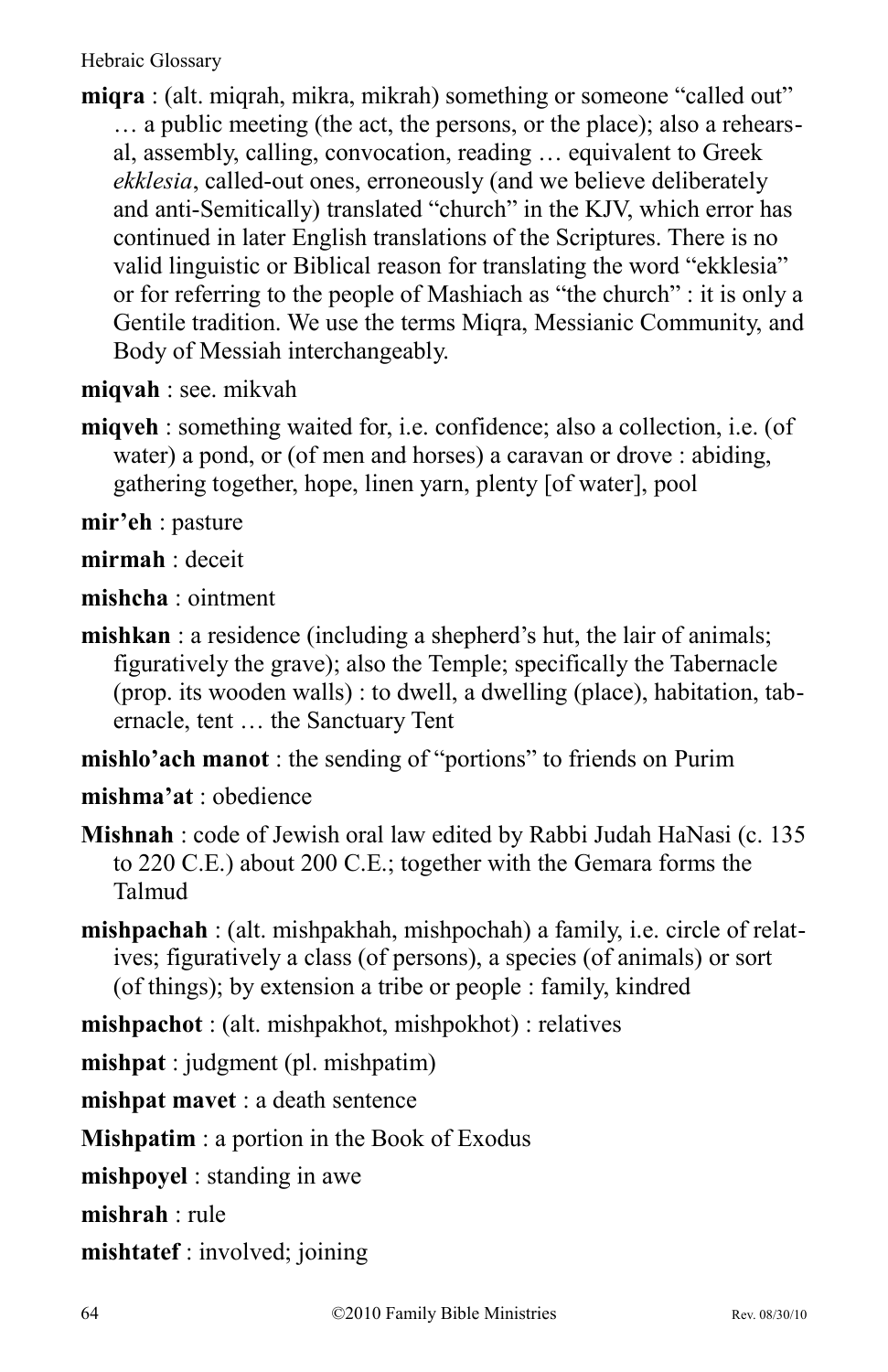**mispar** : number

**mitamuhl** : suddenly

**mitarev** : meddlesome

**mitnagged** : opponent

**mitnaggedim** : opponents

**Mitzbe'ach**; : altar

**mitznefet** : head wrapping

**Mitzrayim** : Hebraic equivalent of "Egypt." Spiritually, a picture of the world and the world's system

**mitzvah** : (alt. mitzvoh) (lit. commandment) a religious precept or obligation; one of the 613 commandments in the Torah … principle for living, good deed; instruction (pl. mitzvot)

**mitzvat aseh** : a positive command; a commandment-to-do

**mitzvat lo ta'aseh** : a prohibition; a commandment-not-to-do

**mitzvot** : divine commandments; specifically the divine commandments given by Hashem to Moshe Rebbenu and by Yeshua to us through the Shlichim (sg. mitzvah)

**mizmor** : hymn; psalm

**Mizmor Letodah** : Psalm 101 recited daily to commemorate the Thanksgiving Offering in the Sanctuary

**mizrach** : east

**mo'adim** : fixed times/seasons/festivals

**mo'ed** (alt. mow'ed) : an appointment, i.e. a fixed time or season; specifically a festival; conventionally a year; by implication, an assembly (as convened for a definite purpose); technically the congregation; by extension, the place of meeting; also a signal (as appointed beforehand) : appointed (sign, time), (place of, solemn) assembly, congregation, (set, solemn) feast, (appointed, due) season, solemn (-ity), synagogue, (set) time (appointed)

**mochesim** : tax-collectors

**mochiach** : one arbitrator

**modeh ani** : I give thanks

- **mofet** : example; role model
- **moftim** : miracles; wonders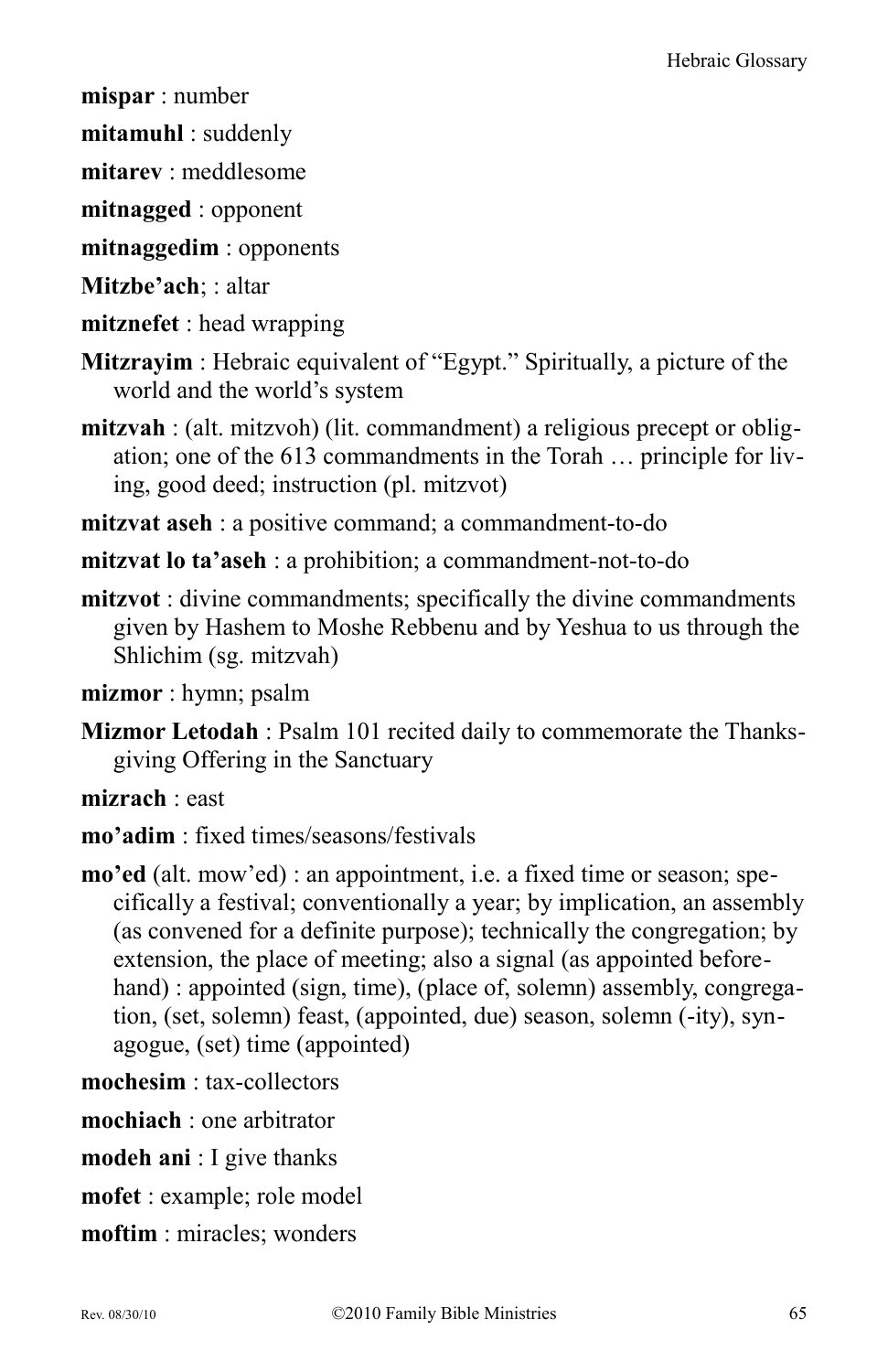- **Mohel** : A Rabbi specifically trained and authorized to perform ritual circumcision (pl. Mohalim)
- **moineia** : prevented
- **moked** : fire
- **Molad, Molad Halevanah** : the appearance of the new Moon (pl. Moladot)

**morech lev** : cowardliness

**moreh** : teacher

**Moreh Tzaddikim** : Teacher of Righteousness

*mori* : my teacher

**moshav hashafel** : low seat

**Moshe** : Hebrew name of Moses

**moshel** : governor (pl. moshelim)

**Moshiach** : (alt. Mashiach, Moshi'a) Messiah, Savior

**Moshieynu** : our Deliverer

**moshlim** : rulers

**Motza'ei Shabbat** (alt. Shabat) : the night following the Sabbath

- **Motzi** (alt. Hammotzee, Hamotzi) : Literally: [God] who brings forth [bread]; blessing over bread; standard blessing before meals at which bread is served … one of the fifteen phases of the Seder ceremony
- **Mount Moriah** : The Temple site at Jerusalem; also reputed to be the mountain where Avraham bound his son Yitzhak to the altar.
- **Mount Sinai** : The mountain from which the Torah was given by HaShem to Moshe
- **mufkarim** : lawless ones
- **muktzeh** : an object forbidden to carry on the Sabbath and Festival because of its not being fit or meant for use on that day
- **mumim** : defects

**murshe** : proxy

- **musar** : teaching with an ethical point
- **mussaf** : (alt. musaf) "added" prayer service for Sabbaths and Festivals, immediately following morning prayer … the additional whole offering in the Sanctuary prescribed by the Torah for Sabbaths, Festivals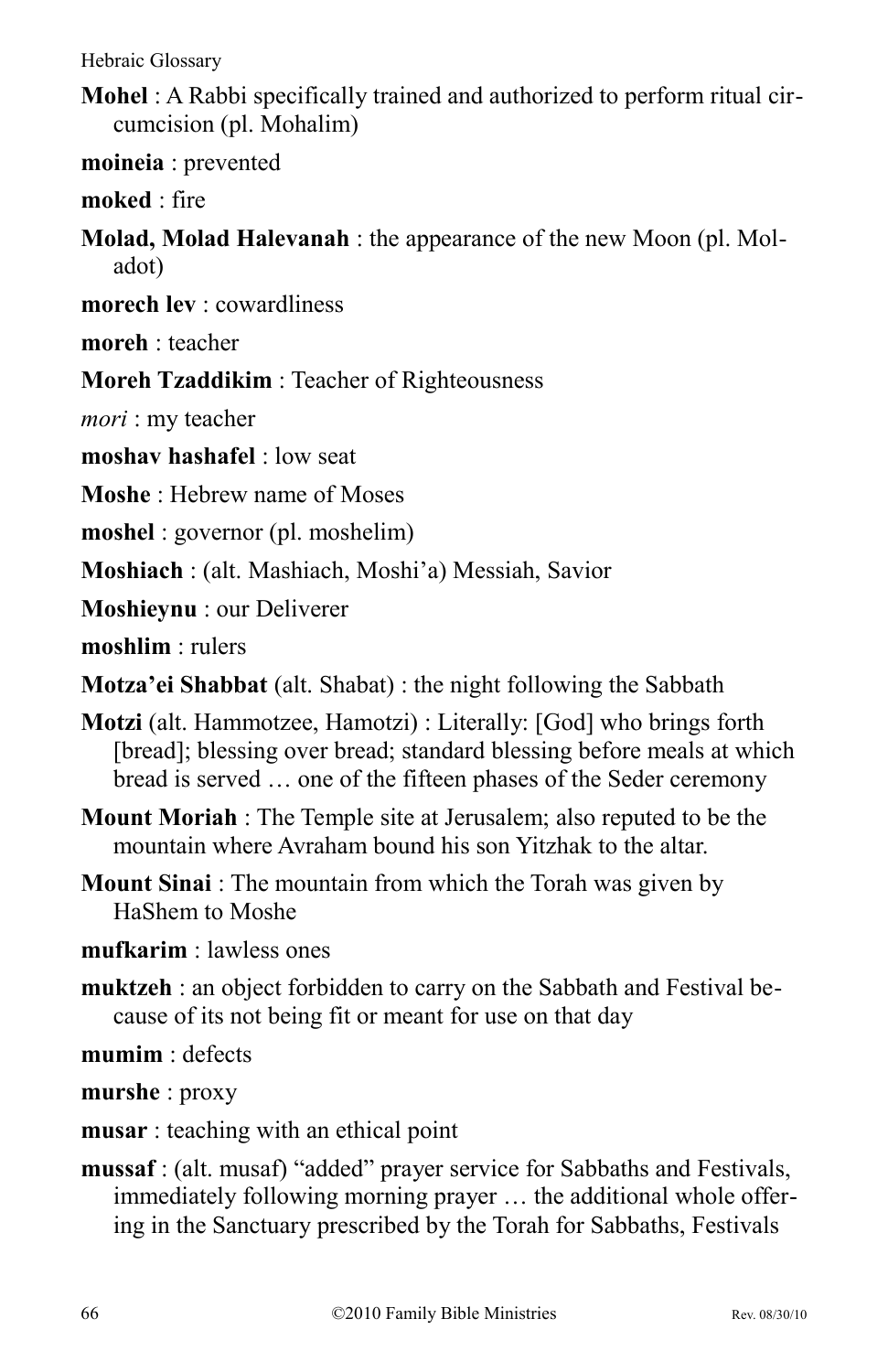and New Moons; Today: an additional Amidah prayer on said days as against the additional sacrifices

### **N** <sup>n</sup>

**Na'anu'im** : the waving of the four species on the Feast of Tabernacles

**nacham** : breathe strongly; by implication to be sorry, i.e. (in a favorable sense) to pity, console, or (reflex.) rue; or (unfavorably) to avenge (oneself) : comfort (self), ease [one's self], repent (-er, -ing, self)

**Pachash Hakadomony** : the Predatory Snake

**nachem** : a prayer for consolation

**Nachum Ish Gamzu** : Tana, who was known for always accepting whatever tragedies and troubles that befell him as for the good, and saying, "Gom Zu L'Tovah (This is also for the good)." A teacher of Rabbi Akiva.

**nafsheinu** : our souls

**naga** : to touch, i.e. lay the hand upon (for any purpose); euphemistically to lie with a woman; by implication to reach (figuratively to arrive, acquire); violently, to strike (punish, defeat, destroy, etc.) : beat, (be able to) bring (down), cast, come/draw near, get up, happen, join, near, plague, reach (up), smite, strike, touch

**naggar** : carpenter

- **nakam** : vengeance
- **namer** : leopard
- **naniach** : supposing
- **narrishkait** : foolishness
- **nashim** : wives
- **nasi** (alt. nasiy) : an exalted one, i.e. a king or sheik; also a rising mist ... captain, chief, cloud, governor, prince, ruler, vapour … head of the people, a head of a Tribe, a Prince (pl. Nesi'im)
- **Naso** : a portion in the Book of Numbers
- **natsal** : to snatch away, whether in a good or a bad sense : defend, deliver (one's self), escape, without fail, part, pluck, preserve, recover, rescue, rid, save, spoil, strip, surely, take (out)

**navi** : (alt. nevi) prophet

**nazah** : to spurt, i.e. besprinkle (specifically in expiation) : sprinkle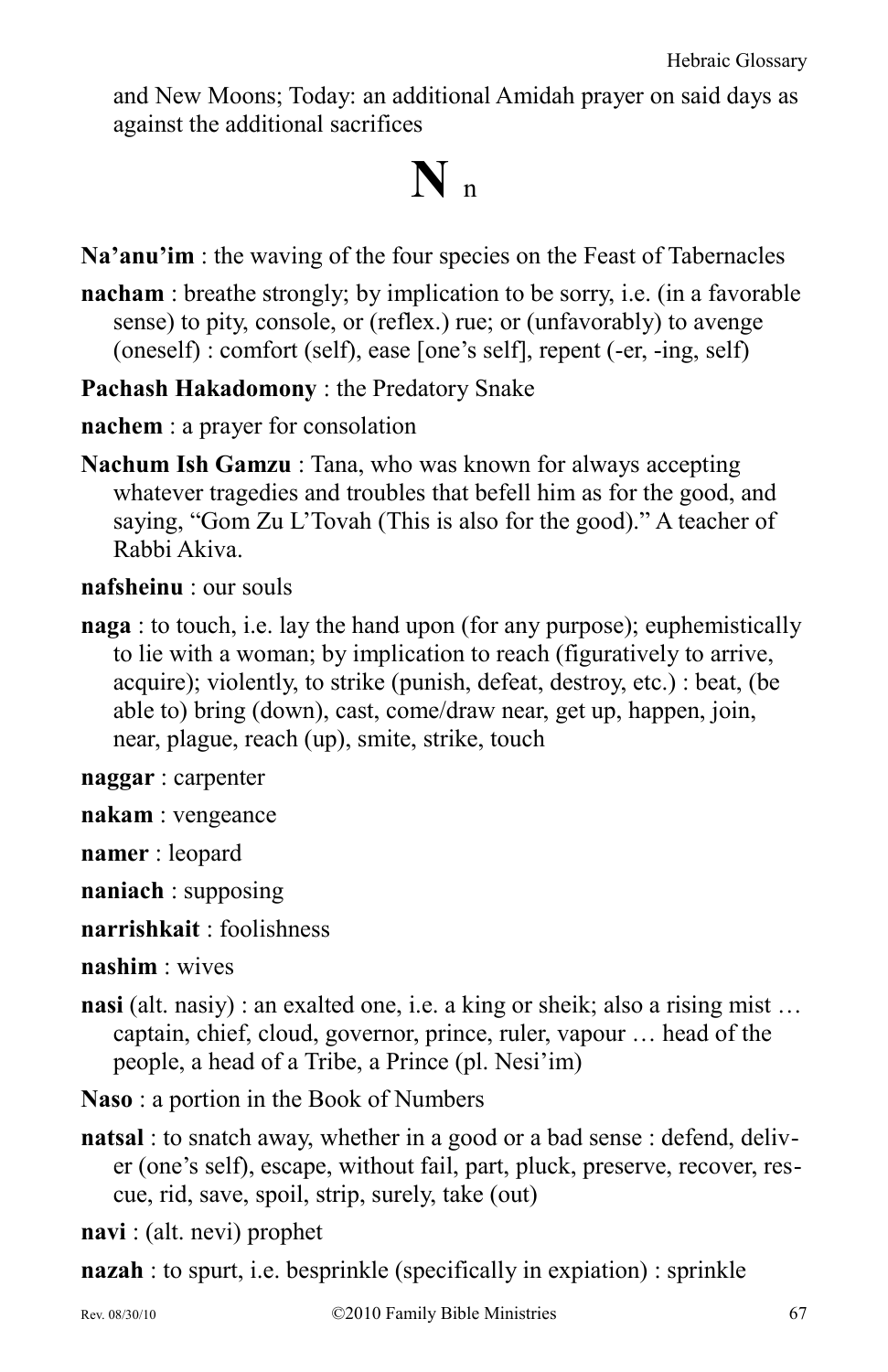- **Nazoraeans** : Judaizing Christian sect (not to be confused with Nazarenes, a general term for Christians)
- **ne'eman** : faithful
- **ne'emanah** : reliable
- **ne'emanot** : faithful
- **ne'emanut** : faithfulness; trustworthiness; reliability
- **ne'evad** : lost; perish; be ruined with destruction
- **nechalim** : deceitfulness
- **nechamah** : comfort
- **nechashim** : serpents
- **nedavot** : donations
- **neder** : vow (pl. nederim)
- **nedivut** : generosity; kindness
- **neeman** : faithful
- **Neertzah** : (alt. Nirtzah) acceptance, closing prayer … the last phase of the Seder ceremony
- **nefashot** : souls
- **neharot** : rivers
- **nehneh** : benefit
- **Neilah** : (lit. closing) concluding service of Yom Kippur … closing of the gate
- **nekevah** : female
- **Nesech** : the libation of wine over the altar in the Sanctuary accompanying the sacrifices
- **nesher** eagle or vulture (pl. nesharim)
- **neshikah** : kiss
- **nessuim** : marriage
- **Neta Revai** : the fruit of the fourth year after planting
- **Netilat Lulav** : the commandment of the Four Species in the Feast of **Tabernacles**
- **netz** : hawk
- **nevel** : harp (pl. nevalim)
- **nevi** : (alt. navi) prophet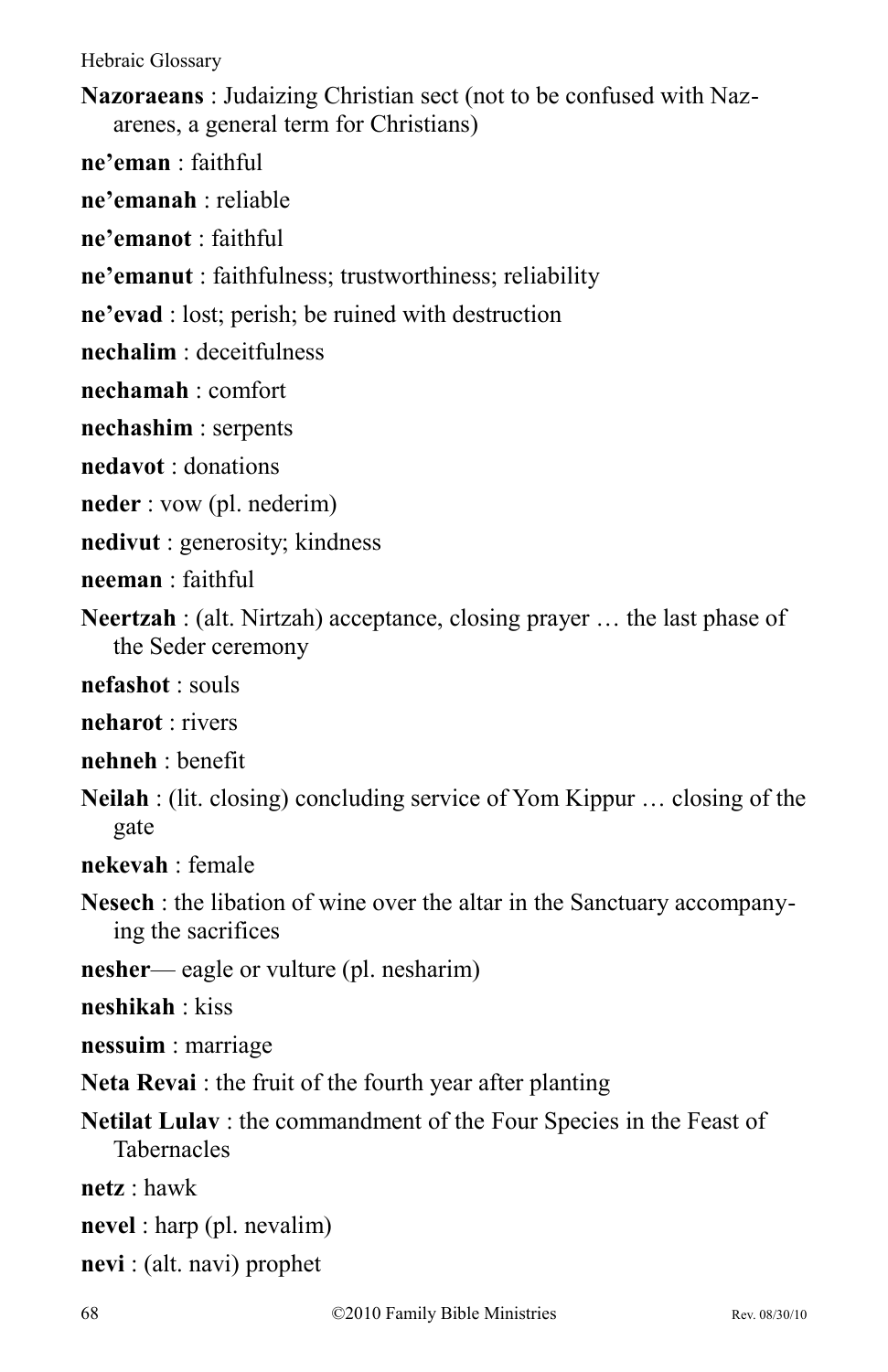**Nevi'im** : Prophets, or the books of the Tenach known as "the Prophets"

**neviah** : prophetess

**nevu'ah**— (alt. nevuah) : prophecy (pl. nevu'ot)

**nichbad** : noble

**nichbadim** : dignitaries

**niddah** : ritually unclean woman

**niflaot** : wonders

**niftar** : deceased; dead (pl. niftarim)

**nifteret** : deceased person

**nikar** : evident

**Nisan** : the first month in the Jewish calendar, also known as Abib or Aviv, during which Pesach falls

**nisayon** : trial; temptation

**nisayonos** : tests; trials

**nishba'im lasheker** : perjurers

**nissayon** : temptation

**nissim** : miracles

**nissuin** : (alt. nisuin) in ancient times, the formal wedding ceremony

**nistar** : hidden; in secret

**nisu'im** : marriage

**Nisuch Hamayim** : the libation of water in the Sanctuary during the Feast of Tabernacles

**nisyonos** : (alt. nisyonot) temptations

**nitzachon** : victory

**nitzrach** : needy

**niuf** : adultery (pl. niufim)

**nivcharim** : chosen ones

**nivra** : anything created

**no'efot** : adulterers

**Noahide** : of or relating to the covenant made with Noah

**noch** : still

**noiheg** : habitually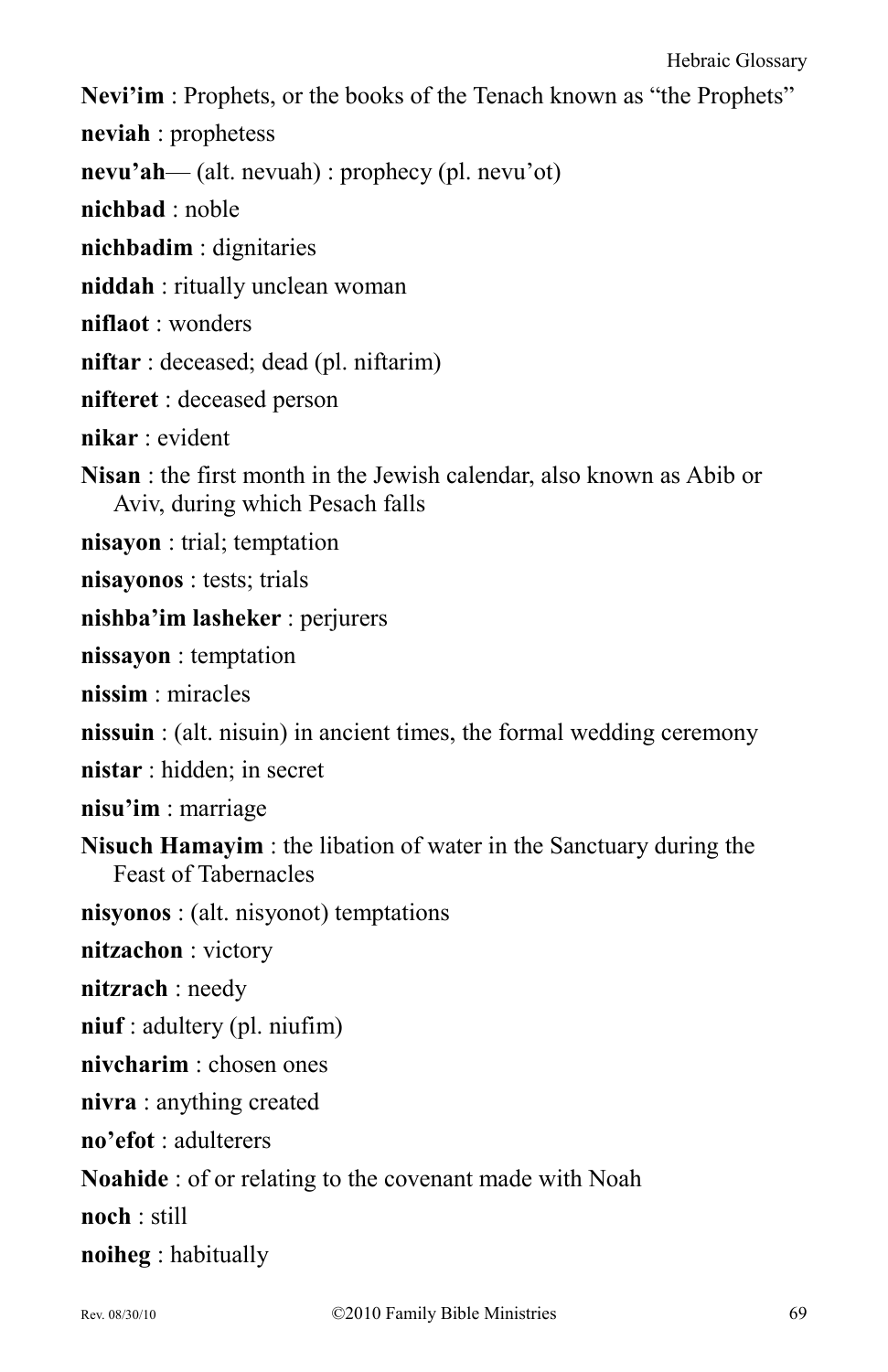Hebraic Glossary **nokhri** : foreigner **nu** : well; slang – What's up? **nusach** : liturgical melodies at services

### **O** <sup>w</sup>

**ochel** : eater **od zman** : more time **of haShomayim** : birds of heaven **ofen ort** : immediately **ogen** : anchor **ohavei kesef** : lovers of money **ohavei ta'anugot** : lovers of pleasures **Ohel Mo'ed** : the "Tent of Meeting" **ohev es haTov** : a lover of the good **ohev riv** : quarrelsome **ohevet shalom** : peace-loving **oholim** : tents **ohr** : **light oib azoi** : consequently **oif eibik** : forever **ois vaist** : ostensibly **oisgehalten** : trustworthy **oisher** : rich man; ashir **oketz** : the stalk of the etrog **okhel** : food **ol** : yoke **olah** : burnt offering in Temple **olalim** : (alt. ollelim) infants **olam** : world; more literally as "everything," so probably better translated as universe, everything, eternal, eternity

**Olam HaBa** : (alt. Olam HaBah or Olam Habba) (lit. the world to come) depending on context, refers to (a) the life of the soul after death, or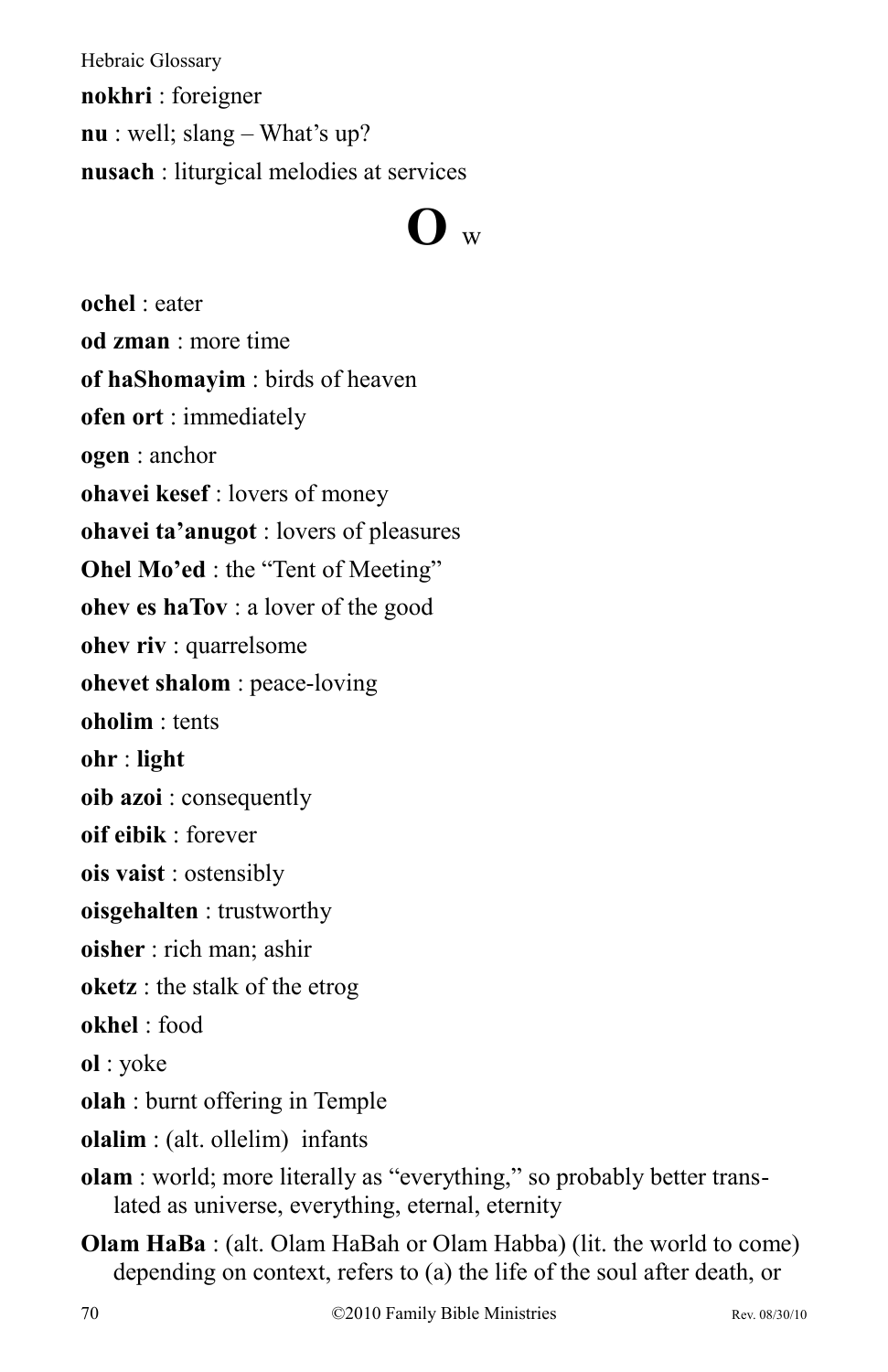to (b) the time after Messiah comes, or the Messianic Kingdom age,

or (c) the "new creation" of the Revelation.

**Olam HaZeh** : the present age, world of toil

**olamim** : ages

**oman** : artist

**omein** : (alt. amen, amein) so be it; surely, truly

**omenet** : governess

**omer** : sheaf or bushel of grain

**ometz lev** : boldness

**omnot** : governesses

- **onan** : (alt. onen) mourner (between death and burial) … a mourning relative
- **Oneg Shabbat** : (lit. joy of the Sabbath) reception after Shabbat services, which includes refreshments, socializing, and, sometimes, Israeli dancing or a discussion

**onesh** : punishment; penalty

**onesh mavet** : the death penalty

**oni** : poverty

**oniyah** : sailing vessel

**Onkelos** : a targum on the Pentateuch

**orchim ratzuy** : welcome guests

**orev** - raven

**orlah** : fruit picked during the first three years after planting which is forbidden by the Torah

**ormah** : cunning

**orthodox** : (lit. correct worship) according to a correct interpretation of the Scriptures; a modern term to distinguish "traditional" Jews from those who allow departure from tradition. Contemporary orthodoxy would be akin to ancient Phariseeism.

**oseh ra'ah** : an evil doer

**Oseif** : Gathering of the Nobles

**osher** : riches

**ozniah** - osprey

**ot** : miraculous sign (pl. otot)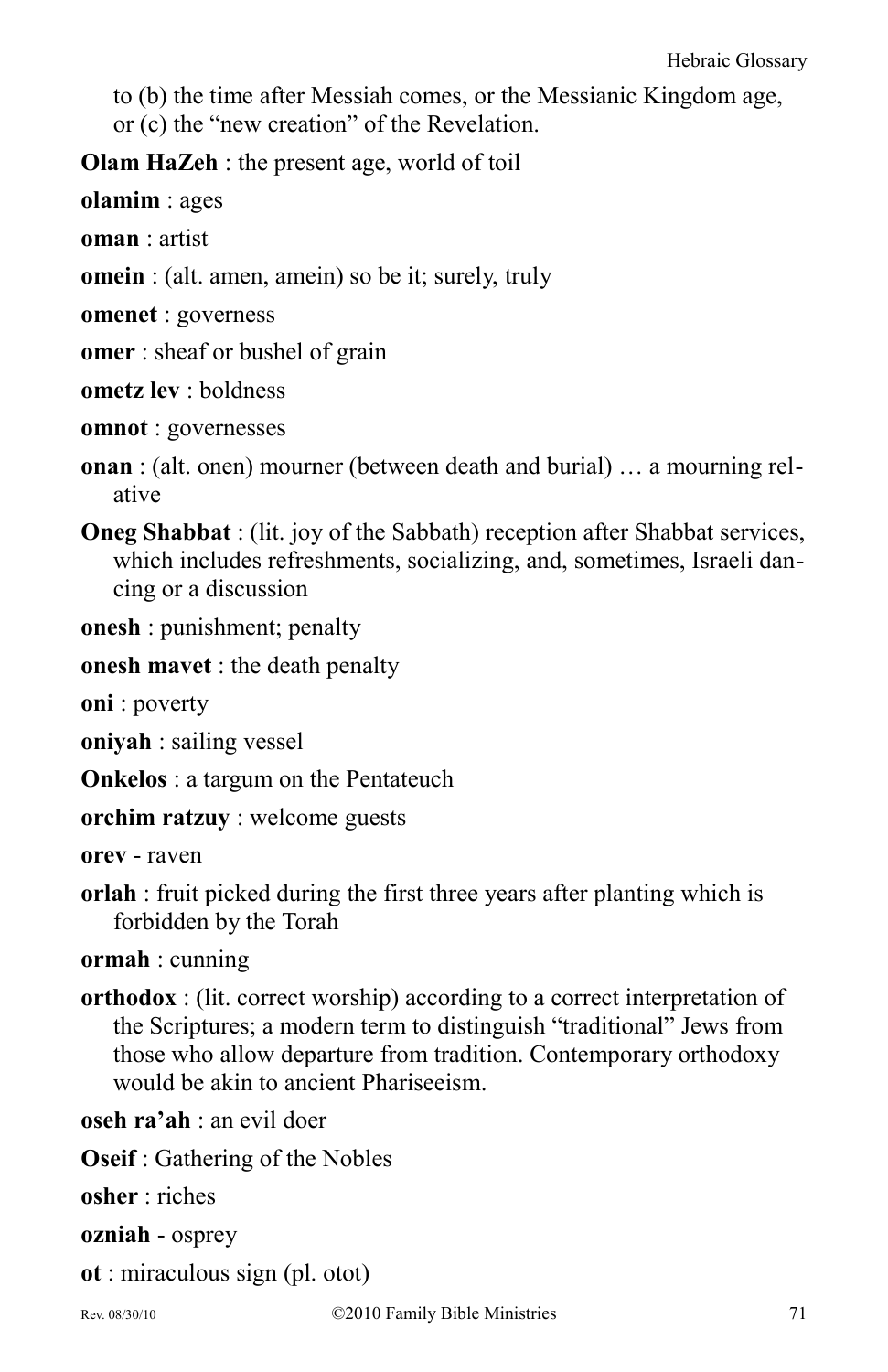**otzar** : treasury (pl. otzarot)

**ovdei elilim** : idolaters

**oy** : woe

**ovev** : enemy (pl. oyevim; oyvim)

**oz** : power

**ozen** : ear (pl. oznayim)

**ozer** : helper (pl. ozrim)

## **<sup>P</sup>**P

**p'ri** : fruit

**Parush**: Pharisee; a religious leader who is a member of the party of the Pharisees (pl. P'rushim)

**P'rushim** : Pharisees; the Party of the Pharisees; see *Pharisees*

**pachad** : (alt. pakhad) fear; terror

**padut** : redemption

**pakad** : visit

- **Parah Adumah** : Red Heifer, a special sacrificial animal (see Shabbat Parah)
- **Parashah** : the weekly Torah portion; also called Sidrah or Sedrah or Sidra (pl. Parashot)
- **pareve** : foods containing neither meat nor milk

**parim** : young bulls

**parnasah** : livelihood

**parochet** : (alt. parokhet) curtain ... when capitalized, the curtain over the Ark in the Synagogue; the curtain separating the Holy of Holies from the Hechal

**pasach** : (alt. pesah, pesach) passing over; letting go the penalty of

- **Pascal Lamb** : (alt. Paschal) the lamb selected for the Pesach/Passover sacrifice; haMashiach
- **Pascha** : Greek transliteration of the Hebrew pesach, meaning "Passover"

**paskudneh** : contemptible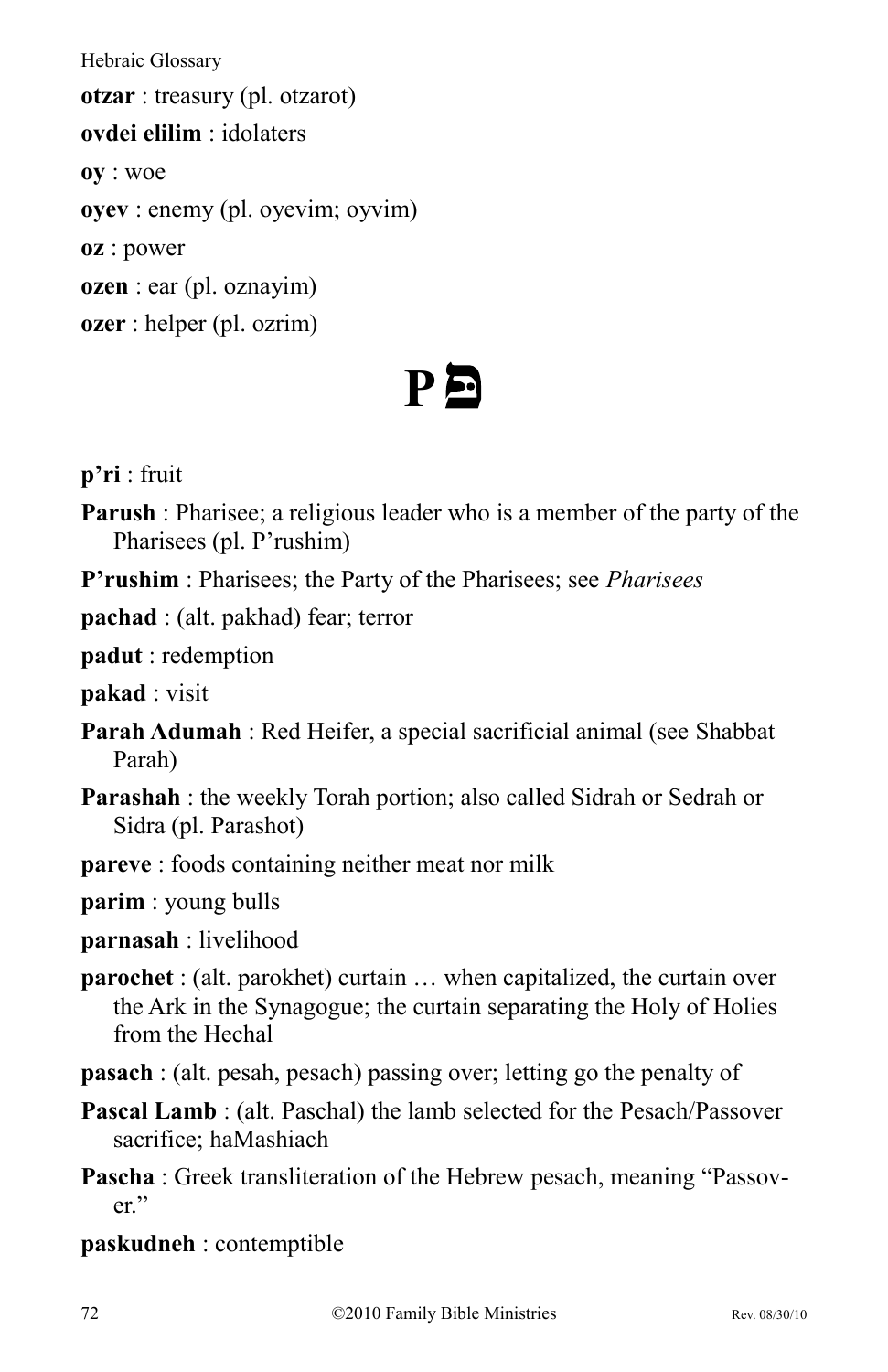- **Passover** : From the Hebrew pesah; the first of the seven feasts of YHWH; the Paschal sacrifice; title may also include Feast of Unleavened Bread.
- **patur** : exempt; free
- **payes** : corners; therefore, earlocks of hair or sidecurls worn by ultra-Orthodox men and boys (pl. payot)
- **pe'ulot** : works
- **pedut** : redemption; geulah; release on payment of ransom
- **peh** : mouth
- **pekuddat** : stewardship; care
- **peledike** : marvelous
- **penemer** : faces
- **Pentateuch** : the first five Books of the Bible, the Five Books of Moshe
- **Pentecost** : In Hebrew, Shavuoth, the Feast of Weeks; the fiftieth day after the first day of the Feast of Unleavened Bread; the festival of the ingathering of the first fruits of the wheat harvest.
- **peres** : gier; eagle
- **perot** : fruits
- **Perushim**: Pharisees; the upholders of the Oral Torah at the time of the Second Sanctuary
- **peruta** : small coin
- **Pesabim**: a section of Talmudic commentary on the feast of the Passover
- **Pesach** : (alt. Pesah) Passover. Memorializes the night when the Hebrews were protected by the blood of lambs, a type of when God's people are redeemed by the blood of The Lamb. One of three pilgrim festivals to Jerusalem. (pl. Pesachim)
- **Pesach Katan** : the second offering of the Paschal Lamb on the 14th of Iyar
- **Pesach Sheni**: the 14th of Iyar, the offering of the Pesach Sacrifice by those who were not able to do so on the 14th of Nisan
- **peshat** : plain or literal meaning
- **peshuto shel mikra** : simple reading of the verse

**Pesikta** : Book of Haggadic discourses for festivals and special Sabbaths

**petach** : doorway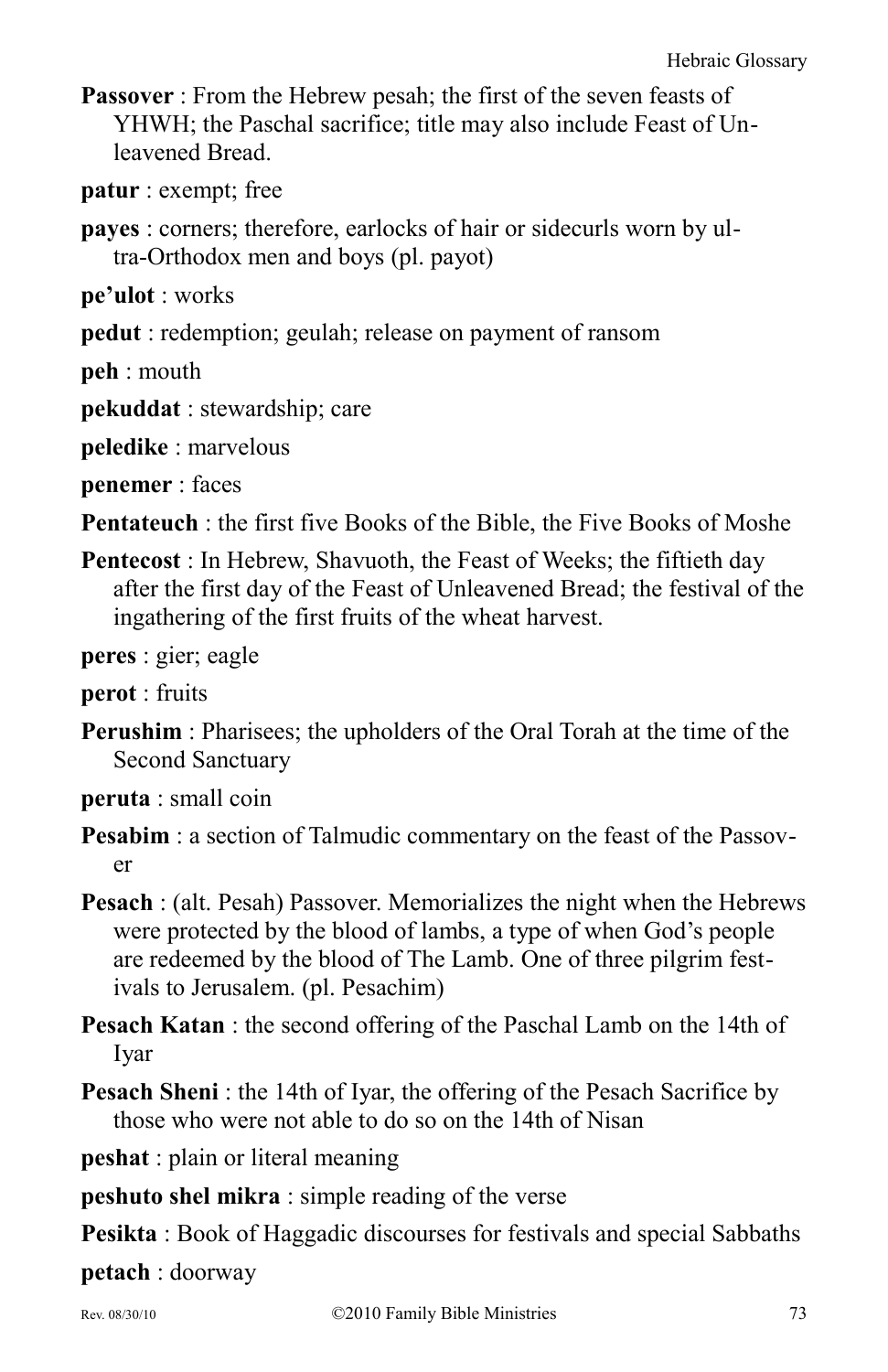**peysha** : transgression

**peysha'im** : transgressions [Yeshayah 53:5]

**Pharaoh** : King of Egypt; considered deity by Egyptians

- **Pharisees** : A strict religio-political party in late Second Temple period who were known for their zealous adherence to the teaching of the rabbis concerning the Torah. Their chief doctrine was that salvation and God's favor would come as a result of Torah observance … they wanted to develop Judaism through prayer, study of Torah, and midrashic interpretations of Torah; forerunners of the rabbis. Modern Judaism is very closely related to the beliefs and practices of the Pharisees, and the teaching of Yeshua was very close to that of the Pharisees except for their extra-Biblical practices.
- **phobeo** : (Gk.) to frighten, i.e. (passive) to be alarmed; by analogy to be in awe of, i.e. revere : be (very) afraid, fear (exceedingly), reverence
- **pidyon haben / habat** : lit. redemption of the (firstborn) son / daughter; home ceremony that takes place on the thirty-first day of a child's life
- **pikkadon** : deposit
- **piku'ach nefesh** : the care for human life
- **Pikudey** : a portion in the Book of Exodus
- **Pilgrim Festival/Feast** : Shalosh Regalim : Three times a year (Pesach, Shavuot, and Sukkot) the Torah requires all Israel to go in joyous celebration to Jerusalem. [If anyone would try to coerce you to be overly "Torah observant" remind him/her that in order to be "Torah observant" he/she must attend these three Feasts in Jerusalem.]
- **Pinchas** : a portion in the Book of Numbers
- **Pirkey Avot**: "the Ethics of the Fathers", a tractate in the Mishnah
- **pisechim** : lame persons
- **pisei'ach** : lame man
- **pitma** : the wart of the etrog
- **pitron** : interpretation (pl. pitronim)
- **piyyut** : (alt. piyut) Poetic prayer … liturgical poem (pl. piyyutim; alt. piyutim)
- **platke-machers** : gossipy intriguers
- **plotst** : burst
- **pneuma** : (Gk.) a current of air, i.e. breath (blast) or a breeze; by analogy or figuratively a spirit, i.e. (human) the rational soul, (by implication)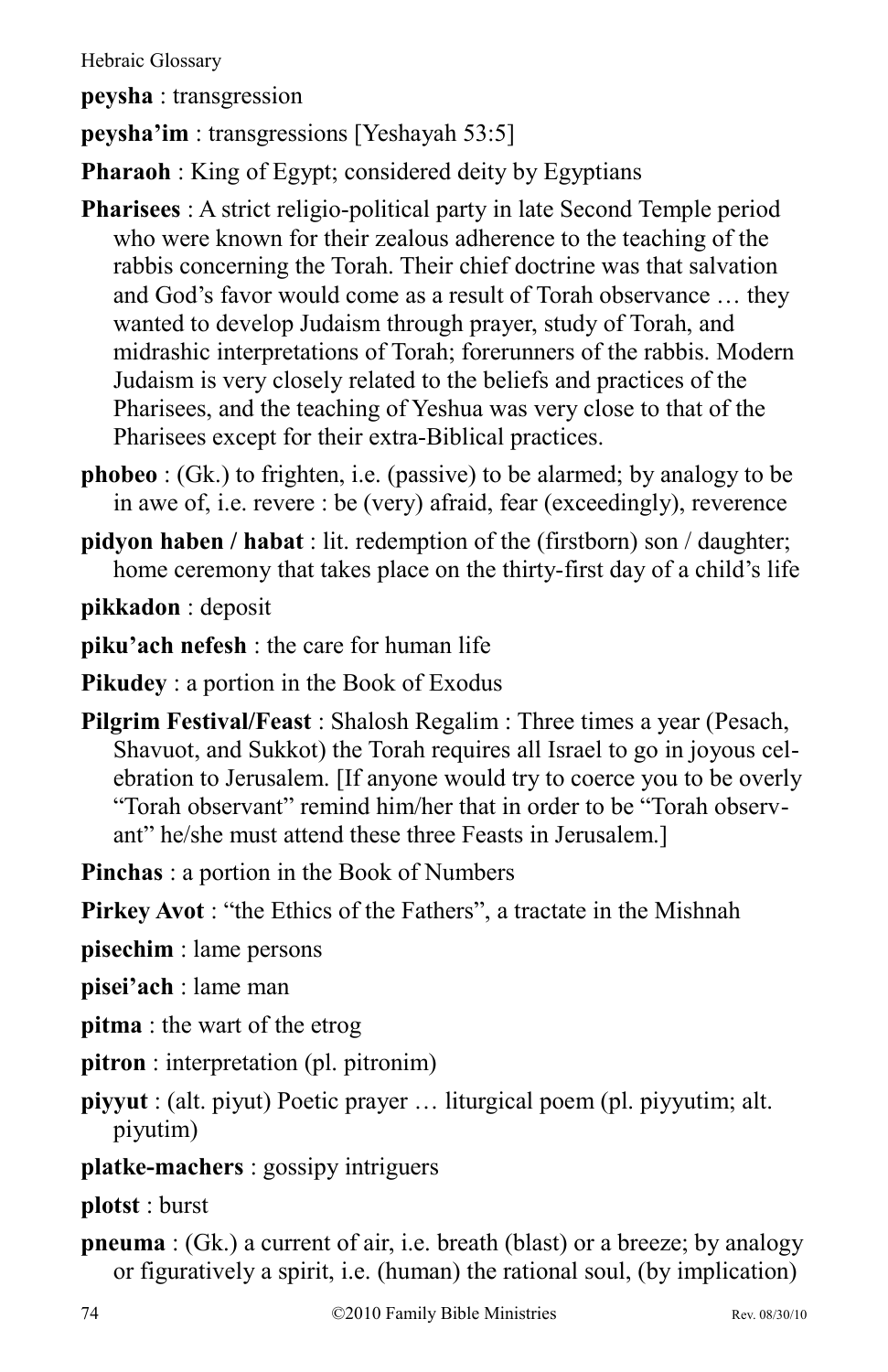vital principle, mental disposition, etc., or (superhuman) an angel, daemon, or (divine) God, HaMashiach's spirit, the Holy Spirit —life, spirit (-ual, -ually) : Greek equivalent of the Hebrew word *ruach*

**pnimiyus** : innermost

**po'alim** : workers

**poel** : worker

**poshe'im** : the ones transgressing / rebelling

**poshei'a** : transgressor

**posher** : lukewarm

**praht** : detail

**pri, p'ri** : fruit

**priests** : descendants of Aaron (of the tribe of Levi) who officiated at religious services in the Temple; they also served as judges, physicians, and teachers.

**proselyte** : a convert to Judaism

**Psak** : Jewish legal ruling.

**pseudepigraphic** : written under another name

**pshat** : rationale

**ptur** : excuse

**punkt** : exactly

**Purim** : Lots. The observed day (usually in March) commemorating the deliverance and survival of God's people. The beginning of the Passover season; a time of teshuvah.

# $Q$  $\bar{Q}$

**qahal** : assembly, company, congregation, multitude

**qehelathah** : (alt. kehelathah) convocation; a place in the desert

**qoheleth** : (alt. koheleth) a (female) assembler (i.e. lecturer); abstractly, preaching : preacher

# **R** <sup>r</sup>

#### **ra'a; ra'ah; rah** : evil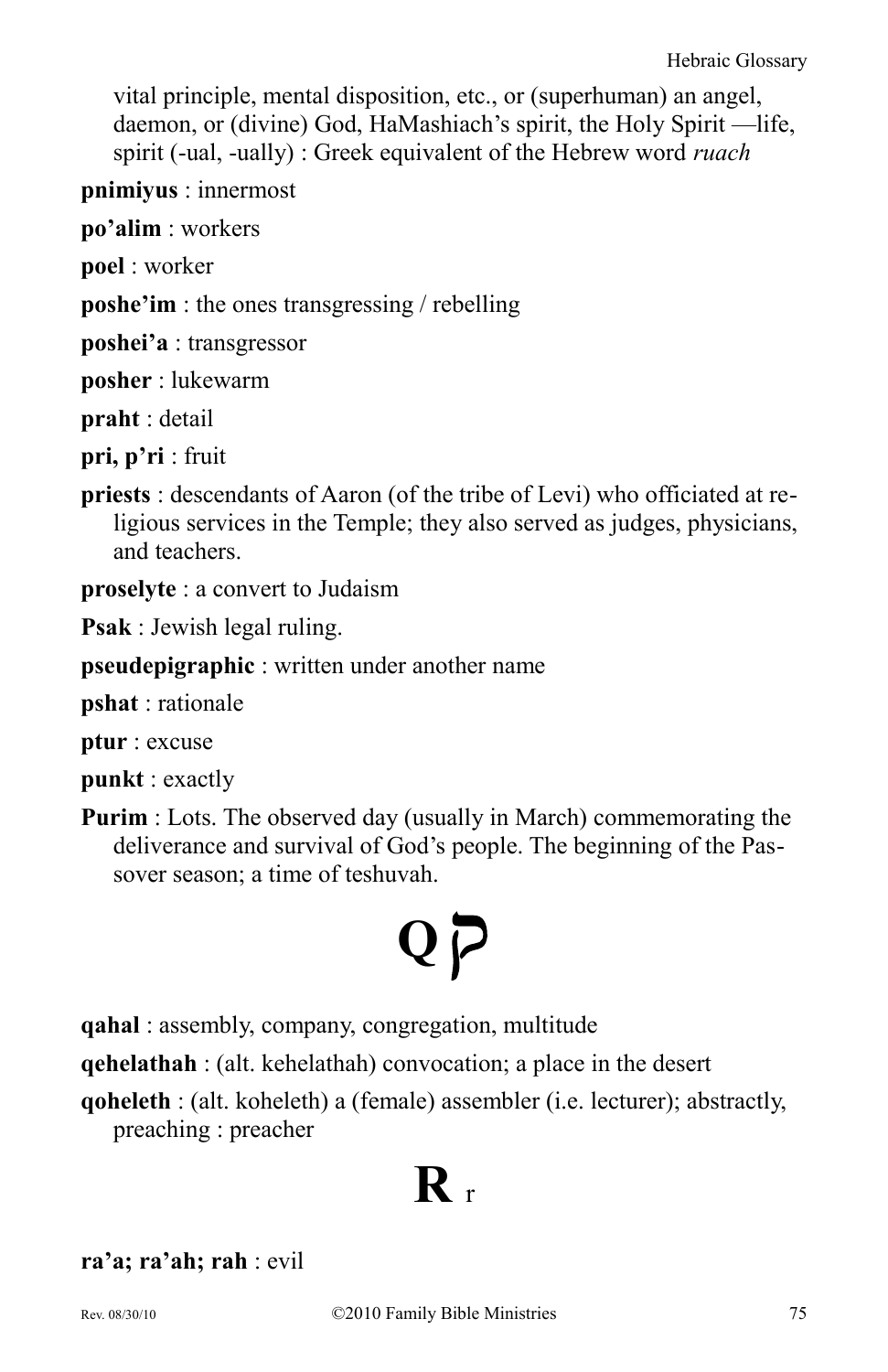**ra'am gadol** : loud thunder

**ra'av** : famine

**ra'im** : evil; evil ones

**rabbi** : a Jewish teacher or religious authority (pl. rabanim)

**rabbim** : many

**rachamanut** : compassion; mercy

**rachamim** : mercy

**Rachatzah** : (alt. Rochtzah) washing : "celebrant washes," one of the fifteen phases of the Seder ceremony : the phase of the Seder ceremony in which hands are washed for the meal. (See Ur'chatz.)

**rachmanim** : mercy

**ragel hayemanit** : right foot

**raglayim** : feet

**Rahab** : (alt. Rachav) proud, harlot, broad. The word "Rahab" means a wall or broad place. This is where we get the derogatory term "broad" for a woman … False messianic kingdom

**rakham** : vulture

**Ramah** : Seat of Idolatry

**raot** : evil

**rasha** : (alt. rashah, resha) : an evildoer; the wholly wicked … iniquitous (pl. rashim, rasha'im)

**Rashei HaKohanim** : Chief Priests

**rashei hamoshavot** : chief seats

**rashuyot** : authorities

**ratzchaniyot** : murderers

**ratzon** : will

**Rav** : a Sage of the Talmud; shortened for of Rabbi

**ravrevan** : braggart

**ravrevanut** : boastfulness

**raz** : mystery; secret (pl. razim)

**re'a** : neighbor

**Re'eh** : a portion in the Book of Deuteronomy

**rechilus** : gossip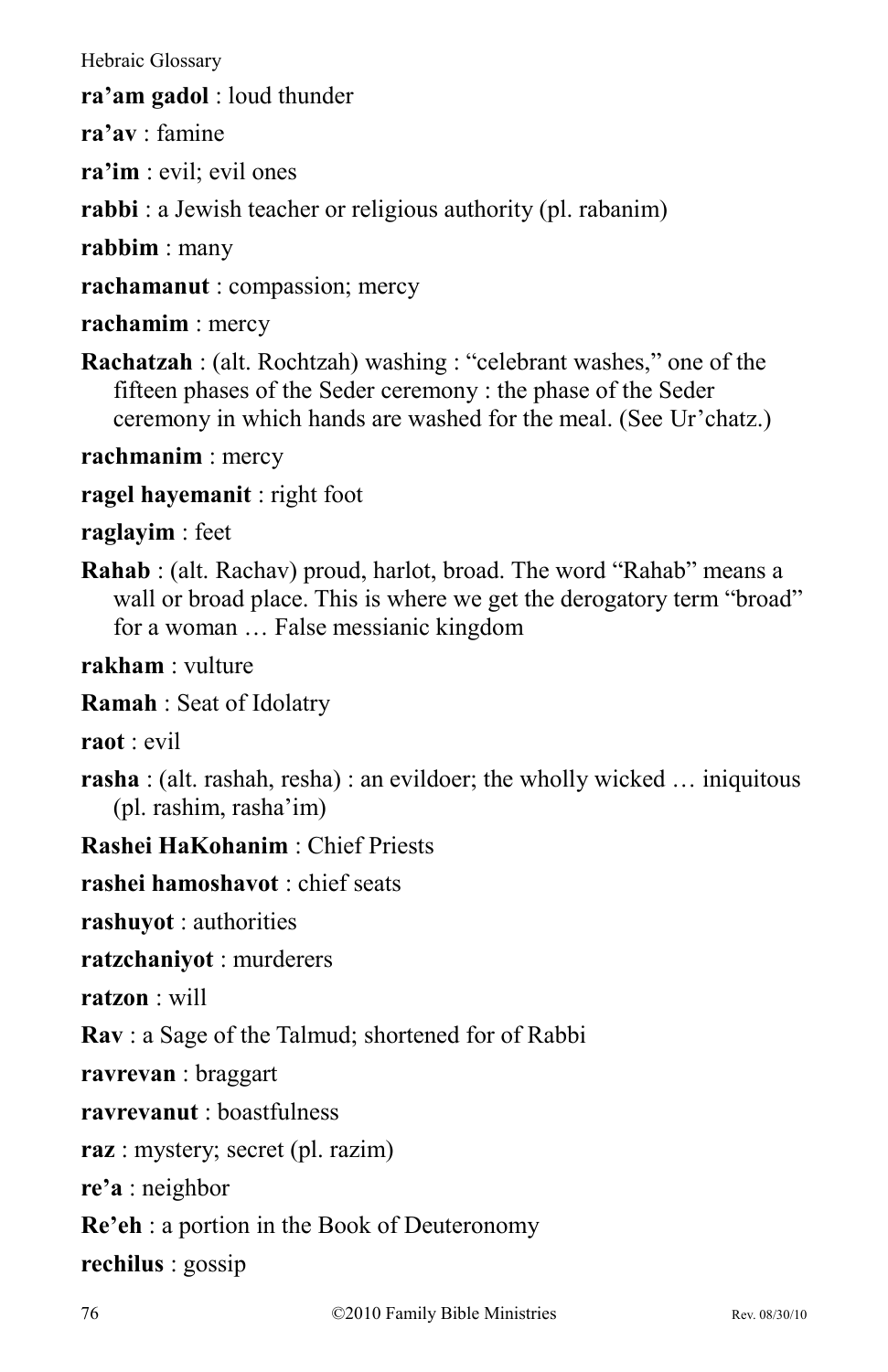**redifah** : persecution (pl. redifot)

**Refa'enu** : "Heal us ...", one of the eighteen benedictions of the Amidah

**refuah** : healing (pl. refuot)

**regel** : foot

**rehkov** : street (pl. rehkovot)

**reim** : friends

**remez** : alluding to

**remiyah** : guile; deceit

**resha** : (alt. rasha) wicked, -ness , unrighteous, evildoer (pl. resha'im)

**reshet** : net

**reshit** : first

**reshus** : authorization

**retzach** : murder (pl. retzichot)

**retzinut** : earnestness

**revach** : gain; profit

**revachah** : relief

**reyka** : good for nothing! … spiritually bankrupt, completely without moral value (transliterated in the English N.T. as rakah)

**richtik** : correct

**riezige** : sizable

**rishonim** : first ones

**ro'eh** : shepherd

**Rochtzah** : (alt. Rachatzah; Ur'chatz) one of the fifteen phases of the Seder ceremony; the phase in which hands are washed for the meal

**rofeh** : physician

**rogez** : anger

**roiv** : the larger portion

**rosh** : head

**Rosh Chodesh** : (alt. Hodesh) New Month. The head/beginning of the month.

**Rosh HaShanah** : lit. head of the year; Jewish New Year. Feast of Trumpets (Yom Teruah). Head/start of the Civil Year

**Rosh Hodesh** : (alt. Chodesh) New Month. The head/beginning of the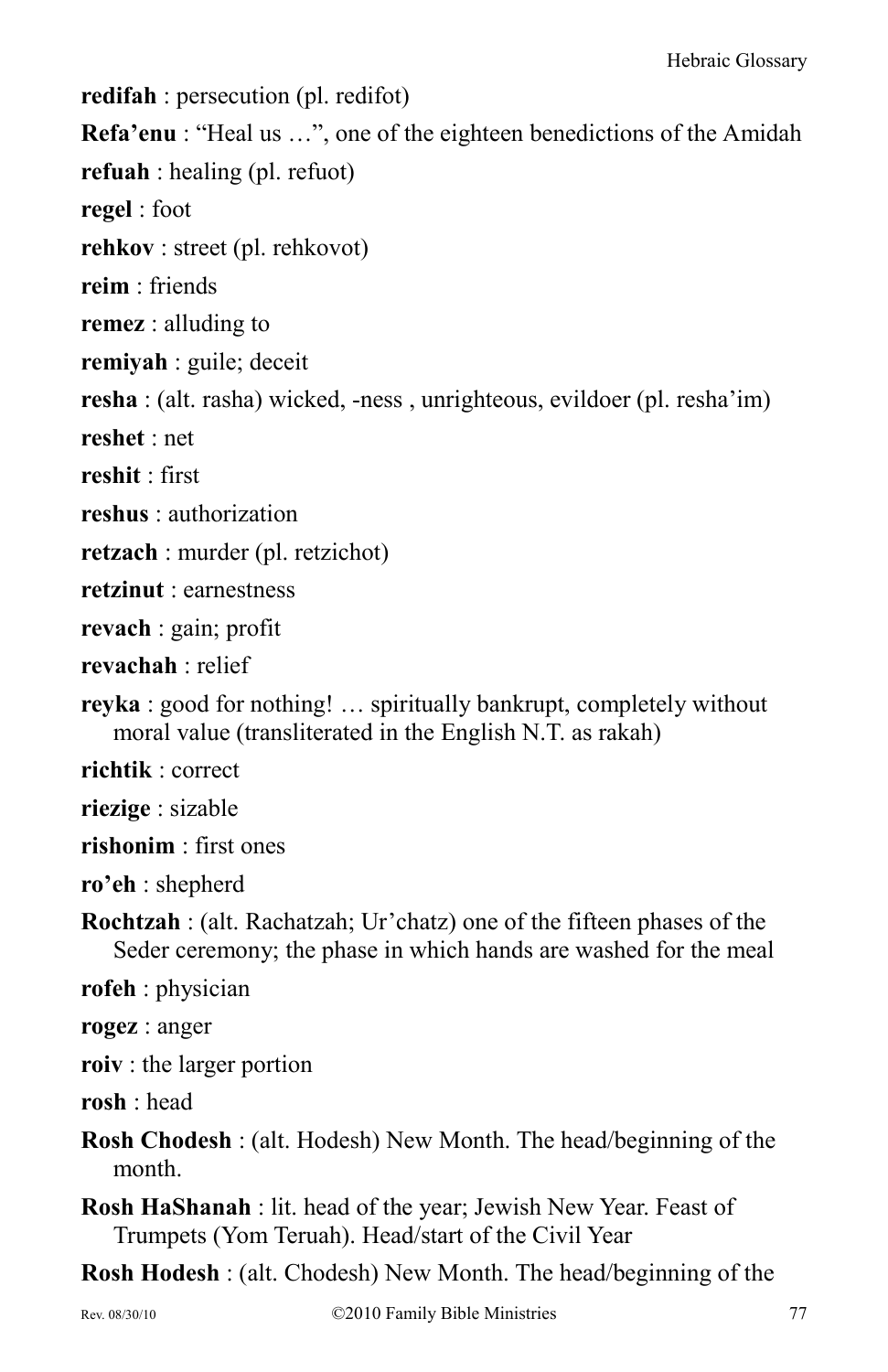Hebraic Glossary month. **rotzeach** : murderer **rotzeachim** : murderers **ruach** : wind; spirit **ruach anavah** : humble spirit **Ruach HaKodesh** : Holy Spirit; the Spirit of Mashiach **Ruchanit** : Spiritual; of the Ruach HaKodesh **ruchaniyut** : spirituality in Rebbe Melech HaMashiach **ruchot hatemeiot** : unclean spirits **ruchot raot** : evil spirits



**s'lihot** : liturgical prayers of teshuvah (repentance)

**s'michah** : ordination

**s'phirah**— emanation(s) from the ultimate, infinite, indefinable Godhead toward the palpable world; aspects of God (pl. s'phirot)

**sachar** : reward

**Sadducees** : see Tzedokim

**sadeh** : field

**sakanot mavet** : mortal danger

**sakkim** : sackcloth

**Samael** : the devil

**samchut** : authority

**sandak** : person who holds the baby during the Berit Milah ceremony

- **Sanhedrin** : the High Court in Jerusalem; the Israel Supreme Court during the Second Temple period; the legislative and judicial parliament supposedly descendant from the seventy elders appointed by Moshe
- **sanhedriyot** : local councils/bet din courts
- **sar** : a head person (of any rank or class) : captain (that had rule), chief (captain), general, governor, keeper, Lord, taskmaster, prince, ruler, steward

**Sar Shalom** : Prince of Peace, Mashiach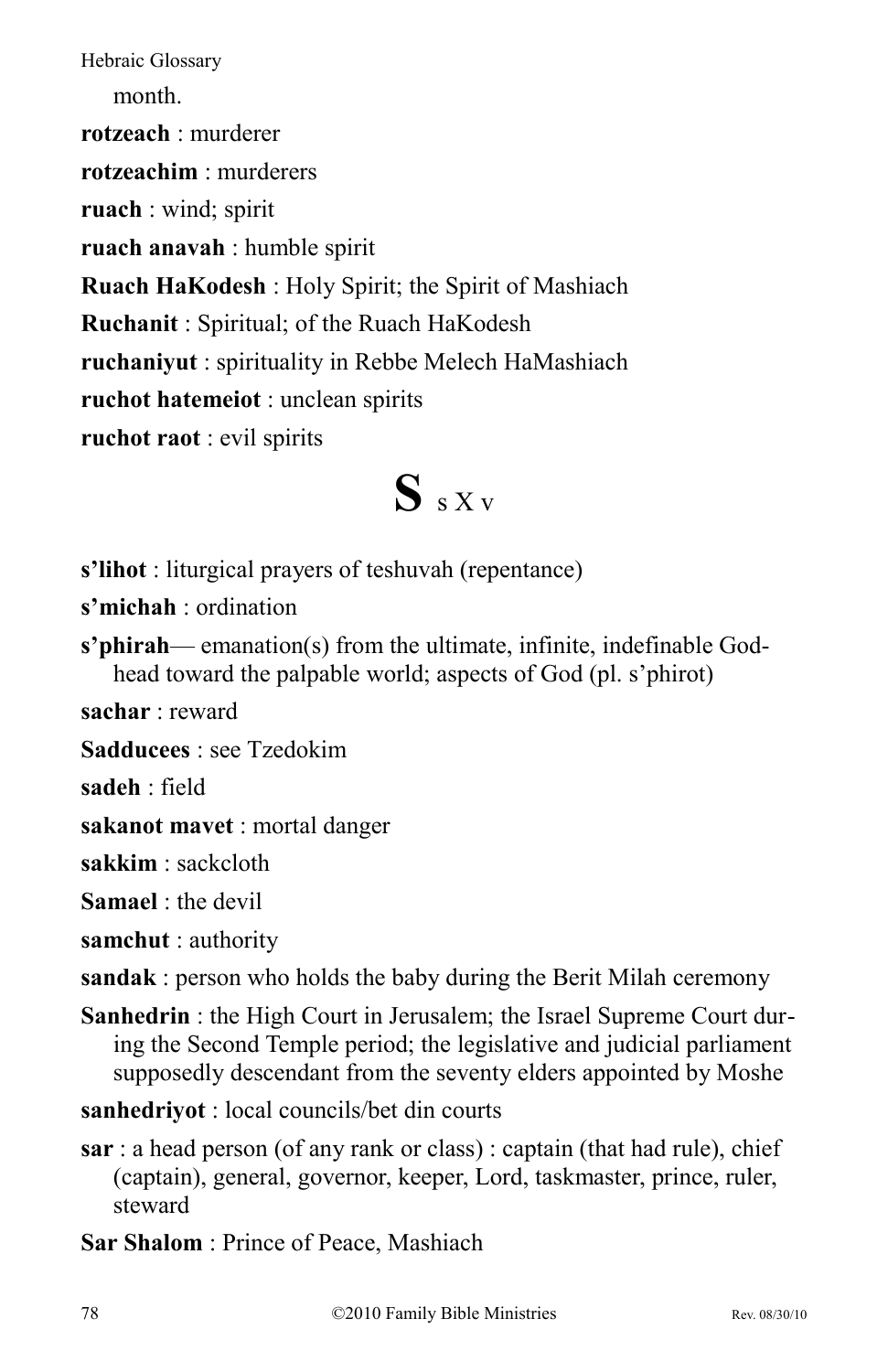**sarig** : shoot; branch

**sarisim** : eunuchs

**sasson** : joy

**savlanut** : patient endurance

**savta** : grandmother

**scapegoat** : see Azazel

- **schnorrer's** : beggar's
- **Scribes** : the Sages who transcribed and interpreted the Torah and its Laws
- **sdeh krav** : battlefield

**se'irim** : goats

- **sebomai** : (Gk.) to revere, i.e. adore : devout, religious, worship
- **Second Temple** : the house of worship built at Jerusalem after the return of Israel from the Babylonian Captivity
- **seder** : lit. order; ritual for the home celebration of the first (and second) evening(s) of Pesach … the ceremony to commemorate the Exodus from Egypt on Passover Eve; the ritual Passover meal which is observed in a specific order
- **Seder Avodah** : (alt. Abodah) the "order of Service" that the Kohen Gadol performs in the Sanctuary on the day of Atonement
- **seder plate** : a shallow, usually compartmentalized dish that holds the symbolic foods of the Passover seder

**sefer** : book

**sefer katan** : small book

**sefer keritut** : bill of divorcement

**Sefer Torah** : (alt. Sifrei) Torah scroll (pl. Sefarim)

**sefirah** —counting

**S'firat HaOmer** (Counting the Omer) is the period of 50 days from Yom HaBikkurim until Shavuot

**Sefirah** : the "days of counting" between the Passover and Pentecost

**seichel** : good sense; understanding

**selah** : a musical notation found in the psalms which is generally understood to be a pause; thus, "pause and reflect on this"

**selicha** : forgiveness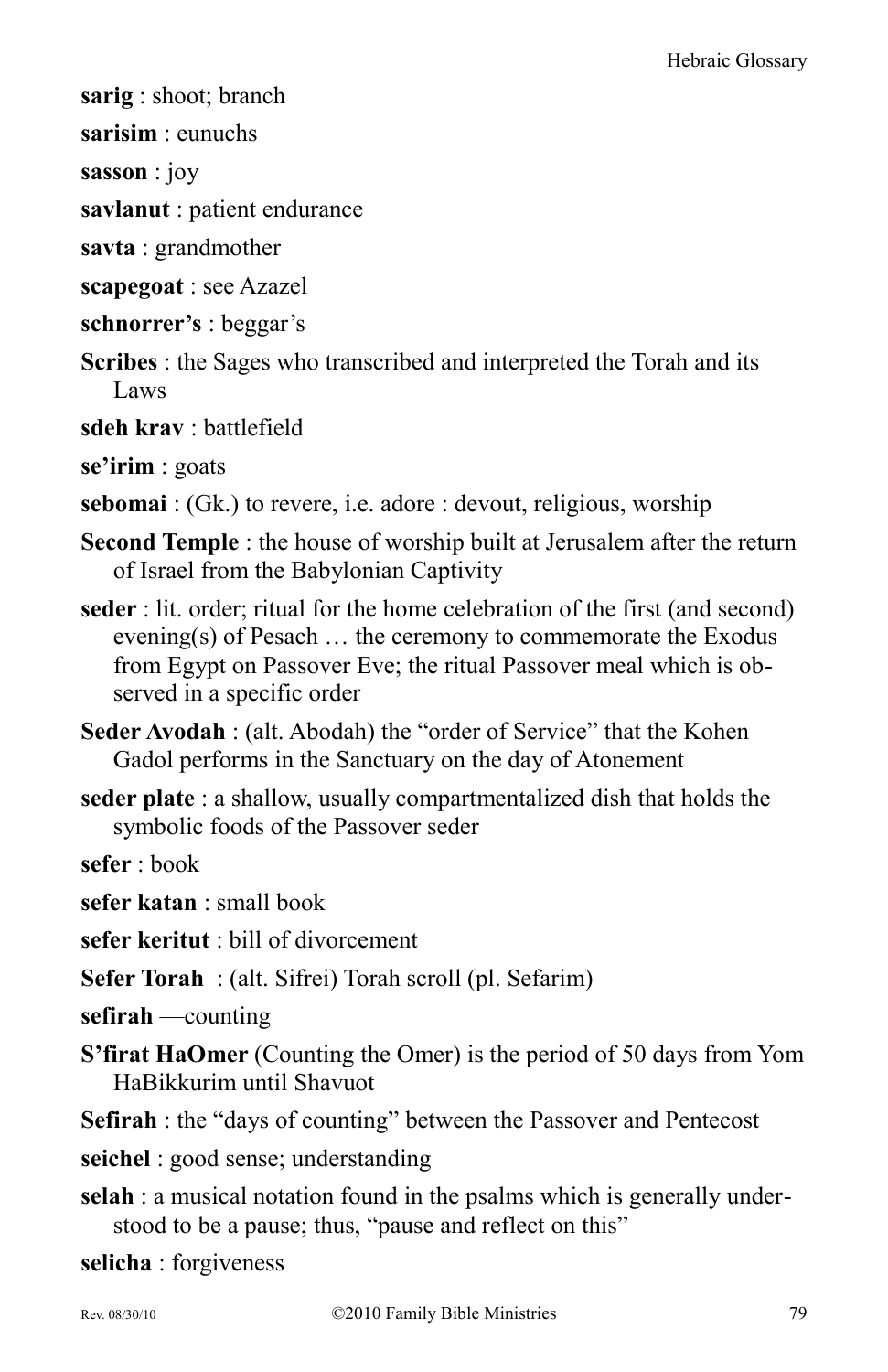**selichot** : penitential prayers

**Selichot Service** : a service of preparation for the High Holy Days, usually held at midnight on the Saturday preceding Rosh haShanah

**semichah**— ordination, ordained rabbis (pl. semuchim)

**Sephardi** : of Oriental Jewish communities (pl. Sephardim)

**Sephardim** —a cultural branch of Judaism; descendants of the Jews who fled Spain and Portugal after the Edict of Expulsion in 1492. They share a common language known as Ladino (a variant of Spanish), as opposed to northern European Jews (Ashkenazi), who speak Yiddish (a Germanic dialect).

**seqilah** : stoning

**seraphim** : fiery angels

**sereifah** : death by burning

**seudah** : banquet

**seudah** : feast

- **Seudah Mafseket** : (alt. Hemafseket) the "meal of cessation" before a fast
- **Seudah shel Mitzvah** : a festive meal that honors the observance of a mitzvah; a meal prescribed by the Torah or the Sages, same as Seudat Mitzvah
- **Seudah Shelishit** : (alt. Shlishit) lit. third meal; a light meal eaten late on Shabbat afternoon … the third meal eaten on the Sabbath
- **Seudat Chavurah** : (alt. Havra'ah, Chaburah) lit. meal of condolence; prepared by friends of the mourners and eaten in the house of mourning immediately following a funeral

**seudot** : banquet dinners

**sevivon** : dreidel (four-sided top used in a Chanukkah game)

**sfeka deyoma** : doubt as to the exact date of the day

**sh'lamim** : peace offerings

**sha'ah; shaah** : hour; time

**sha'atnez** : a cloth combining wool and linen

**sha'ot** : hours

**shaar hatzarut** : gate of narrowness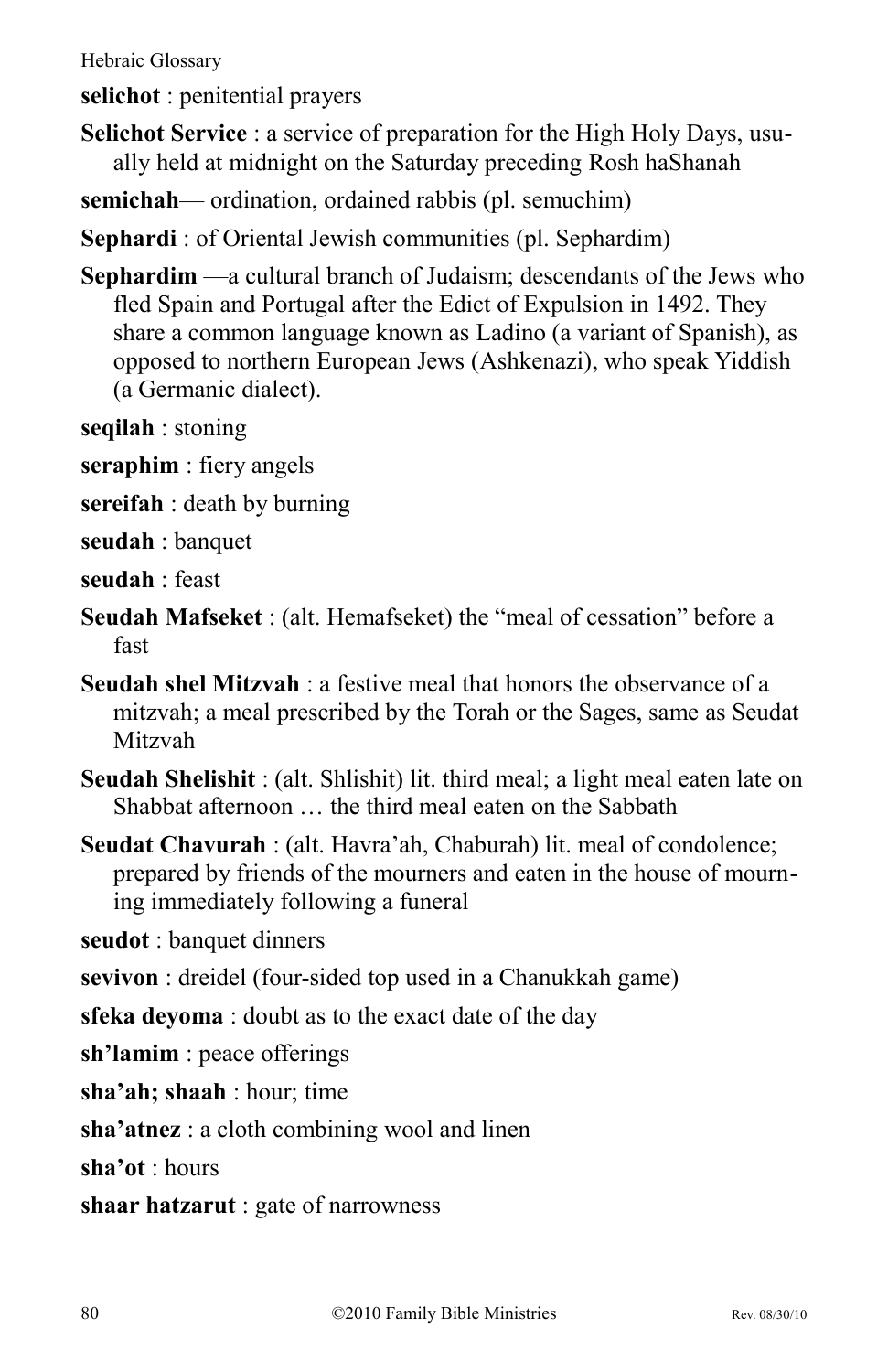- **Shabbat** : (alt. Shabbos) Sabbath. The seventh day of the week. God's appointed day of rest, a holy convocation. Rest, cease. (Sephardic pronunciation)
- **Shabbat Bereshit** : (alt. Bereishit) the first Sabbath after Simchat Torah on which the portion of Bereishit (Genesis) is read
- **Shabbat Chazon** : the Sabbath before the Ninth of Av
- **Shabbat HaGadol** : The Great Shabbat precedes Pesach. It is the day the lambs are selected and brought into the home for a week of close observation to determine their suitability as the Pesach sacrifice. It was on this day that Yeshua entered Jerusalem (the "house" of Israel) for one week's close observation by Israel of His suitability to be their Paschal Lamb, marked by his "triumphant entry" into Jerusalem.
- **Shabbat HaHodesh** : the fourth Shabbat of the Purim sequence; precedes the new year
- **Shabbat Mevarchim**: the Sabbath on which the forthcoming month is blessed
- **Shabbat Nachamu** : the Sabbath after the Ninth of Av
- **Shabbat Parah** : the third Shabbat of the Purim sequence. Refer to the ordinance of the Parah Adumah (Red Heifer) in B'Midbar (Numbers) 19:1-22 : Purification before the feasts of Pesach/Hag HaMatzot.
- **Shabbat Shirah** : "the Sabbath of Song", the Sabbath on which "the song of the sea" is read in the portion of Beshalach
- **Shabbat Shuvah** : lit. Sabbath of Return; the Sabbath between Rosh haShanah and Yom Kippur
- **Shabbat Zachor** : The first Shabbat of the Purim sequence; the Sabbath immediately preceding Purim
- **Shabbaton** : Seven High Sabbaths … sabbath program of study and celebration (pl. Shabbatonim)
- **Shabbos** : (alt. Shabbat) The Sabbath (Ashkenazic pronunciation)
- **shachah** : to depress, i.e. prostrate (specifically reflexive in homage to royalty or God) : bow (self) down, crouch, fall down (flat), humbly beseech, do (make) obeisance, do reverence, make to stoop, worship
- **Shacharit** (alt. Shararit) : Morning Prayer. From Hebrew for "dawn" … Morning prayer service
- **shachat** : corruption
- **Shaddai** : the Almighty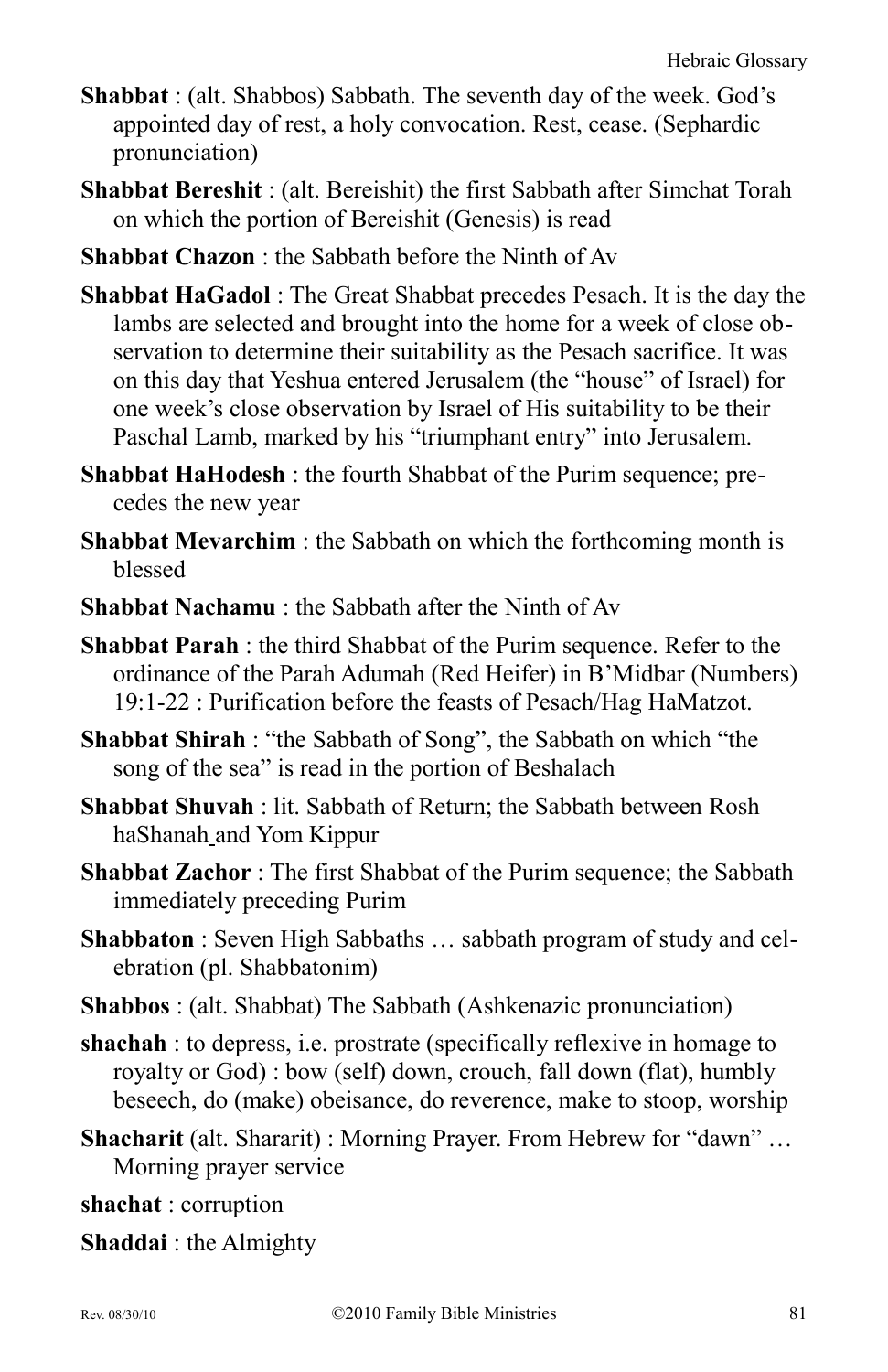**shadkhan** : marriage-broker

**shaichus** : closeness; friendship; intimacy

**shakan** : to reside or permanently stay (lit. or figuratively) : abide, continue, (cause to, make to) dwell (-er), have habitation, inhabit, lay, place, (cause to) remain, rest, set (up) : see Shekhinah

**shakhor** : black

- **shakran** : liar (pl. shakranim)
- **shalakh** : cormorant
- **shalem b'guf** : healthy
- **shaliach** : an agent sent with the full authority of the person doing the sending; Apostle (pl. Shlichim, alt. Shliachim)
- **Shaliach Tzibur** : the presenter of the prayers in the Synagogue, the Cantor
- **shalitim** : rulers
- **shalom**: lit. peace ... denotes all the fullness of harmony, well-being, and comfort needed for one to be at complete peace
- **Shalom Zachor** : first Friday following birth
- **shalosh** : three
- **shalosh paamim** : three times
- **Shalosh Regalim** : see Pilgrim Festival
- **Shalosh Seudot** : the three festive meals prescribed for the Sabbath
- **shamash** : (alt. shammash) : lit. servant; term for the ninth candle used to light the other candles in the Chanukiah … the beadle in the Synagogue; equivalent to Gk. *deaconos* (translated "deacon" in the Ketuvim Shlichim)
- **shammai** : (alt. shammai) school of …
- **shanah** : year (pl. shanim)
- **sharsherot** : chains / fetters
- **shatnez** : mixture of wool and linen material which we are proscribed from wearing (Deut 22:5-12)
- **Sha'ul** : (1) the first king of Israel. (2) Best known of all Messianic Rabbis, Yeshua's Shliach sent primarily to the Goyim and scribe of approximately half of the *Ketuvim Shlichim*.
- **Shavuot** : (alt. Shavuoth) lit. "weeks" : The feast of Weeks or Pentecost (50 days); one of the three Pilgrim Feasts. The 50th day from Yom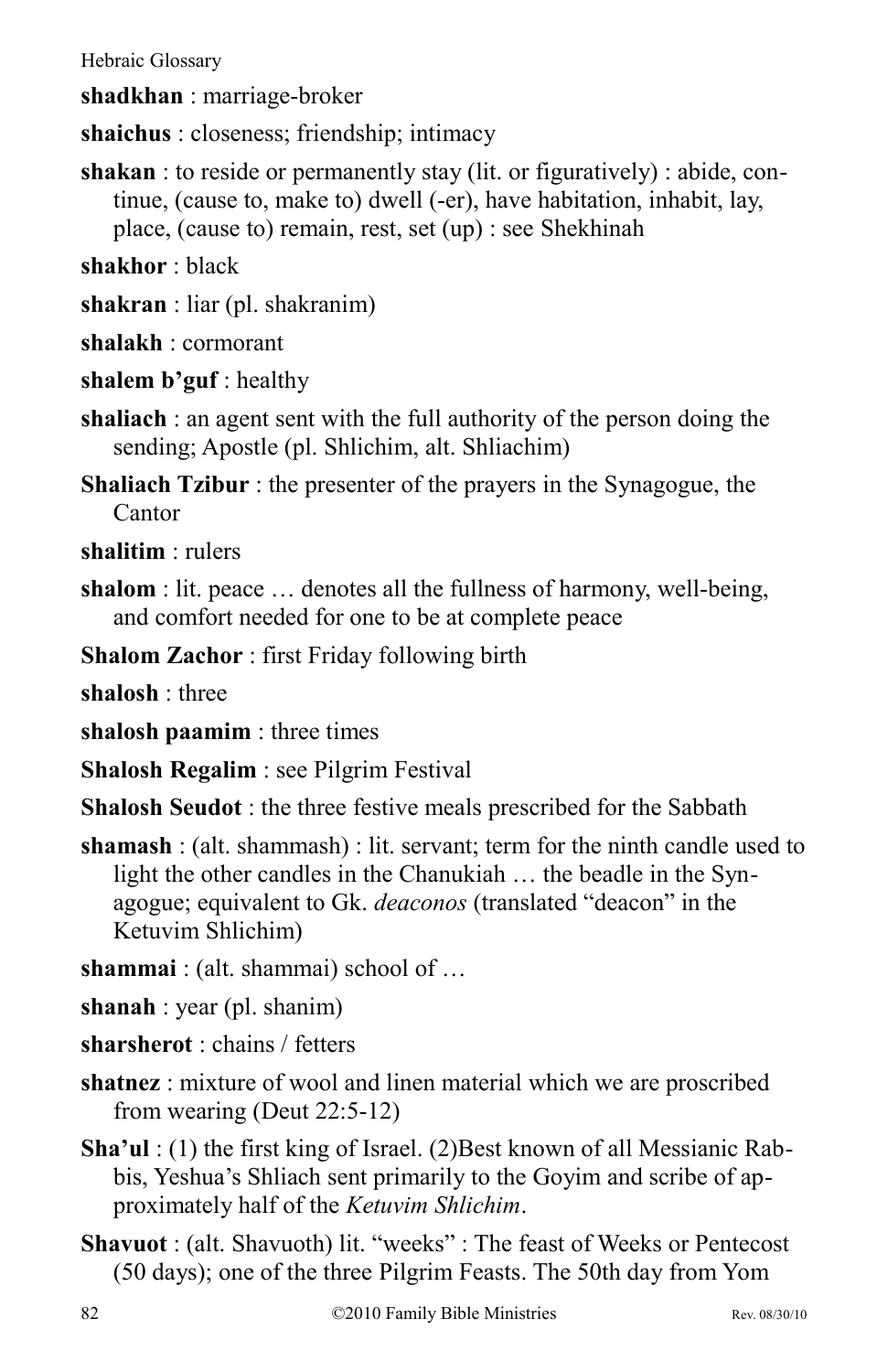Habikkurim memorializes the receiving of the Torah, and the beginning of the wheat harvest. Also, it represents the betrothal between Israel and the Lord. It was on this day that Ruach HaKodesh came to permanently indwell the Miqra (Acts 2) as the "down-payment" or "bride price." (sg. Shavuah) (also Hag Hakatzir)

**shawkling** : ritual swaying while davening; it is practiced to remind us that we were once nomads, and resembles the swaying of the body while riding a camel.

**shayach** : conceivable

**shchenim** : neighbors

**she'arim** : gates

**she'elah** : question

- **She'elat Geshamim** : the petition for rain
- **She'elot u-Teshuvot** : questions and responses to queries on matters of Jewish law by rabbis and sages

**she'erit** : remnant; remainder

**shebalev** : inwardly

- **shebet** : a stick (for punishing, writing, fighting, ruling, walking, etc.) or (figuratively) a clan : correction, dart, rod, scepter, staff, tribe
- **shebuah** : (alt. shabuwa) lit. sevened, i.e. a week (specifically of years) : seven, week
- **Shechinah** : (alt. Shekhinah) glorious presence of God. See Shekhinah.
- **shechita** : the slaughtering of animals for meat as prescribed by the Torah
- **shed** : demon / evil spirit
- **shedim** : demons

**sheelah** : question

**sheelot** : kashes; questions

**sheerit** : remnant

- **shefach dahm** : the shedding of blood
- **Shehecheyanu** : lit. [God] who has kept us alive; this is the blessing for beginnings and other happy occasions in people's lives, such as birth and marriage. It is also said at candlelighting, Kiddush and certain other specific times during festival observances … a blessing over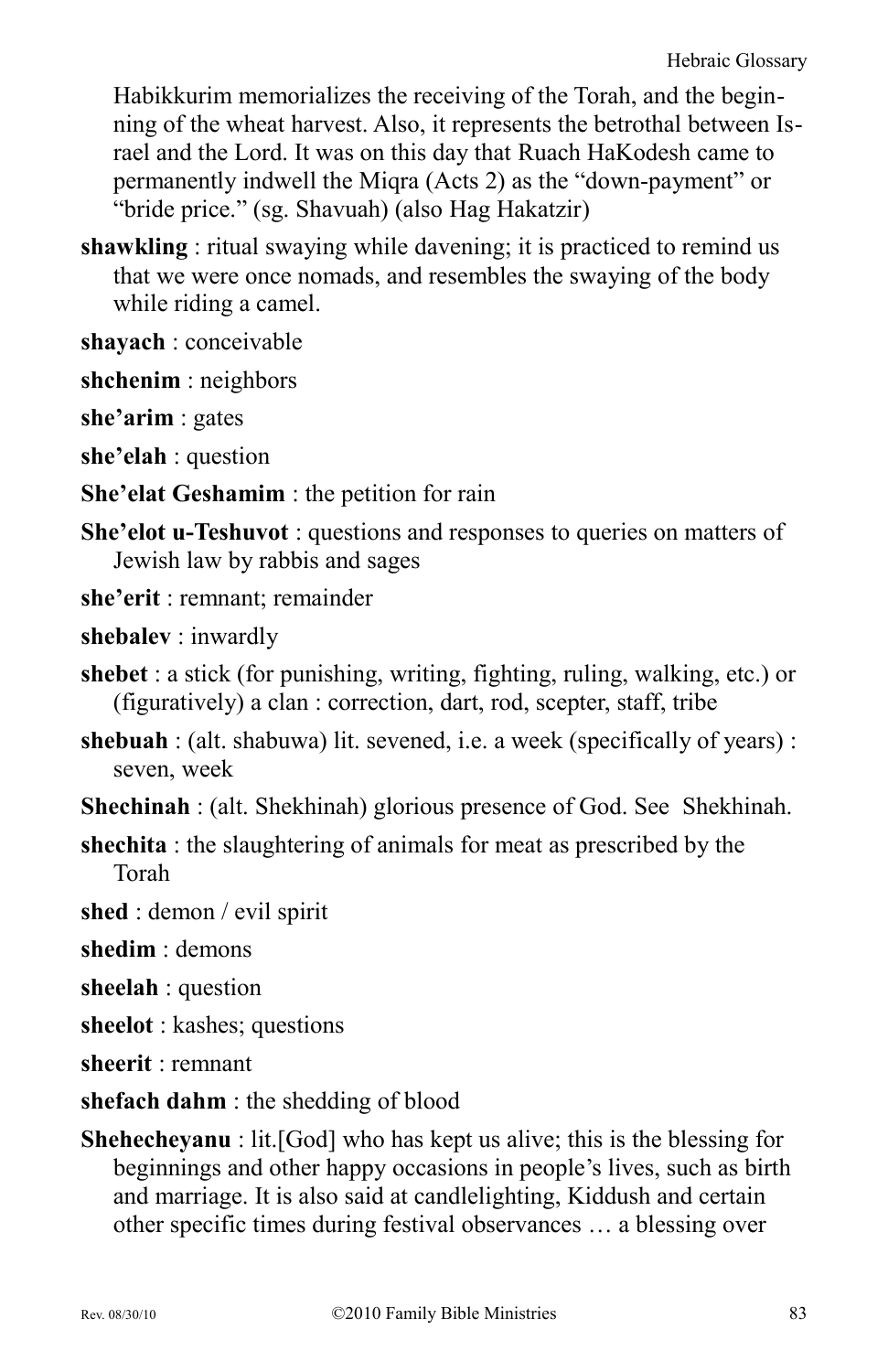mitzvot which are performed once a year or over new fruit in its season

**shein** : beautiful

**sheker** : falsehood; lies

**sheketz** : abomination

- **sheketz tameh** : unclean creature
- **Shekhinah** (alt. Shechinah) : God's Presence in the world. : Aram. and late Heb., a word not in Scripture, but used by later Jews and by Christians to express the visible divine Presence, especially when resting between the cherubim over the mercy seat (from shakan). As the word denotes "glory" then to speak of "the Shekhna Glory" is redundant and means "Glory Glory".

**sheleimah** : complete

**shelemut** : perfection; completeness

**Sheloshim**: the second period of mourning; thirty-day mourning period

**shem** : name (pl. shemot)

**shem kodesh** : (alt. shem hakodesh) religious name; most Jewish males have two names : a religious name, called the *shem kodesh* (or *hakodesh)*, and a secular name, called the *kinnui* in Hebrew. The religious name is a Hebrew name, and the secular name is in whatever vernacular language is in use. Observant American Jews today (for example) have a religious Hebrew name, and a secular English name. Among the Jews of Eastern Europe, Yiddish was the everyday or secular language, so they had a religious Hebrew name and a secular Yiddish name, the *kinnui*. In France, the secular name is in French; in ancient Babylonia, the *kinnui* was in Babylonian; etc.

**Shem Hameforash** : the Ineffable Divine Name

**shem tov** : good name; good reputation

**Shema** : (alt. Shemab; Sh'ma) lit. hear … The most widely-known Jewish confession of faith in one God: "*Shema Yisrael Adonai Elohenu Adonai Echad*" (Hear, O Israel: the Lord is our God, the Lord is One). Deut. 6:4-9

**shemen** : oil

**shemen mishchah** : anointing oil

**shemesh** : sun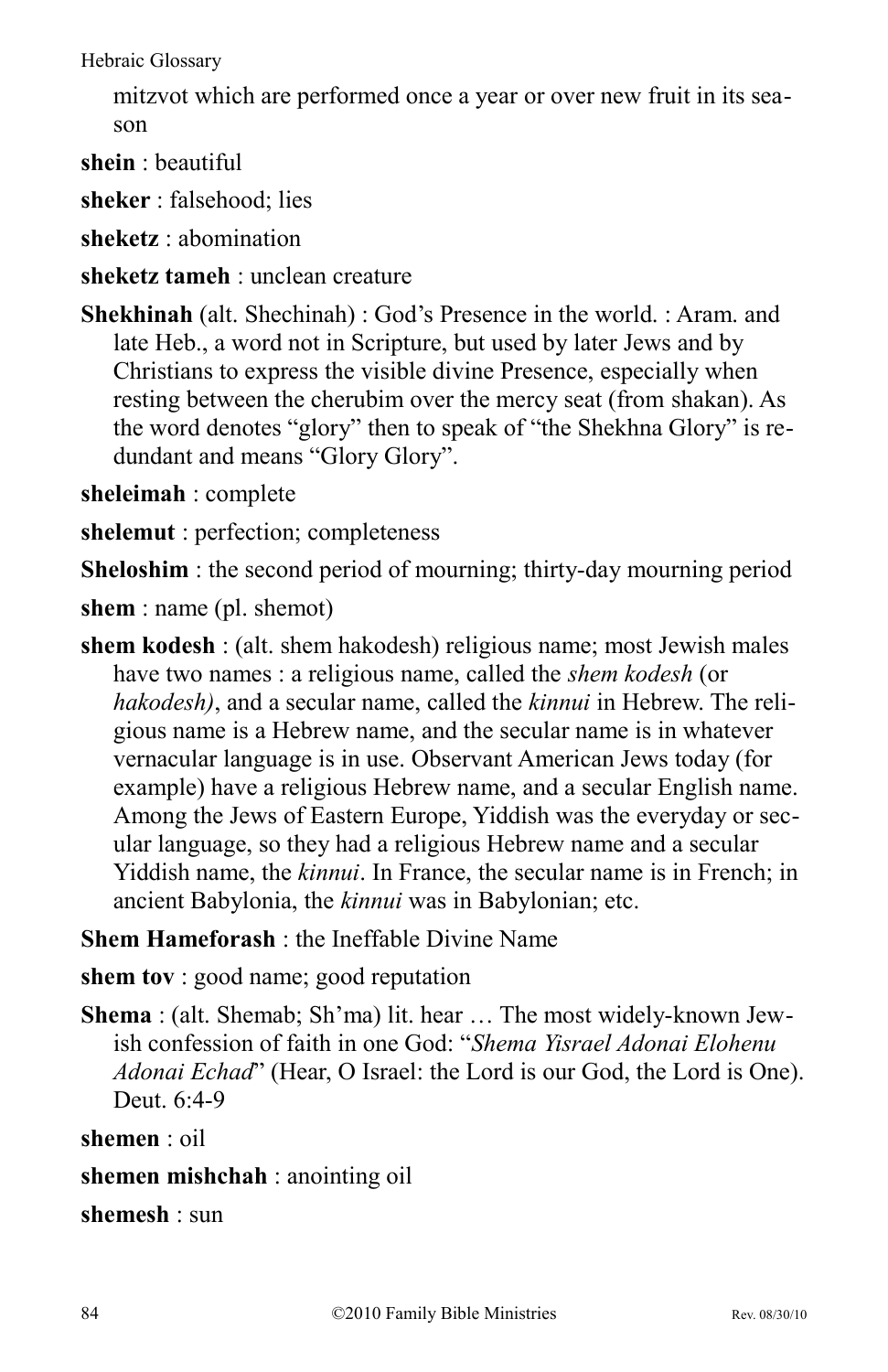**Shemini Atzeret** : Literally: the eighth day of assembly; conclusion of Sukkot … The day following Sukkot and the end of that festival

**shemitah** : fallow

**Shemoneh Esre** : (alt. Esray, Shmoneh Esreh) Eighteen … the number of blessings originally in the important part of the daily prayers recited in silence while worshipers stand—hence this name is applied to all such standing prayers, although the daily service now has nineteen and other services seven blessings. Combines adoration with entreaty. Also called Amidah (standing) or simply Tefillah (prayer).

**shemot** : names (sg. shem)

**shenayim** : two

**Sheol** : abode of the dead; afterlife; the netherworld

**sherut** : service in the Beis HaMikdash

**sheva** : seven

**Sheva Berachot** : (alt. Birchot) lit. seven blessings; these are recited or chanted at a wedding ceremony prior to the sharing of a cup of wine by the bride and groom

**shevach** : (alt. shevakh) praise; commendation

**shevarim** : a shofar sound

**shevarim** : oxen

**Shevat** : Fifth month of Jewish year

**shevet** : tribe

**shevu'ah** : oath

**shevuot** : oaths

**sheynah** : sleep

**sheynit** : a second time

**shfakhot** : maid servants

**shichrut** : drunkenness

**shiebud** : obligation

**shifcha** : (alt. shifchah) bond maid

**shiflut** : lowliness

**shiggot haAm** : unintentional sins of the people

**shikkor** : drunkard

**shikkorim** : drunkards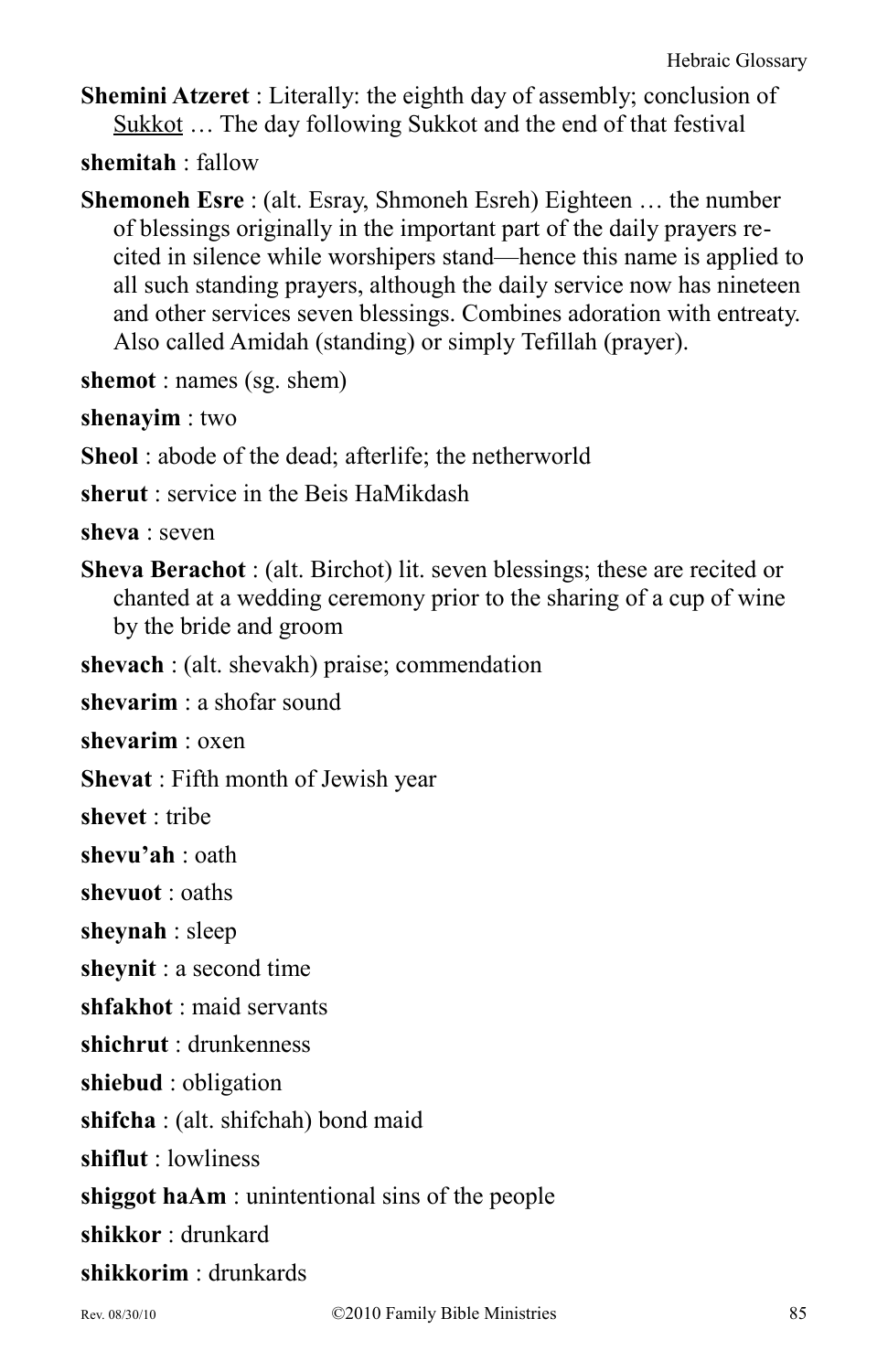**shilton** : rule

**shin** : next-to-last letter of the Hebrew alef-beit (first letter of Shaddai)

**Shir Chadash** : New Song

**shirayim** : Rebbe's remainders

**shiryon kaskasim** : coat of scale armor

**Shitre Erusin** : A betrothal contract

**shiur** : lesson; Torah talk (pl. shiurim)

- **shiva** : seven; the first period of mourning; seven-day mourning period, the first day of which is the day of burial
- **shivah haben** : child of the week

**shivim** : seventy

**shkoyach** : well done

**shleimut** : perfection; completion

**shliach** : emissary, one sent forth with the full power and authority of the sender; Apostle (pl. Shlichim, shluchim)

**Shlichus** : (alt. Schlicot) Divine Mission

**shlishit** : third

**shlita** : control

**shlitah atzmi** : self-control

**shloshah** : three

**shluchim** : emissaries of the Rebbe; Melech HaMashiach (sg. shliach)

**Shmad** : Anti-Mashiach apostasy; apostate; destructive departure

**shmattes** : tatters; rags

**Shmitah** : Release : the seventh year in which the land lies fallow and debts are released or annulled … the Sabbatical year at the end of each seven year cycle

**Shmo** : His Name

**shmonah asar** : eighteen

**Shmuel** : a Sage of the Talmud; Samuel

**shnayim** : two

**Shneym Asar** : Twelve

**shochet** : ritual slaughterer, required by Jewish dietary laws for the preparation of kosher meat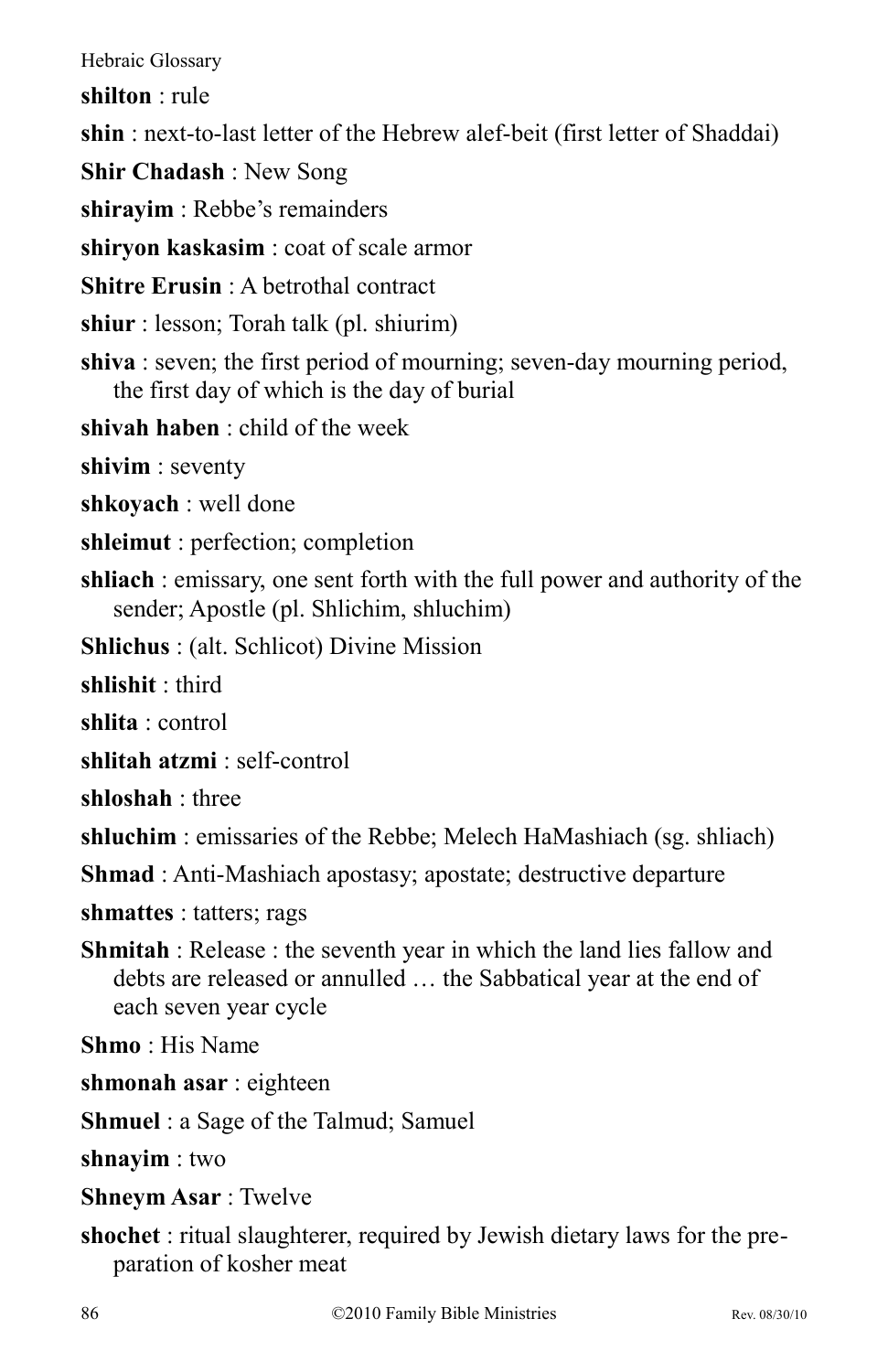#### **shochvim es zachar** : homosexuals

#### **shoded** : robber (pl. shodedim)

**shofar** : trumpet made from a ram's horn used as warning, call to arms, and in celebration. Blown on Rosh haShanah and during the month of Elul. When Yeshua returns it will be with the "sound of the Shofar."

#### **Shofar Hagadol** : The Great Trumpet

- **shofetim** : judges
- **Shofetim** : (alt. Shofitim) Judges; Book of the Bible … a portion in the Book of Deuteronomy
- **soin** : already
- **shomayim** : heaven
- **Shome'a Tefillah** : (alt. Tefilah) "The One Who hears prayer …" one of the eighteen benedictions of the Amidah
- **shomer** : lit. guardian; on guard … person who remains with the deceased so that the body is never left alone prior to burial
- **shomer masoret** : religious devotion
- **shomrim** : guards
- **shoresh** : root
- **shoshvin** : the chosson's best man
- **shot** : whip
- **shoteh** : fool
- **shoter** : law official
- **Shovavim Tat** : a series of winter weeks whose Mondays and Thursdays are observed as fast days
- **shprach** : diction
- **shrekliche** : terrible
- **shtaig** : working my way up; advancing; progressing
- **shtark** : steadfastly
- **shtats** : imposing; impressive
- **shtein** : stop
- **shter** : bother
- **shtetl** : Jewish village
- **shtetlach** : towns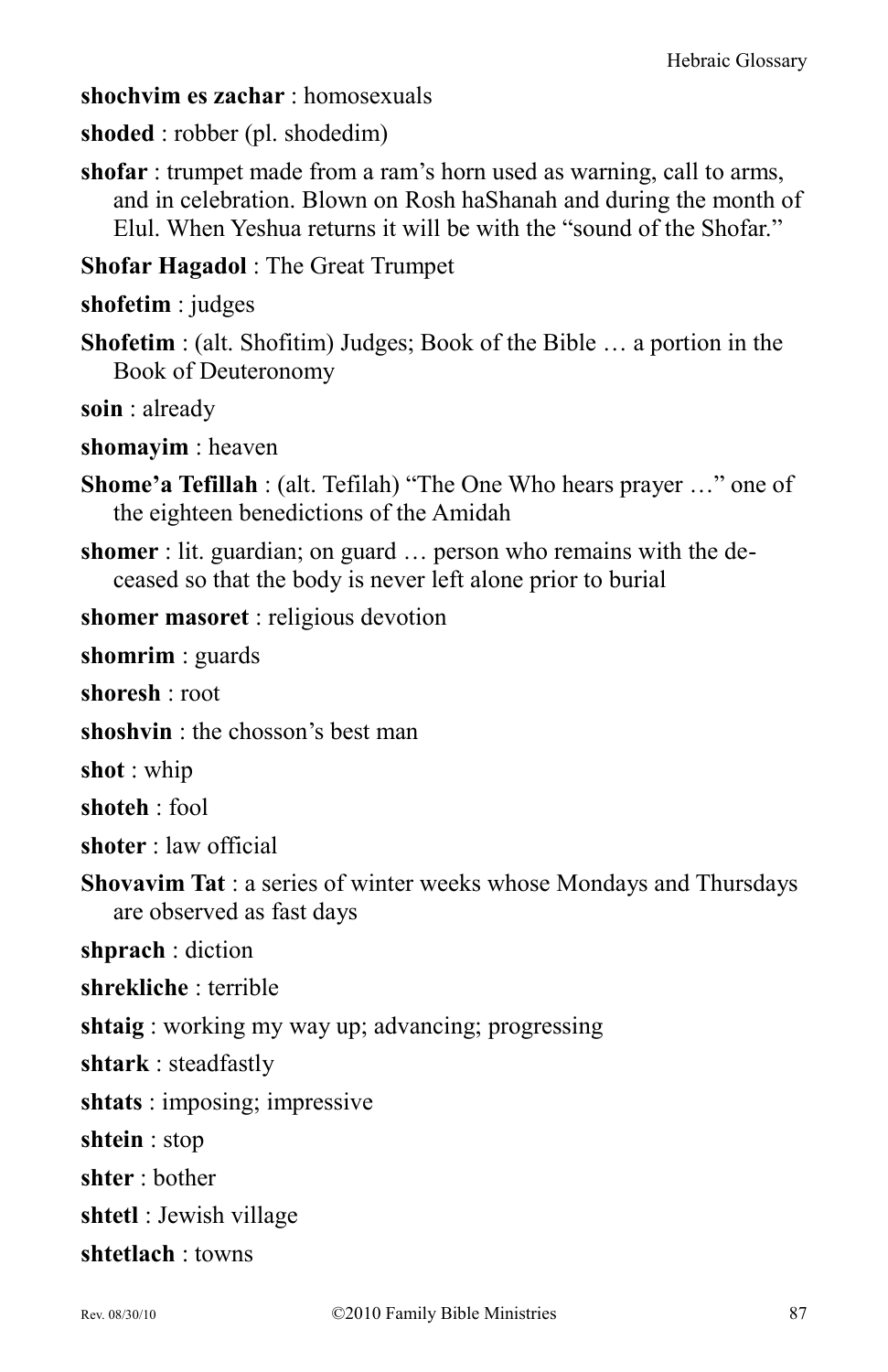- **shtey karnayim** : two horns
- **shtiklech** : misconduct ;
- **shtreimel** : expensive hat
- **shuckle** : to sway during prayer
- **shud** : misfortune
- *shul* : synagogue
- **shulchan** : table
- **Shulchan Aruch** : code of law applicable to today … the Book of codified Jewish Law, by Rabbi Yosef Karo
- **Shulchan Orech** : table set for meal … one of the fifteen phases of the Seder ceremony
- **shulchanot** : tables
- **Shushan Purim** : Purim celebration on Adar 15 by cities walled at the time of Joshua
- **shuttafim** : partners
- **shuttafut** : partnership
- *shvakh* : commendation
- **shvateem** : (alt. shvatim) tribes
- **shver** : complex
- **Sicarii**: a fanatic group of Zealots (literally meaning "cut throats") as they were involved in political assassination of both Jews and Romans; named after the ice-pick-like dagger used to dispatch their victims via a thrust to the base of the brain. The talmid who betrayed Yeshua was Yehuda the Sicarius.
- **sichlut** : foolishness
- **Siddur** : (alt. Sidur) prayer book; the set order of prayers … daily and Sabbath prayer book (pl. Siddurim)
- **Sidra** : Bible portion of the week, read on Sabbath (pl. Sedarim, alt. Sidrot)
- **Sifra** : (alt. Sifre) Halakhic midrashim to Leviticus, Numbers, Deuteronomy
- **sikhliyut** : rationality
- Siloam : a pool of water in Jerusalem
- **siman** : sign; indication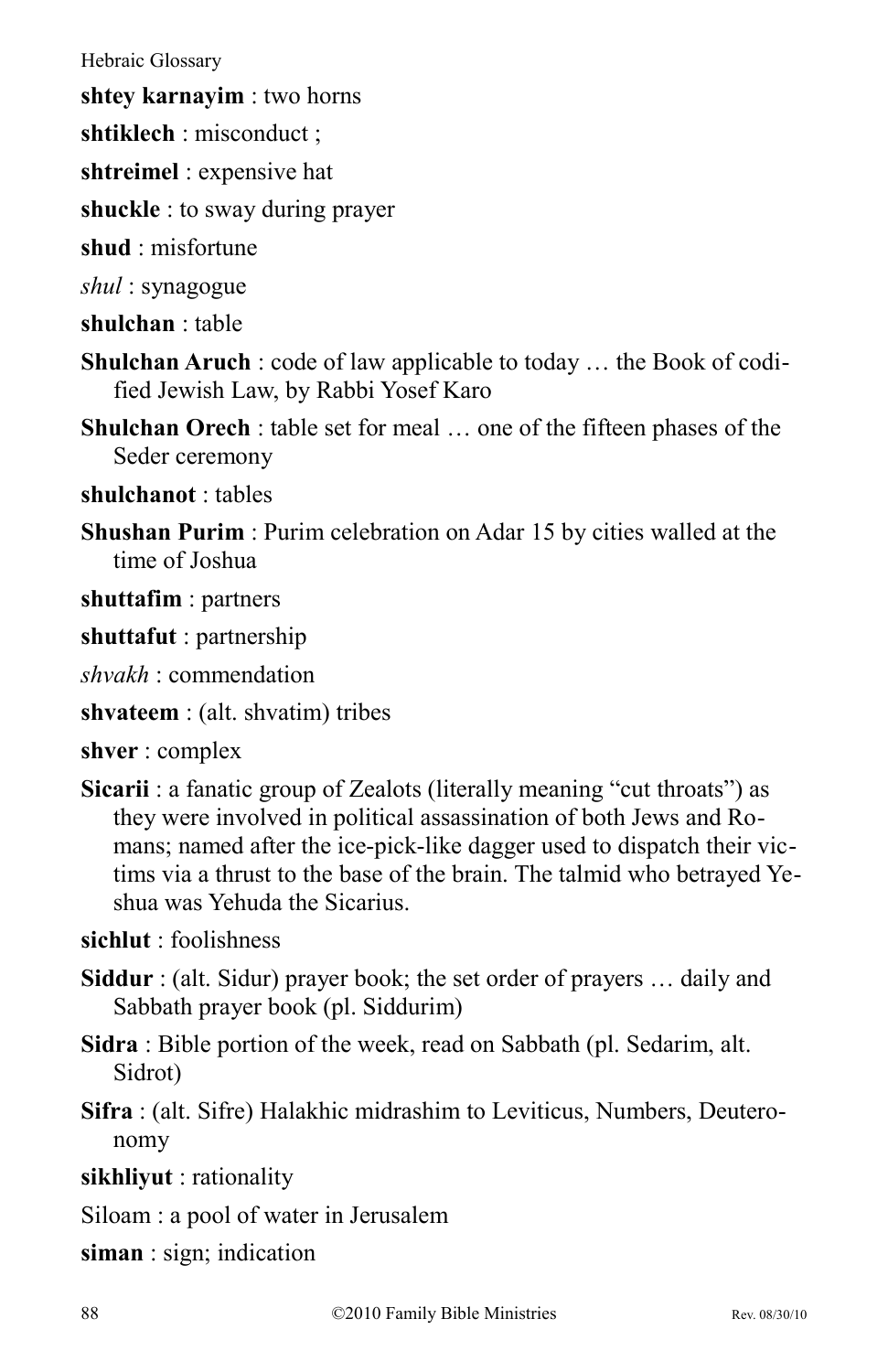**simcha** : joy

- **simchah** : lit. joy; a happy event
- **Simchat Torah** : Literally: joy of the Torah; holiday marking the conclusion of the yearly cycle of Torah readings and the beginning of the new cycle; the final fall holiday

**sin'ah** : hatred

**sinas chinom** : baseless hatred

**sirah** : boat

- **sitnah** : accusation
- **Sivan** : Ninth month of the Jewish year

**sivlot** : sufferings (pl. sevalot)

**Siyum**: the completion of the study of a Talmudic tractate. Sod: mystery

**skikuy** : drink

**smolit** : left

**sochen** : steward/estate manager

**sodot** : mysteries

- **sofer** : a specially trained scribe; Torah-teacher; rabbi (pl. soferim, sofrim)
- **soimech** : confident; putting their trust and being dependent

**soivel** : bearing with

**soneh** : hater

**soreg** : barrier of the holy precinct

**sorrut** : rebelliousness / insubordination

**sotah** : a woman suspected of adultery

**soterim** : policemen

**stam** : elementary

**stater** : coin

**sterntichel** : kerchief

**Sukkot** : (alt. Sukot) : booths, temporary dwellings; name of the festival that commemorates the Israelites' wanderings in the desert after leaving Egypt … the Feast of Tabernacles (Booths) … One of three Pilgrim Feasts (sg. Sukkah, Sukah)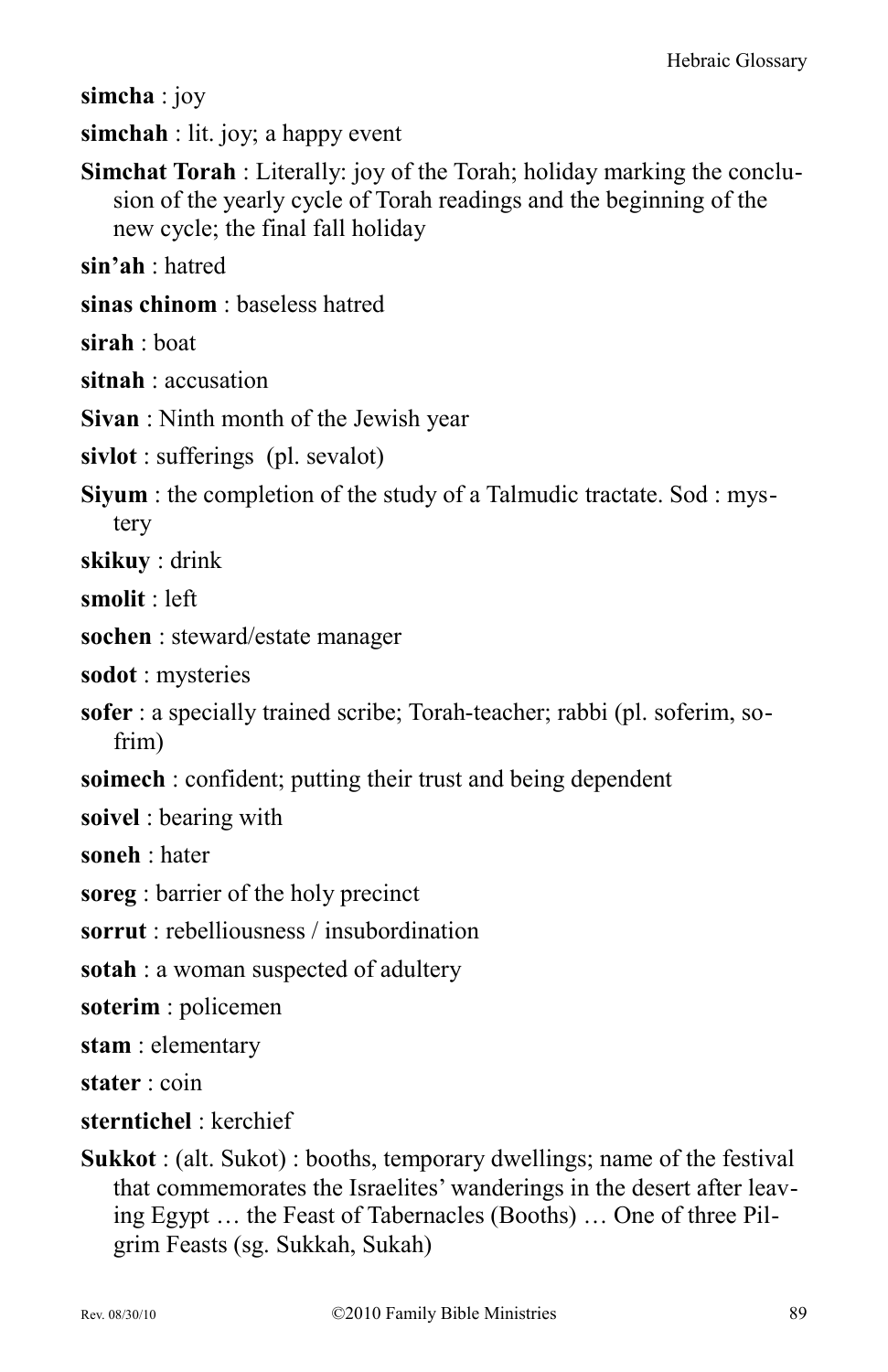- **sunagoge** : (Gk.) an assemblage of persons; specifically a Jewish "synagogue" (either the place or the meeting); by analogy a Christian "church" meeting : assembly, congregation, synagogue
- **sus** : horse (pl. susim)
- **synagogue** : a place constructed and fully dedicated for gathering and studying. After the destruction of the Temple, synagogues became a place of corporate worship.

# $T_{ti}$

- **t'fillin** : black leather boxes containing scrolls of Scripture passages, also called phylacteries. Sometimes during prayers one box is affixed to one's hand and arm and the other to one's forehead as a physical effort to obey the passage in Deuteronomy 6:8 (Exodus 13:1-16; Deuteronomy 6:4-9; 11:13-21)
- **ta'am ha'elyon** : the "upper" mode of cantilation of the passage of the Ten Commandments

**ta'anug** : evil pleasure

**ta'anugot** : evil pleasures

**ta'avah** : evil desire/lust

**ta'avot** : lusts

**Taanit** : a section of the Talmud on Fasts … a fast day

**aaanit chalom** : a fast over a bad dream

**taavah** : lust

**tachanun** : a prayer of supplication

**tacharut** : competition

**tachlis** : purpose

**tachrichim** : (alt. tachrichin) burial shrouds

- **tachtiy** : the depths (figuratively a pit, the womb) : low (parts, -er, -er parts, -est), nether (part)
- **tag** : ornamental flourish or "tittle"on Hebrew letters
- **taharah** : ritual purification of the deceased in preparation for burial … washing of the dead body
- **tahor** : ritually pure or clean … able to enter the Beit HaMikdash or Mishkan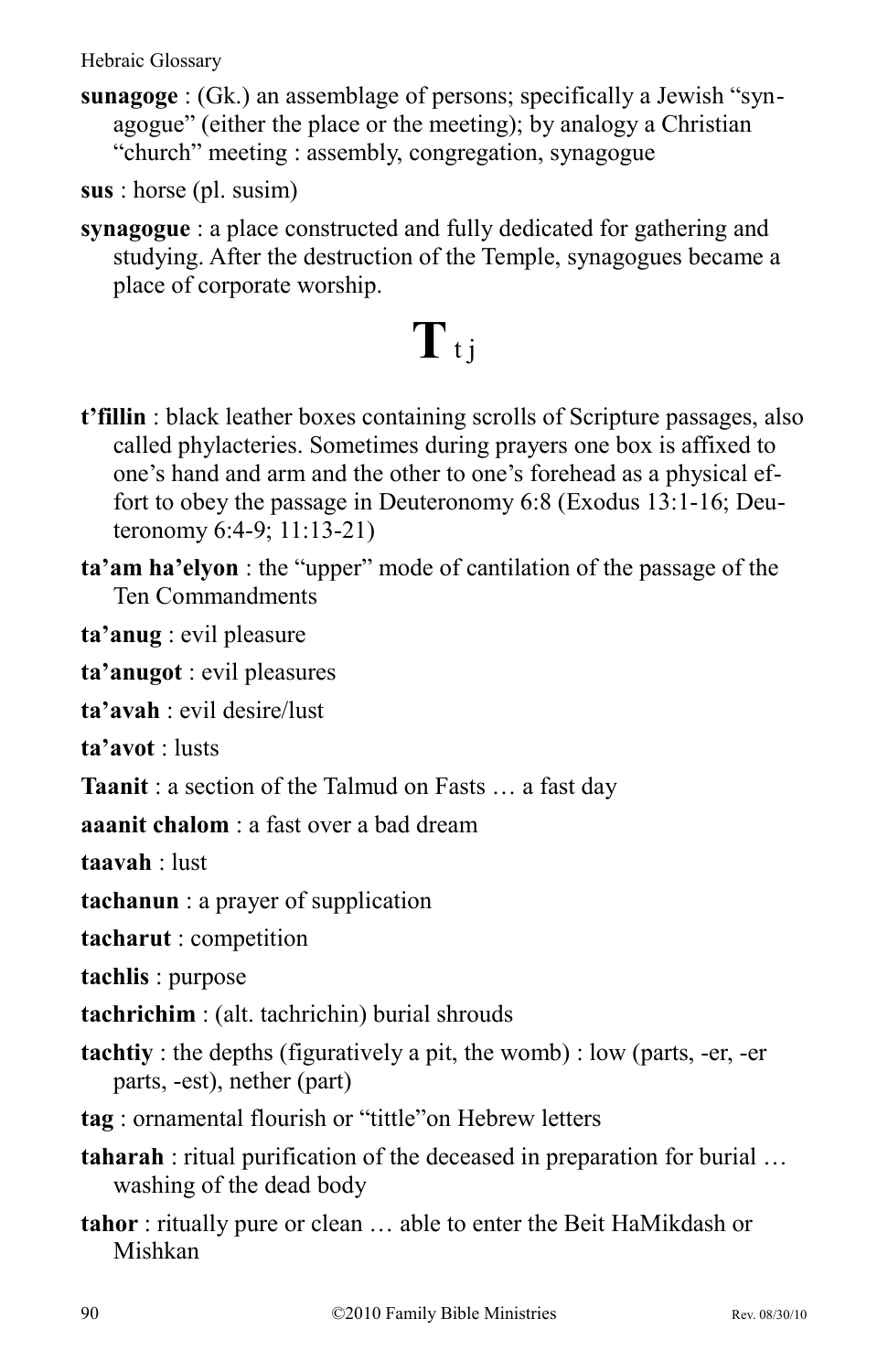**takhrikhim** : shrouds prescribed by Jewish law

**takhmos** : night-hawk

**takif** : influential man

- **Tal** : (Dew) The prayer for dew (in Eretz Yisrael) recited on first day of Passover
- **tallit** : prayer shawl with ceremonial fringes on four corners (alt. talit, talis)
- **tallit katan** (alt. talit) : a small prayer shawl; a special undershirt with four corners each bearing tzitziyot
- **talmid** : disciple, student (fem. talmidah; pl. talmidim); a true talmid does not only want to *know* what the teacher *knows*, he/she wants to *be* what the teacher *is.*
- **talmid chacham** : a scholar of the Torah
- **Talmud** : the two commentaries on the Mishnah, one produced in the Holy Land about AD 275, the other in Babylonia about AD 500; the designation for both the Mishnah and the commentaries on it (Gemara). The Talmud is the collected legal and ethical discussions of the rabbis.
- **tam'ei** : (alt. tameh, tameis, tamei) ritually impure or unclean (specifically by virtue of contact with the dead), not able to enter the able to enter the Beit HaMikdash or Mishkan
- **tamid** : the daily sacrifice in the Sanctuary
- **tamim** : faultless
- **Tammuz** : tenth month on the Jewish civil calendar
- **tana** : rabbi in the Mishnaic period (pl. tannaim, alt. tana'im)
- **Tanakh** : (alt, Tanach, Tenach) the Hebrew Bible, consisting of Torah, Prophets, and Writings … an acronym formed from the initial letters of the Hebrew **T**orah, **N**evi'im (Prophets), and **K**etuvim (Writings)

**tanshemet** : horned owl

**Targum** : (Translation) Traditionally the name given the Aramaic translation of the Bible, read to the populace in Babylonian periods. The custom of reading services in Aramaic following the Hebrew goes back to hundreds of years before the great diaspora. Except for some interpolations and paraphrases, the Targum Bavli, also known as the Targum Onkelos, is a very faithful translation. Less faithful to the text are the Targum Yerushalmi and others of fragmentary character (pl. Targumim)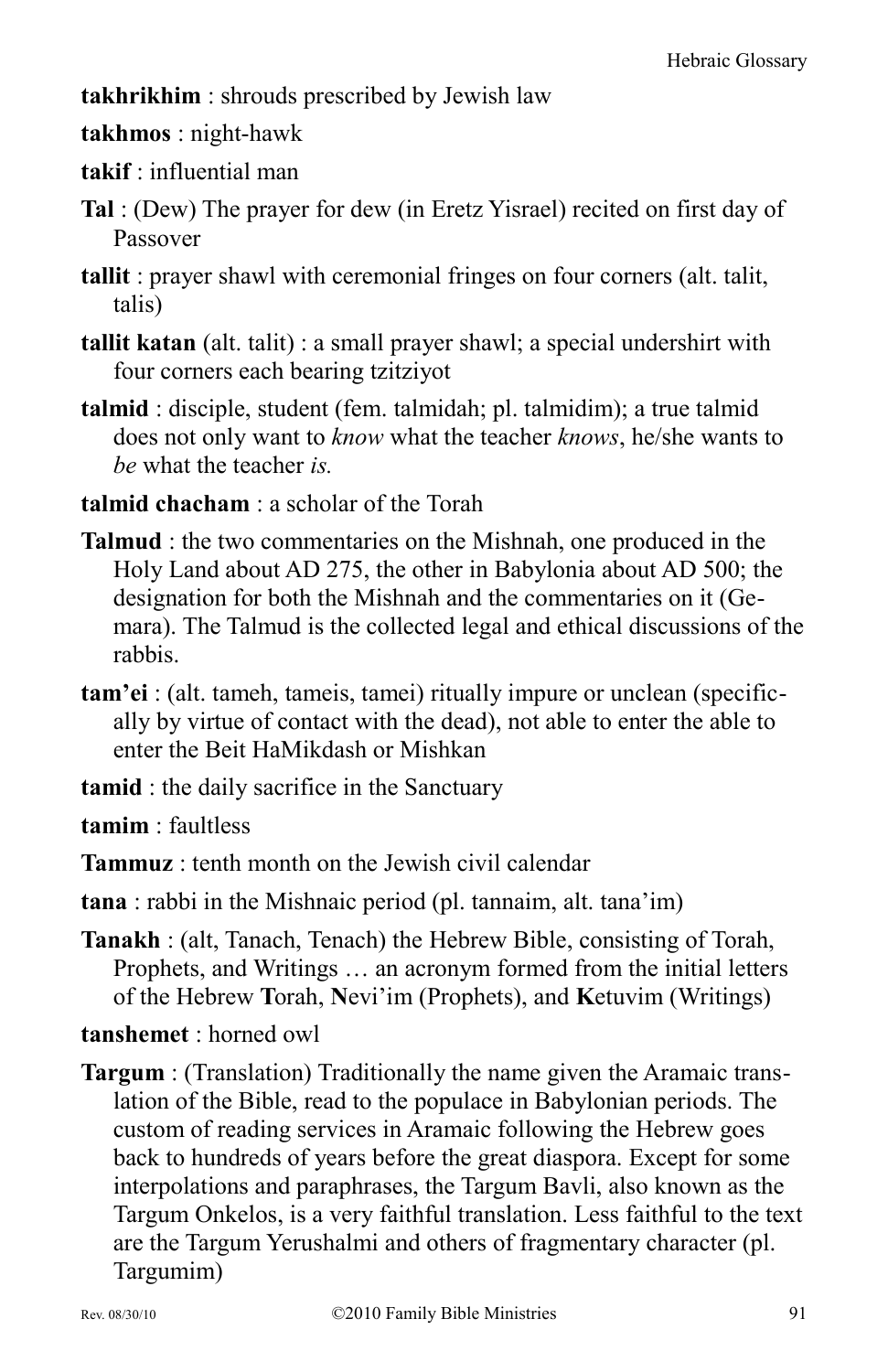**tarnegol** : cock

**Tashlich** : traditional Rosh haShanah afternoon ceremony in which individuals symbolically cast their sins (crumbs) into a body of water … the casting away of sin

**tata** : papa

**tav** : mark

**tavnit** : pattern; copy

**techinnah** : petition; supplication

**techiyah** : resurrection

- **tefillah** : (alt. tefilah) lit. prayer; also refers to the central group of prayers in each service, alternatively called the Amidah or Shemoneh Esre (pl. tefillos, tefillot)
- **Tefillah Zakah** : (alt. Tefilah) "a prayer of purity" recited upon the advent of Yom Kippur before Kol Nidrey
- **tefillin** : (alt. tefilin) black square leather boxes containing parchments with sections of the Torah (Shma etc.). Jewish men are obligated to wear them the forehead and arm during prayers every morning. (Of course if one sees the sunrise 45 times a day as an astronaut might, this may create problems.)

**Tehillim** : Psalms

**tehom** : abyss

**tehom gedolah** : a great abyss; chasm

**tehorah** : pure

**tehorim** : clean

**Teki'ah** : a shofar sound

**tekufa** : era; period

**Tekufah** : one of the four seasons of the year (pl. Tekufot)

**tekumah** : revival

**telos** : the point aimed at as a limit, i.e. (by implication) the conclusion of an act or state (termination, result, purpose); specifically an impost or levy (as paid) : continual, custom, end (-ing), finally, uttermost

**telunnah** : murmuring

**tema'im** : unclean

**temarim** : palms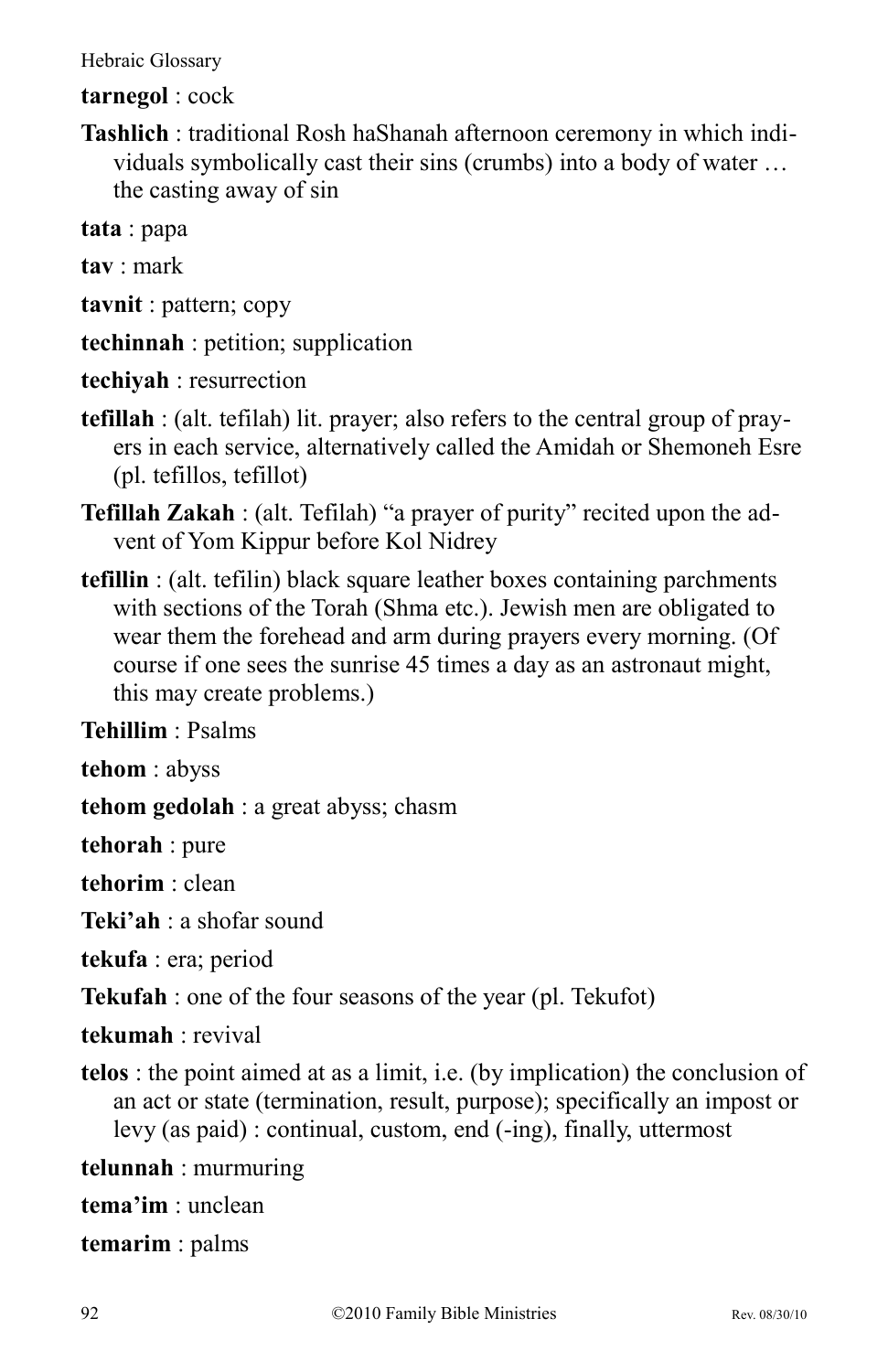**Tenakh** (alt. Tanach, Tenach) : Tanakh

**teretz** : excuse

**Teruah** : an awakening blast on the Shofar

**terumah** : contribution

**terumah haissa** : portion; offering of the dough

**terutz** : excuse

**teshukot** : desires

- **teshuvah** : (alt. teshuva) lit. turning or returning; repentance ... repentance from sin, spiritual reawakening … desire to strengthen the connection between oneself and the sacred … turning toward God
- **Tetragrammaton** : the four Hebrew letters hwhy usually transliterated YHWH or YHVH that form a Biblical "proper Name" of God

**Tetzaveh** : a portion in the Book of Exodus

**teva** : ark

**teva** : nature

**tevel** : world

- **Tevet** : fourth month of the Jewish year
- **tevilah** [*lit.* immersion] : the total immersing of one's self in a mikvah (container of "living water"). Christian "baptism" is a based upon this concept, but has been changed from the practice followed by the early Messianic Believers. Whereas Christian "baptism" is performed upon the individual by another, generally a member of the clergy, tevilah is performed upon one's self by the individual, and may may or may not be observed by "official witnesses."
- **Therapeutae** : sternly ascetic Jewish party whose views and practices were kindred to the Essenes in Palestine

**tevunah** : wisdom

**tief** : deep and profound; erudite; keen

**tiferet** : splendor; beauty

**tihur** : purification

**tikkun** : restoration; repair

**Tikkun Chatzot** : (alt. Tikun) a prayer of lamentation over the destruction of the Sanctuary, recited at midnight

**Tikkun Leil Shavuot** : (alt. Tikun) lit. service of the night of Shavuot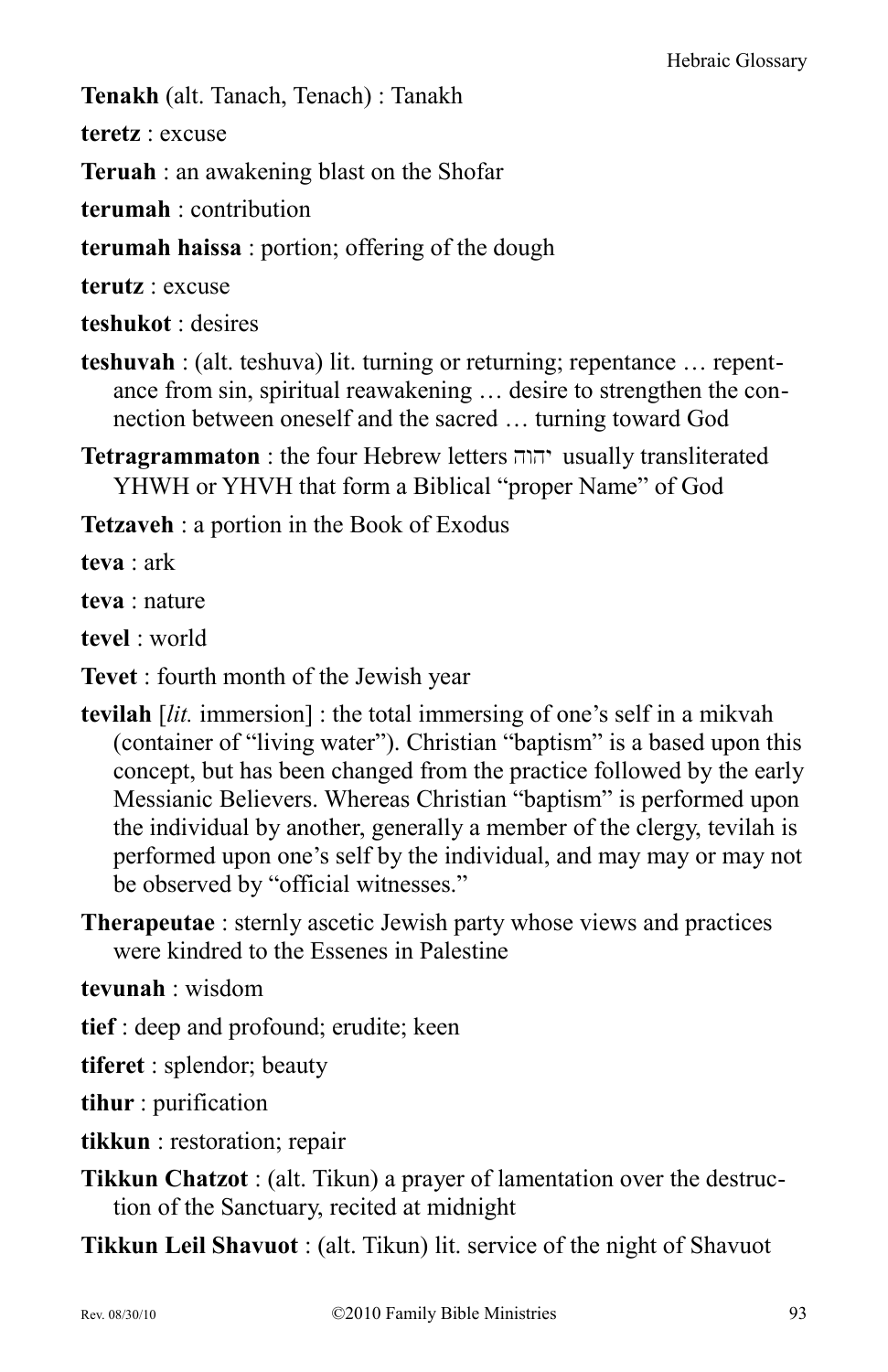- **tikkun olam** : (alt. tikun) repairing our broken world
- **Tikkun Soferim** : (alt. Tikun Sofrim) the set of rules for the writing of a Torah Scroll
- **tikvah** : hope
- **tikvateinu** : our hope
- **timtum halev** : hardening of the heart
- **tipesh** : idiot
- **tipshus** : foolery
- **tipus** : type; pattern

**tish** : table

- **Tishah Be'av** : The ninth day of the month of Av; a day of mourning for the destruction of the ancient Temple in Jerusalem
- **tishen** : tables
- **Tishri** : (alt. Tishrei) (Ethanim) first month of the Hebrew civil calendar (September-October)
- **Titkabel** : a verse in the kadish, "Let the prayers of Israel be accepted."

**tizkoret** : reminder

**to'evah** : abomination

- **tochnit** : master plan
- **todah** : thanks, thank you, the thanksgiving offering in the Sanctuary
- **toeva** : abomination
- **tohorah** : purification
- **tohorat mishpakhah** : family purity
- **tohu vavohu** : disorder; chaos
- **tohuw** : to lie waste; a desolation (of surface), i.e. desert; figuratively a worthless thing; in vain : confusion, empty place, without form, nothing, (thing of) nought, vain, vanity, waste, wilderness
- **toitzaa** : outcome
- **tokhechah** : reproof
- **toldah** : (alt. towledah) descent, i.e. family; (figuratively) history : birth, generations
- **toldot** : genealogies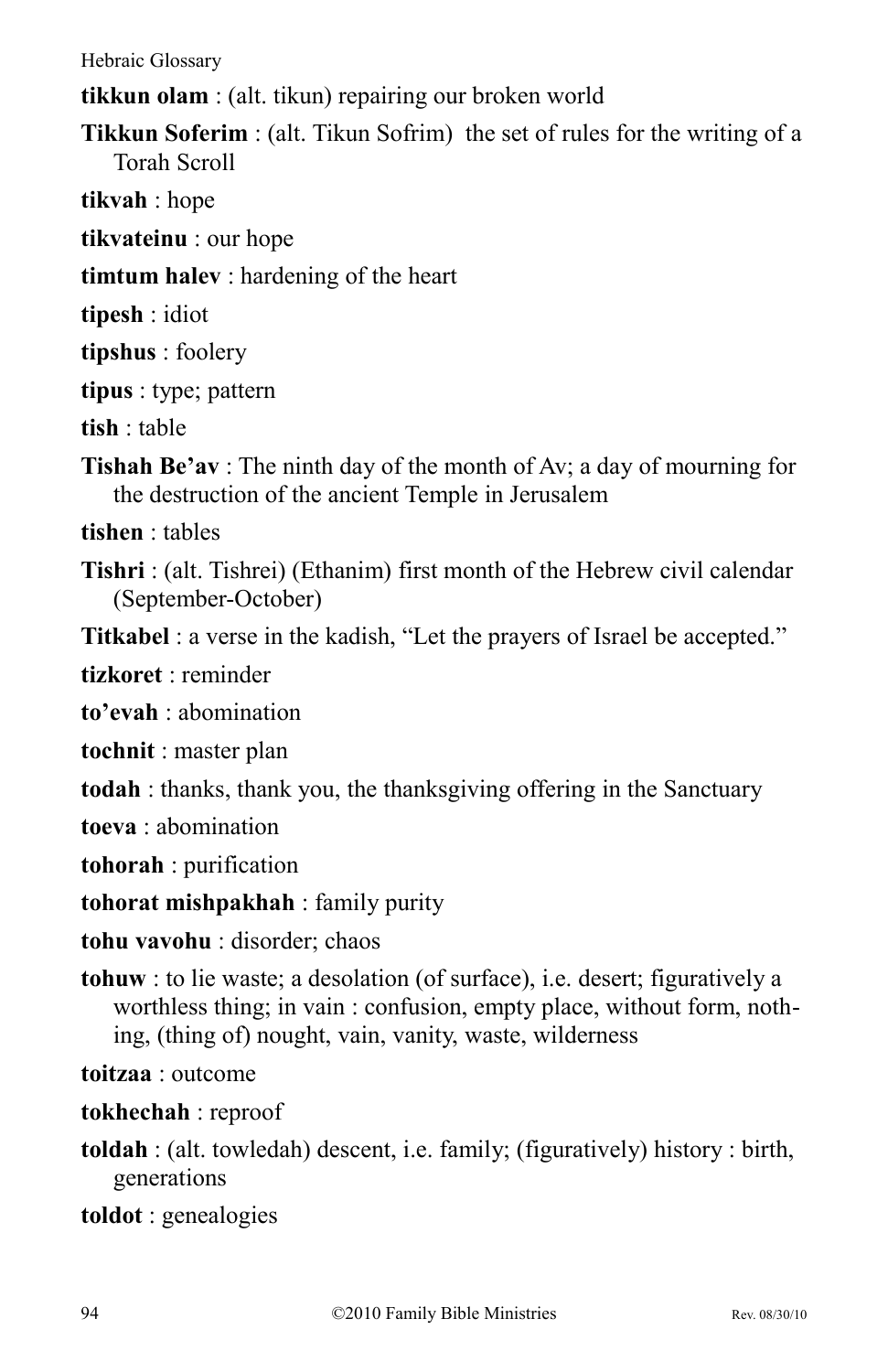- **Torah** : teaching or instruction, but usually erroneously translated "law" … the instruction of God.
	- In its most narrow sense, the Five Books of Moshe (Moses), the Pentateuch : B'resheet (Genesis), Sh'mot (Exodus), Vayikra (Leviticus), B'midbar (Numbers), D'varim (Deuteronomy), called the "Written Torah" and hand-written on a parchment scroll.
	- The Torah plus the Prophets (Nevi'im) and Writings (K'tuvim) are together called the TaNaKh (TNK), Tenach (alt. Tanach, Tanakh, Tenakh), the Hebrew Bible, or the so-called "Old Testament."
	- In a broad sense, the whole written Word of God is the Torah, including both the Tanakh and the Ketuvim Schliachim (New Testament).
	- In its broadest sense, "Torah" is all of Judaism, which flows from those Books.
	- Additional material called the "Oral Torah" is considered in varying degrees as authoritative in traditional Judaism. Uncapitalized, the work can be understood as "principle."
- **Torah-observant** : walking in yielded obedience to the teaching of the Scriptures; in traditional Judaism this includes obeying the complex instructions of the Talmud as well.
- **torud** : completely absorbed and involved
- **Tosefta** : (alt. Tocefta) (Supplement) Anthology of tannaitic text parallel to Mishnah, but outside Mishnaic canon, and more expansive. Rabbi Nehemiah, second century, began the work; in the third century it was continued by Hiyya ben Abba and Oshaiah

**tous ritztzuy** : reconciliation

**tov** : good

**tov l'teshuva** : fruit worthy of repentance

**tovim** : good ones

**tovot** : good things

**toyus** : error

**treif** : (alt. trefah) lit. torn apart; food that is not ritually fit … the opposite of kosher

**trombeniks** : gluttons

**Tru'ah** : a shofar sound

**Trumah** : a heave offering, contribution … the seventh portion in the Book of Exodus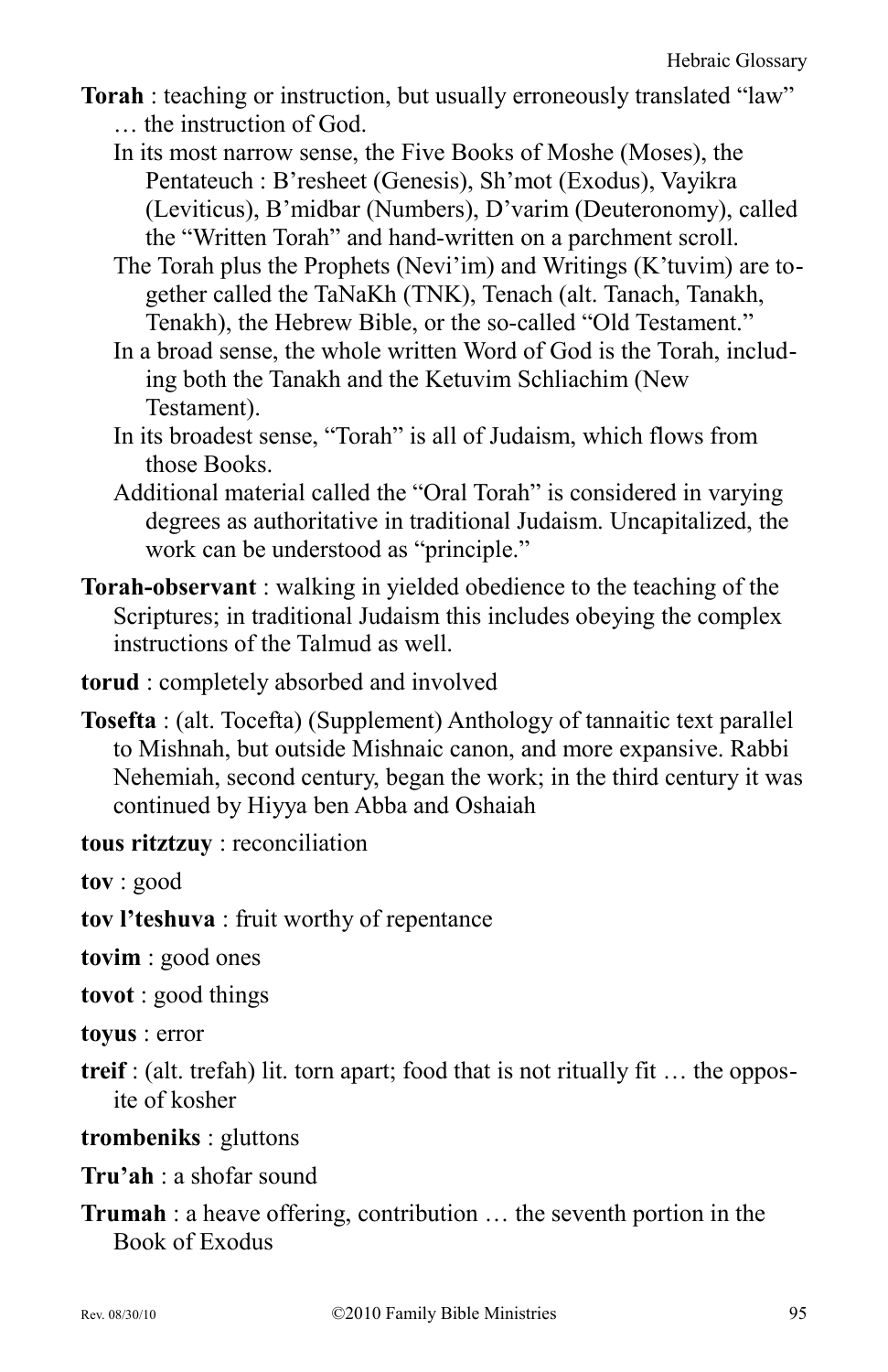**Trumpets, Feast of** : the modern Rosh Ha-Shanah, the first day of Tishri, the seventh month of the Jewish calendar, celebrated (unbiblically) as the Jewish New Year

**tsaphoon** : hidden

**tsemach** : branch

**tshuka** : yearning

**Tsion** : Zion

**tsur** : rock

**Tu Bishvat** : fifteenth day of the month of Shevat; a minor holiday known as the New Year of the Trees, observed by planting trees

**tugah** : sadness

**tum'a** : uncleanness; impurity

**tza'ar** : pain and suffering

**tzad** : side

**tzaddik** : righteous man

**Tzaddik** : (alt. Tzadik) Chasidic sages were so called; they were often raised by their followers to the status of direct intermediaries with God, super-human miracle workers … a just man, righteous, upright (pl. Tzaddikim, alt. Tzadikim)

**tzaddikim** : righteous ones

**tzafon** : north

**Tzafun** : the phase of the Seder ceremony in which the hidden afikoman is eaten

**tzar** : narrow

**tzarah** : trouble

**Tzarah Gedolah** : Great Tribulation

**tzarut ayin** : envyings

**tzavva'a** : will

**tzechok** : laughter

**tzedakah** : contribution

**tzedakah** : (alt. tsedakah) lit. justice or righteousness; the Hebrew word we use for charity and charitable acts

**tzedek** : righteousness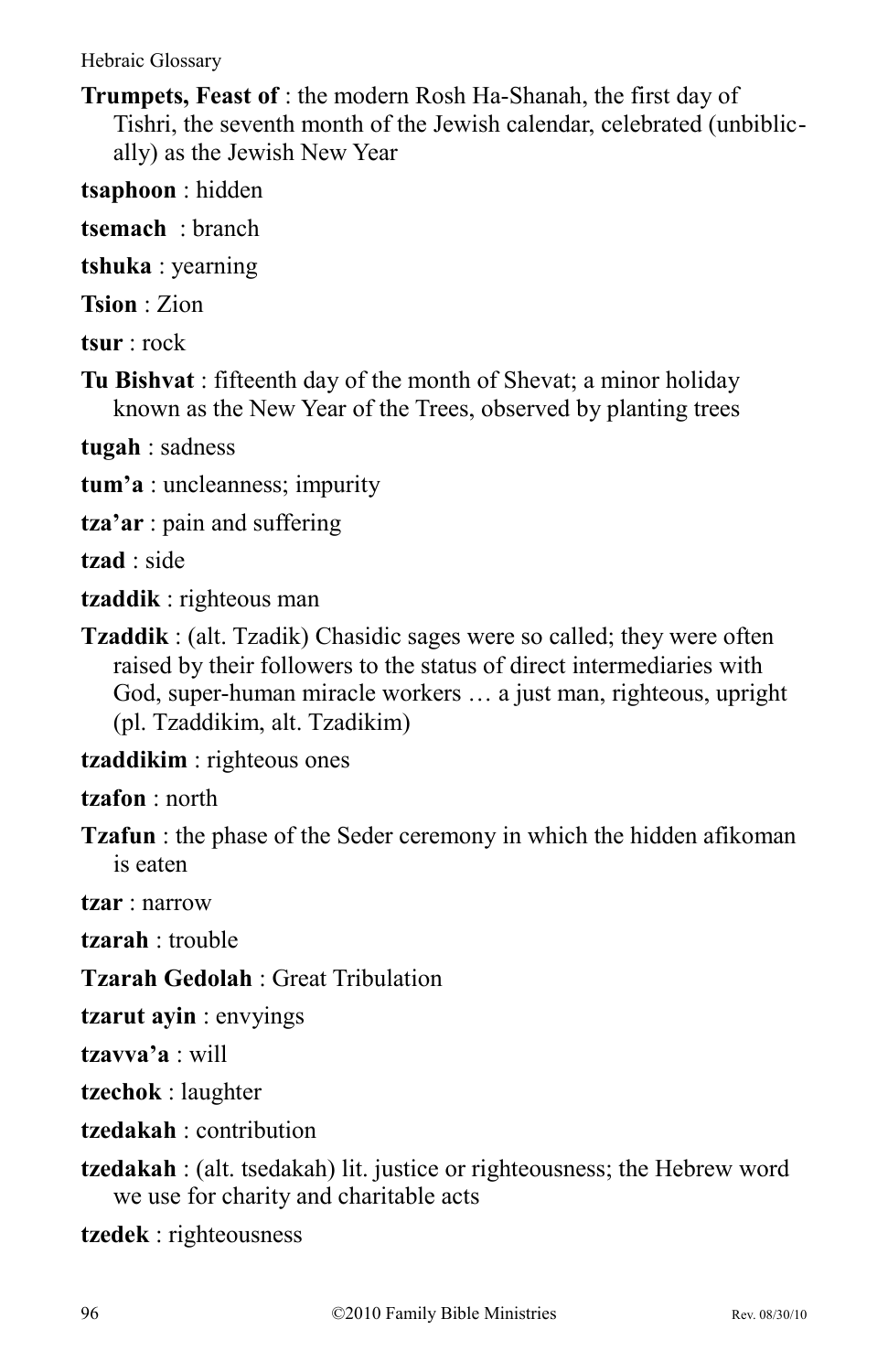**Tzedokim** : (alt. Tzedukim) Sadducees : Religio-political sect of Judaism in the late Second Temple period that focused on priestly functions and the sacrificial system … their views and practices were opposed to those of the Pharisees. They denied the authority of oral tradition, the resurrection of the dead, and the existence of angels.

**tzelamim** : idols

**tzelem** : image

**tzevi'ut** : hypocrisy

**tzevua** : (pl. tzevuim) hypocrite

**tzfarde'im** : frogs

**tzidkat** : righteousness

**Tzidkatcha Tzedek** : verses recited after the minchah prayer on Shabbat

**Tziduk Hadin** : a prayer of accepting God's Judgment

**tzitzis** : (alt. tzitzit) ceremonially knotted fringes to be worn on all fourcornered garments (pl. tzitziyot); often translated "fringes" in Scripture.

**tzive'ot zarim** : armies of the aliens

**tziveot haparashim** : troops of cavalry-men

**tznius** : modesty

**tzom; tzomot** : fast; fastings

**tzon** : flock

**tzorich iyun** : unresolved puzzlement

**tzoros** : troubles

**tzufloigen** : dazed

**tzufriedenkait** : contentment

**tzushtel** : comparison

## $\mathbf{I}$

#### **ugeret** : easily seen; evident

**Unleavened Bread, Feast of** : The second of the seven Feasts of hwhy, which begins on the fifteenth of Nisan, directly after the Passover, and continues for seven days; a time when no leaven is to be eaten; also sometimes included in the festival of Passover, whereby the two are designated as one holiday or festival lasting eight days. Also Hag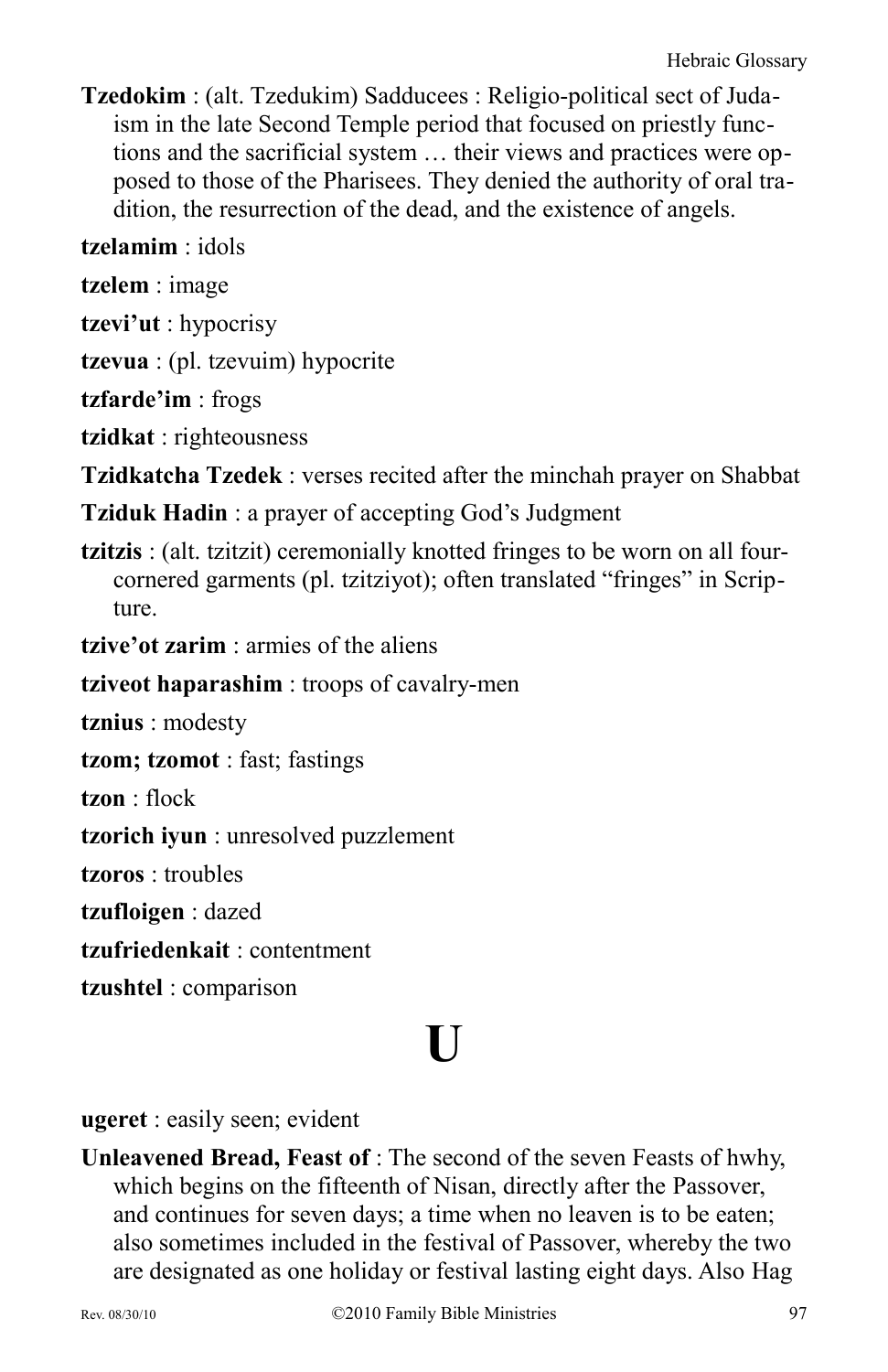haMatzah

- **Untaneh Tokef** : a passage describing Heavenly Judgment added to prayer on Rosh haShanah and Yom Kippur.
- **Ur** : An ancient Sumerian city and district in southern Babylonia by the Euphrates River; the home of Avraham.
- **Ur'chatz** : "celebrant washes," one of the fifteen phases of the Seder ceremony (see Rachatzah)
- **Ushpizin** : the Seven Shepherds of Israel who "visit" every Jew's sukkah on the Feast of Tabernacles.
- **Uva Letzion** : a prayer composed of a selection of Scriptural verses

# **V** w

**Va'era** : the second portion in the Book of Exodus

**Va'etchanan** : the second portion in the Book of Deuteronomy

**Vav** : Hebrew letter w or v

- **Vayechal** : a paragraph from Exodus chapter 32 and 34 read on a public fast
- **Vayelech** : a portion in the Book of Deuteronomy
- **Vayechi** : the last portion in the Book of Genesis
- **Ve'ahavta** : lit. "and you shall love" ... the prayer from Deuteronomy 6:5-9, that obligates Jews to love God and to teach Judaism to future generations; part of the Shema
- **Velamalshinim** : a passage relating to slanderers and informers, prescribed as a nineteenth brachah added to the eighteen benedictions of the amidah prayer. See Birkat HaMinim.
- **Vezot Habrachah** : the last portion in the Torah

**vidui** : confession

**Vilna Gaon** : One of the most prominent figures in the Torah world of recent centuries, his erudition covering (in addition to the natural sciences and mathematics) the entire field of Torah scholarship, on which he wrote some 70 works. Despite his extreme seclusion : his ascetic assiduity has become proverbial : he exerted a powerful influence on Jewish affairs. Since his time, the Yiddish term Litvak ("Lithuanian") has come to stand for a scholarly and hard-core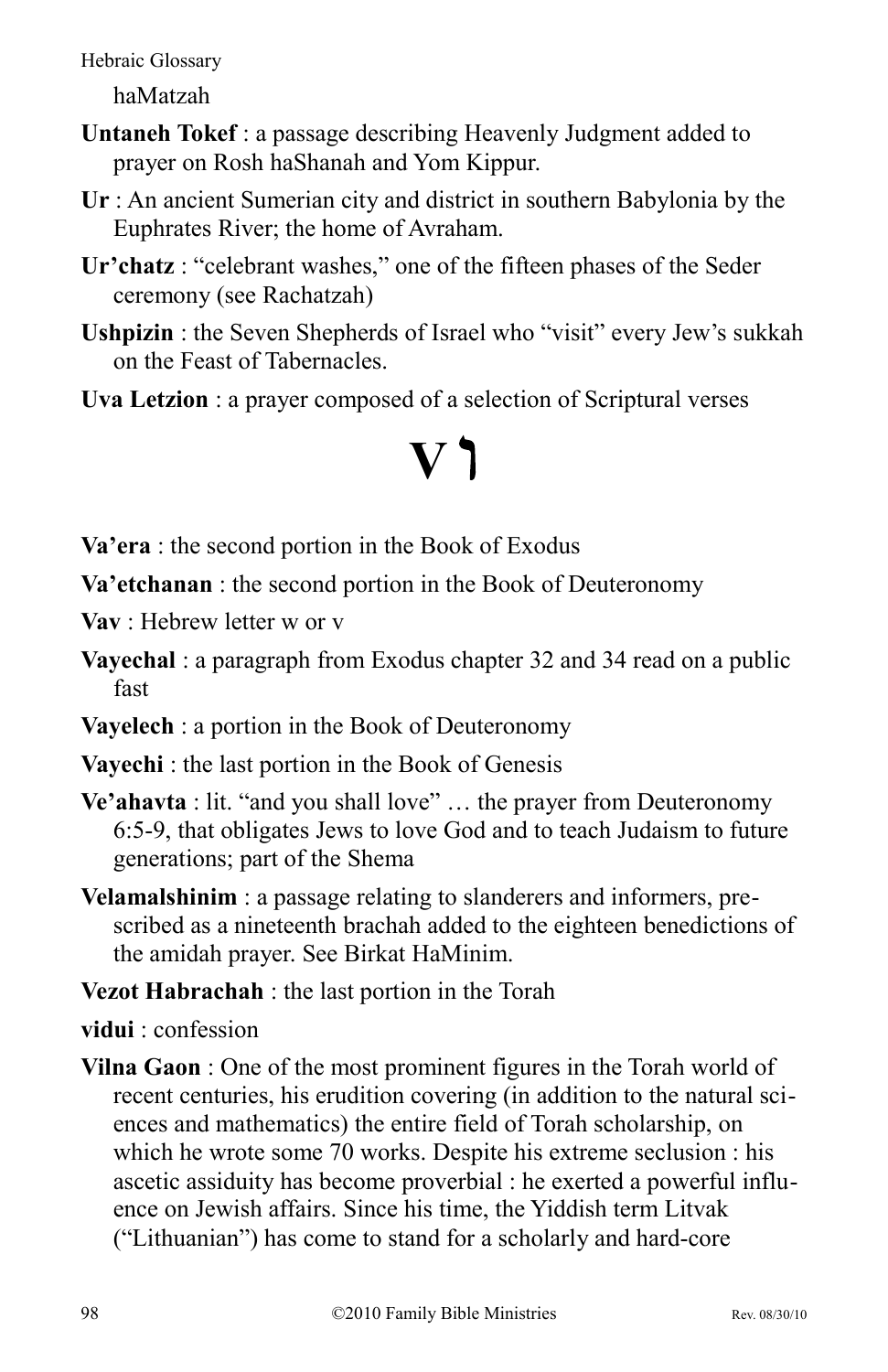misnaged espousing the closely definable world-view whose prime ideologist and ideal personality is the Gaon.

## **W**w

**Wayiqra** : (alt.Vayiqra) Leviticus See listings under "**V**"

### **Y** y

- **Ya'aleh Veyavo** : a passage added to the amidah prayer and to the Grace after the Meal on Festivals and New Moons when additional sacrifices were offered in the Sanctuary
- **yachatz** : the breaking of the middle matzah of the ceremonial matzot during a Passover seder … one of the fifteen phases of the Seder ceremony
- **yad** : hand

**Yahadut** : Judaism

**Yahrzeit** : a day of memorial

**Yahweh** : YHVH or YHWH … the Tetragrammatron … the four Hebrew letters hwhy usually transliterated YHWH or YHVH that form the proper Name of HaShem (insofar as it can be said that HaShem has a proper Name) … incorrectly translated in many English Bibles as "Jehovah" which is grammatically impossible to say in the Hebrew language … as nearly as the word can be translated into English, it means "I Am" … it was by this name that HaShem revealed himself to Moshe in the burning bush.

Several times Yeshuah HaMashiach claimed to be "I Am" : thus either Yeshua is literally YHWH, the covenant God of Avraham, Yitzhak, and Ya'akov, or He is a liar and a fraud.

**yaldah** : girl

**yam** : sea

**yamim** : days

#### **yamim mikedem** : earlier days

**Yamin Noraim**: (alt. Yamim) lit. Days of Awe; the ten-day period beginning with Rosh haShanah and ending with [Yom Kippur](#page-101-0)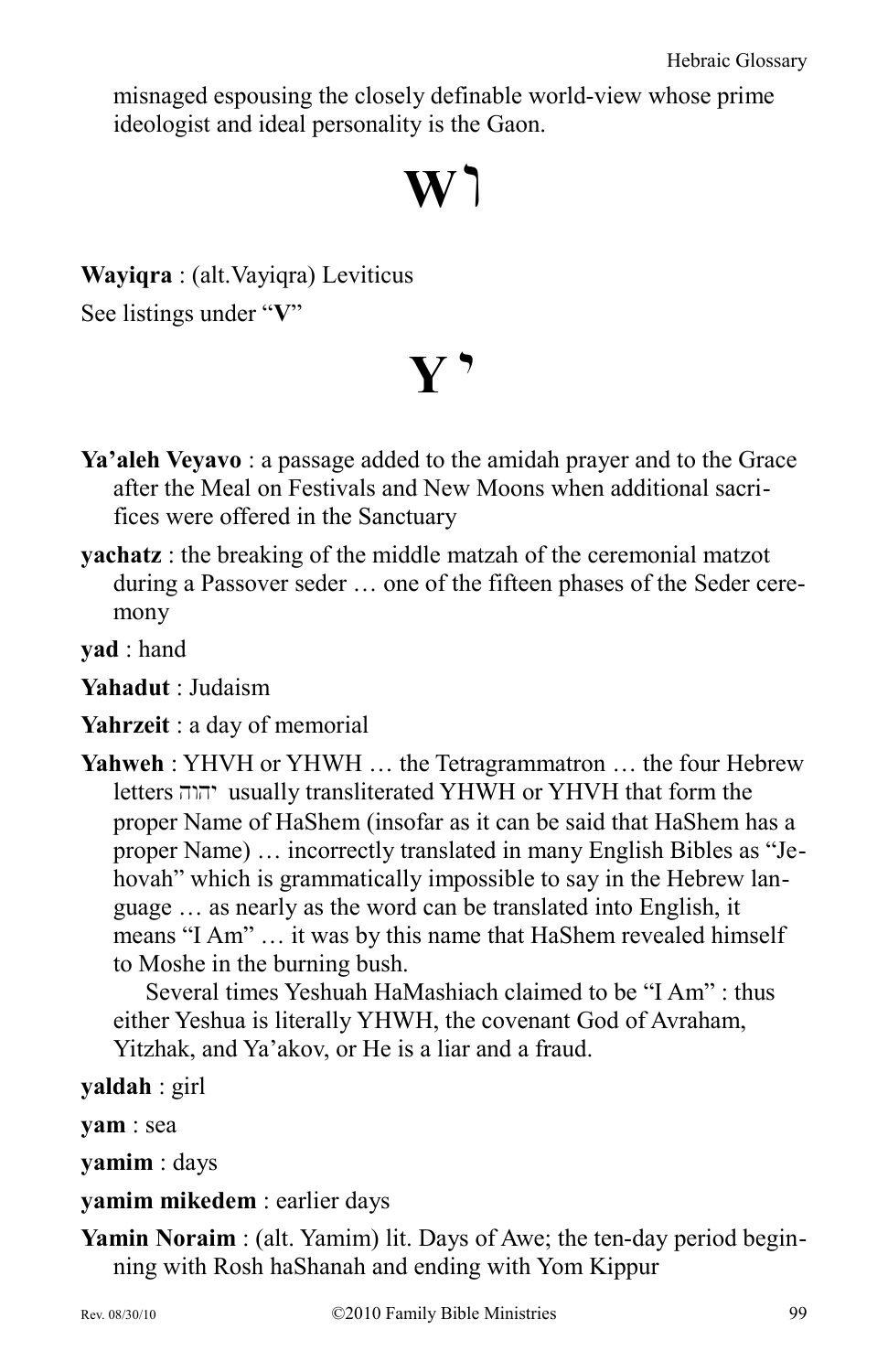**yanshuf** : great owl

**yare'ach** : moon

**yarmulke** : (Yid.) kippa or kipah, a skullcap worn by most male Jews during prayer

**yashar** : (alt. yashir ) straight

**yashar mishpat** : righteous judgment

**yashrus** : justice

**yatzdik** : justify

- **yavam** : husband's brother upon whom devolved the duty of marrying the former's widow if left without children … the brother-in-law
- **Yavneh**: a city that became the location of an academy and a central focus for the Jews once the Romans destroyed Jerusalem

**yayin** : wine

**ye'ush** : despair

- **yebamah** : under Biblical laws, childless widow who was commanded to marry her late husband's brother, so that a child might be named after the departed
- **yechidus** : private meeting of the Rebbe with his Chassidim

**Yehudi** : Jew (pl. Yehudim)

**yeled** : child

**yemach shemam** : their name should be blotted out

**yerida** : to descend back; return

**yerushah** : inheritance

- **Yerushalayim** : Jerusalem. The city of our God, and covenantal capital of Eretz Yisra'el : the Land of Israel
- **yeshanot** : old things
- **yeshivah** : Torah academy (pl. yeshivot)
- **Yeshua** : (alt. Yashua, Yahshua, Yoshua, Yehoshua) Literally means "God saves" or "YHWH is my salvation." Variants include Yahshua, Y'shua, Y'hoshua, and Y'hoshua. Because the Greek language has no equivalent of the Hebrew letters "yod" or "shin" and all masculine Greek names end in "s" the name was transliterated into Greek as "Iesous" in both the Septuagint and the Greek translation of the Apostolic Writings. When transliterated into English, the iota ("I") became a "J" resulting in the spelling "Jesus."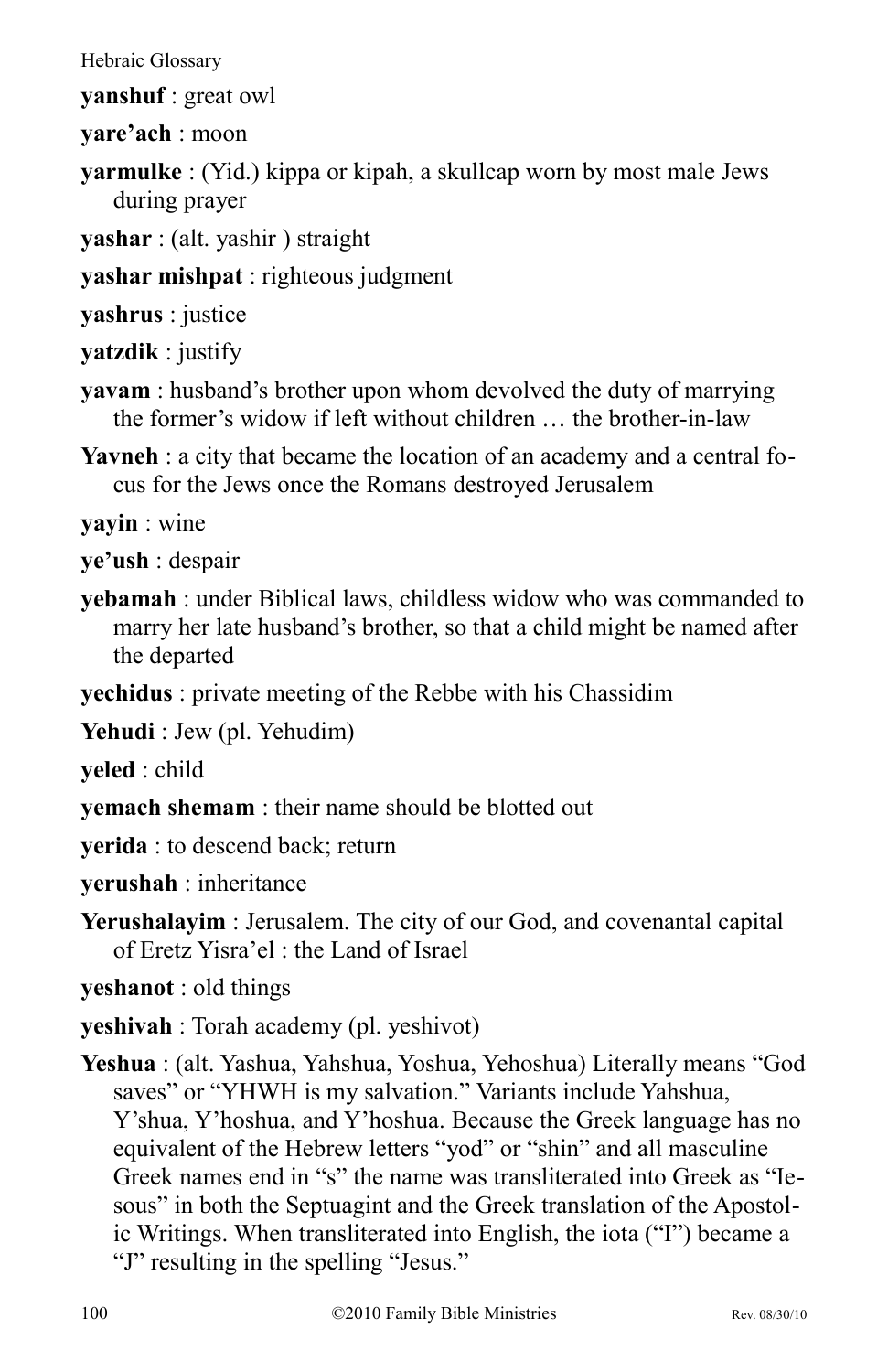**yeshuah** : rescue; salvation; deliverance

**yesod** : foundation

**yesodot** : rudiments

**yetomim** : orphans

**yetzer** : impulse

**yetzer ha'ra** : impulse toward evil

**yetzer ha'tov** : impulse toward good

**yetzurim** : creatures

**yetzurim hayam** : creatures of the sea

**Yevani** : Greek (pl. Yevanim)

**yi'ud merosh** : predestination

**yichud** : time spent alone together by the bride and groom immediately after the wedding ceremony … bridal chamber … room entered by bride and groom where the two, in the consummation of the marriage, become one

**yichus** : lineage

**Yiddish** : The language spoken by the Ashkenazi (Jews of European ancestry); it is a dialect of old German written with the Hebrew alephbet.

**Yiddishkeit** : the state or quality of being Jewish; Jewishness

**Yir'as Shomayim** : Fear of Heaven

**yirah** : fear

**Yirmeyahu** : Jeremiah

**yisurim** : sufferings; torments

**Yitro** : Jethro; the sixth portion in the Book of Exodus

Yizkor : ("May He remember") Prayers for the departed, recited on Yom Kippur, Shemini Atzeret, last day of Passover, second day of Shavuot

**yod** : (alt. yud) tenth and smallest letter of the Hebrew aleph-bet

**yold** : fool

**yom** : day

- **Yom Habikkurim** : The Day of First Fruits, barley harvest, the day from which we start counting the Omer 50 days to Shavuot (Pentecost)
- **Yom haDin** : Literally: Day of Judgment; one of the names for Rosh haShanah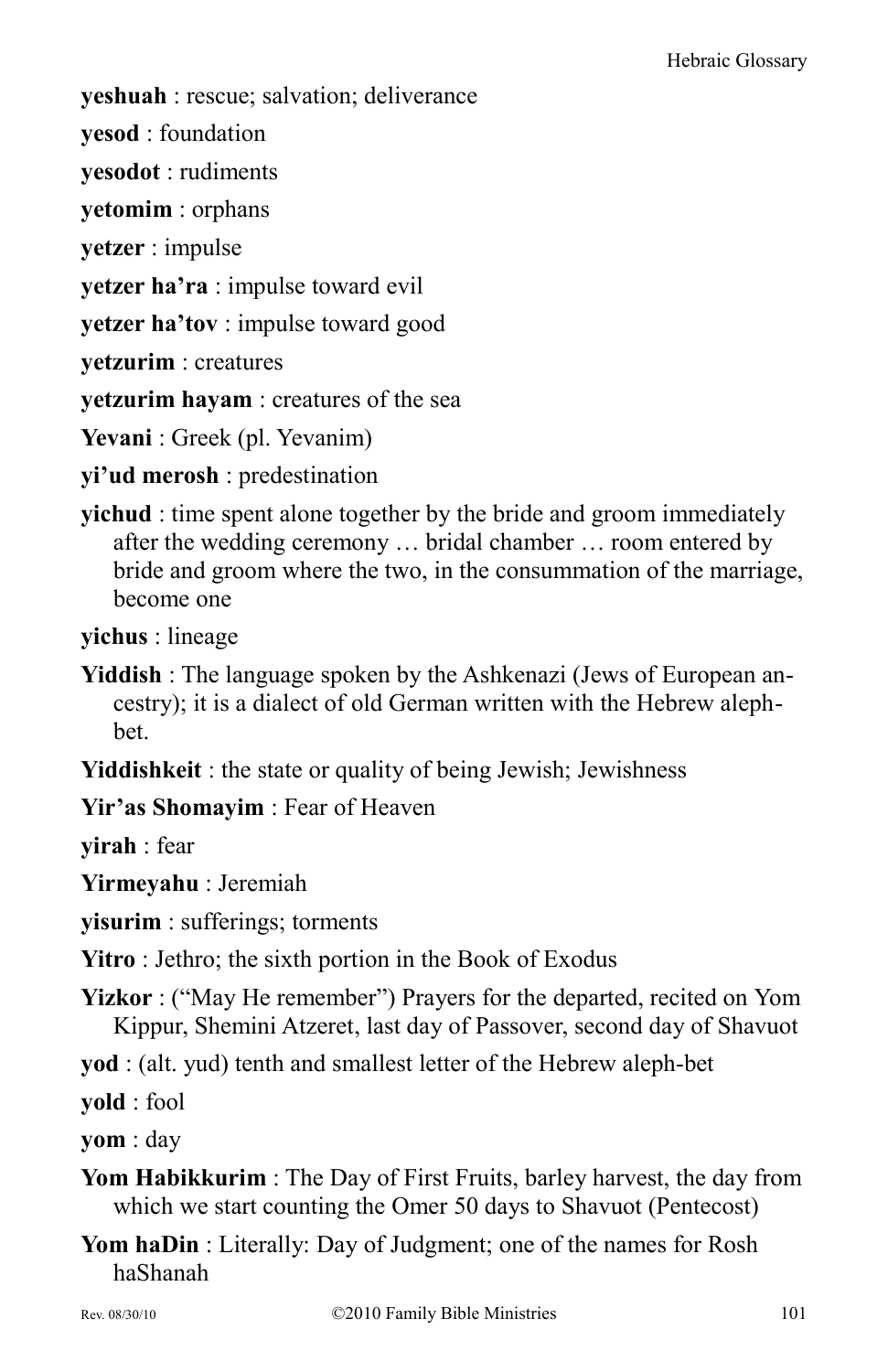- **Yom haPeduth** : The Day of Redemption
- **Yom haZikkaron** : Literally: The Day of Remembrance; one of the names for Rosh haShanah
- <span id="page-101-0"></span>**Yom Kippur** : (alt. Kipur) The Day of Atonement; The Great Fast
- **Yom Kippur Katan** (alt. Kipur) : the eve of a New Moon, a "little" Day of Atonement
- **Yom Teruah** : Rosh haShanah : The Day of the Awakening Blast; The Feast of Trumpets
- Yom Tov— a Festival Day, holiday (pl. Yamim Tovim)
- **yom yom** : daily (day by day)

Yoma : a tractate of the Mishnah on [Yom Kippur](#page-101-0)

**yoma arichta** : one "long" day, two days considered as one

**yonah** : dove (pl. yonim)

**yoreh** : first Autumn rain

**yoreshim** : heirs

**yoshen** : oldness

- **yosher** : rectitude
- **Yotzer** : Creator
- **Yotzer Ha'Adam** : Hebrew for "Creator of Man." It is the 2nd of the 7 blessings that are recited at the end of a wedding feast (see the Complete Art Scroll Siddur P.206)

**Yotzrot** : liturgical poems added to the shacharit prayer

**Yovel** : a Jubilee year at the end of a fifty year cycle

**Yud** : (alt. Yod) The 10th and smallest letter in the Hebrew alphabet (aleph-bet).

**yunge leit** : young people

# $Z$

**Z'roah Adonai** : Arm of the Lord **zach** : thing **zachar** : male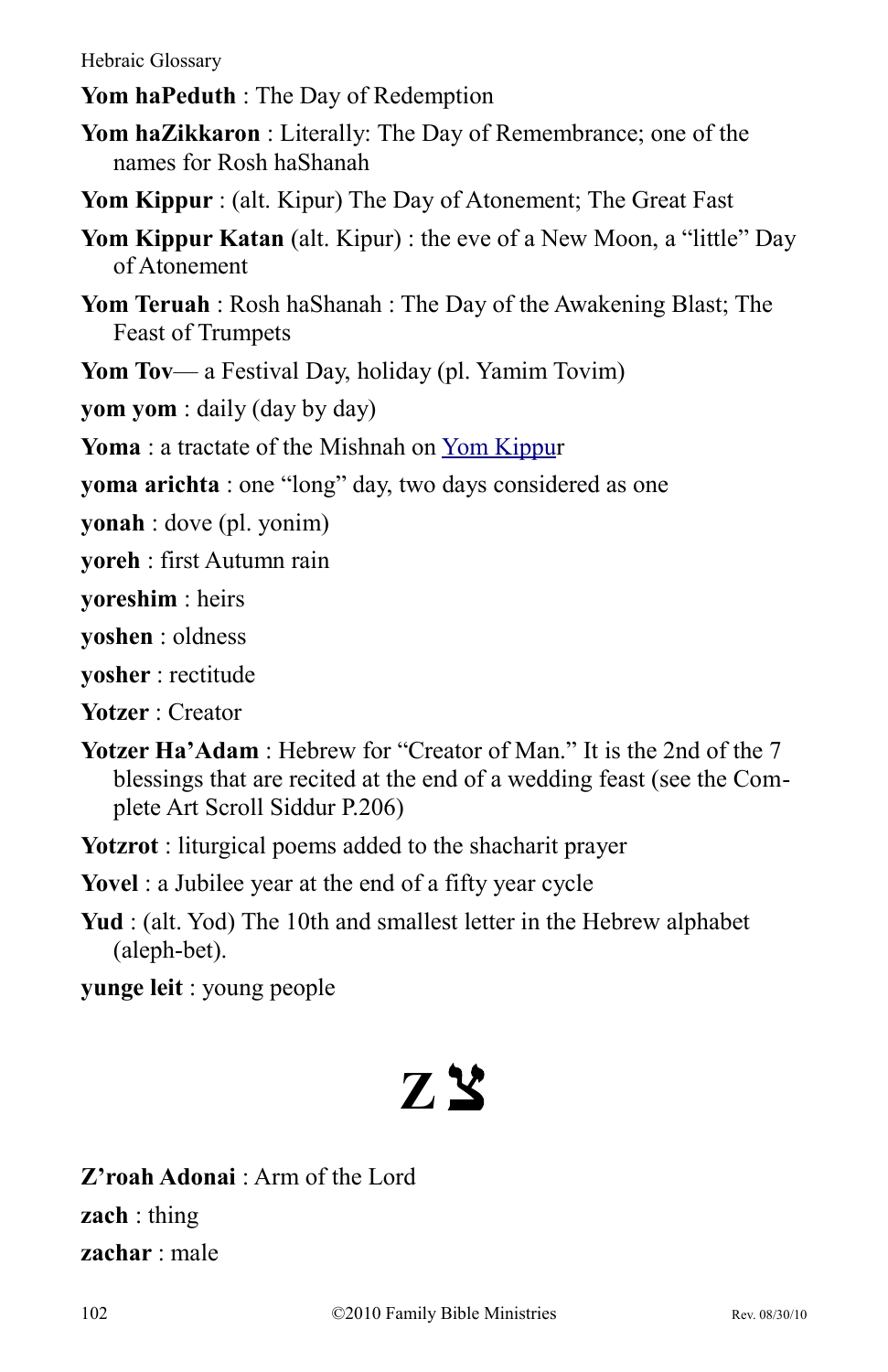**zahav** : gold

- zaken : (alt. zaqen, zeken) elder (-est), aged, old or ancient man or woman, senator (pl. zakenim)
- **zamlet** : collect
- **zannay** : fornicator
- **zannayim** : fornicators
- **zaqen** : (alt. zaken, zeken) elder (-est), aged, old or ancient man or woman, senator (pl. zaqenim)
- **zar** : stranger; foreigner (pl. zarim)
- **zchus** : merit; privileged
- **ze'ev** : wolf (pl. ze'evim)
- **zechus** : merit
- **zeken** : elder (-est), aged, old or ancient man or woman, senator (pl. zekenim)
- **zelba** : same
- **Zeman Mattan Toratenu** : (alt. Matan) Literally: the Season of the Giving of Our Torah; another name for Shavuot
- **Zeman Simchatenu** : Literally: the Season of Our Joy; another name for **Sukkot**
- **zemanniyim** : temporary
- **zemirot** : table songs
- **zenut** : fornication (pl. zenunim)
- **zera** : seed
- **zerizut** : diligence
- **zeroah** : (alt**.** z'roah) Hebrew for "arm"; in animals, "shoulder"; the shank bone on the seder plate representative of the Paschal sacrifice (occasionally a chicken neck if a lamb shank is unobtainable).
- **zevakhim** : sacrifices
- **zicher** : certain
- **zichron** : memory
- **Zif** (Iyar) : Eighth month of Jewish year
- **zikaron** : remembrance
- **Zikhrnot** : A portion of the Rosh haShanah service that deals with divine remembrance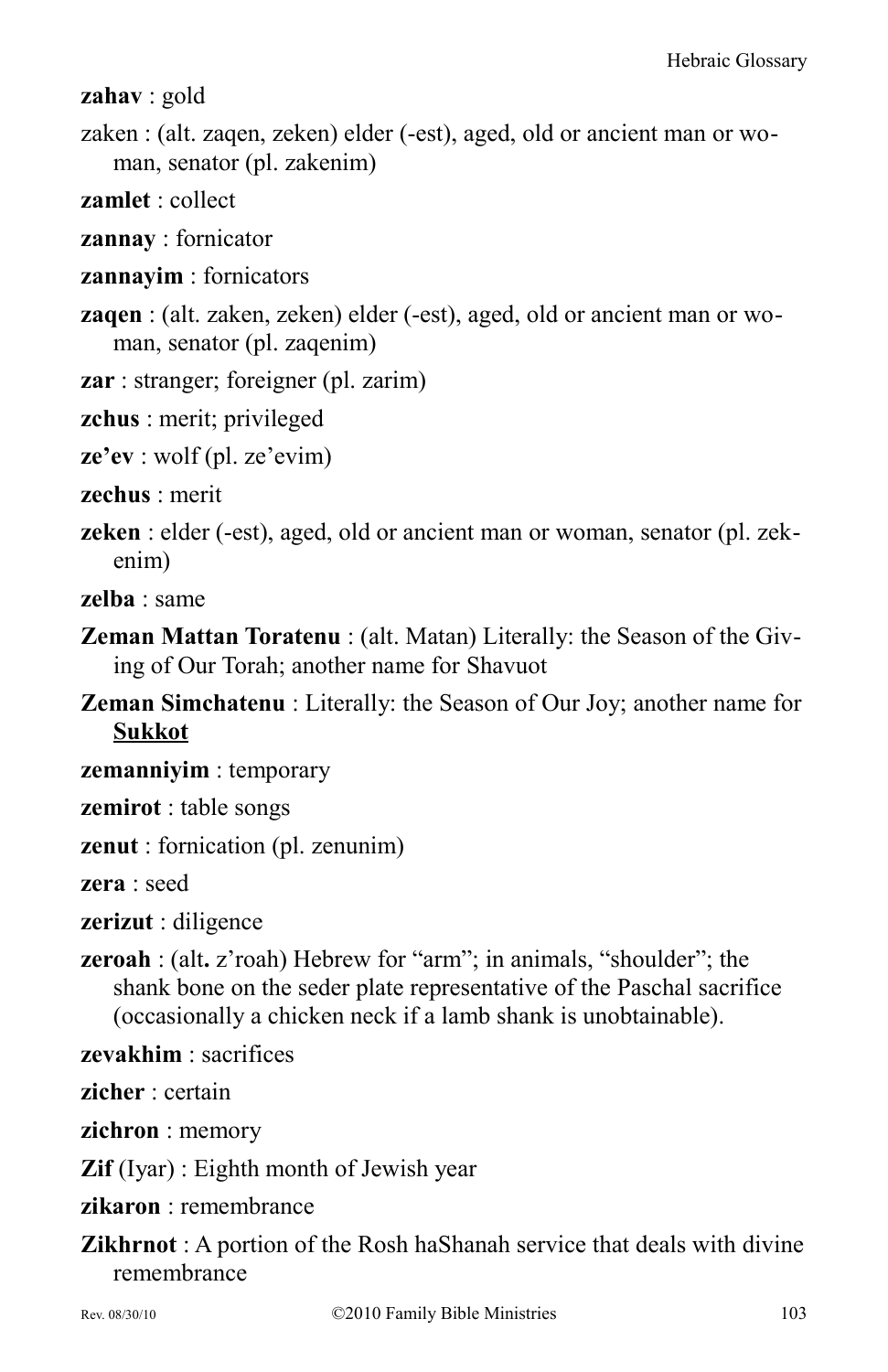**zikkaron** : a memorial

**zikkuy** : acquittal

**zililut da'as** : sober-mindedness

**zimah** : (alt. zimmah) : lewdness; sensuality

**Zion** : One of the many names for Jerusalem and the surrounding area.

**Zionism** : The belief that there should be a Jewish national homeland in the historic land of Israel

**zitzfleisch** : patience

**zman** : time, season (pl. zmanim)

**zolel** : glutton

**zoneh** : fornicator

**zonim** : sexually immoral

**zonot** : prostitutes

**zrizus** : reliability

**Zushia, Rabbi Meshullam** : Rebbe in Hanipoli. Disciple of the Maggid of Mezritch; brother of Reb Elimelech; Died 1800, 2 Sh'vat.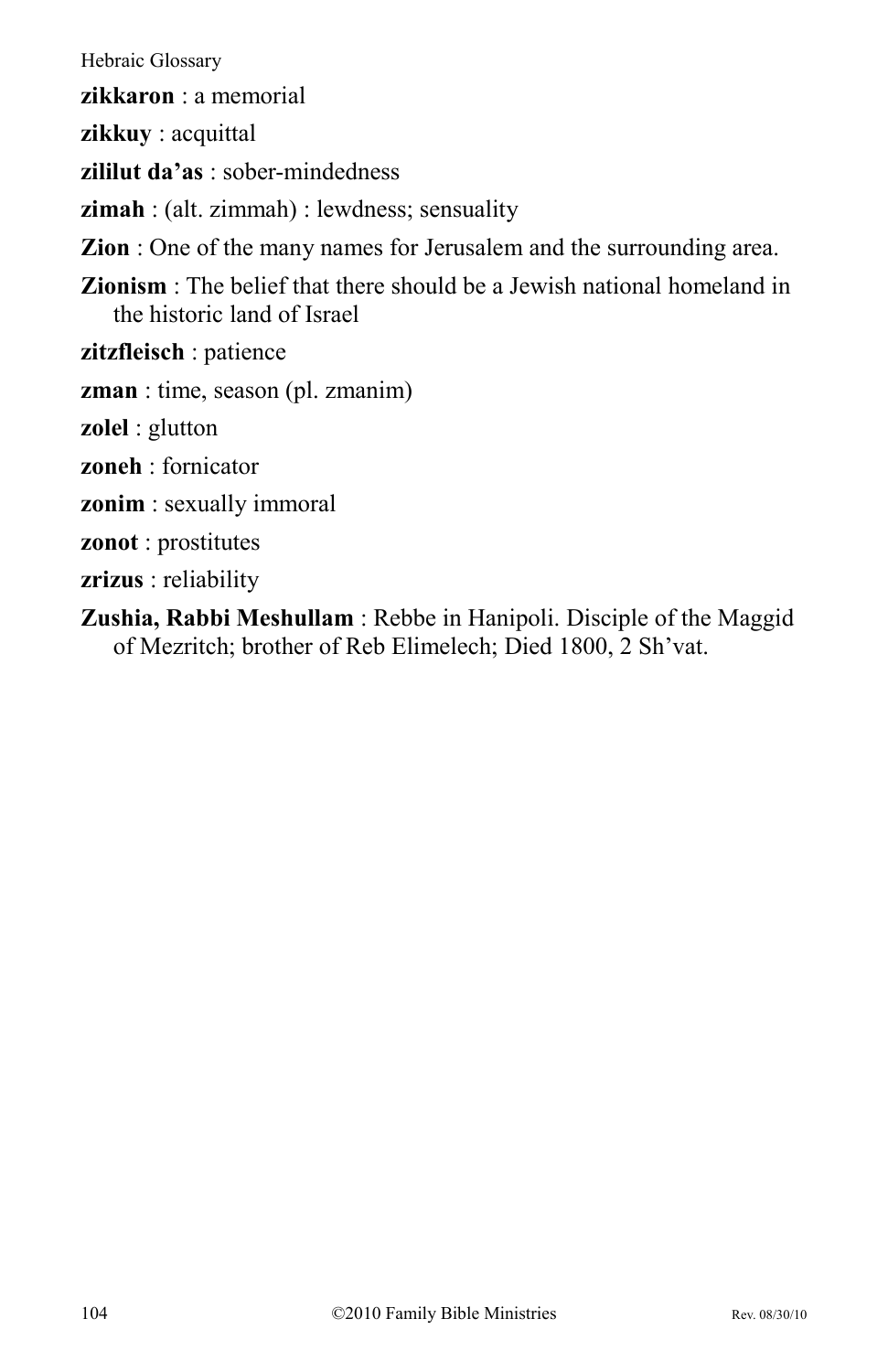#### **Transliterating the Hebrew AlephBet**

There are no real "official rules" for transliterating Hebrew words into the English alphabet. Since each "transliterator" does the transliteration the way his/her ear hears it, and the individual's native tongue exerts considerable influence on the process, the reader will find numerous different transliterations of the same Hebrew word. Jews from Eastern Europe will pronounce words considerably differently from Jews in Northern Africa, and in the United States we have Jews from all over the world, so it won't do much good to ask an American Jew for a definitive answer. Here is an old story that helps illustrate the problem.

A man on an airplane bound from San Francisco to Honolulu turns to his neighbor (who happens to be wearing a kippa [yarmulke] in my version of the story) and says, "Excuse me, but is the name of our destination pronounced 'Ha-**wah**-ee' or 'ha-**vah**-ee?'" The neighbor replies, "I believe that the correct pronunciation is 'ha-**vah**-ee.' The man thanks his neighbor, and the neighbor replies, "You are most certainly **v**elcome!"

There are 22 consonants in the Hebrew AlephBet. Six of those letters are used with a dot, called a *dagesh*, when the letter appears at the beginning of a word. For two of those letters, there is barely any difference in pronunciation; for the other four, the dagesh "hardens" the pronunciation. An additional five letters assume a "final" form when used at the end of the word. You should also be aware that Hebrew pronunciation, and therefore transliteration, is different between the Sephardic and the Ashkenazi speakers. The different forms, pronunciations, and transliterations are shown in the following table. Additionally, the letters of the alphabet are used for numerals. The numeric value is also shown on the following table.

In our glossary we have followed the conventions used by David Stern in the *Complete Jewish Bible*, which is an effort to present the words as they are pronounced in modern Israel. Vowels are pronounced as boldfaced in the following words: f**a**ther, **ai**sle, b**e**d, n**ee**d, n**ei**gh, wh**e**y, mar**i**ne (when accented on the last syllable) or **i**nvest (when not accented), **o**bey, r**u**le. As for consonants, "*ch*" and "*kh*" are always pronounced as the German pronunciation of Johann Sebastian Ba**ch** or the Scottish pronunciation of Lo**ch**; "*g*" is always hard, as in **g**ive. Other consonants are more or less as their English counterparts.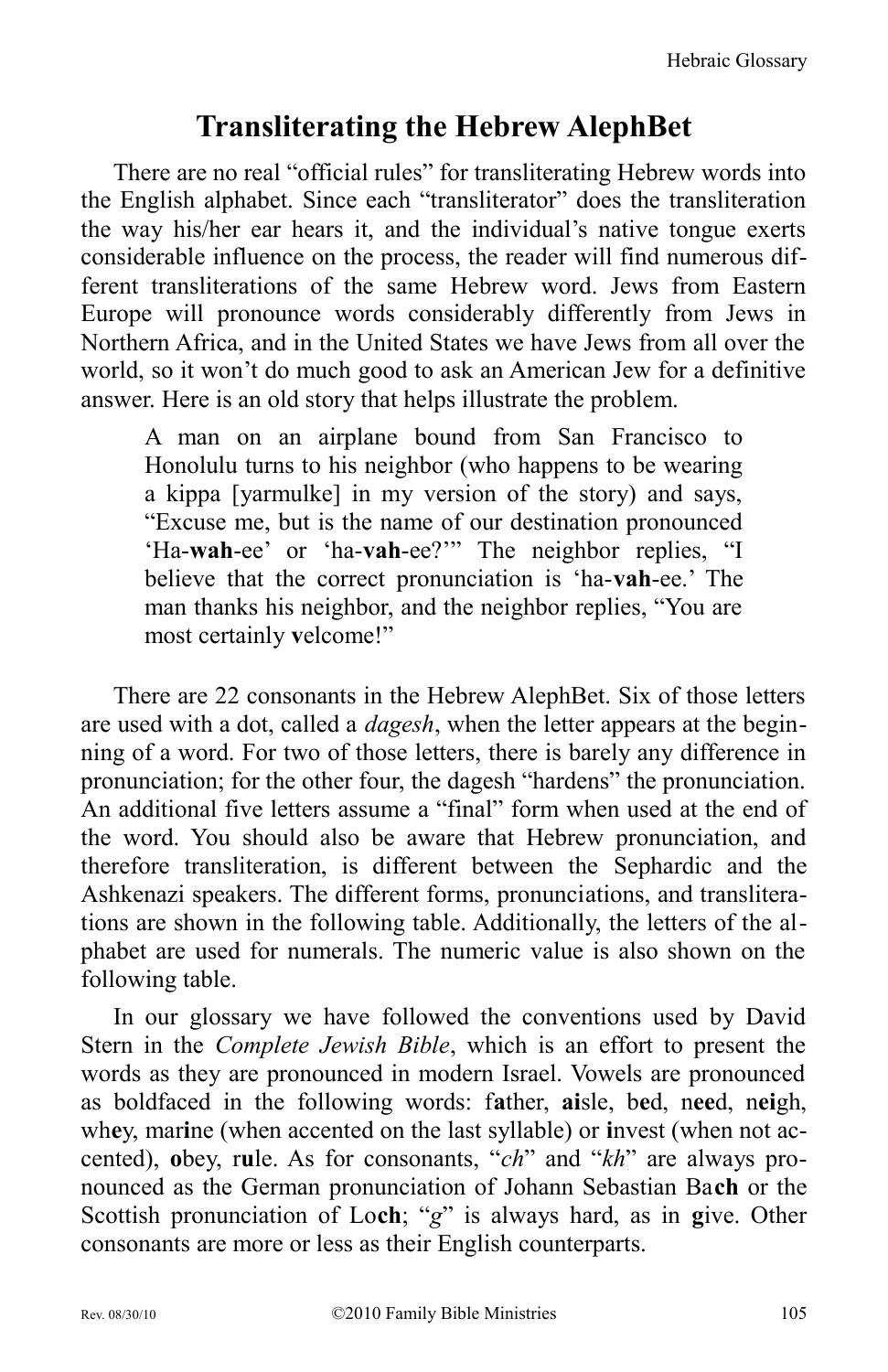Ashkenazic (German and eastern European) pronunciations common in English-speaking countries often shift "a" sounds towards "o," turn some "t's" into "s's," and accent the next-to-last syllable where the Israelis accent the last syllable; for example, *Shab•bos* instead of *Shab•bat*; *Mo•shi•ach* instead of *Ma•shi•ach*; *Tal•lis* instead of *Tal•lit*.

Dots separate syllables unless hyphens of apostrophes do the job already. Accented syllables are printed in **boldface**. Except where an asterisk (\*) follows the word, the pronunciation shown for Hebrew and Aramaic is that used in Israel, where at least 90% of all words are accented on the last syllable; many of the exceptions, in which the next-to-last syllable is accented, end with "ch," with a vowel followed by "a," or with "e" in the last syllable.

| Printed<br>Form(s) | Word-<br>End<br>Form | Name<br>οf<br>Letter  | Translit-<br>eration     | Numer-<br>ical<br>Value | Pronunciation                                                                                                                                                                                                                                                                           |
|--------------------|----------------------|-----------------------|--------------------------|-------------------------|-----------------------------------------------------------------------------------------------------------------------------------------------------------------------------------------------------------------------------------------------------------------------------------------|
|                    |                      | ah-<br>leph           | $\overline{\phantom{a}}$ | 1                       | The guttural stop <i>alef</i> is<br>represented by an apostrophe (')<br>before a vowel, except at the<br>beginning of a word. It is sounded<br>by very briefly stopping the<br>breath by closing the throat; for<br>example, Natan'el is pronounced<br>Nah•tahn•'ell, not Nah•tah•nell. |
|                    |                      | bet,<br>beth,<br>beit | b                        | $\overline{c}$          | like boy with the <i>dagesh</i>                                                                                                                                                                                                                                                         |
|                    |                      | vet.<br>veth.<br>veit | V                        |                         | like vacation without the <i>dagesh</i>                                                                                                                                                                                                                                                 |
| にor )              |                      | gee-<br>mel           | g                        | 3                       | Always hard, never a j-sound<br>(there is no "j" sound in either<br>Hebrew or Aramaic). Thus the "g"<br>in "Gezer" is pronounced as in<br>"get," not as in "gem."                                                                                                                       |
| $\alpha$           |                      | dah-<br>leth          | d                        | $\overline{4}$          | like dog or David, with or without<br>the <i>dagesh</i>                                                                                                                                                                                                                                 |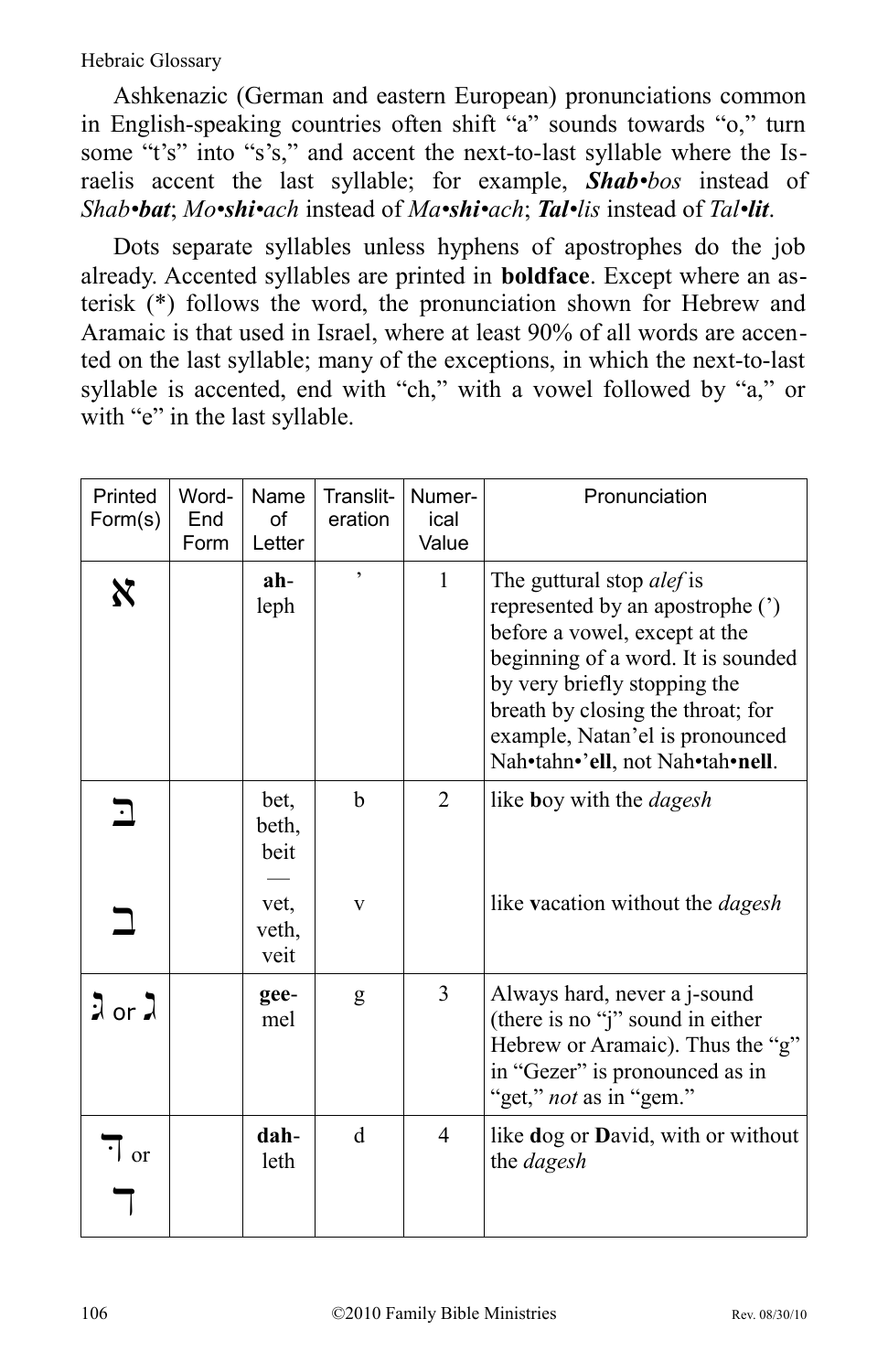| 戸              | heh                           | h            | 5  | like hello: at the end of a word it<br>is usually silent, as in English<br>"Hurrah!"                                                                                                                                        |
|----------------|-------------------------------|--------------|----|-----------------------------------------------------------------------------------------------------------------------------------------------------------------------------------------------------------------------------|
| $\log$         | vahv<br><sub>or</sub><br>wahw | v / w        | 6  | Pronounced as a "v" or "w" (as in<br>Hawaii or Havaii) when used as a<br>consonant, or as "oo" when used<br>as a vowel                                                                                                      |
| $\overline{S}$ | zah-<br>yin                   | Z            | 7  | like zebra                                                                                                                                                                                                                  |
| Π              | heth                          | kh / ch      | 8  | Always pronounced as the "ch" in<br>the German pronunciation of<br>Johann Sebastian Bach. To assist<br>the reader, I usually (though<br>certainly not always) use "kh" to<br>avoid the "charge" sound.                      |
| ආ              | teth                          | t            | 9  | like top                                                                                                                                                                                                                    |
| ,              | yod /<br>yud                  | y            | 10 | like yell                                                                                                                                                                                                                   |
| $\supset$      | kahf                          | k            | 20 | like kennel with a <i>dagesh</i>                                                                                                                                                                                            |
|                | khaf                          | kh           |    | "kh" is used tp represent the letter<br>$kaf(k)$ when it's a "soft" kaf (with<br>no <i>dagesh</i> ). It sounds like the<br>"ch" in "Johann Sebastian Bach"<br>or the Scottish "Loch Ness,"<br>never as in chase or Charlie. |
|                | lah-<br>med                   | $\mathbf{1}$ | 30 | like love                                                                                                                                                                                                                   |
| ∂              | mem                           | m            | 40 | like mom                                                                                                                                                                                                                    |
|                | noon                          | n            | 50 | like none                                                                                                                                                                                                                   |
|                | sah-<br>mekh                  | S            | 60 | like silly                                                                                                                                                                                                                  |
| U              | 'ayin                         | $\epsilon$   | 70 | The stronger guttural stop 'ayin is<br>pronounced closer to the hard "g"<br>sound, as in give, and is represen-<br>ted by a reverse apostrophe (')<br>before or after a vowel.                                              |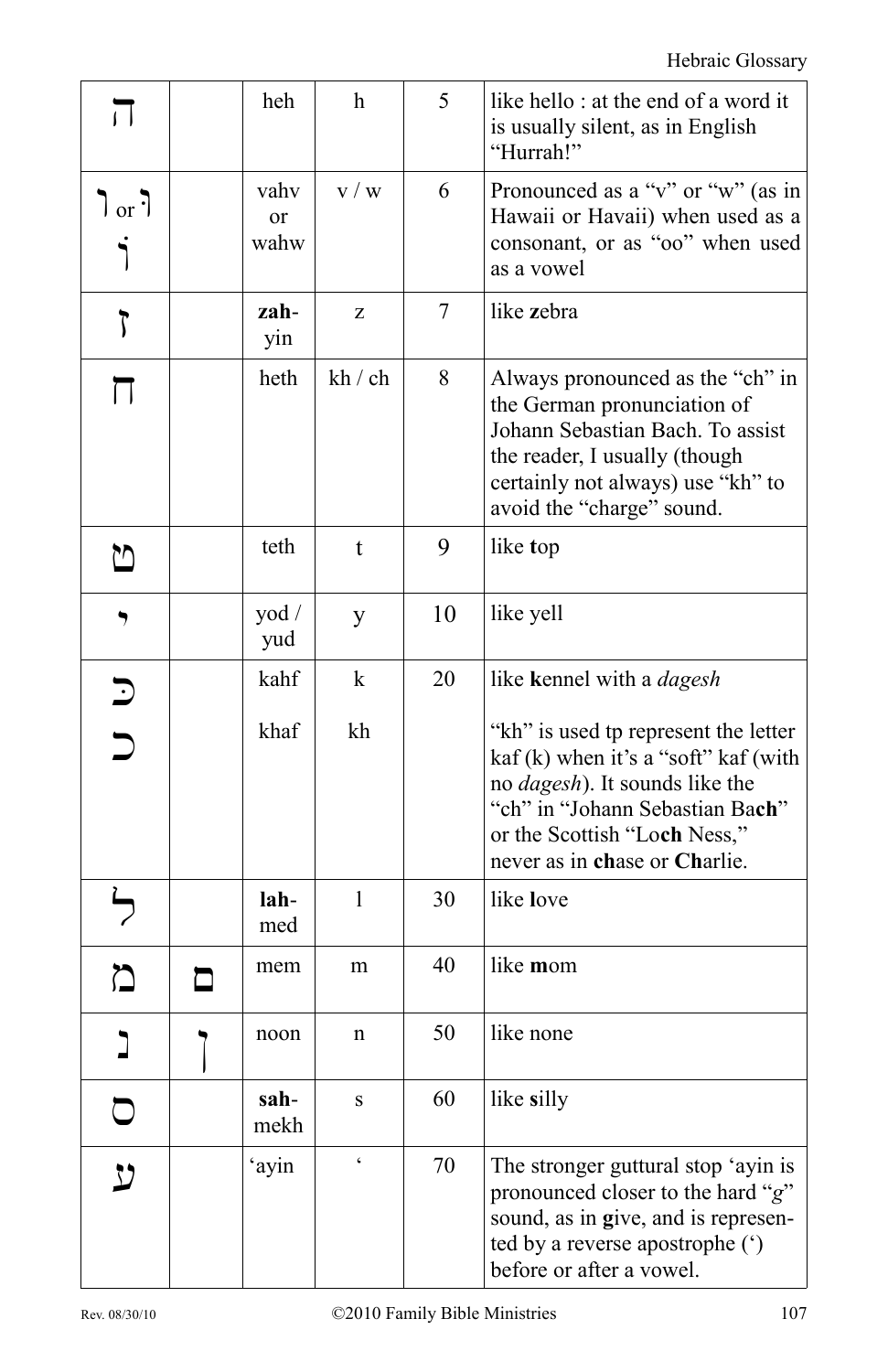Hebraic Glossary

|                     | peh                   | p            | 80  | like papa with the <i>dagesh</i>                                                                                                                                                                                                             |
|---------------------|-----------------------|--------------|-----|----------------------------------------------------------------------------------------------------------------------------------------------------------------------------------------------------------------------------------------------|
|                     | feh                   | $\mathbf{f}$ |     | like father without the <i>dagesh</i>                                                                                                                                                                                                        |
| $\mathbf{\ddot{x}}$ | tsah-<br>dee          | ts           | 90  | like the "ts" in "tsetse fly."                                                                                                                                                                                                               |
|                     | kofh                  | q, k         | 100 | like king or Qumran                                                                                                                                                                                                                          |
|                     | resh                  | $\mathbf{r}$ | 200 | like run                                                                                                                                                                                                                                     |
| $\omega$<br>زيع     | seen<br>sheen         | S<br>sh      | 300 | like soda with a <i>dagesh</i> on the left<br>or with no <i>dagesh</i><br>like shine with a <i>dagesh</i> on the<br>right                                                                                                                    |
| $\sqrt{2}$ or<br>Л  | tay $\sqrt{ }$<br>taw | t            | 400 | like top (Ashkenazic<br>pronunciation treats "tav"<br>differently than Israeli [Sephardic]<br>pronunciation : a "tav" at the end<br>of a word will be pronounced "s"<br>by Ashkenazim, who pronounce<br>Shabbat Shab-bes, not Shab-<br>bat.) |
|                     |                       | a            |     | as in father (fah-ther) or Adam<br>(ah-dahm), thus Gad is<br>pronounced "gahd" like "God"                                                                                                                                                    |
|                     |                       | ai           |     | a long-i sound like high or pie, as<br>in aisle : Haggai (hah-guy),<br>El Shaddai (el shah-die)                                                                                                                                              |
|                     |                       | e            |     | a short-e sound as in bed : "er"<br>sounds like "air," not like "ur" as<br>in father : Hesed (heh-sehd),<br>Peretz (peh-retz, or pair-etz                                                                                                    |
|                     |                       | ee           |     | long-e as in feed -<br>Sheetim (shee-teem)                                                                                                                                                                                                   |
|                     |                       | ei           |     | a long-a sound like "day" as in<br>weigh or main (not a long-i or<br>long-e sound) : 'Ein-Gedi ('ain-<br>geh-dee), Beit-Lechem (bait-leh-<br>chehm)                                                                                          |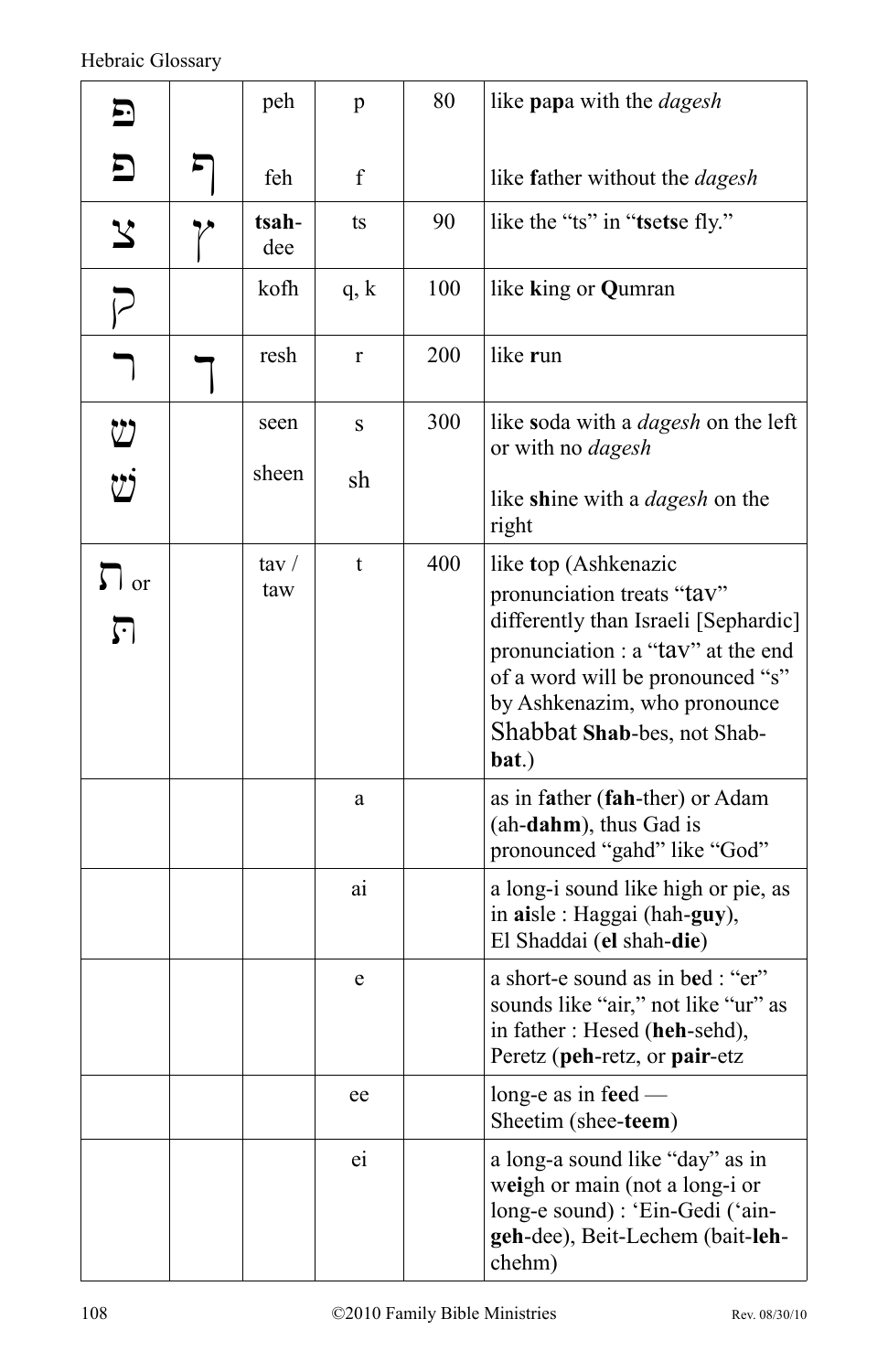|  | i        | when accented, pronounced long-<br>e as in marine : when not<br>accented, pronounced short-i as in<br>"invest": in last syllable, always<br>pronounced long-e even if not<br>accented : cohanim (ko-hah-<br>neem), Migdal (mig-dahl),<br>Gershuni (gehr-shoo-nee) |
|--|----------|-------------------------------------------------------------------------------------------------------------------------------------------------------------------------------------------------------------------------------------------------------------------|
|  | $\Omega$ | long-o like boat as in "so" or as in<br>more or door: Gat-Rimmon<br>(gaht-rim-moan), Dor (door)                                                                                                                                                                   |
|  | u        | an "oo" sound, like boot or rule :<br>Hizkiyaho (hiz-kee-yah-hoo),<br>Beit-Tzur (bait-tzoor)                                                                                                                                                                      |

The Tribes (Families) of Israel

| Reuven  | Yissachar | Binyamin |
|---------|-----------|----------|
| Shimon  | Dan       | Joseph   |
| Levi    | Gad       | Efrayim  |
| Yehudah | Asher     | Menashe  |
| Zevulun | Naphtali  |          |

## **Some Proper Names**

Aharon : Aaron Avraham : Abraham Balshatzar : Belshazzar, King of Babylonia Chavakuk : Habakkuk Eliyahu : Elijah Esav : Esau Ester : Esther Hoshea : Hosea Irmeyahu : Jeremiah Mattitiyahu : Matthew Menasheh : Manasseh Moshe : Moses Nechemiah : Nehemiah Rechavam : Rehoboam, King of Judah Rivkah : Rebekah Rut : Ruth Shimshon : Samson Shlomo : Solomon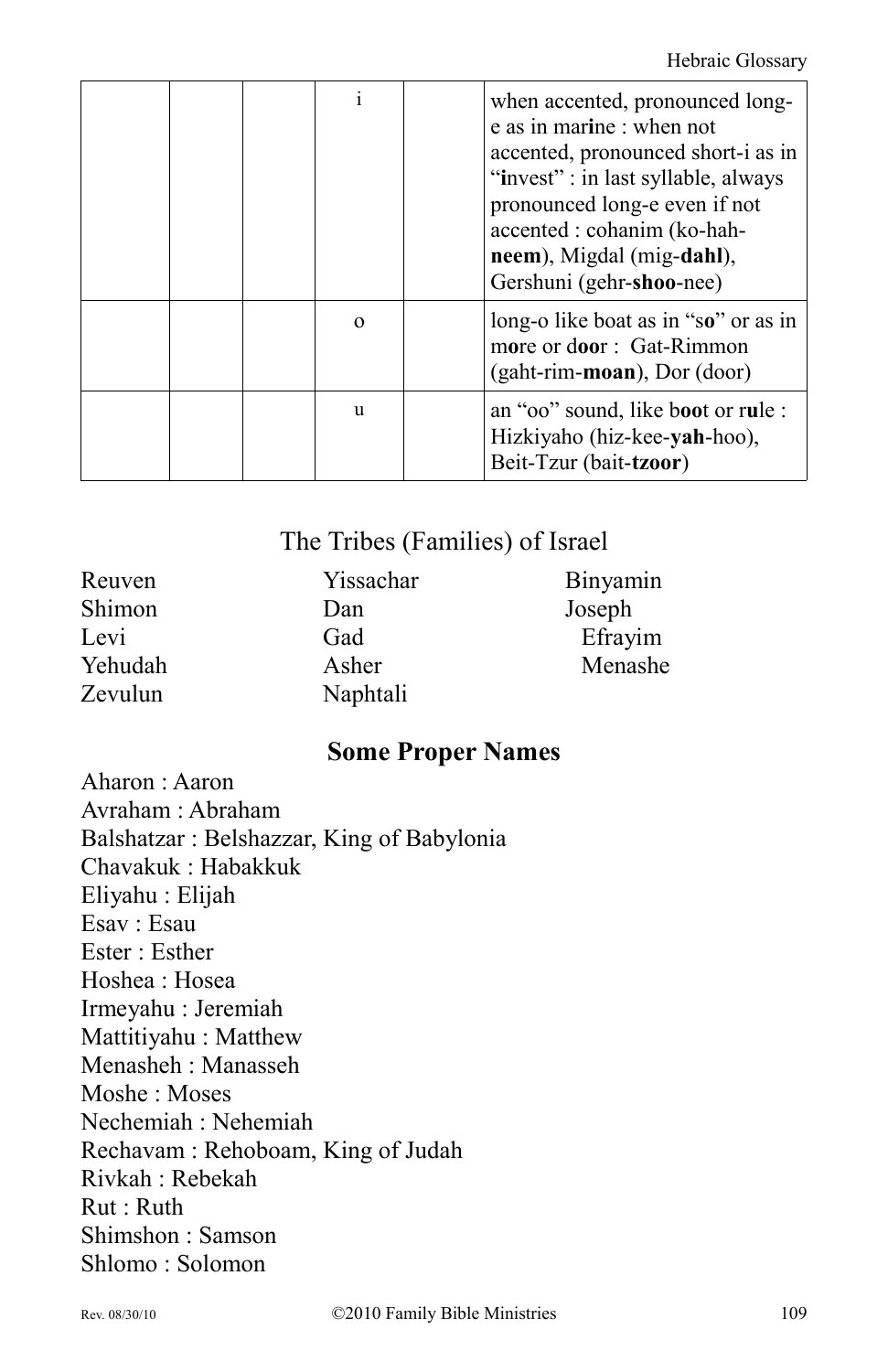#### Hebraic Glossary

Shmuel : Samuel Tzidkiyahu : Zedekiah, King of Judah Yitzhak : (alt. Yitz'chak, Itzchak) Isaac Ya'akov : Jacob Yechezkel : Ezekiel Yechoniah : Jeconiah, King of Judah Yehoshua : Joshua Yerovam : Jeroboam, King of Israel Yeshayahu : Isaiah Yochanan : John Yonah : Jonah Yosef : Joseph

### **The Books of the Tanakh (listed alphabetically)**

Bamidbar : Numbers Beresheet (alt. Bereishit) : Genesis Chavakuk : Habakkuk Chumash Hapikudim : The Book of Numbers Divrey Hayamim : Chronicles Dvarim (alt. Mishneh Torah) : Deuteronomy Echah : Lamentations : read on Tishah Be'av Ester : Esther : read on Purim Hoshea : Hosea Irmeyahu : Jeremiah Kohelet : Ecclesiastes : read on Sukkot Melachim : Kings Mishlei (alt. Mishley, Mishlev) : Proverbs Nechemiah : Nehemiah Rut : Ruth : read on Shavuot Shir Hashirim : Song of Songs : read on Pesach Shmot : Exodus Shmuel : Samuel Shofetim (alt. Shofitim) : Judges Tehillim (alt. Tehilim) : Psalms Vayikra : Leviticus Yonah : Jonah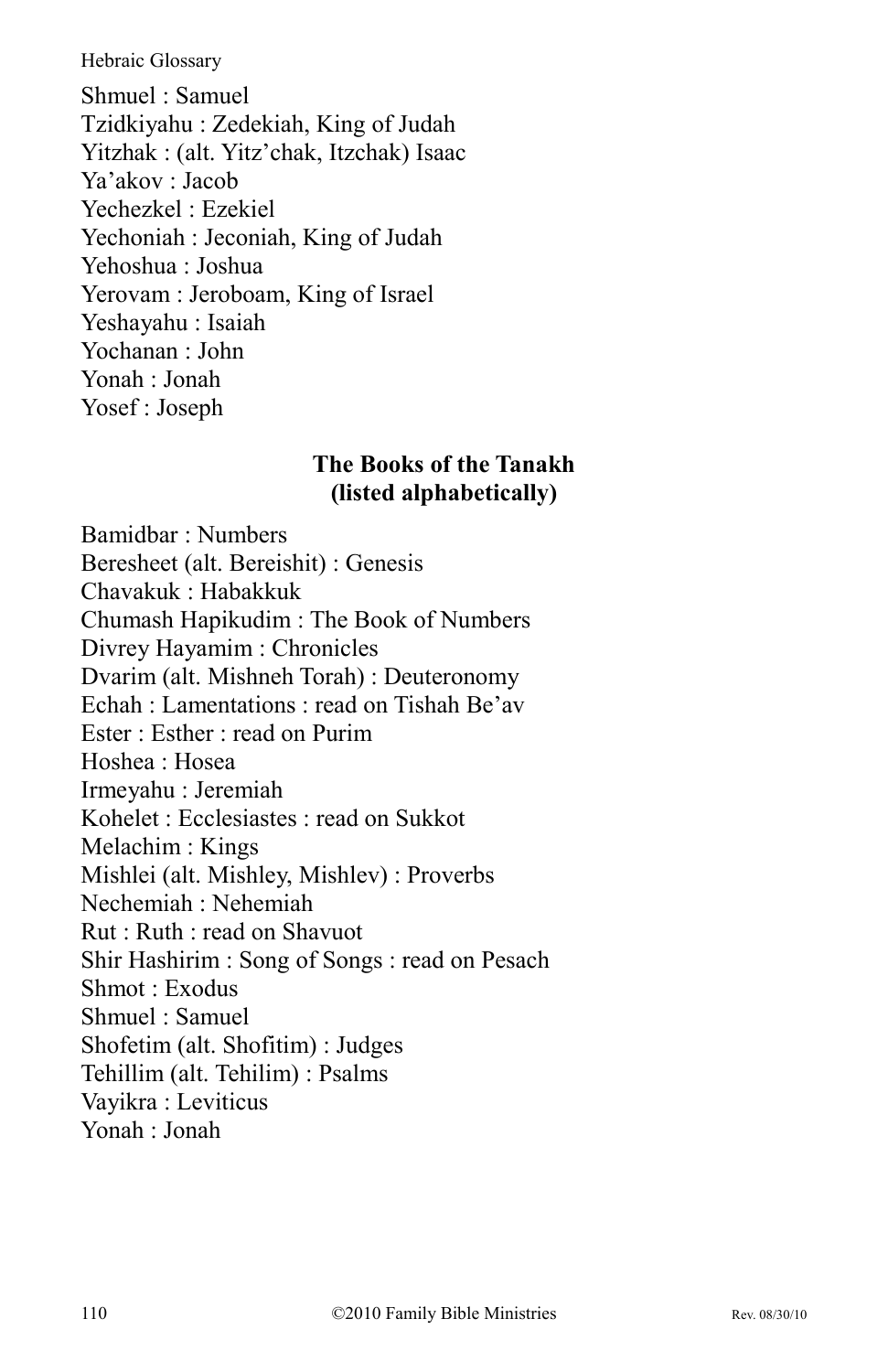| <b>The TaNaKh</b>                 |                                |                                                                                  |  |  |
|-----------------------------------|--------------------------------|----------------------------------------------------------------------------------|--|--|
| <b>English</b>                    | <b>Hebrew</b>                  | <b>Remarks</b>                                                                   |  |  |
| <b>Torah — Divine Instruction</b> |                                |                                                                                  |  |  |
| Genesis                           | <b>B</b> 'resheet              | In [the] beginning<br>(The book of beginning)                                    |  |  |
| Exodus                            | Sh'mot                         | <b>Names</b><br>(The Book of Redemption)                                         |  |  |
| Leviticus                         | Wayikra / Vayikra              | And he called<br>(Works & Ministry)                                              |  |  |
| Numbers                           | B'midbar                       | In the Wilderness                                                                |  |  |
| Deuteronomy                       | $D'$ varim                     | [These are the] Words<br>(The Repetition of Torah)                               |  |  |
|                                   |                                |                                                                                  |  |  |
|                                   | Nevi'im — The Prophets         |                                                                                  |  |  |
|                                   | <b>The Former Prophets</b>     |                                                                                  |  |  |
| Joshua                            | Y'hoshua                       | YHWH is Salvation<br>(Warfare & Victory)                                         |  |  |
| Judges                            | Shof'tim                       | Adonai Raise up Judges                                                           |  |  |
| 1 Samuel<br>2 Samuel              | Sh'mu'el Alef<br>Sh'mu'el Beit | Asked [heard] of G-d<br>(Transition and establishment<br>of Monarchy)            |  |  |
| 1 Kings<br>2 King                 | M'lakim Alef<br>M'lakim Beit   | Kings / Kingdoms<br>(Evangelical Prophet)                                        |  |  |
| <b>The Latter Prophets</b>        |                                |                                                                                  |  |  |
| Isaiah                            | Yesha'yahu                     | YHWH is Salvation<br>(Oracles, prophecies)                                       |  |  |
| Jeremiah                          | Yirmeyahu                      | YHWH will raise or lift up<br>(Activities of the Prophet<br>in Exile in Babylon) |  |  |
| Ezekiel                           | Yechezk'el                     | <b>YHWH</b> Strengthens                                                          |  |  |
| <b>The Twelve</b>                 |                                |                                                                                  |  |  |
| Hosea                             | Hoshea                         | Salvation (Servant of Yahweh)                                                    |  |  |
| Joel                              | Yo'el                          | YHWH is God (Compassion or<br>Grace of YHWH)                                     |  |  |
| Amos                              | Amos                           | Burden                                                                           |  |  |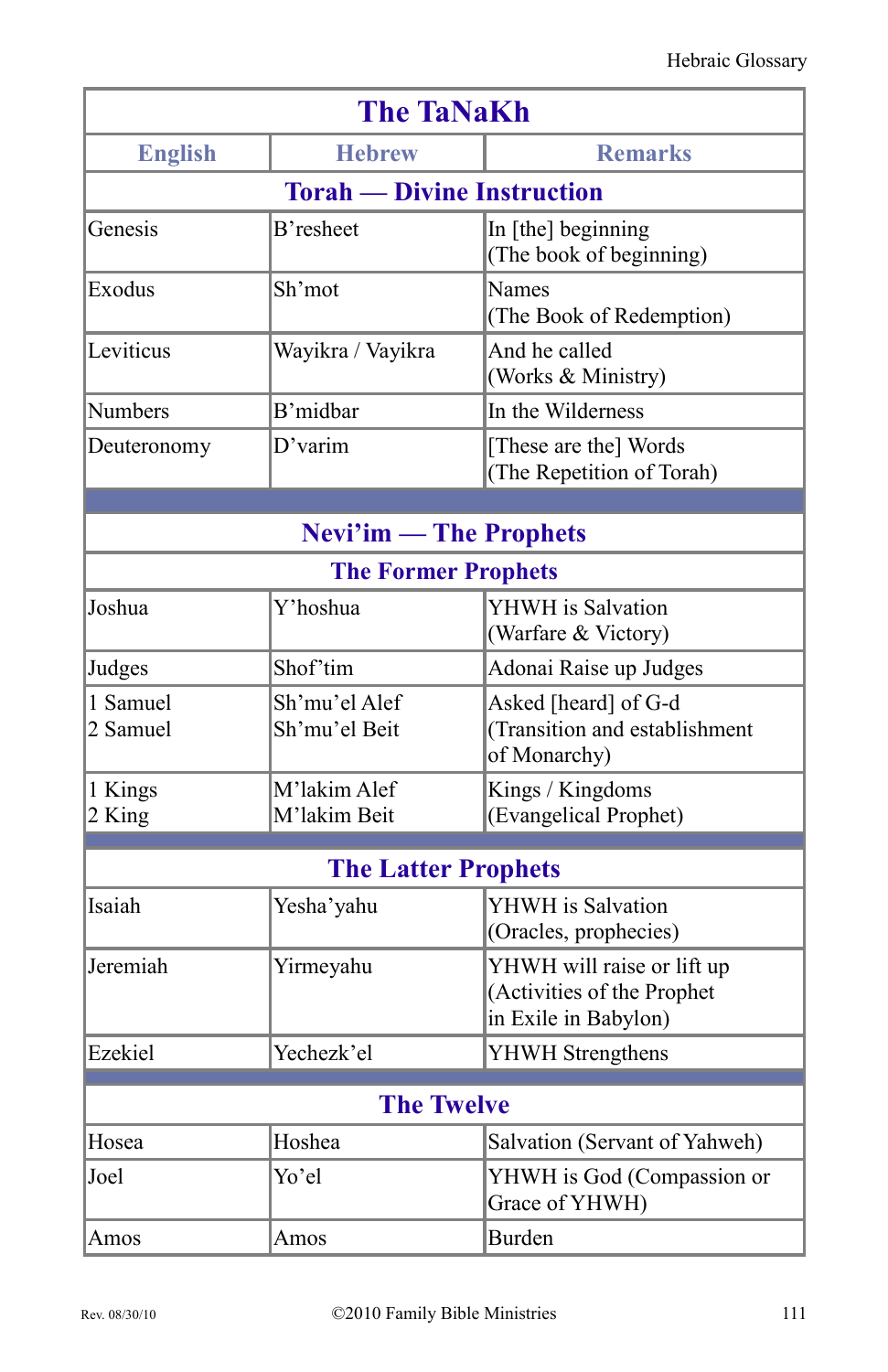Hebraic Glossary

| Obadiah                                   | Ovadyah                                    | Worshiper of YHWH                                        |  |  |
|-------------------------------------------|--------------------------------------------|----------------------------------------------------------|--|--|
| Jonah                                     | Yonah                                      | Dove                                                     |  |  |
| Micah                                     | Mikhah                                     | Who is like YHWH?                                        |  |  |
| Nahum                                     | Nachum                                     | Consolation; Consoler                                    |  |  |
| Habakkuk                                  | Havakuk                                    | Embrace; Embracer                                        |  |  |
| Zephaniah                                 | Tz'fanyah                                  | YHWH Hides<br>YHWH Has Hidden                            |  |  |
| Haggai                                    | Hagai                                      | Festive; Festival                                        |  |  |
| Zechariah                                 | Z'kharyah                                  | <b>YHWH Remembers</b>                                    |  |  |
| Malachi                                   | Mala'akhi                                  | Messenger of YHWH                                        |  |  |
|                                           |                                            |                                                          |  |  |
|                                           | <b>Kethubhim — The Writings</b>            |                                                          |  |  |
|                                           | <b>Poetical Books</b>                      |                                                          |  |  |
| Psalms                                    | Tehillim                                   | Praises                                                  |  |  |
| Proverbs                                  | Mishlei                                    | Proverbs; Parables                                       |  |  |
| Job                                       | Iyov; Iyyob                                |                                                          |  |  |
|                                           | <b>Megilloth — Five Rolls</b>              |                                                          |  |  |
| Song Of Solomon                           | Shir Hashirim                              | Song of Songs                                            |  |  |
| Ruth                                      | Rut                                        | Ruth                                                     |  |  |
| Lamentations                              | Eikhah                                     | Ah, how! Alas!                                           |  |  |
| Ecclesiastes                              | Kohelet                                    | One who assembles                                        |  |  |
| Esther                                    | Ester                                      | Hadassah (Myrtle)                                        |  |  |
|                                           | <b>Historical Books</b>                    |                                                          |  |  |
| Daniel                                    | Dani'el                                    | God is my judge                                          |  |  |
| Ezra                                      | 'Ezra                                      | Edsra                                                    |  |  |
| Nehemiah                                  | Nechemyah                                  |                                                          |  |  |
| 1 Chronicles<br>2 Chronicles              | Divrei Hayamin Alef<br>Divrei Hayamin Beit | The affairs [words] of the days                          |  |  |
| <b>Ketuvim Shlichim</b>                   |                                            |                                                          |  |  |
| <b>Gospels — Good News of the Kingdom</b> |                                            |                                                          |  |  |
| Matthew                                   | Mattityahu / Mattai                        | Yeshua as King Mashiach<br>Melech HaMashiach (Ben David) |  |  |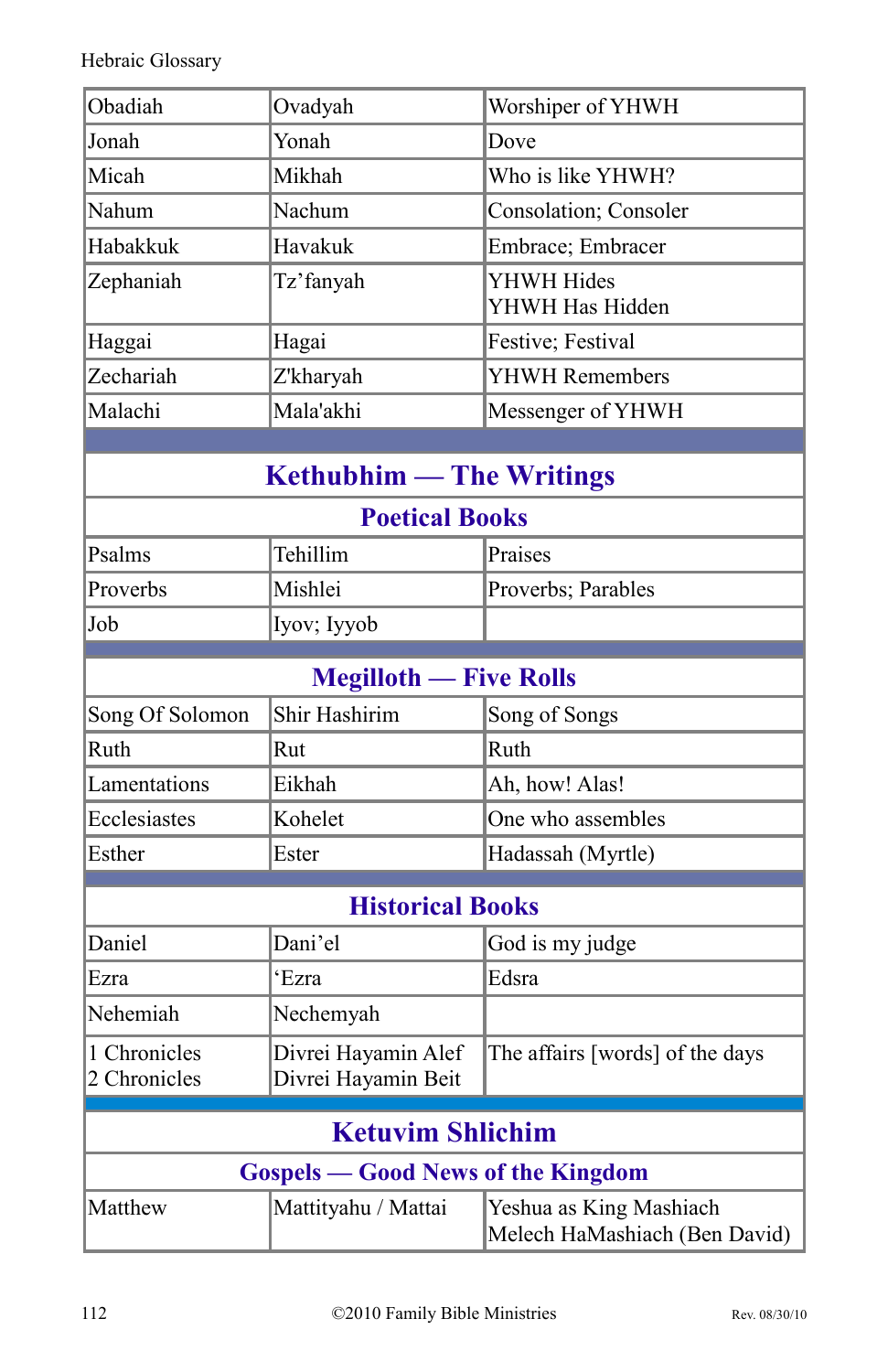| Mark            | Marcus / Markos                        | Yeshua as Servant                                                       |
|-----------------|----------------------------------------|-------------------------------------------------------------------------|
| Luke            | Lucus / Lukos                          | Yeshua as the Perfect Man<br>(Ben Adam)                                 |
| John            | Yochanan                               | Yeshua as Deity                                                         |
|                 | <b>History of the Primitive Miqra</b>  |                                                                         |
| Acts            | Ma'asey                                | The Work of Ruach HaKodesh<br>in the Primitive Miqra                    |
|                 |                                        | <b>Ketivum from Rav Sha'ul to Messianic Synagogues</b>                  |
| Romans          | Romi'im                                | Sha'ul's Letter to the Messianic<br>Believers in Rome                   |
| 1 Corinthians   | Qorinti'im Alef                        | Sha'ul's First Letter to the<br>Messianic Believers in Corinth          |
| 2 Corinthians   | Qorinti'im Bet                         | Sha'ul's Second Letter to the<br>Messianic Believers in Corinth         |
| Galatians       | Galati'im                              | Sha'ul's Letter to the Messianic<br>Believers in Galatia                |
| Ephesians       | Ephsi'm                                | Sha'ul's Letter to the Messianic<br><b>Believers in Ephesus</b>         |
| Philipians      | Pilipi'm                               | Sha'ul's Letter to the Messianic<br>Believers in Philipi                |
| Colossians      | Qolosim                                | Sha'ul's Letter to the Messianic<br>Believers in Colossae               |
| 1 Thessalonians | Tasloniqim Alef                        | Sha'ul's First Letter to the<br>Messianic Believers in<br>Thessalonica  |
| 2 Tasloniqim    | Tasloniqim Bet                         | Sha'ul's Second Letter to the<br>Messianic Believers in<br>Thessalonica |
|                 | Ketivum from Rav Sha'ul to Individuals |                                                                         |
| 1 Timothy       | <b>Timotios Alef</b>                   | Sha'ul's First Letter to the Elder<br>Timothy                           |
| 2 Timothy       | <b>Timotios Bet</b>                    | Sha'ul's Second Letter to the<br><b>Elder Timothy</b>                   |
| Titus           | Titos                                  | Sha'ul's Letter to the Elder Titus                                      |
| Philemon        | Pileymon                               | Sha'ul's Letter to the Philemon                                         |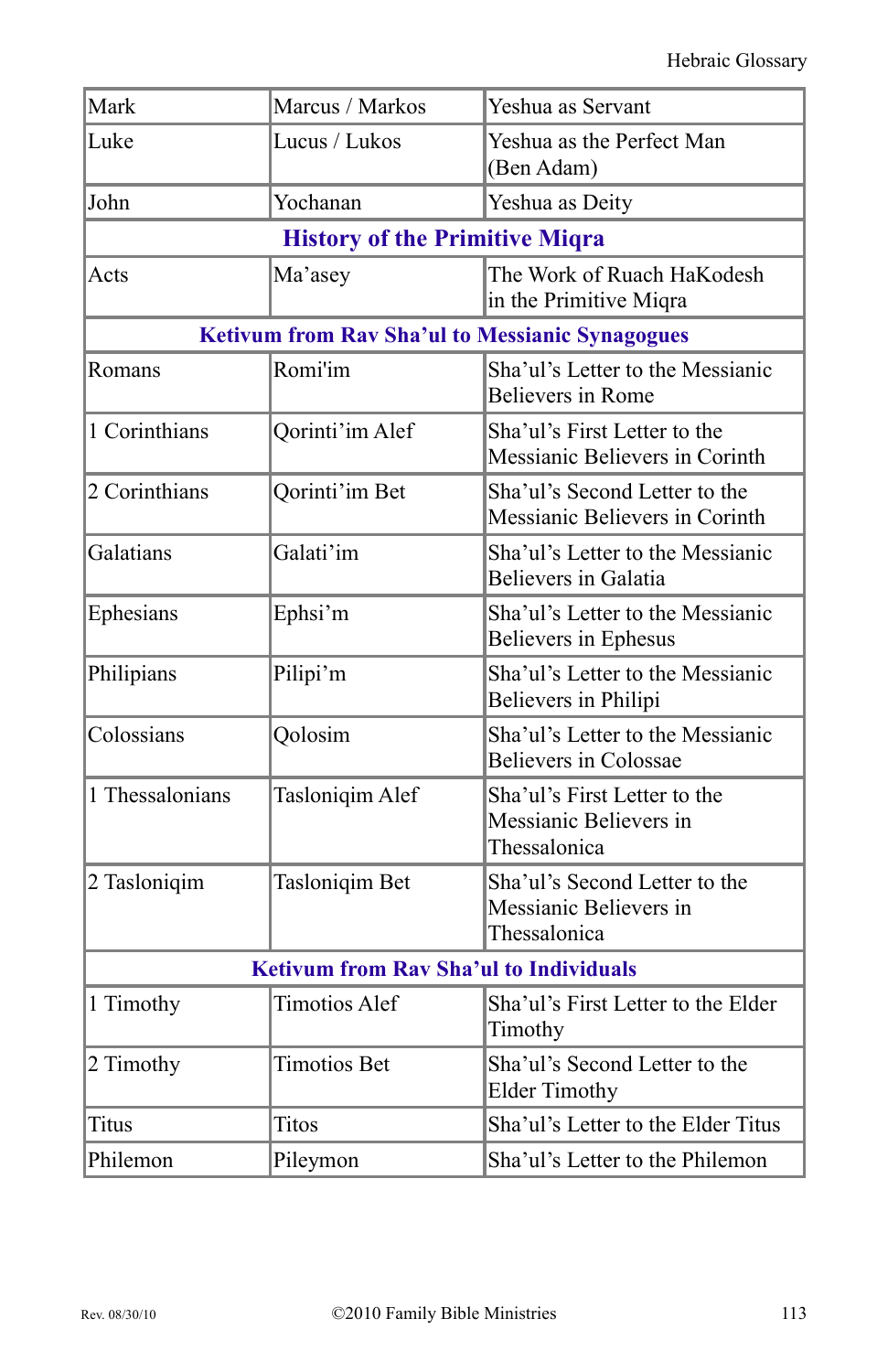| <b>Ketivum from Other Schlicim</b> |                |                                                                                                                                         |  |
|------------------------------------|----------------|-----------------------------------------------------------------------------------------------------------------------------------------|--|
| <b>Hebrews</b>                     | Eevrim         | General Letter to Messianic Jews<br>Presenting Yeshua HaMashiach as<br>Kohen HaGadol                                                    |  |
| Jacob (James)                      | Ya'aqov        | The Letter from Messiah's Half-<br>Brother Ya'aqov                                                                                      |  |
| 1 Peter                            | Petros Alef    | Kefa's First Letter                                                                                                                     |  |
| 2 Peter                            | Petros Bet     | Kefa's Second Letter                                                                                                                    |  |
| 1 John                             | Yochanan Alef  | Yochanan's First Letter                                                                                                                 |  |
| 2 John                             | Yochanan Bet   | Yochanan's Second Letter                                                                                                                |  |
| 3 John                             | Yochanan Gimel | Yochanan's Third Letter                                                                                                                 |  |
| Judah (Jude)                       | Yudah          | The Letter from Messiah's Half-<br>Brother Yudah                                                                                        |  |
| Revelation                         | Hhazon         | Yeshua's Letter Through<br>Yochanan to the Seven Messianic<br>Synagogues in Asia, and the<br>Revelation of Messiah in His Full<br>Glory |  |